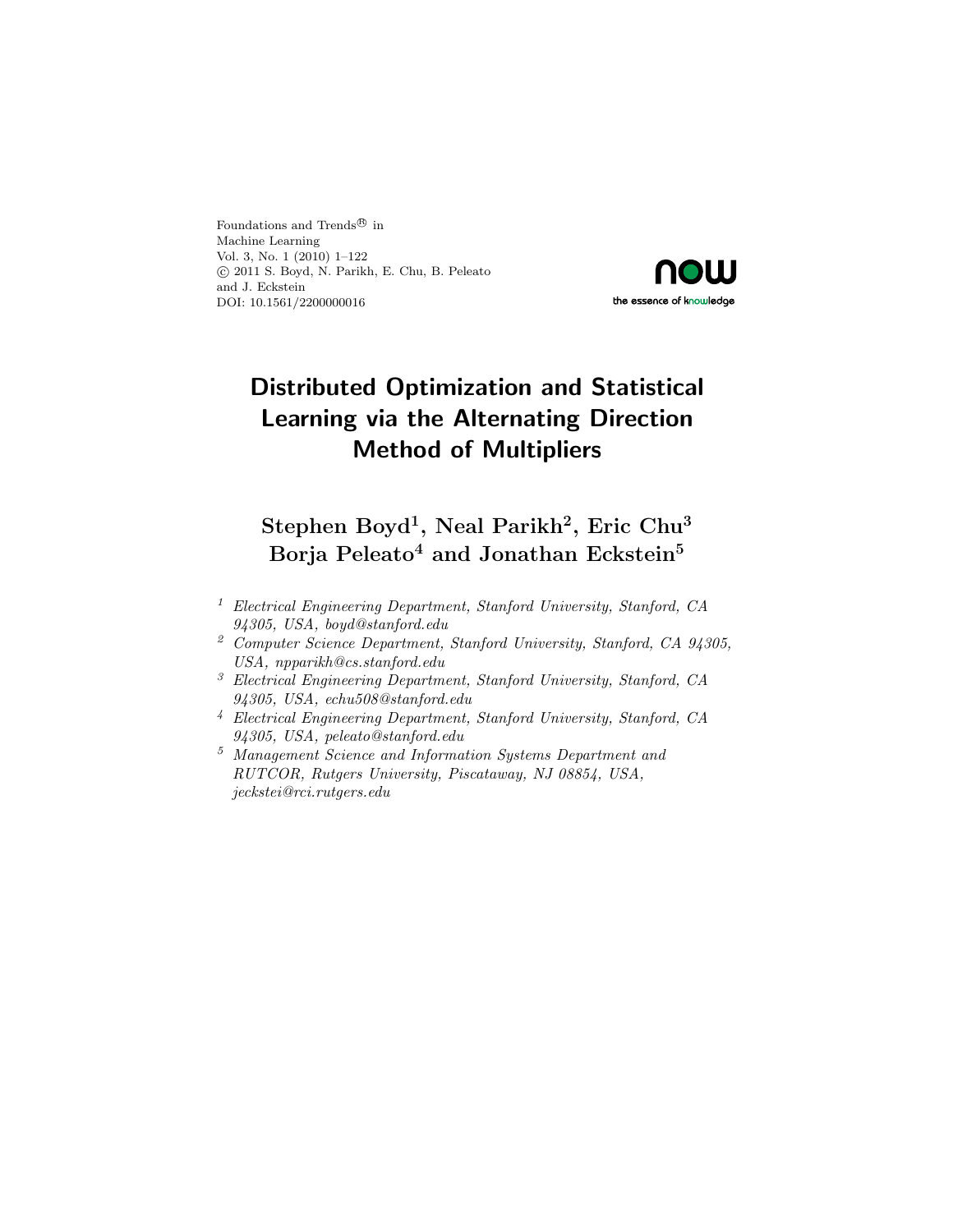## **Contents**

| $\mathbf 1$<br>Introduction                                | 3  |
|------------------------------------------------------------|----|
| $\bf{2}$<br><b>Precursors</b>                              | 7  |
| Dual Ascent<br>2.1                                         | 7  |
| 2.2<br>Dual Decomposition                                  | 9  |
| 2.3<br>Augmented Lagrangians and the Method of Multipliers | 10 |
| 3<br><b>Alternating Direction Method of Multipliers</b>    | 13 |
| 3.1<br>Algorithm                                           | 13 |
| 3.2<br>Convergence                                         | 15 |
| Optimality Conditions and Stopping Criterion<br>3.3        | 18 |
| Extensions and Variations<br>3.4                           | 20 |
| Notes and References<br>3.5                                | 23 |
| <b>General Patterns</b><br>$\overline{\mathbf{4}}$         | 25 |
| Proximity Operator<br>4.1                                  | 25 |
| 4.2<br>Quadratic Objective Terms                           | 26 |
| Smooth Objective Terms<br>4.3                              | 30 |
| Decomposition<br>4.4                                       | 31 |
| <b>Constrained Convex Optimization</b><br>$\bf{5}$         | 33 |
| Convex Feasibility<br>5.1                                  | 34 |
| Linear and Quadratic Programming<br>5.2                    | 36 |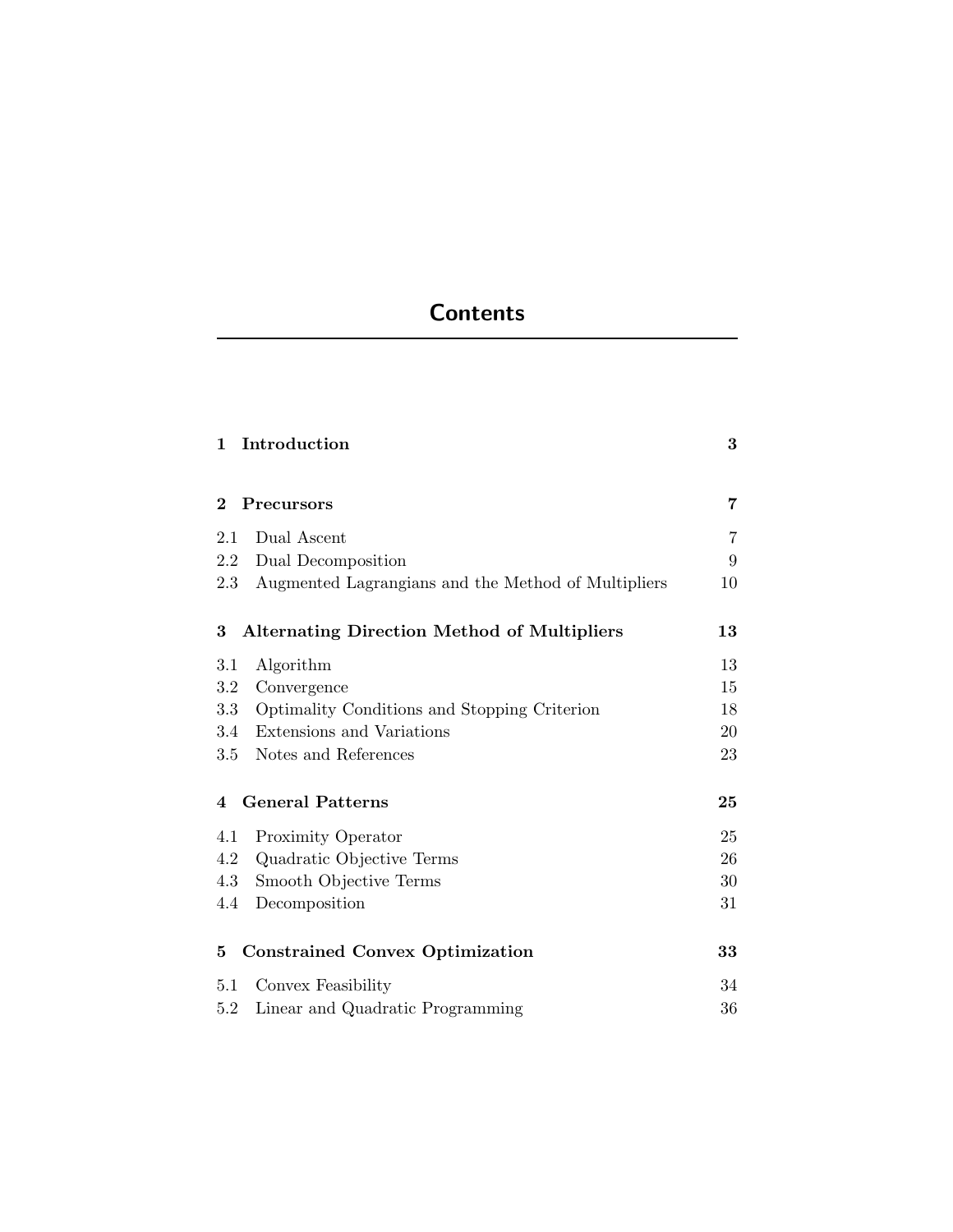| $\ell_1$ -Norm Problems<br>6                              | 38  |
|-----------------------------------------------------------|-----|
| 6.1<br><b>Least Absolute Deviations</b>                   | 39  |
| <b>Basis Pursuit</b><br>6.2                               | 41  |
| 6.3 General $\ell_1$ Regularized Loss Minimization        | 42  |
| $6.4\,$<br>Lasso                                          | 43  |
| $6.5\,$<br>Sparse Inverse Covariance Selection            | 45  |
| <b>Consensus and Sharing</b><br>7                         | 48  |
| 7.1<br>Global Variable Consensus Optimization             | 48  |
| 7.2<br>General Form Consensus Optimization                | 53  |
| 7.3 Sharing                                               | 56  |
| 8<br><b>Distributed Model Fitting</b>                     | 61  |
| 8.1<br>Examples                                           | 62  |
| Splitting across Examples<br>8.2                          | 64  |
| Splitting across Features<br>$8.3\,$                      | 66  |
| <b>Nonconvex Problems</b><br>9                            | 73  |
| Nonconvex Constraints<br>9.1                              | 73  |
| 9.2 Bi-convex Problems                                    | 76  |
| 10 Implementation                                         | 78  |
| 10.1 Abstract Implementation                              | 78  |
| 10.2 MPI                                                  | 80  |
| 10.3 Graph Computing Frameworks                           | 81  |
| 10.4 MapReduce                                            | 82  |
| 11 Numerical Examples                                     | 87  |
| 11.1 Small Dense Lasso                                    | 88  |
| 11.2 Distributed $\ell_1$ Regularized Logistic Regression | 92  |
| 11.3 Group Lasso with Feature Splitting                   | 95  |
| 11.4 Distributed Large-Scale Lasso with MPI               | 97  |
| 11.5 Regressor Selection                                  | 100 |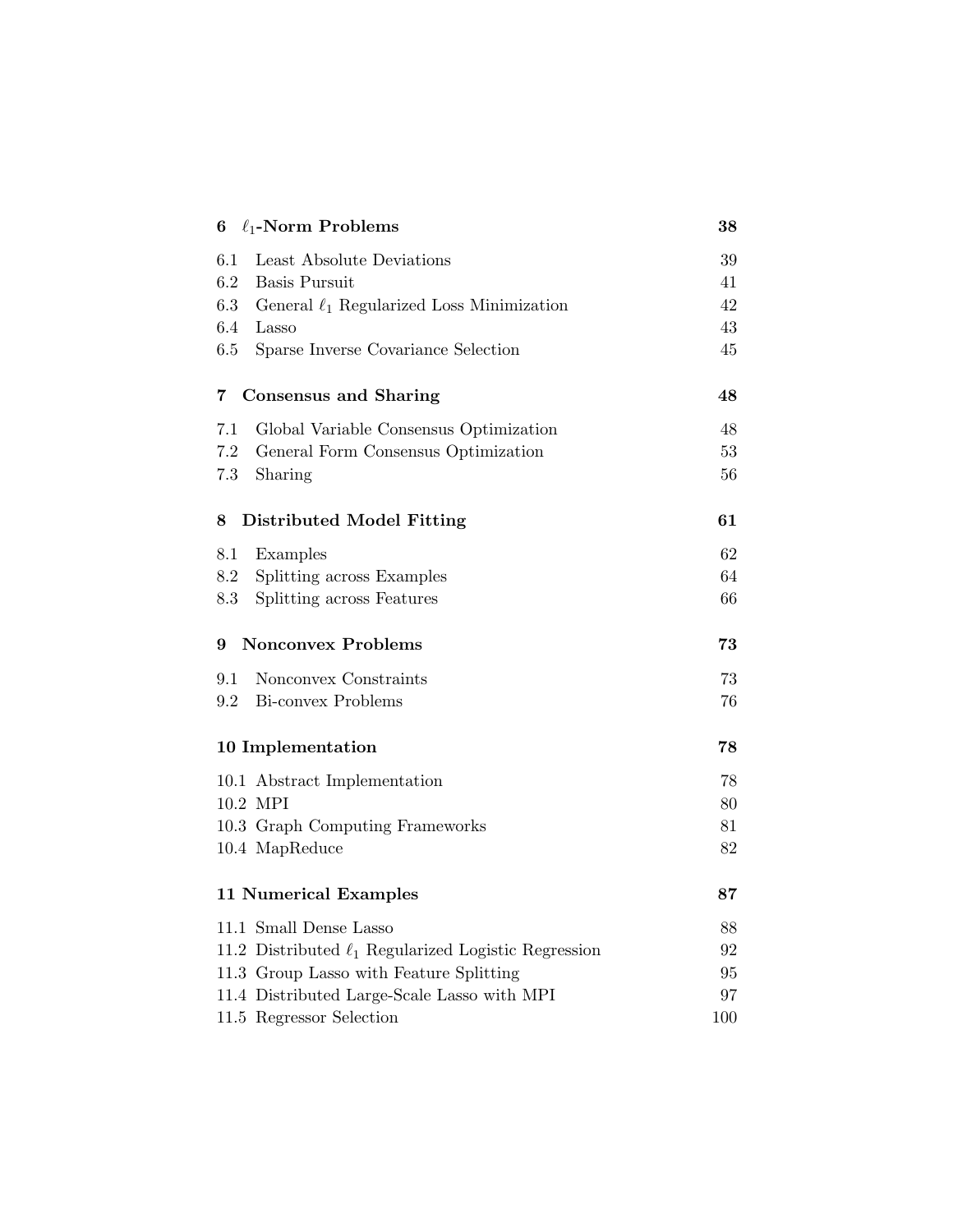| 12 Conclusions      | 103 |
|---------------------|-----|
| Acknowledgments     | 105 |
| A Convergence Proof | 106 |
| References          | 111 |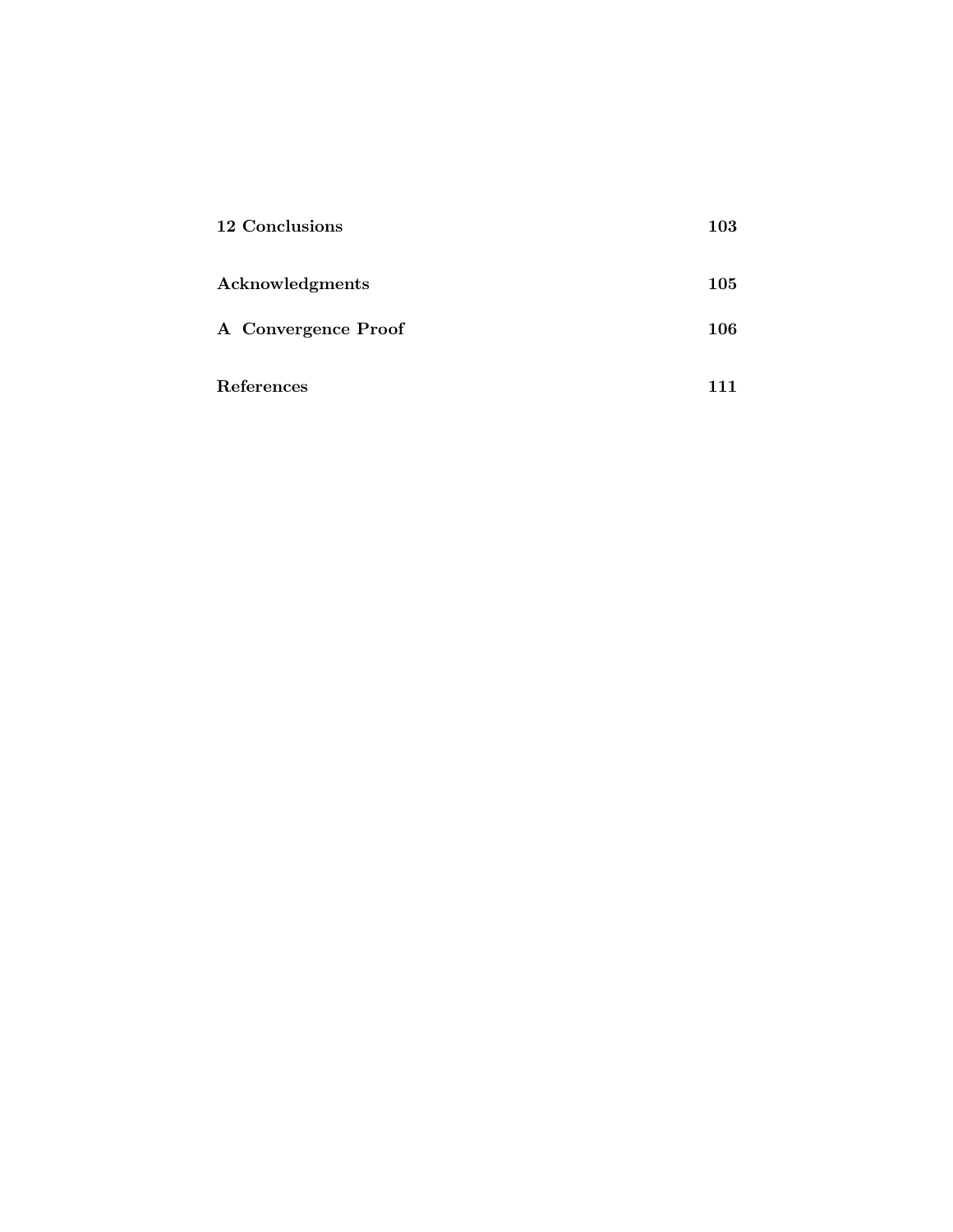#### Abstract

Many problems of recent interest in statistics and machine learning can be posed in the framework of convex optimization. Due to the explosion in size and complexity of modern datasets, it is increasingly important to be able to solve problems with a very large number of features or training examples. As a result, both the decentralized collection or storage of these datasets as well as accompanying distributed solution methods are either necessary or at least highly desirable. In this review, we argue that the *alternating direction method of multipliers* is well suited to distributed convex optimization, and in particular to large-scale problems arising in statistics, machine learning, and related areas. The method was developed in the 1970s, with roots in the 1950s, and is equivalent or closely related to many other algorithms, such as dual decomposition, the method of multipliers, Douglas–Rachford splitting, Spingarn's method of partial inverses, Dykstra's alternating projections, Bregman iterative algorithms for  $\ell_1$  problems, proximal methods, and others. After briefly surveying the theory and history of the algorithm, we discuss applications to a wide variety of statistical and machine learning problems of recent interest, including the lasso, sparse logistic regression, basis pursuit, covariance selection, support vector machines, and many others. We also discuss general distributed optimization, extensions to the nonconvex setting, and efficient implementation, including some details on distributed MPI and Hadoop MapReduce implementations.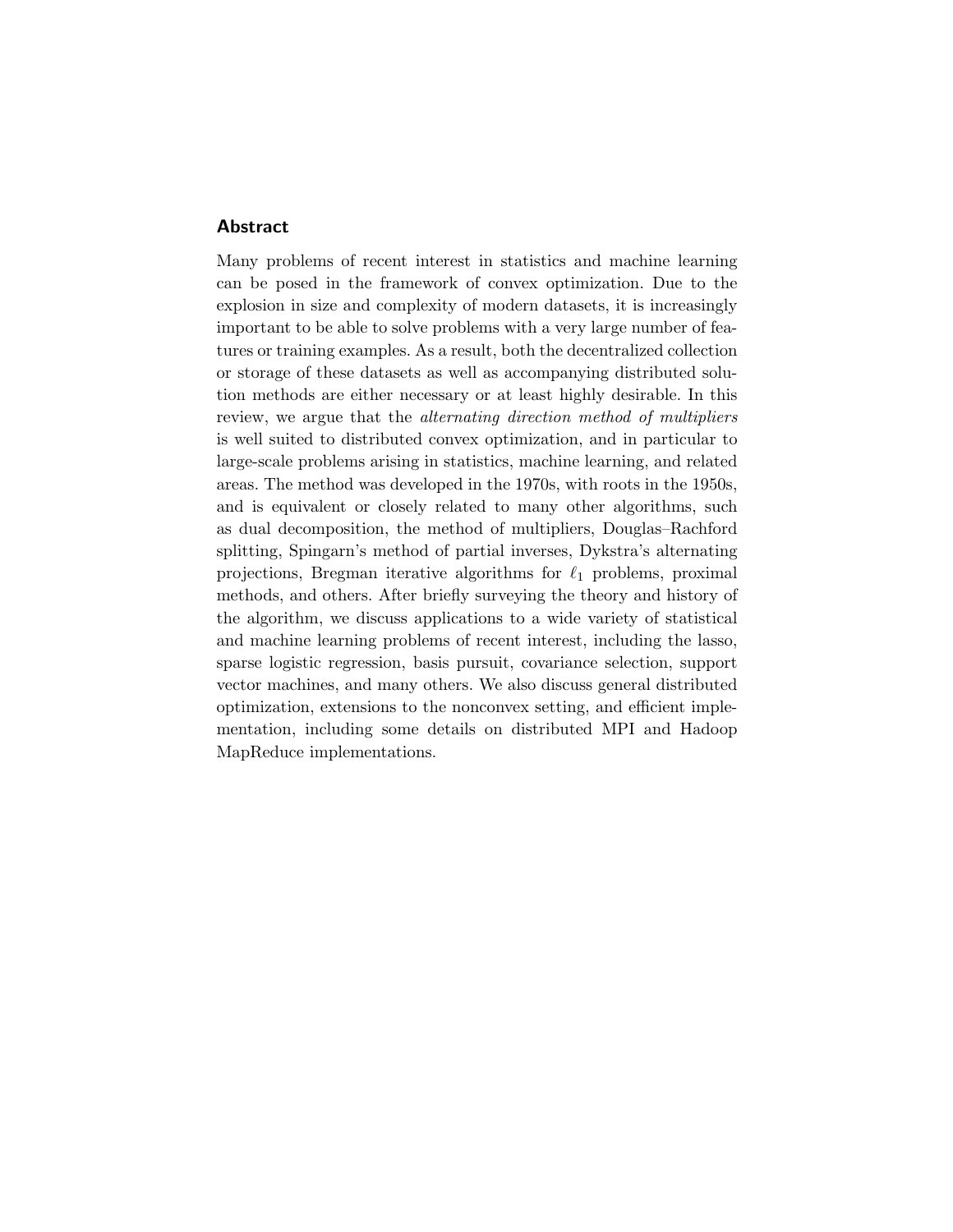# 1 Introduction

In all applied fields, it is now commonplace to attack problems through data analysis, particularly through the use of statistical and machine learning algorithms on what are often large datasets. In industry, this trend has been referred to as 'Big Data', and it has had a significant impact in areas as varied as artificial intelligence, internet applications, computational biology, medicine, finance, marketing, journalism, network analysis, and logistics.

Though these problems arise in diverse application domains, they share some key characteristics. First, the datasets are often extremely large, consisting of hundreds of millions or billions of training examples; second, the data is often very high-dimensional, because it is now possible to measure and store very detailed information about each example; and third, because of the large scale of many applications, the data is often stored or even collected in a distributed manner. As a result, it has become of central importance to develop algorithms that are both rich enough to capture the complexity of modern data, and scalable enough to process huge datasets in a parallelized or fully decentralized fashion. Indeed, some researchers [92] have suggested that even highly complex and structured problems may succumb most easily to relatively simple models trained on vast datasets.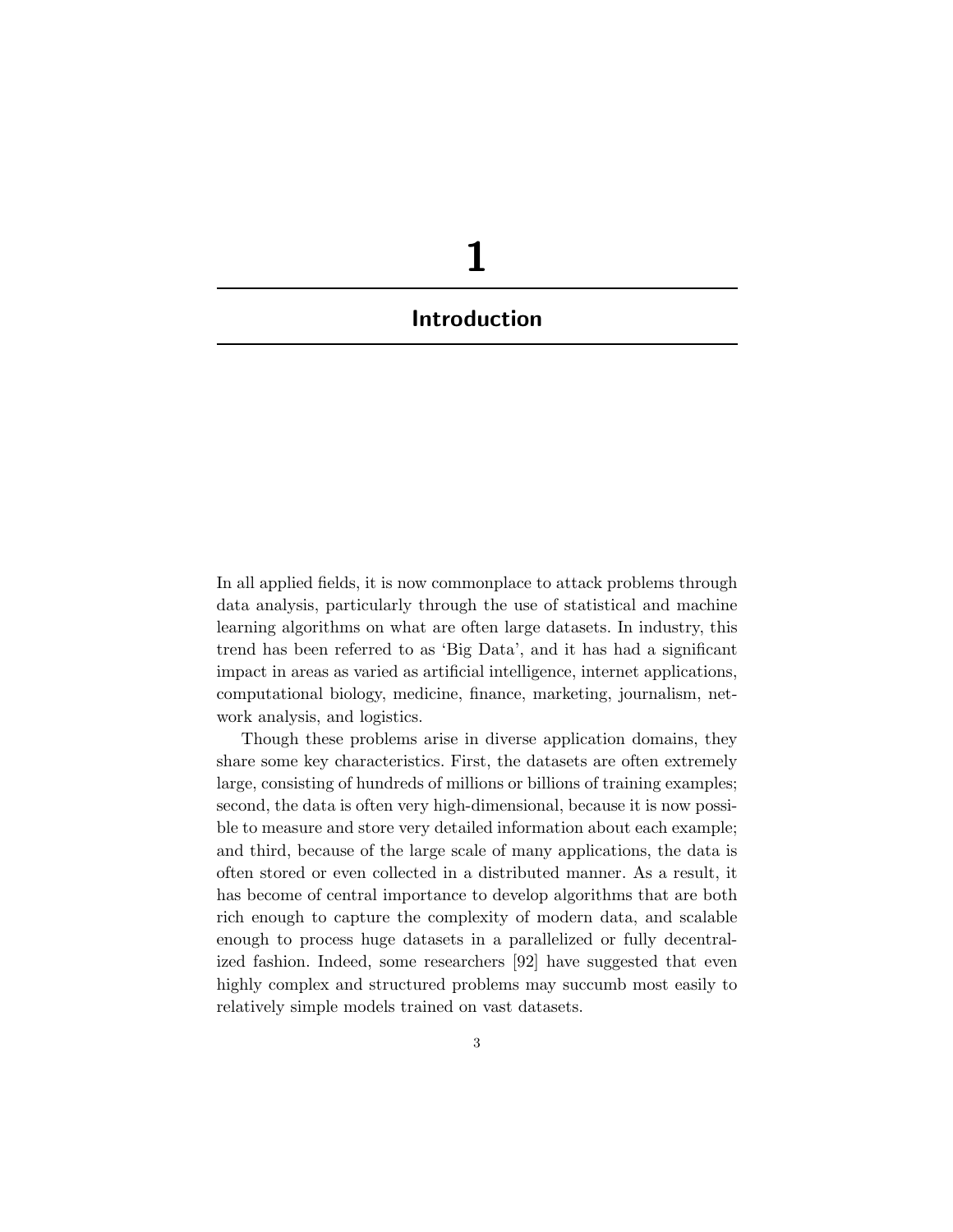#### 4 Introduction

Many such problems can be posed in the framework of convex optimization. Given the significant work on decomposition methods and decentralized algorithms in the optimization community, it is natural to look to parallel optimization algorithms as a mechanism for solving large-scale statistical tasks. This approach also has the benefit that one algorithm could be flexible enough to solve many problems.

This review discusses the alternating direction method of multipliers (ADMM), a simple but powerful algorithm that is well suited to distributed convex optimization, and in particular to problems arising in applied statistics and machine learning. It takes the form of a decomposition-coordination procedure, in which the solutions to small local subproblems are coordinated to find a solution to a large global problem. ADMM can be viewed as an attempt to blend the benefits of dual decomposition and augmented Lagrangian methods for constrained optimization, two earlier approaches that we review in §2. It turns out to be equivalent or closely related to many other algorithms as well, such as Douglas-Rachford splitting from numerical analysis, Spingarn's method of partial inverses, Dykstra's alternating projections method, Bregman iterative algorithms for  $\ell_1$  problems in signal processing, proximal methods, and many others. The fact that it has been re-invented in different fields over the decades underscores the intuitive appeal of the approach.

It is worth emphasizing that the algorithm itself is not new, and that we do not present any new theoretical results. It was first introduced in the mid-1970s by Gabay, Mercier, Glowinski, and Marrocco, though similar ideas emerged as early as the mid-1950s. The algorithm was studied throughout the 1980s, and by the mid-1990s, almost all of the theoretical results mentioned here had been established. The fact that ADMM was developed so far in advance of the ready availability of large-scale distributed computing systems and massive optimization problems may account for why it is not as widely known today as we believe it should be.

The main contributions of this review can be summarized as follows:

(1) We provide a simple, cohesive discussion of the extensive literature in a way that emphasizes and unifies the aspects of primary importance in applications.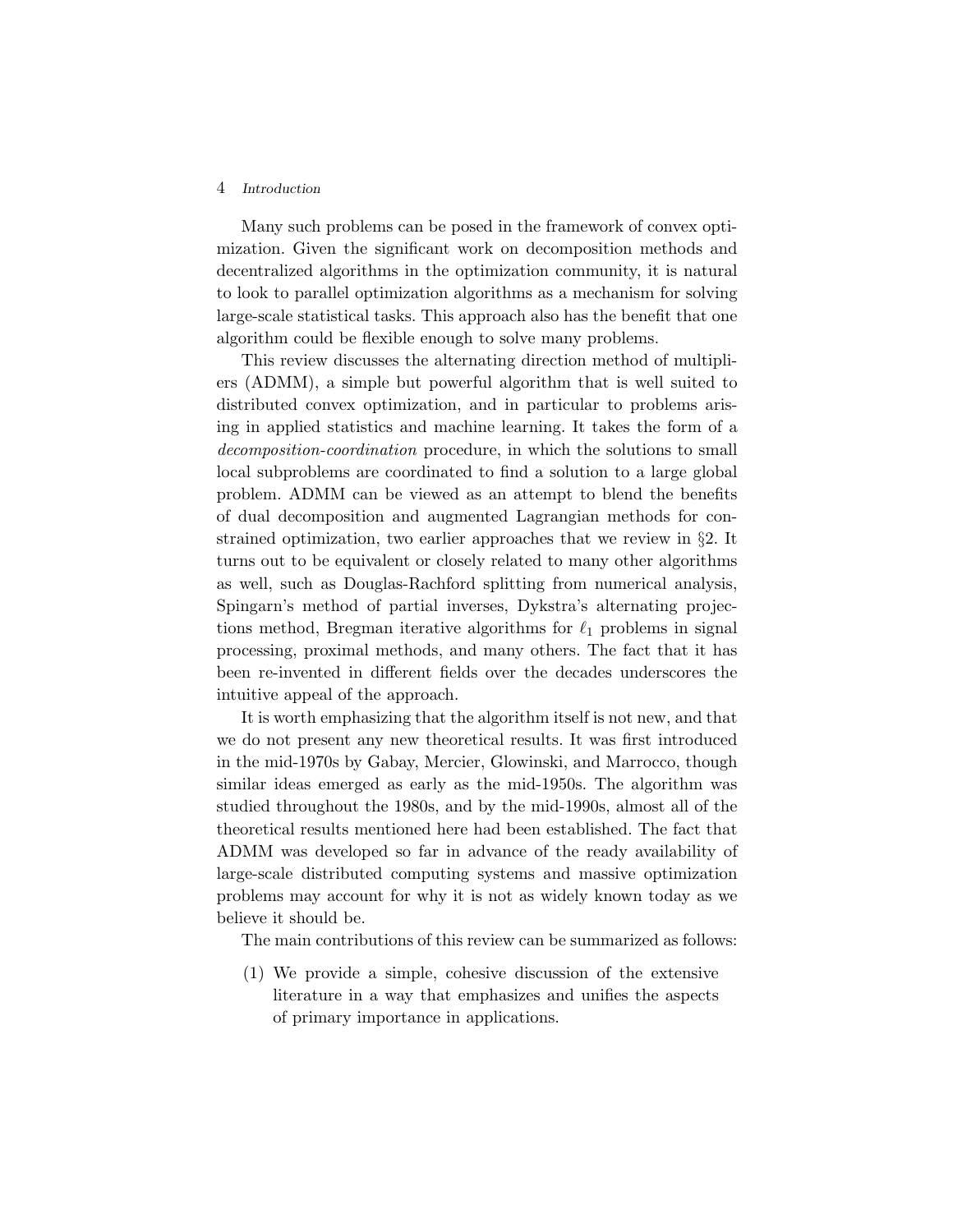- (2) We show, through a number of examples, that the algorithm is well suited for a wide variety of large-scale distributed modern problems. We derive methods for decomposing a wide class of statistical problems by training examples and by features, which is not easily accomplished in general.
- (3) We place a greater emphasis on practical large-scale implementation than most previous references. In particular, we discuss the implementation of the algorithm in cloud computing environments using standard frameworks and provide easily readable implementations of many of our examples.

Throughout, the focus is on applications rather than theory, and a main goal is to provide the reader with a kind of 'toolbox' that can be applied in many situations to derive and implement a distributed algorithm of practical use. Though the focus here is on parallelism, the algorithm can also be used serially, and it is interesting to note that with no tuning, ADMM can be competitive with the best known methods for some problems.

While we have emphasized applications that can be concisely explained, the algorithm would also be a natural fit for more complicated problems in areas like graphical models. In addition, though our focus is on statistical learning problems, the algorithm is readily applicable in many other cases, such as in engineering design, multi-period portfolio optimization, time series analysis, network flow, or scheduling.

#### **Outline**

We begin in §2 with a brief review of dual decomposition and the method of multipliers, two important precursors to ADMM. This section is intended mainly for background and can be skimmed. In §3, we present ADMM, including a basic convergence theorem, some variations on the basic version that are useful in practice, and a survey of some of the key literature. A complete convergence proof is given in appendix A.

In §4, we describe some general patterns that arise in applications of the algorithm, such as cases when one of the steps in ADMM can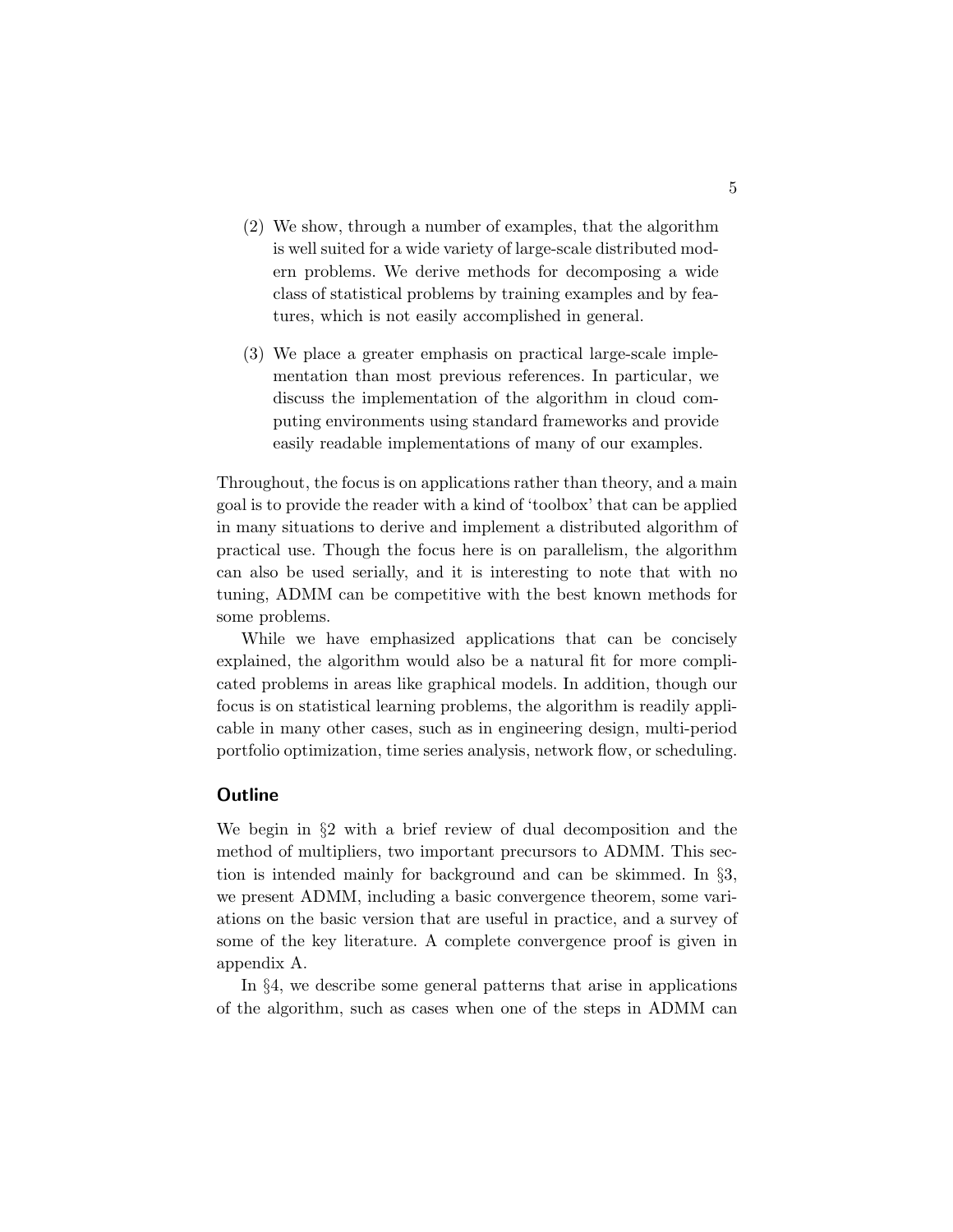#### 6 Introduction

be carried out particularly efficiently. These general patterns will recur throughout our examples. In §5, we consider the use of ADMM for some generic convex optimization problems, such as constrained minimization and linear and quadratic programming. In §6, we discuss a wide variety of problems involving the  $\ell_1$  norm. It turns out that ADMM yields methods for these problems that are related to many state-of-theart algorithms. This section also clarifies why ADMM is particularly well suited to machine learning problems.

In §7, we present *consensus* and *sharing* problems, which provide general frameworks for distributed optimization. In §8, we consider distributed methods for generic model fitting problems, including regularized regression models like the lasso and classification models like support vector machines.

In §9, we consider the use of ADMM as a heuristic for solving some nonconvex problems. In §10, we discuss some practical implementation details, including how to implement the algorithm in frameworks suitable for cloud computing applications. Finally, in §11, we present the details of some numerical experiments.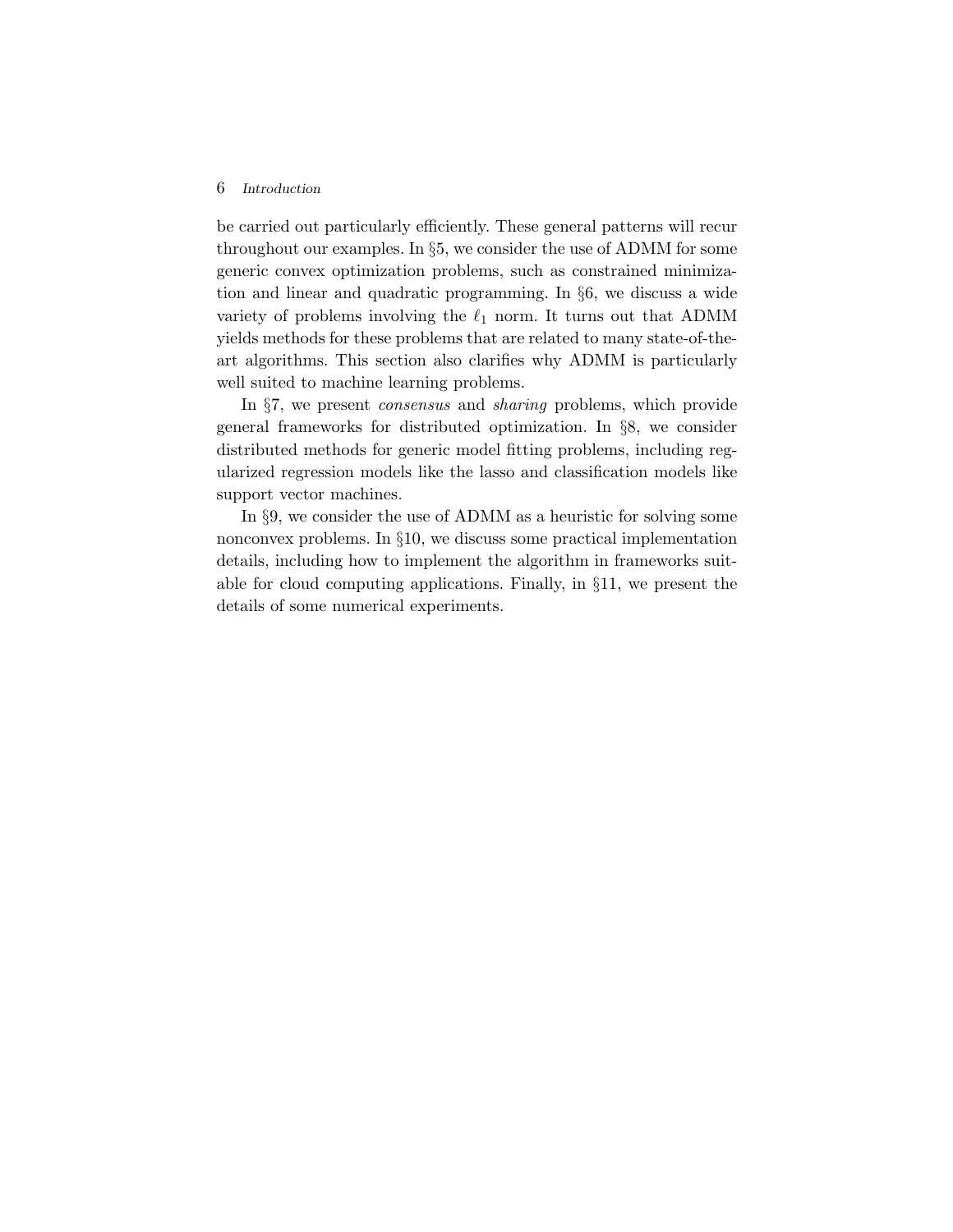# 2

### **Precursors**

In this section, we briefly review two optimization algorithms that are precursors to the alternating direction method of multipliers. While we will not use this material in the sequel, it provides some useful background and motivation.

#### 2.1 Dual Ascent

Consider the equality-constrained convex optimization problem

$$
\begin{array}{ll}\text{minimize} & f(x) \\ \text{subject to} & Ax = b, \end{array} \tag{2.1}
$$

with variable  $x \in \mathbb{R}^n$ , where  $A \in \mathbb{R}^{m \times n}$  and  $f : \mathbb{R}^n \to \mathbb{R}$  is convex.

The Lagrangian for problem (2.1) is

$$
L(x, y) = f(x) + y^T (Ax - b)
$$

and the dual function is

$$
g(y) = \inf_{x} L(x, y) = -f^*(-A^T y) - b^T y,
$$

where  $y$  is the dual variable or Lagrange multiplier, and  $f^*$  is the convex conjugate of  $f$ ; see [20, §3.3] or [140, §12] for background. The dual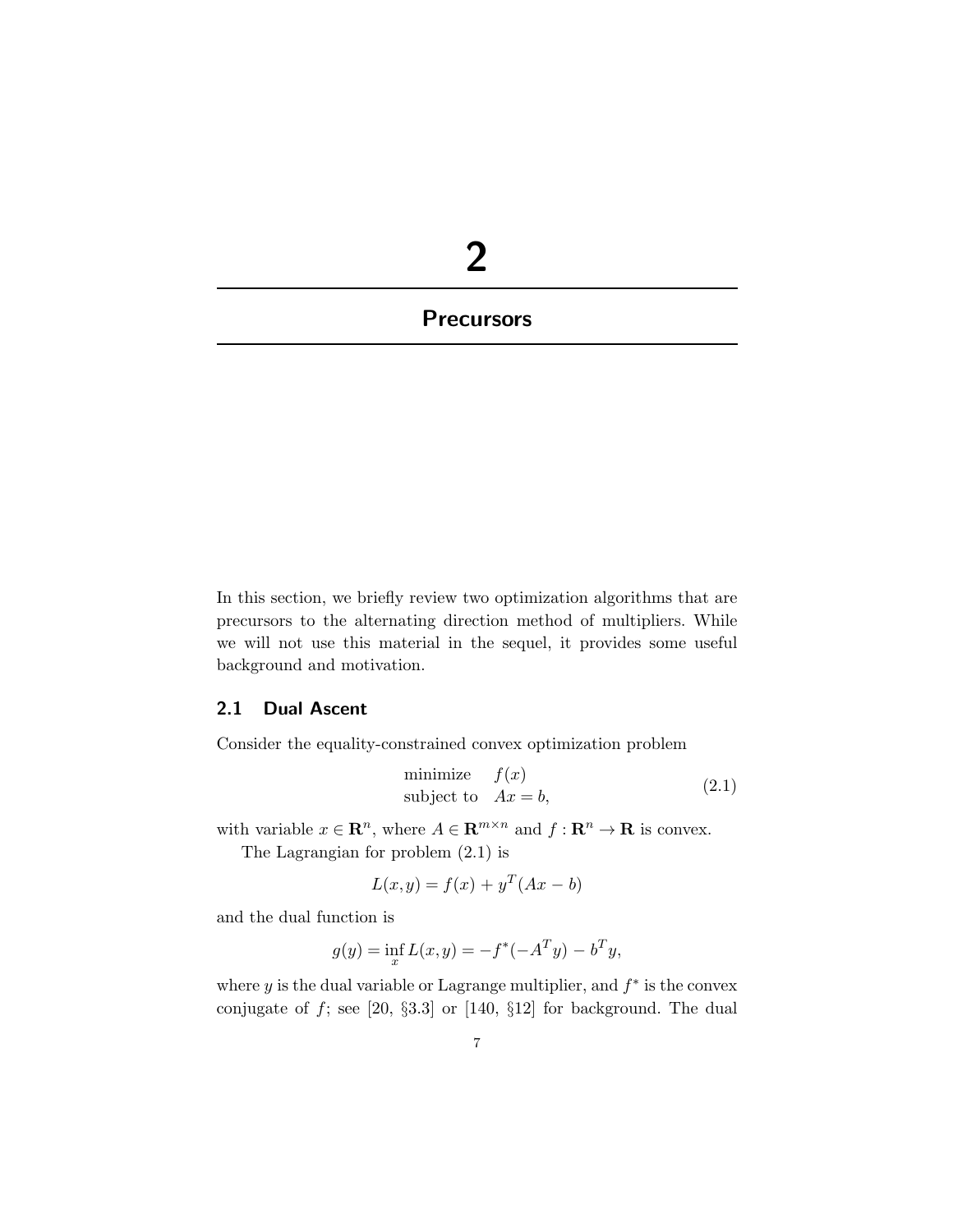8 Precursors

problem is

maximize  $g(y)$ ,

with variable  $y \in \mathbb{R}^m$ . Assuming that strong duality holds, the optimal values of the primal and dual problems are the same. We can recover a primal optimal point  $x^*$  from a dual optimal point  $y^*$  as

$$
x^* = \operatorname*{argmin}_x L(x, y^*),
$$

provided there is only one minimizer of  $L(x,y^*)$ . (This is the case if, e.g.,  $f$  is strictly convex.) In the sequel, we will use the notation  $\operatorname{argmin}_x F(x)$  to denote any minimizer of F, even when F does not have a unique minimizer.

In the *dual ascent method*, we solve the dual problem using gradient ascent. Assuming that g is differentiable, the gradient  $\nabla g(y)$  can be evaluated as follows. We first find  $x^+ = \operatorname{argmin}_x L(x, y)$ ; then we have  $\nabla q(y) = Ax^{+} - b$ , which is the residual for the equality constraint. The dual ascent method consists of iterating the updates

$$
x^{k+1} := \underset{x}{\operatorname{argmin}} L(x, y^k) \tag{2.2}
$$

$$
y^{k+1} := y^k + \alpha^k (Ax^{k+1} - b), \tag{2.3}
$$

where  $\alpha^k > 0$  is a step size, and the superscript is the iteration counter. The first step  $(2.2)$  is an x-minimization step, and the second step  $(2.3)$ is a dual variable update. The dual variable  $y$  can be interpreted as a vector of prices, and the y-update is then called a price update or price adjustment step. This algorithm is called dual ascent since, with appropriate choice of  $\alpha^k$ , the dual function increases in each step, *i.e.*,  $g(y^{k+1}) > g(y^k)$ .

The dual ascent method can be used even in some cases when  $q$  is not differentiable. In this case, the residual  $Ax^{k+1} - b$  is not the gradient of g, but the negative of a *subgradient* of  $-g$ . This case requires a different choice of the  $\alpha^{k}$  than when q is differentiable, and convergence is not monotone; it is often the case that  $q(y^{k+1}) \not> q(y^k)$ . In this case, the algorithm is usually called the dual subgradient method [152].

If  $\alpha^k$  is chosen appropriately and several other assumptions hold, then  $x^k$  converges to an optimal point and  $y^k$  converges to an optimal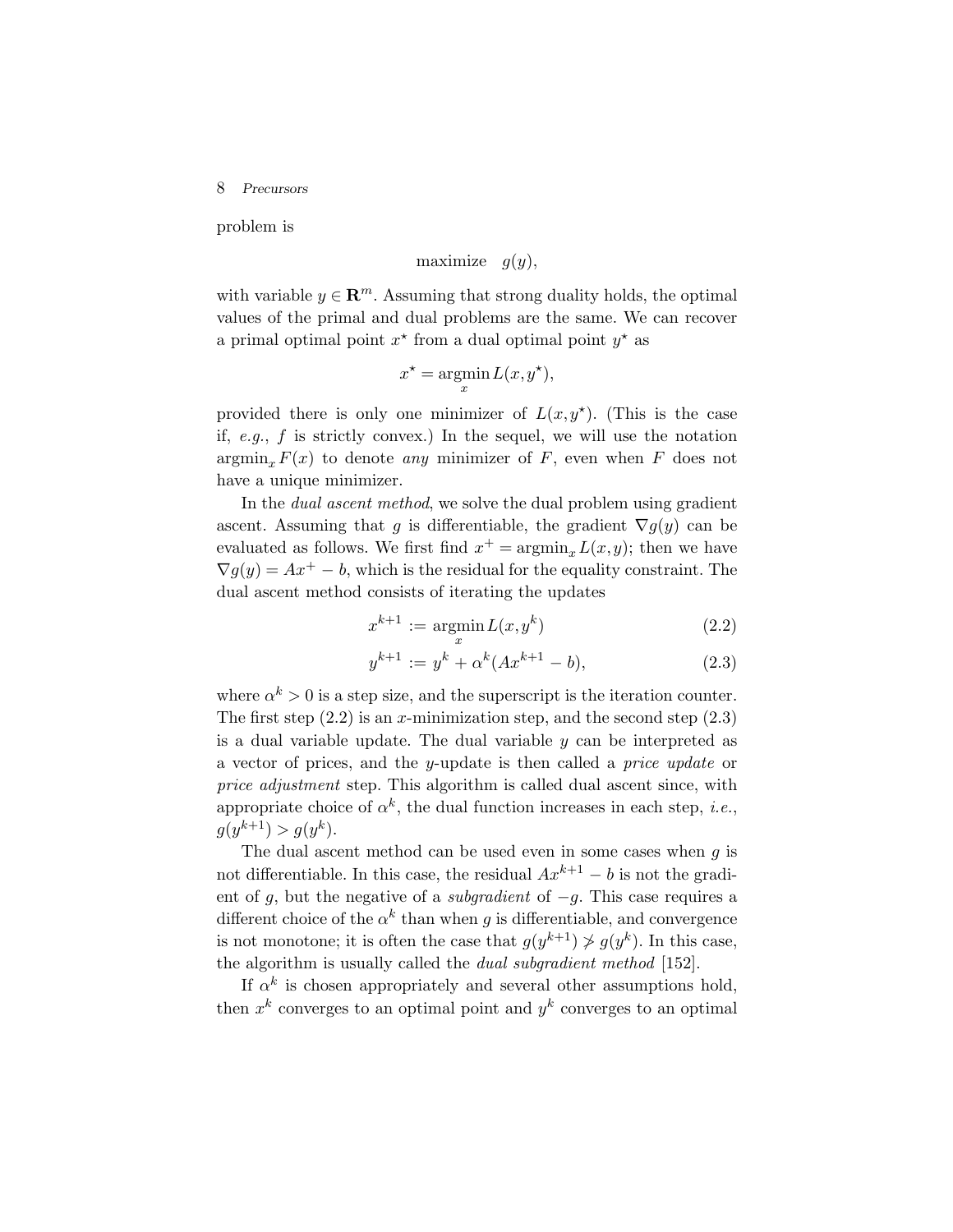dual point. However, these assumptions do not hold in many applications, so dual ascent often cannot be used. As an example, if  $f$  is a nonzero affine function of any component of x, then the x-update  $(2.2)$ fails, since  $L$  is unbounded below in  $x$  for most  $y$ .

#### 2.2 Dual Decomposition

The major benefit of the dual ascent method is that it can lead to a decentralized algorithm in some cases. Suppose, for example, that the objective f is *separable* (with respect to a partition or splitting of the variable into subvectors), meaning that

$$
f(x) = \sum_{i=1}^{N} f_i(x_i),
$$

where  $x = (x_1, \ldots, x_N)$  and the variables  $x_i \in \mathbb{R}^{n_i}$  are subvectors of x. Partitioning the matrix A conformably as

$$
A=[A_1 \cdots A_N],
$$

so  $Ax = \sum_{i=1}^{N} A_i x_i$ , the Lagrangian can be written as

$$
L(x,y) = \sum_{i=1}^{N} L_i(x_i, y) = \sum_{i=1}^{N} (f_i(x_i) + y^T A_i x_i - (1/N) y^T b),
$$

which is also separable in  $x$ . This means that the  $x$ -minimization step  $(2.2)$  splits into N separate problems that can be solved in parallel. Explicitly, the algorithm is

$$
x_i^{k+1} := \underset{x_i}{\operatorname{argmin}} L_i(x_i, y^k) \tag{2.4}
$$

$$
y^{k+1} := y^k + \alpha^k (Ax^{k+1} - b). \tag{2.5}
$$

The x-minimization step  $(2.4)$  is carried out independently, in parallel, for each  $i = 1, \ldots, N$ . In this case, we refer to the dual ascent method as dual decomposition.

In the general case, each iteration of the dual decomposition method requires a broadcast and a gather operation. In the dual update step (2.5), the equality constraint residual contributions  $A_i x_i^{k+1}$  are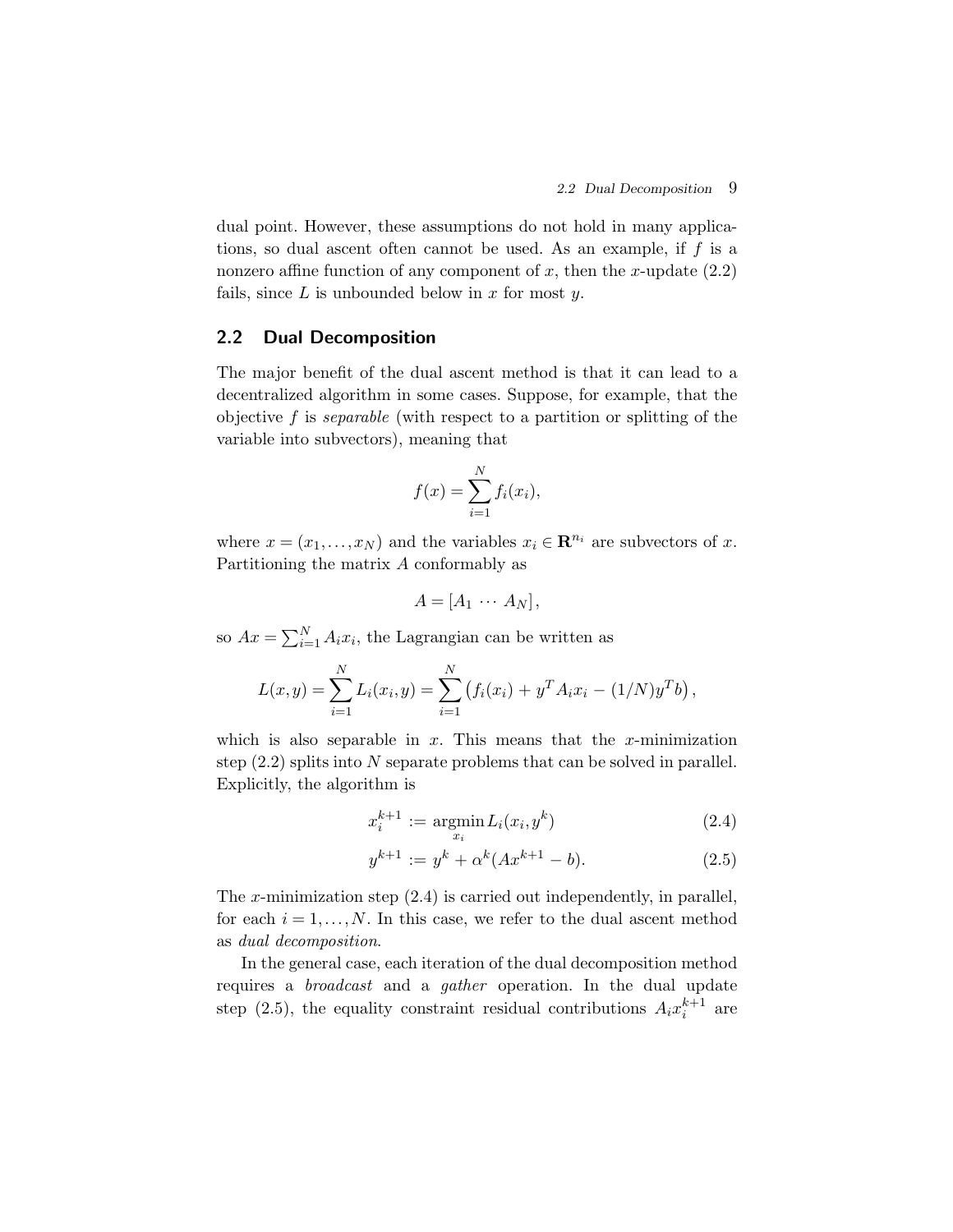#### 10 Precursors

collected (gathered) in order to compute the residual  $Ax^{k+1} - b$ . Once the (global) dual variable  $y^{k+1}$  is computed, it must be distributed (broadcast) to the processors that carry out the  $N$  individual  $x_i$  minimization steps (2.4).

Dual decomposition is an old idea in optimization, and traces back at least to the early 1960s. Related ideas appear in well known work by Dantzig and Wolfe [44] and Benders [13] on large-scale linear programming, as well as in Dantzig's seminal book [43]. The general idea of dual decomposition appears to be originally due to Everett [69], and is explored in many early references [107, 84, 117, 14]. The use of nondifferentiable optimization, such as the subgradient method, to solve the dual problem is discussed by Shor [152]. Good references on dual methods and decomposition include the book by Bertsekas [16, chapter  $6$  and the survey by Nedic and Ozdaglar [131] on distributed optimization, which discusses dual decomposition methods and consensus problems. A number of papers also discuss variants on standard dual decomposition, such as [129].

More generally, decentralized optimization has been an active topic of research since the 1980s. For instance, Tsitsiklis and his co-authors worked on a number of decentralized detection and consensus problems involving the minimization of a smooth function  $f$  known to multiple agents [160, 161, 17]. Some good reference books on parallel optimization include those by Bertsekas and Tsitsiklis [17] and Censor and Zenios [31]. There has also been some recent work on problems where each agent has its own convex, potentially nondifferentiable, objective function [130]. See [54] for a recent discussion of distributed methods for graph-structured optimization problems.

#### 2.3 Augmented Lagrangians and the Method of Multipliers

Augmented Lagrangian methods were developed in part to bring robustness to the dual ascent method, and in particular, to yield convergence without assumptions like strict convexity or finiteness of f. The *augmented Lagrangian* for  $(2.1)$  is

$$
L_{\rho}(x,y) = f(x) + y^{T}(Ax - b) + (\rho/2)||Ax - b||_{2}^{2},
$$
 (2.6)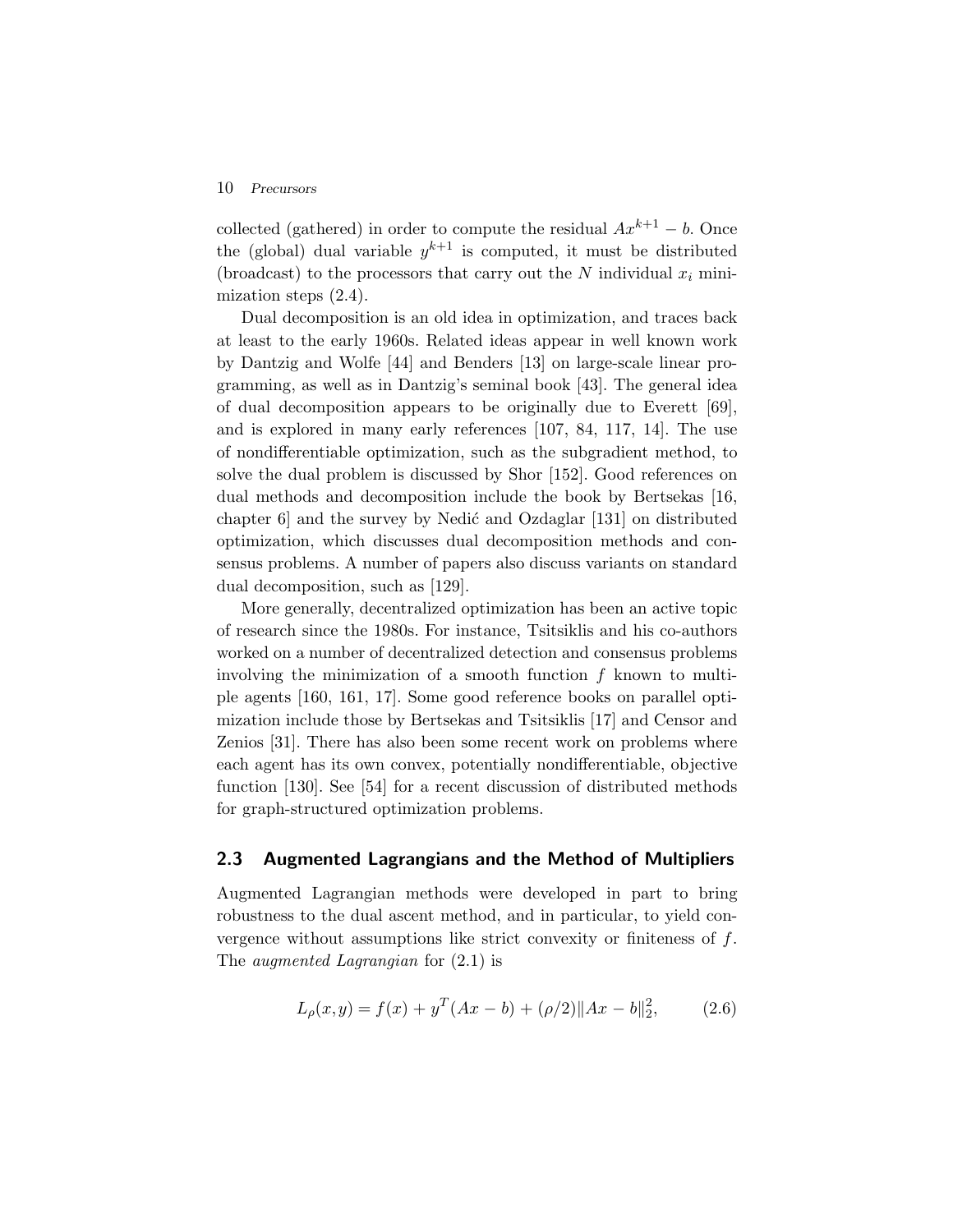where  $\rho > 0$  is called the *penalty parameter*. (Note that  $L_0$  is the standard Lagrangian for the problem.) The augmented Lagrangian can be viewed as the (unaugmented) Lagrangian associated with the problem

minimize 
$$
f(x) + (\rho/2) ||Ax - b||_2^2
$$
  
subject to  $Ax = b$ .

This problem is clearly equivalent to the original problem (2.1), since for any feasible  $x$  the term added to the objective is zero. The associated dual function is  $g_{\rho}(y) = \inf_{x} L_{\rho}(x, y)$ .

The benefit of including the penalty term is that  $g_{\rho}$  can be shown to be differentiable under rather mild conditions on the original problem. The gradient of the augmented dual function is found the same way as with the ordinary Lagrangian, *i.e.*, by minimizing over  $x$ , and then evaluating the resulting equality constraint residual. Applying dual ascent to the modified problem yields the algorithm

$$
x^{k+1} := \underset{x}{\operatorname{argmin}} L_{\rho}(x, y^k) \tag{2.7}
$$

$$
y^{k+1} := y^k + \rho(Ax^{k+1} - b), \tag{2.8}
$$

which is known as the *method of multipliers* for solving  $(2.1)$ . This is the same as standard dual ascent, except that the x-minimization step uses the augmented Lagrangian, and the penalty parameter  $\rho$  is used as the step size  $\alpha^k$ . The method of multipliers converges under far more general conditions than dual ascent, including cases when  $f$  takes on the value  $+\infty$  or is not strictly convex.

It is easy to motivate the choice of the particular step size  $\rho$  in the dual update  $(2.8)$ . For simplicity, we assume here that f is differentiable, though this is not required for the algorithm to work. The optimality conditions for  $(2.1)$  are primal and dual feasibility, *i.e.*,

$$
Ax^* - b = 0, \qquad \nabla f(x^*) + A^T y^* = 0,
$$

respectively. By definition,  $x^{k+1}$  minimizes  $L_{\rho}(x, y^k)$ , so

$$
0 = \nabla_x L_\rho(x^{k+1}, y^k)
$$
  
=  $\nabla_x f(x^{k+1}) + A^T (y^k + \rho(Ax^{k+1} - b))$   
=  $\nabla_x f(x^{k+1}) + A^T y^{k+1}.$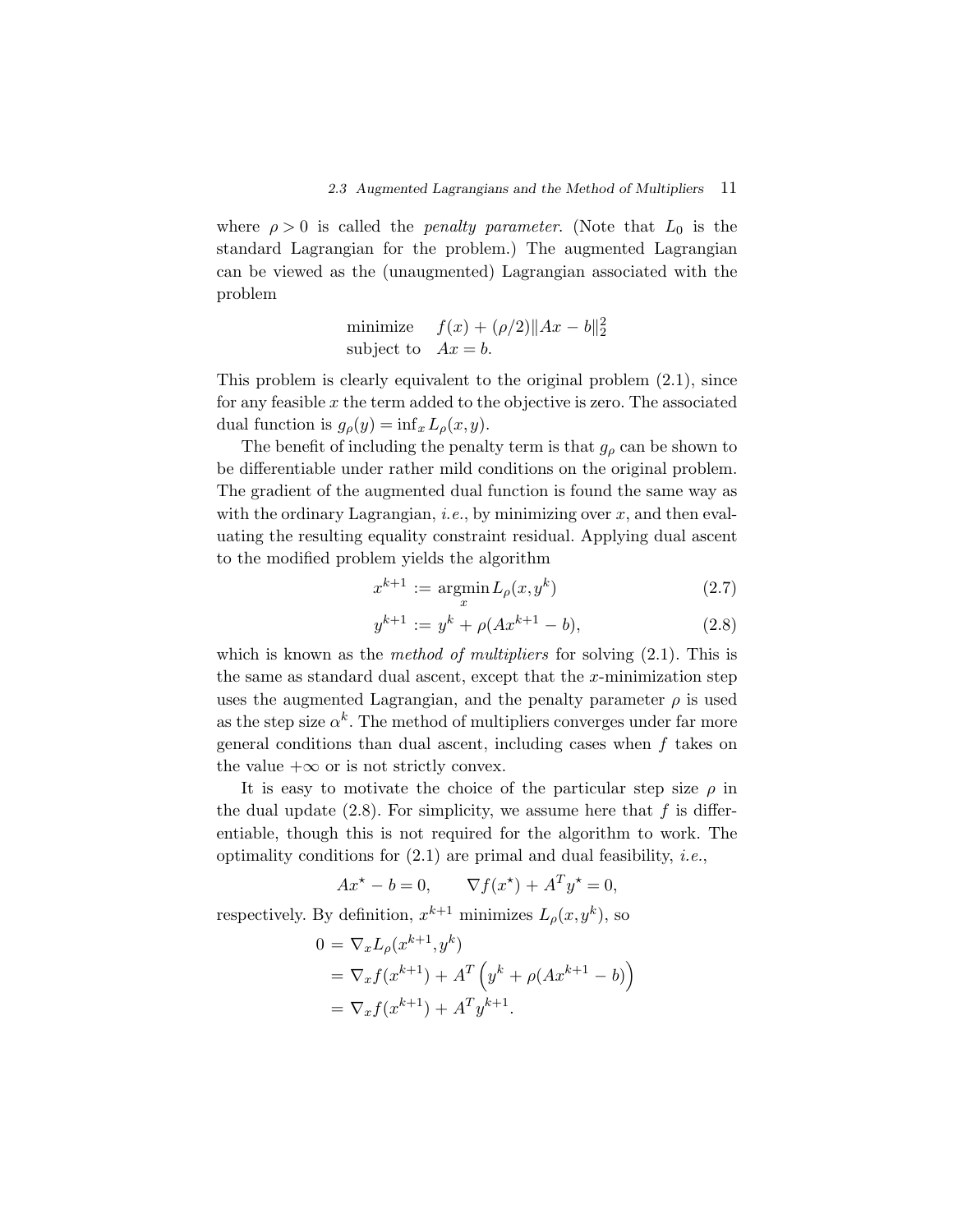#### 12 Precursors

We see that by using  $\rho$  as the step size in the dual update, the iterate  $(x^{k+1},y^{k+1})$  is dual feasible. As the method of multipliers proceeds, the primal residual  $Ax^{k+1} - b$  converges to zero, yielding optimality.

The greatly improved convergence properties of the method of multipliers over dual ascent comes at a cost. When  $f$  is separable, the augmented Lagrangian  $L_{\rho}$  is not separable, so the x-minimization step (2.7) cannot be carried out separately in parallel for each  $x_i$ . This means that the basic method of multipliers cannot be used for decomposition. We will see how to address this issue next.

Augmented Lagrangians and the method of multipliers for constrained optimization were first proposed in the late 1960s by Hestenes [97, 98] and Powell [138]. Many of the early numerical experiments on the method of multipliers are due to Miele et al. [124, 125, 126]. Much of the early work is consolidated in a monograph by Bertsekas [15], who also discusses similarities to older approaches using Lagrangians and penalty functions [6, 5, 71], as well as a number of generalizations.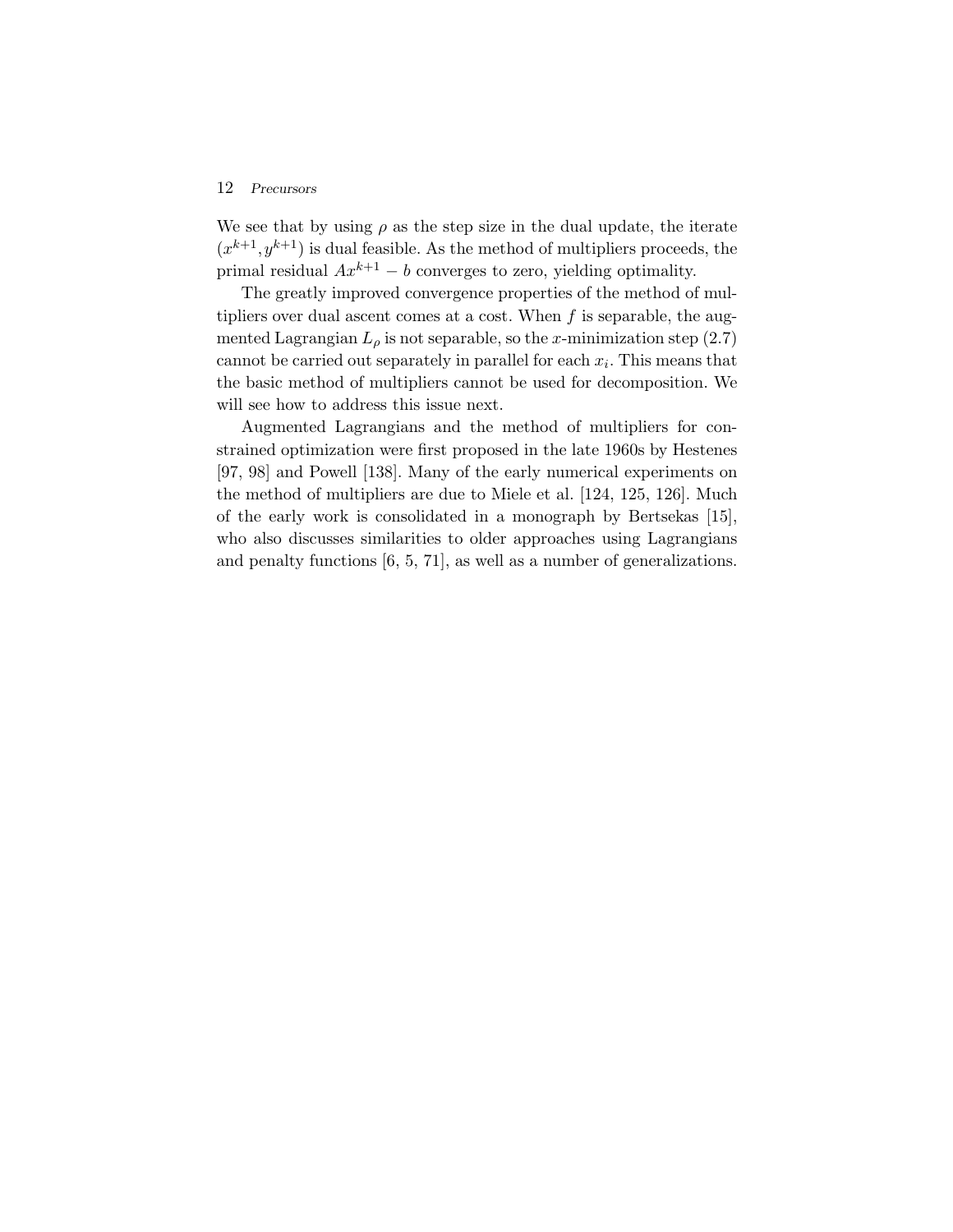## 3

### Alternating Direction Method of Multipliers

#### 3.1 Algorithm

ADMM is an algorithm that is intended to blend the decomposability of dual ascent with the superior convergence properties of the method of multipliers. The algorithm solves problems in the form

$$
\begin{array}{ll}\text{minimize} & f(x) + g(z) \\ \text{subject to} & Ax + Bz = c \end{array} \tag{3.1}
$$

with variables  $x \in \mathbb{R}^n$  and  $z \in \mathbb{R}^m$ , where  $A \in \mathbb{R}^{p \times n}$ ,  $B \in \mathbb{R}^{p \times m}$ , and  $c \in \mathbb{R}^p$ . We will assume that f and g are convex; more specific assumptions will be discussed in §3.2. The only difference from the general linear equality-constrained problem  $(2.1)$  is that the variable, called x there, has been split into two parts, called  $x$  and  $z$  here, with the objective function separable across this splitting. The optimal value of the problem (3.1) will be denoted by

$$
p^* = \inf\{f(x) + g(z) | Ax + Bz = c\}.
$$

As in the method of multipliers, we form the augmented Lagrangian

$$
L_{\rho}(x, z, y) = f(x) + g(z) + y^{T}(Ax + Bz - c) + (\rho/2)||Ax + Bz - c||_{2}^{2}.
$$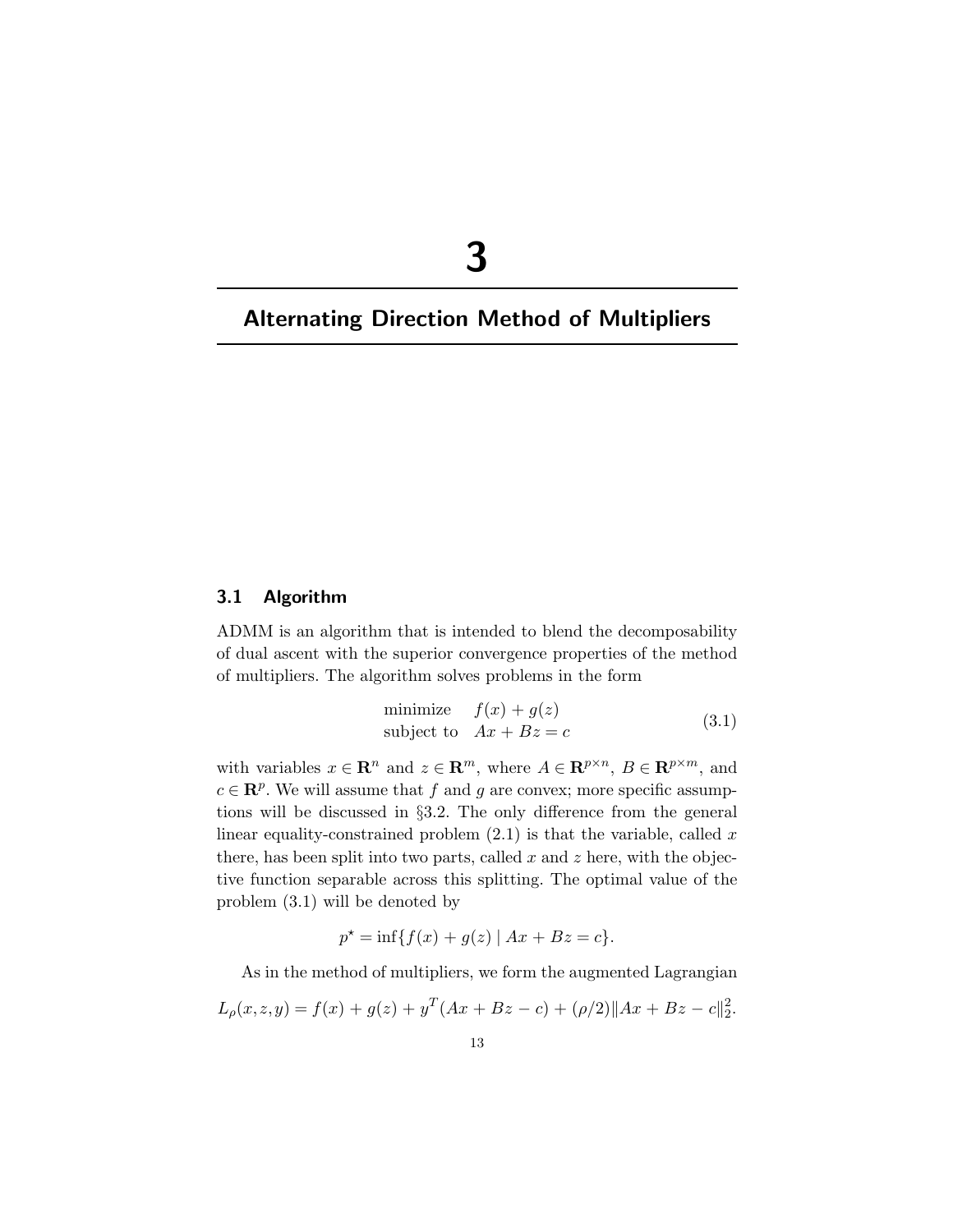#### 14 Alternating Direction Method of Multipliers

ADMM consists of the iterations

$$
x^{k+1} := \underset{x}{\operatorname{argmin}} L_{\rho}(x, z^k, y^k) \tag{3.2}
$$

$$
z^{k+1} := \underset{z}{\text{argmin}} L_{\rho}(x^{k+1}, z, y^k)
$$
\n(3.3)

$$
y^{k+1} := y^k + \rho(Ax^{k+1} + Bz^{k+1} - c), \tag{3.4}
$$

where  $\rho > 0$ . The algorithm is very similar to dual ascent and the method of multipliers: it consists of an x-minimization step  $(3.2)$ , a  $z$ -minimization step  $(3.3)$ , and a dual variable update  $(3.4)$ . As in the method of multipliers, the dual variable update uses a step size equal to the augmented Lagrangian parameter  $\rho$ .

The method of multipliers for (3.1) has the form

$$
(x^{k+1}, z^{k+1}) := \underset{x,z}{\text{argmin}} L_{\rho}(x, z, y^k)
$$

$$
y^{k+1} := y^k + \rho(Ax^{k+1} + Bz^{k+1} - c).
$$

Here the augmented Lagrangian is minimized jointly with respect to the two primal variables. In ADMM, on the other hand,  $x$  and  $z$  are updated in an alternating or sequential fashion, which accounts for the term alternating direction. ADMM can be viewed as a version of the method of multipliers where a single Gauss-Seidel pass [90, §10.1] over  $x$  and  $z$  is used instead of the usual joint minimization. Separating the minimization over x and z into two steps is precisely what allows for decomposition when  $f$  or  $g$  are separable.

The algorithm state in ADMM consists of  $z^k$  and  $y^k$ . In other words,  $(z^{k+1},y^{k+1})$  is a function of  $(z^k,y^k)$ . The variable  $x^k$  is not part of the state; it is an intermediate result computed from the previous state  $(z^{k-1}, y^{k-1}).$ 

If we switch (re-label) x and z, f and g, and A and B in the problem  $(3.1)$ , we obtain a variation on ADMM with the order of the xupdate step  $(3.2)$  and z-update step  $(3.3)$  reversed. The roles of x and z are almost symmetric, but not quite, since the dual update is done after the z-update but before the x-update.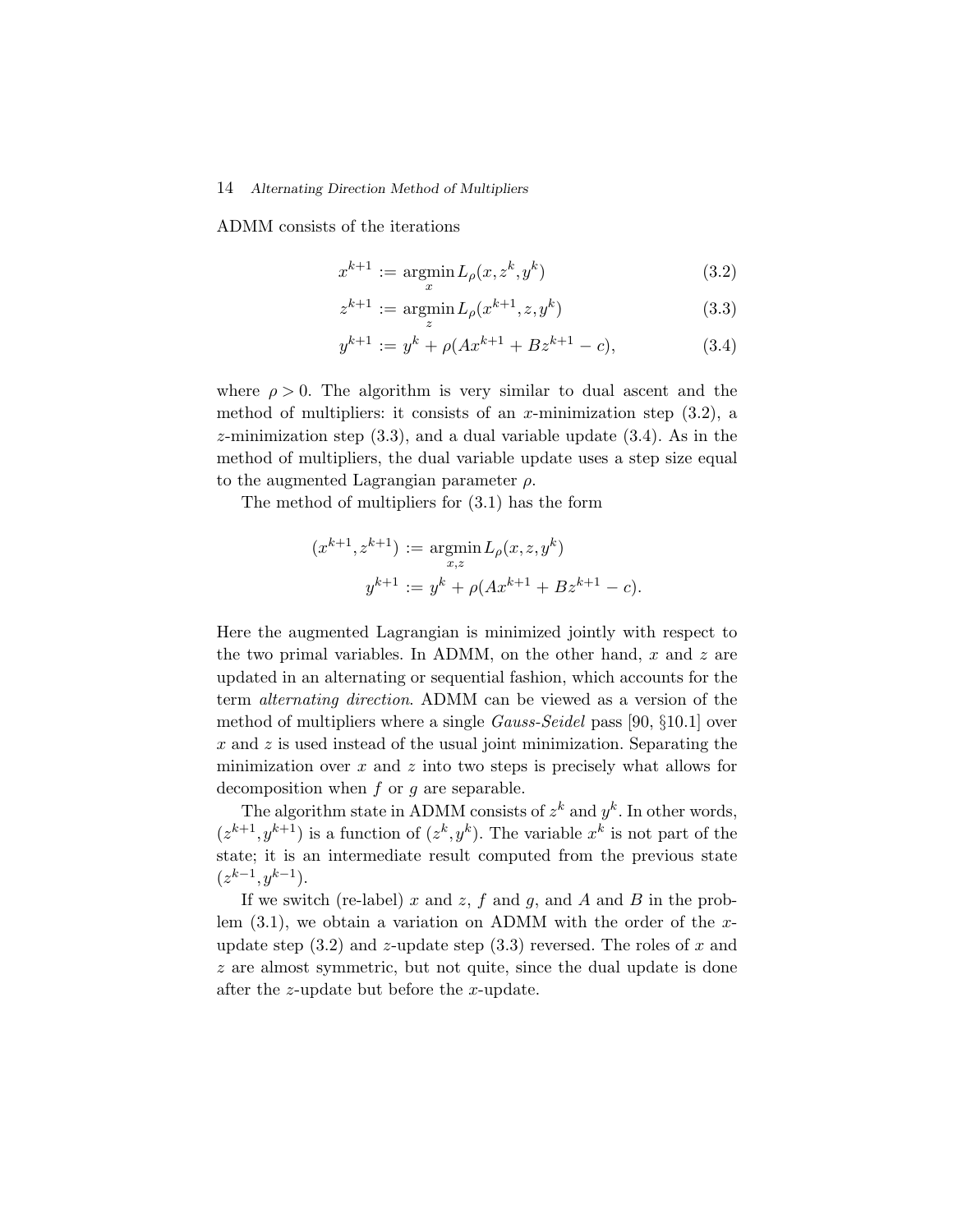#### 3.1.1 Scaled Form

ADMM can be written in a slightly different form, which is often more convenient, by combining the linear and quadratic terms in the augmented Lagrangian and scaling the dual variable. Defining the residual  $r = Ax + Bz - c$ , we have

$$
y^T r + (\rho/2) ||r||_2^2 = (\rho/2) ||r + (1/\rho)y||_2^2 - (1/2\rho) ||y||_2^2
$$
  
=  $(\rho/2) ||r + u||_2^2 - (\rho/2) ||u||_2^2$ ,

where  $u = (1/\rho)y$  is the scaled dual variable. Using the scaled dual variable, we can express ADMM as

$$
x^{k+1} := \underset{x}{\text{argmin}} \left( f(x) + (\rho/2) \|Ax + Bz^k - c + u^k\|_2^2 \right) \tag{3.5}
$$

$$
z^{k+1} := \underset{z}{\text{argmin}} \left( g(z) + (\rho/2) \|Ax^{k+1} + Bz - c + u^k\|_2^2 \right) \tag{3.6}
$$

$$
u^{k+1} := u^k + Ax^{k+1} + Bz^{k+1} - c.
$$
 (3.7)

Defining the residual at iteration k as  $r^k = Ax^k + Bz^k - c$ , we see that

$$
u^k = u^0 + \sum_{j=1}^k r^j,
$$

the running sum of the residuals.

We call the first form of ADMM above, given by (3.2–3.4), the unscaled form, and the second form  $(3.5-3.7)$  the scaled form, since it is expressed in terms of a scaled version of the dual variable. The two are clearly equivalent, but the formulas in the scaled form of ADMM are often shorter than in the unscaled form, so we will use the scaled form in the sequel. We will use the unscaled form when we wish to emphasize the role of the dual variable or to give an interpretation that relies on the (unscaled) dual variable.

#### 3.2 Convergence

There are many convergence results for ADMM discussed in the literature; here, we limit ourselves to a basic but still very general result that applies to all of the examples we will consider. We will make one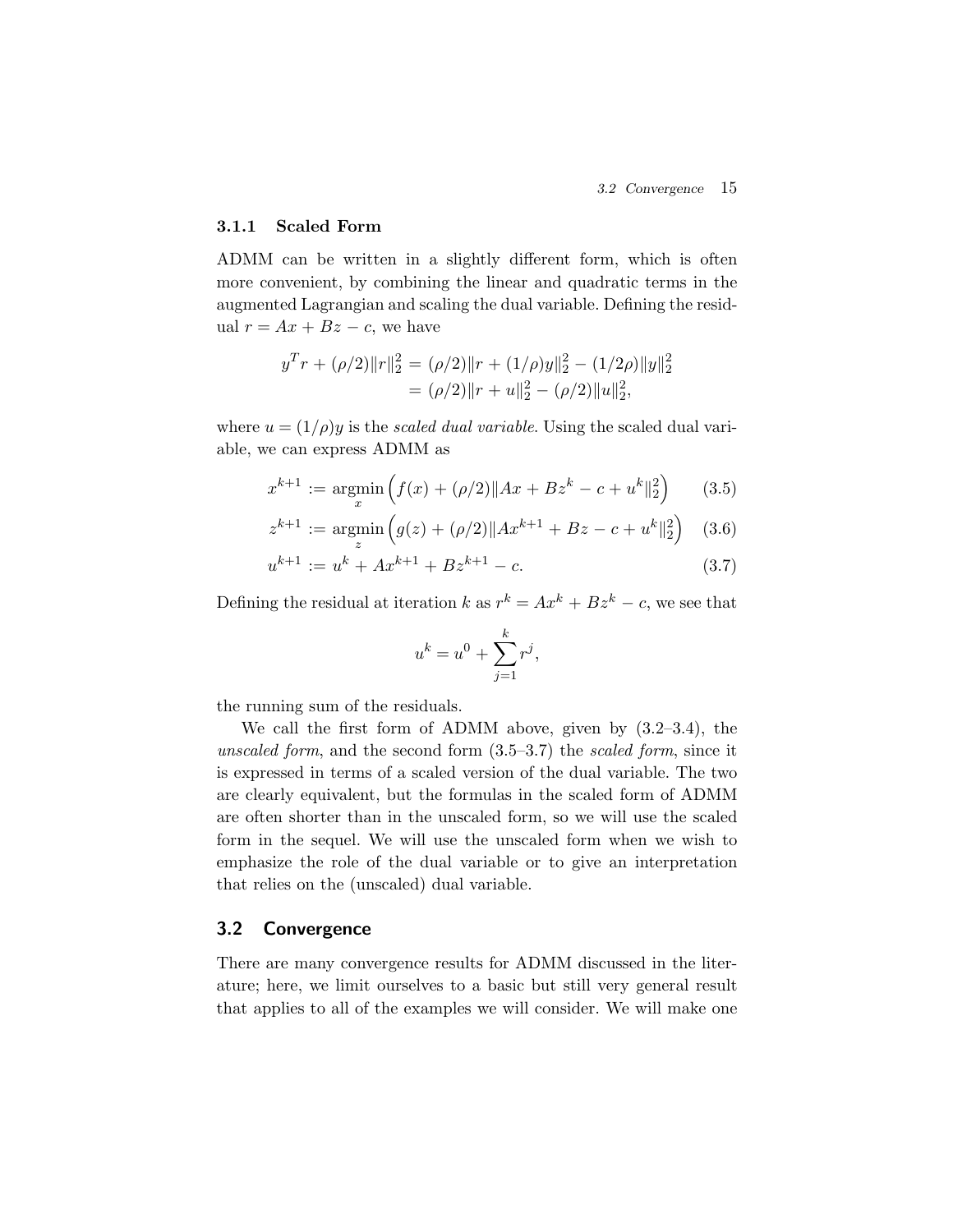#### 16 Alternating Direction Method of Multipliers

assumption about the functions  $f$  and  $g$ , and one assumption about problem (3.1).

**Assumption 1.** The (extended-real-valued) functions  $f: \mathbb{R}^n \to \mathbb{R} \cup \mathbb{R}$  $\{+\infty\}$  and  $g : \mathbf{R}^m \to \mathbf{R} \cup \{+\infty\}$  are closed, proper, and convex.

This assumption can be expressed compactly using the epigraphs of the functions: The function f satisfies assumption 1 if and only if its epigraph

$$
epi f = \{(x, t) \in \mathbf{R}^n \times \mathbf{R} \mid f(x) \le t\}
$$

is a closed nonempty convex set.

Assumption 1 implies that the subproblems arising in the x-update  $(3.2)$  and z-update  $(3.3)$  are *solvable*, *i.e.*, there exist x and z, not necessarily unique (without further assumptions on  $A$  and  $B$ ), that minimize the augmented Lagrangian. It is important to note that assumption 1 allows f and q to be nondifferentiable and to assume the value  $+\infty$ . For example, we can take  $f$  to be the indicator function of a closed nonempty convex set C, *i.e.*,  $f(x) = 0$  for  $x \in \mathcal{C}$  and  $f(x) = +\infty$  otherwise. In this case, the x-minimization step  $(3.2)$  will involve solving a constrained quadratic program over  $\mathcal{C}$ , the effective domain of  $f$ .

#### **Assumption 2.** The unaugmented Lagrangian  $L_0$  has a saddle point.

Explicitly, there exist  $(x^*, z^*, y^*)$ , not necessarily unique, for which

$$
L_0(x^\star, z^\star, y) \le L_0(x^\star, z^\star, y^\star) \le L_0(x, z, y^\star)
$$

holds for all  $x, z, y$ .

By assumption 1, it follows that  $L_0(x^*,z^*,y^*)$  is finite for any saddle point  $(x^*, z^*, y^*)$ . This implies that  $(x^*, z^*)$  is a solution to (3.1), so  $Ax^* + Bz^* = c$  and  $f(x^*) < \infty$ ,  $g(z^*) < \infty$ . It also implies that  $y^*$ is dual optimal, and the optimal values of the primal and dual problems are equal, *i.e.*, that strong duality holds. Note that we make no assumptions about  $A, B$ , or c, except implicitly through assumption 2; in particular, neither  $A$  nor  $B$  is required to be full rank.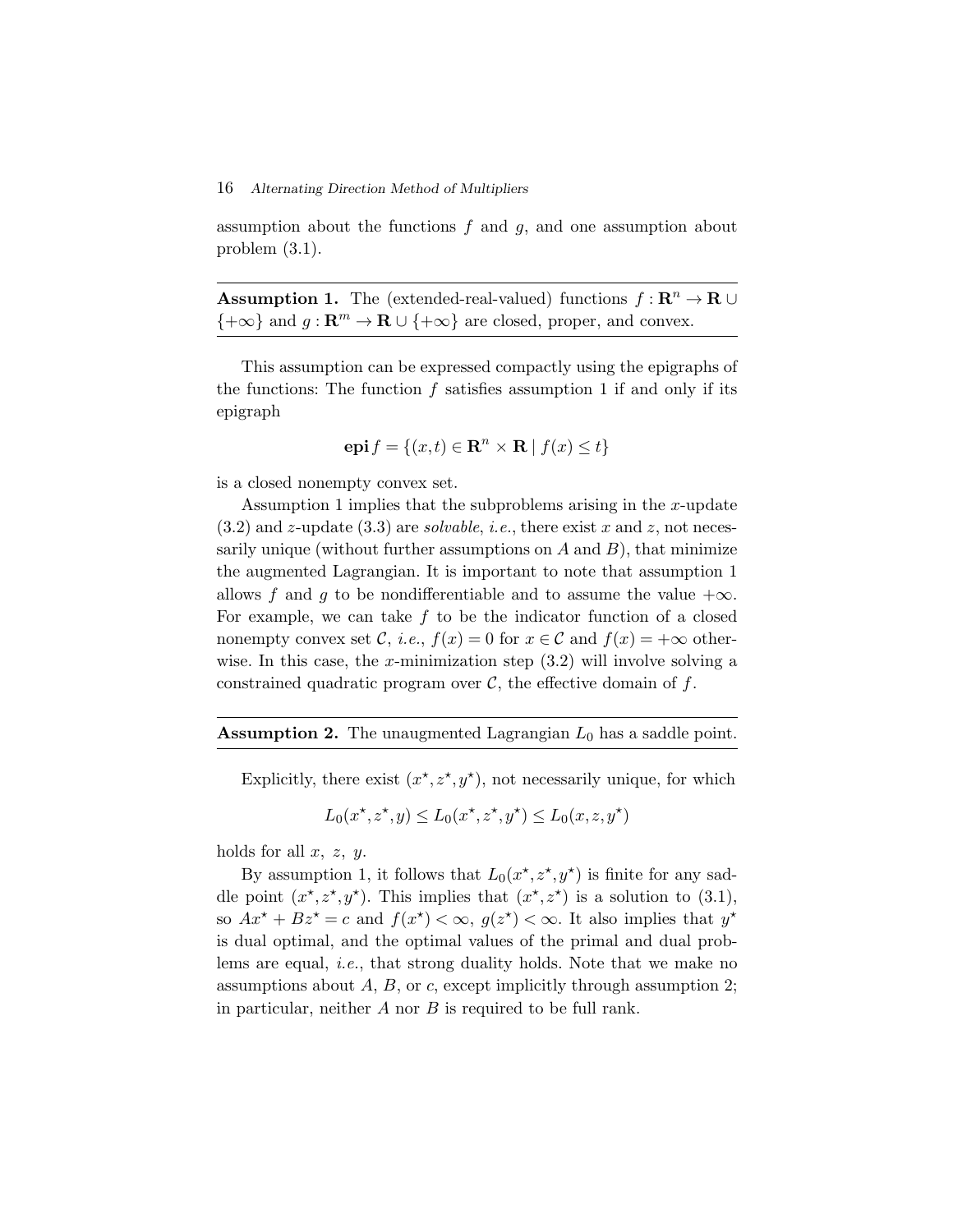#### 3.2.1 Convergence

Under assumptions 1 and 2, the ADMM iterates satisfy the following:

- Residual convergence.  $r^k \to 0$  as  $k \to \infty$ , *i.e.*, the iterates approach feasibility.
- Objective convergence.  $f(x^k) + g(z^k) \rightarrow p^*$  as  $k \rightarrow \infty$ , i.e., the objective function of the iterates approaches the optimal value.
- Dual variable convergence.  $y^k \to y^*$  as  $k \to \infty$ , where  $y^*$  is a dual optimal point.

A proof of the residual and objective convergence results is given in appendix A. Note that  $x^k$  and  $z^k$  need not converge to optimal values, although such results can be shown under additional assumptions.

#### 3.2.2 Convergence in Practice

Simple examples show that ADMM can be very slow to converge to high accuracy. However, it is often the case that ADMM converges to modest accuracy—sufficient for many applications—within a few tens of iterations. This behavior makes ADMM similar to algorithms like the conjugate gradient method, for example, in that a few tens of iterations will often produce acceptable results of practical use. However, the slow convergence of ADMM also distinguishes it from algorithms such as Newton's method (or, for constrained problems, interior-point methods), where high accuracy can be attained in a reasonable amount of time. While in some cases it is possible to combine ADMM with a method for producing a high accuracy solution from a low accuracy solution [64], in the general case ADMM will be practically useful mostly in cases when modest accuracy is sufficient. Fortunately, this is usually the case for the kinds of large-scale problems we consider. Also, in the case of statistical and machine learning problems, solving a parameter estimation problem to very high accuracy often yields little to no improvement in actual prediction performance, the real metric of interest in applications.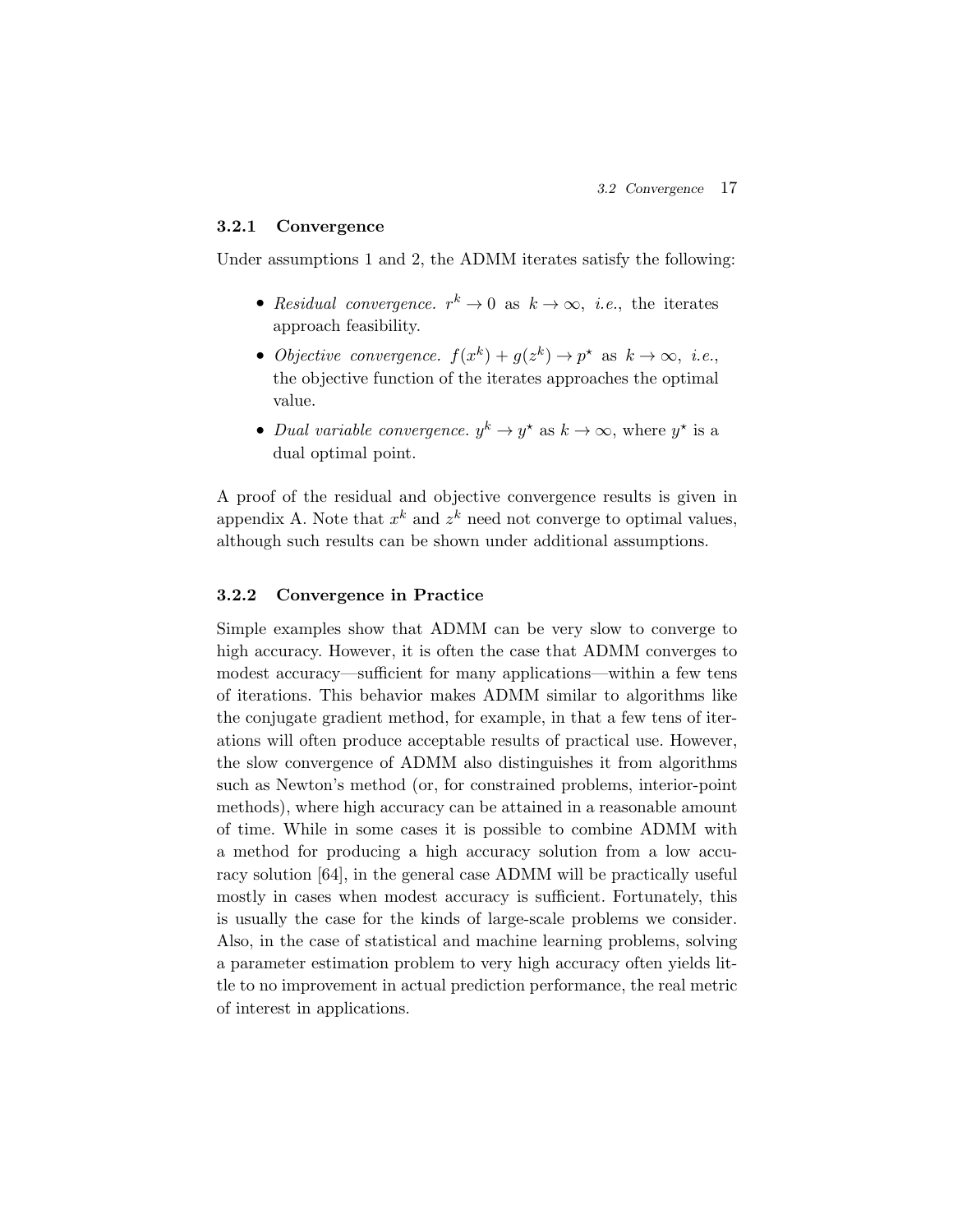#### 18 Alternating Direction Method of Multipliers

#### 3.3 Optimality Conditions and Stopping Criterion

The necessary and sufficient optimality conditions for the ADMM problem (3.1) are primal feasibility,

$$
Ax^* + Bz^* - c = 0,\t\t(3.8)
$$

and dual feasibility,

$$
0 \in \partial f(x^*) + A^T y^* \tag{3.9}
$$

$$
0 \in \partial g(z^*) + B^T y^*.
$$
 (3.10)

Here,  $\partial$  denotes the subdifferential operator; see, e.g., [140, 19, 99]. (When f and g are differentiable, the subdifferentials  $\partial f$  and  $\partial g$  can be replaced by the gradients  $\nabla f$  and  $\nabla g$ , and  $\in$  can be replaced by =.)

Since  $z^{k+1}$  minimizes  $L_{\rho}(x^{k+1},z,y^k)$  by definition, we have that

$$
0 \in \partial g(z^{k+1}) + B^T y^k + \rho B^T (Ax^{k+1} + Bz^{k+1} - c)
$$
  
=  $\partial g(z^{k+1}) + B^T y^k + \rho B^T r^{k+1}$   
=  $\partial g(z^{k+1}) + B^T y^{k+1}$ .

This means that  $z^{k+1}$  and  $y^{k+1}$  always satisfy (3.10), so attaining optimality comes down to satisfying (3.8) and (3.9). This phenomenon is analogous to the iterates of the method of multipliers always being dual feasible; see page 11.

Since  $x^{k+1}$  minimizes  $L_{\rho}(x, z^k, y^k)$  by definition, we have that

$$
0 \in \partial f(x^{k+1}) + A^T y^k + \rho A^T (Ax^{k+1} + Bz^k - c)
$$
  
=  $\partial f(x^{k+1}) + A^T (y^k + \rho r^{k+1} + \rho B(z^k - z^{k+1}))$   
=  $\partial f(x^{k+1}) + A^T y^{k+1} + \rho A^T B(z^k - z^{k+1}),$ 

or equivalently,

$$
\rho A^T B(z^{k+1} - z^k) \in \partial f(x^{k+1}) + A^T y^{k+1}.
$$

This means that the quantity

$$
s^{k+1} = \rho A^T B (z^{k+1} - z^k)
$$

can be viewed as a residual for the dual feasibility condition (3.9). We will refer to  $s^{k+1}$  as the *dual residual* at iteration  $k + 1$ , and to  $r^{k+1} = Ax^{k+1} + Bz^{k+1} - c$  as the primal residual at iteration  $k+1$ .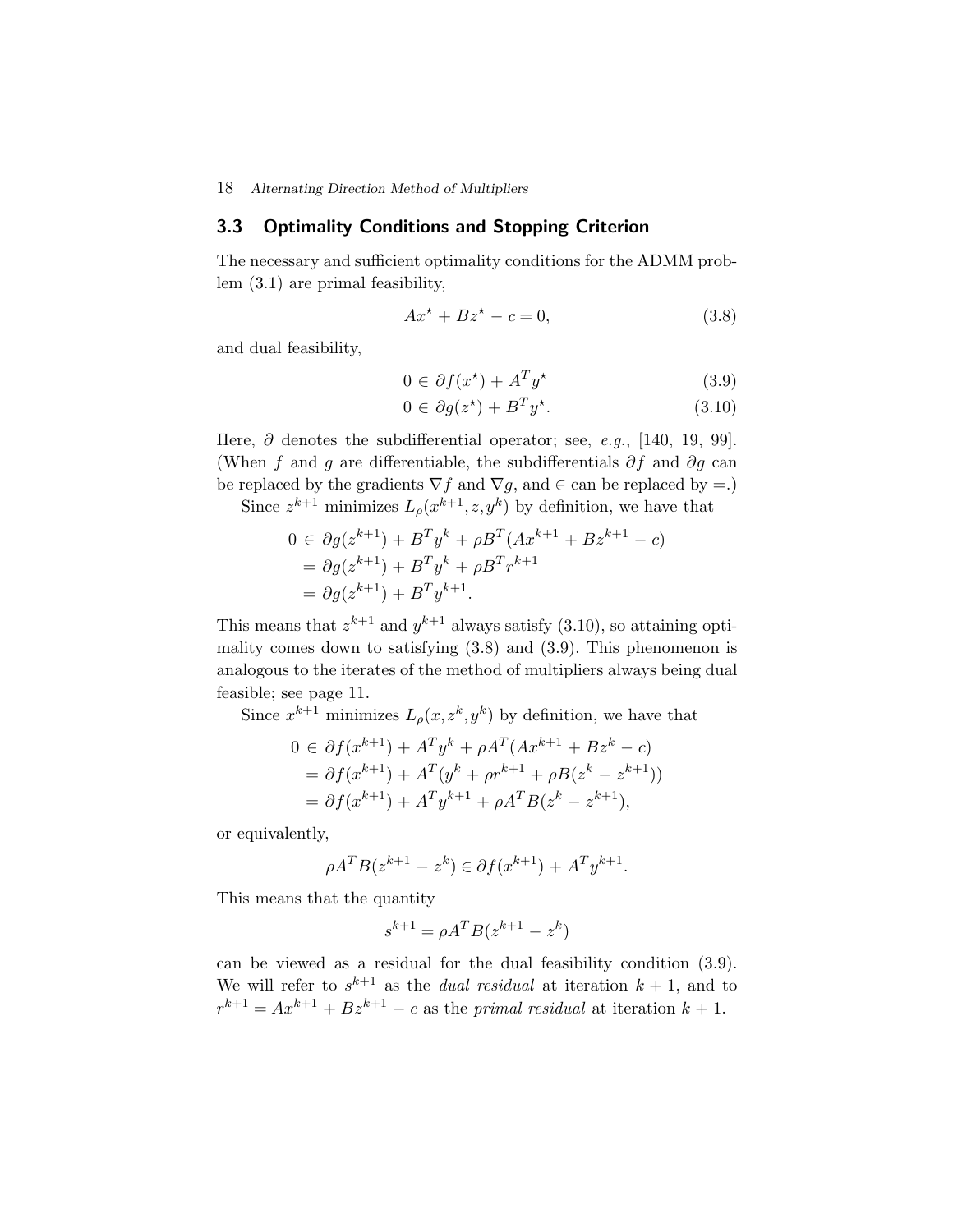In summary, the optimality conditions for the ADMM problem consist of three conditions,  $(3.8-3.10)$ . The last condition  $(3.10)$  always holds for  $(x^{k+1}, z^{k+1}, y^{k+1})$ ; the residuals for the other two, (3.8) and (3.9), are the primal and dual residuals  $r^{k+1}$  and  $s^{k+1}$ , respectively. These two residuals converge to zero as ADMM proceeds. (In fact, the convergence proof in appendix A shows  $B(z^{k+1} - z^k)$  converges to zero, which implies  $s^k$  converges to zero.)

#### 3.3.1 Stopping Criteria

The residuals of the optimality conditions can be related to a bound on the objective suboptimality of the current point, *i.e.*,  $f(x^k) + g(z^k)$  –  $p^*$ . As shown in the convergence proof in appendix A, we have

$$
f(x^{k}) + g(z^{k}) - p^{\star} \le -(y^{k})^{T} r^{k} + (x^{k} - x^{\star})^{T} s^{k}.
$$
 (3.11)

This shows that when the residuals  $r^k$  and  $s^k$  are small, the objective suboptimality also must be small. We cannot use this inequality directly in a stopping criterion, however, since we do not know  $x^*$ . But if we guess or estimate that  $||x^k - x^*||_2 \le d$ , we have that

$$
f(x^{k}) + g(z^{k}) - p^* \leq -(y^k)^T r^k + d||s^k||_2 \leq ||y^k||_2 ||r^k||_2 + d||s^k||_2.
$$

The middle or righthand terms can be used as an approximate bound on the objective suboptimality (which depends on our guess of  $d$ ).

This suggests that a reasonable termination criterion is that the primal and dual residuals must be small, i.e.,

$$
||r^k||_2 \le \epsilon^{\text{pri}} \quad \text{and} \quad ||s^k||_2 \le \epsilon^{\text{dual}}, \tag{3.12}
$$

where  $\epsilon^{\text{pri}} > 0$  and  $\epsilon^{\text{dual}} > 0$  are feasibility tolerances for the primal and dual feasibility conditions (3.8) and (3.9), respectively. These tolerances can be chosen using an absolute and relative criterion, such as

$$
\epsilon^{\text{pri}} = \sqrt{p} \epsilon^{\text{abs}} + \epsilon^{\text{rel}} \max \{ \|Ax^k\|_2, \|Bz^k\|_2, \|c\|_2 \},
$$
  

$$
\epsilon^{\text{dual}} = \sqrt{n} \epsilon^{\text{abs}} + \epsilon^{\text{rel}} \|A^T y^k\|_2,
$$

where  $\epsilon^{abs} > 0$  is an absolute tolerance and  $\epsilon^{rel} > 0$  is a relative tolerance. (The factors  $\sqrt{p}$  and  $\sqrt{n}$  account for the fact that the  $\ell_2$  norms are in  $\mathbb{R}^p$  and  $\mathbb{R}^n$ , respectively.) A reasonable value for the relative stopping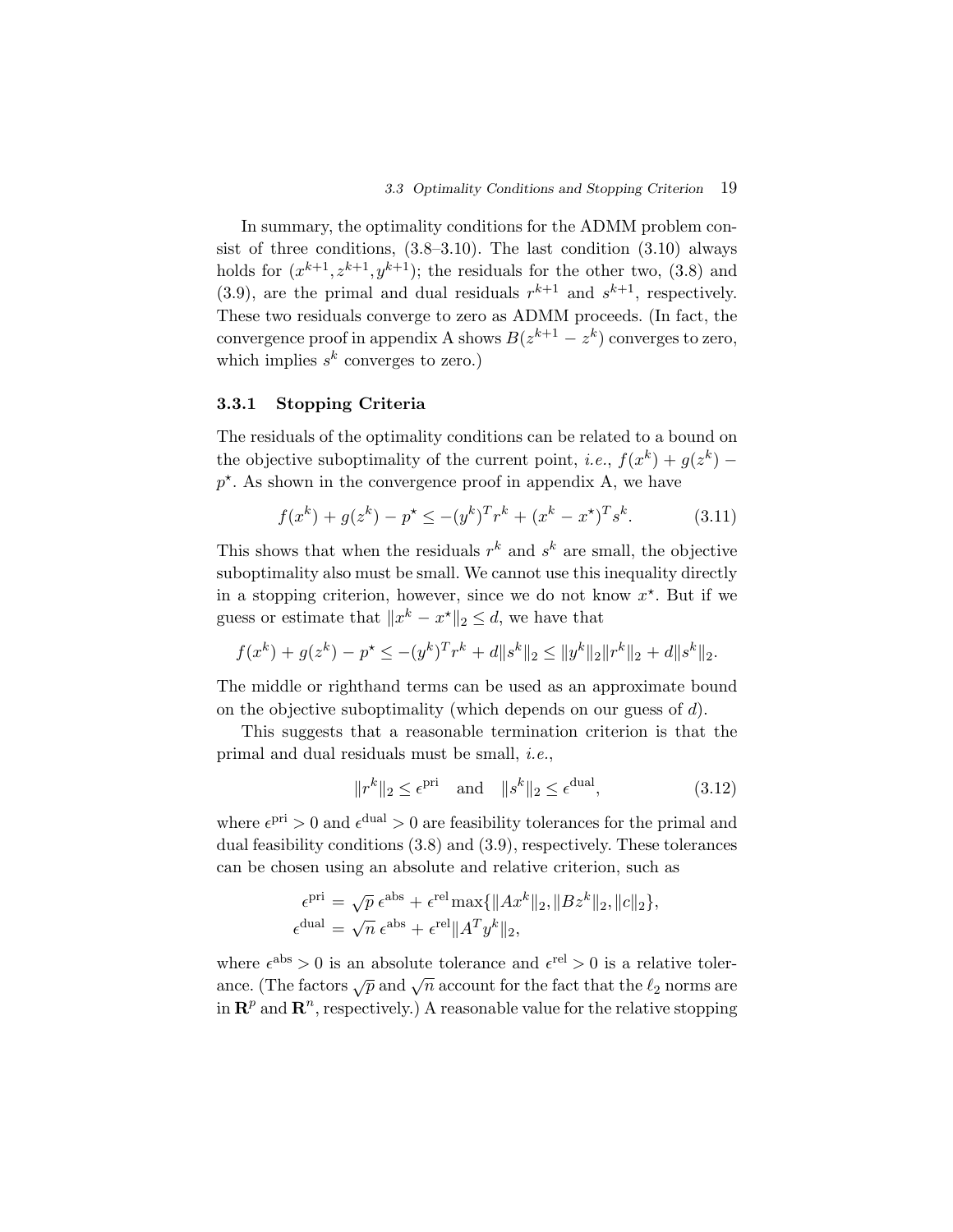criterion might be  $\epsilon^{rel} = 10^{-3}$  or  $10^{-4}$ , depending on the application. The choice of absolute stopping criterion depends on the scale of the typical variable values.

#### 3.4 Extensions and Variations

Many variations on the classic ADMM algorithm have been explored in the literature. Here we briefly survey some of these variants, organized into groups of related ideas. Some of these methods can give superior convergence in practice compared to the standard ADMM presented above. Most of the extensions have been rigorously analyzed, so the convergence results described above are still valid (in some cases, under some additional conditions).

#### 3.4.1 Varying Penalty Parameter

A standard extension is to use possibly different penalty parameters  $\rho^k$ for each iteration, with the goal of improving the convergence in practice, as well as making performance less dependent on the initial choice of the penalty parameter. In the context of the method of multipliers, this approach is analyzed in [142], where it is shown that superlinear convergence may be achieved if  $\rho^k \to \infty$ . Though it can be difficult to prove the convergence of ADMM when  $\rho$  varies by iteration, the fixedρ theory still applies if one just assumes that ρ becomes fixed after a finite number of iterations.

A simple scheme that often works well is (see, e.g.,  $[96, 169]$ ):

$$
\rho^{k+1} := \begin{cases} \tau^{\text{incr}} \rho^k & \text{if } \|r^k\|_2 > \mu \|s^k\|_2 \\ \rho^k / \tau^{\text{decr}} & \text{if } \|s^k\|_2 > \mu \|r^k\|_2 \\ \rho^k & \text{otherwise,} \end{cases} \tag{3.13}
$$

where  $\mu > 1$ ,  $\tau^{\text{incr}} > 1$ , and  $\tau^{\text{decr}} > 1$  are parameters. Typical choices might be  $\mu = 10$  and  $\tau^{\text{incr}} = \tau^{\text{decr}} = 2$ . The idea behind this penalty parameter update is to try to keep the primal and dual residual norms within a factor of  $\mu$  of one another as they both converge to zero.

The ADMM update equations suggest that large values of  $\rho$  place a large penalty on violations of primal feasibility and so tend to produce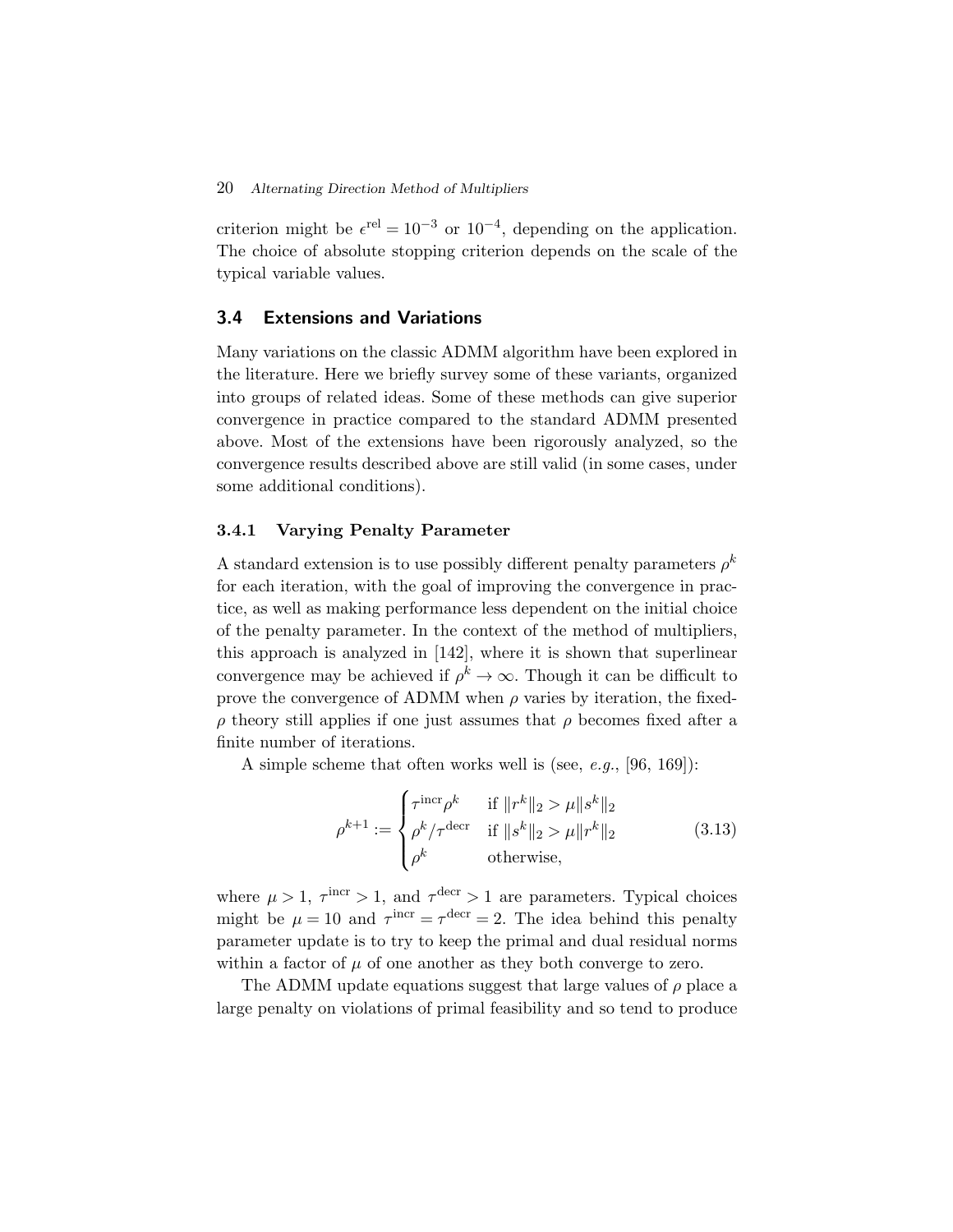small primal residuals. Conversely, the definition of  $s^{k+1}$  suggests that small values of  $\rho$  tend to reduce the dual residual, but at the expense of reducing the penalty on primal feasibility, which may result in a larger primal residual. The adjustment scheme (3.13) inflates  $\rho$  by  $\tau^{\text{incr}}$  when the primal residual appears large compared to the dual residual, and deflates  $\rho$  by  $\tau^{\text{decr}}$  when the primal residual seems too small relative to the dual residual. This scheme may also be refined by taking into account the relative magnitudes of  $\epsilon^{\text{pri}}$  and  $\epsilon^{\text{dual}}$ .

When a varying penalty parameter is used in the scaled form of ADMM, the scaled dual variable  $u^k = (1/\rho)y^k$  must also be rescaled after updating  $\rho$ ; for example, if  $\rho$  is halved,  $u^k$  should be doubled before proceeding.

#### 3.4.2 More General Augmenting Terms

Another idea is to allow for a different penalty parameter for each constraint, or more generally, to replace the quadratic term  $(\rho/2)$  $||r||_2^2$ with  $(1/2)r<sup>T</sup>Pr$ , where P is a symmetric positive definite matrix. When P is constant, we can interpret this generalized version of ADMM as standard ADMM applied to a modified initial problem with the equality constraints  $r = 0$  replaced with  $Fr = 0$ , where  $F^T F = P$ .

#### 3.4.3 Over-relaxation

In the z- and y-updates, the quantity  $Ax^{k+1}$  can be replaced with

$$
\alpha^k A x^{k+1} - (1 - \alpha^k)(Bz^k - c),
$$

where  $\alpha^{k} \in (0, 2)$  is a relaxation parameter; when  $\alpha^{k} > 1$ , this technique is called *over-relaxation*, and when  $\alpha^{k} < 1$ , it is called *under-relaxation*. This scheme is analyzed in [63], and experiments in [59, 64] suggest that over-relaxation with  $\alpha^k \in [1.5, 1.8]$  can improve convergence.

#### 3.4.4 Inexact Minimization

ADMM will converge even when the  $x$ - and  $z$ -minimization steps are not carried out exactly, provided certain suboptimality measures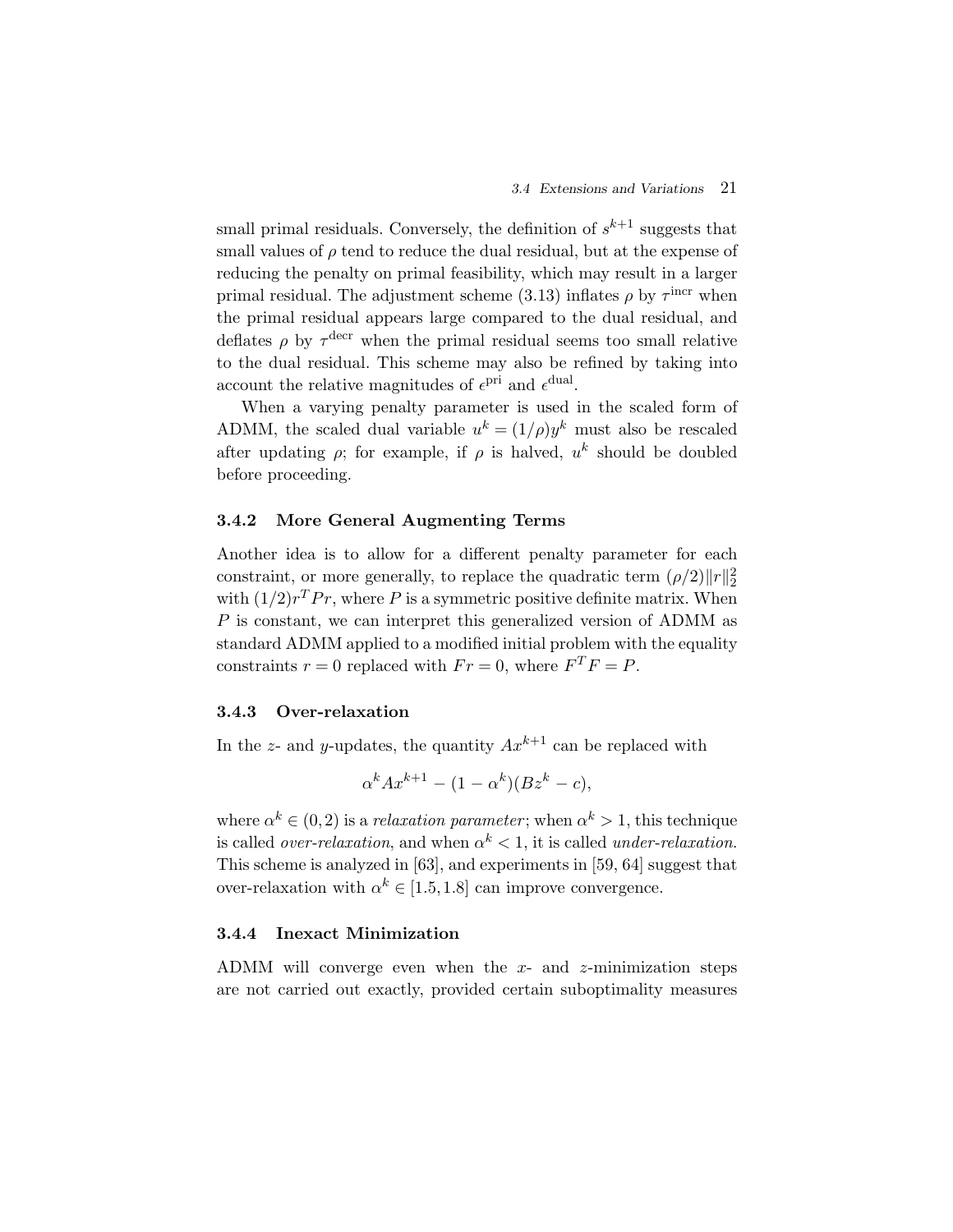#### 22 Alternating Direction Method of Multipliers

in the minimizations satisfy an appropriate condition, such as being summable. This result is due to Eckstein and Bertsekas [63], building on earlier results by Gol'shtein and Tret'yakov [89]. This technique is important in situations where the  $x$ - or  $z$ -updates are carried out using an iterative method; it allows us to solve the minimizations only approximately at first, and then more accurately as the iterations progress.

#### 3.4.5 Update Ordering

Several variations on ADMM involve performing the x-, z-, and yupdates in varying orders or multiple times. For example, we can divide the variables into  $k$  blocks, and update each of them in turn, possibly multiple times, before performing each dual variable update; see, e.g., [146]. Carrying out multiple x- and z-updates before the y-update can be interpreted as executing multiple Gauss-Seidel passes instead of just one; if many sweeps are carried out before each dual update, the resulting algorithm is very close to the standard method of multipliers [17,  $\S3.4.4$ ]. Another variation is to perform an additional y-update between the x- and z-update, with half the step length  $[17]$ .

#### 3.4.6 Related Algorithms

There are also a number of other algorithms distinct from but inspired by ADMM. For instance, Fukushima [80] applies ADMM to a dual problem formulation, yielding a 'dual ADMM' algorithm, which is shown in [65] to be equivalent to the 'primal Douglas-Rachford' method discussed in [57, §3.5.6]. As another example, Zhu et al. [183] discuss variations of distributed ADMM (discussed in §7, §8, and §10) that can cope with various complicating factors, such as noise in the messages exchanged for the updates, or asynchronous updates, which can be useful in a regime when some processors or subsystems randomly fail. There are also algorithms resembling a combination of ADMM and the proximal method of multipliers [141], rather than the standard method of multipliers; see, e.g., [33, 60]. Other representative publications include [62, 143, 59, 147, 158, 159, 42].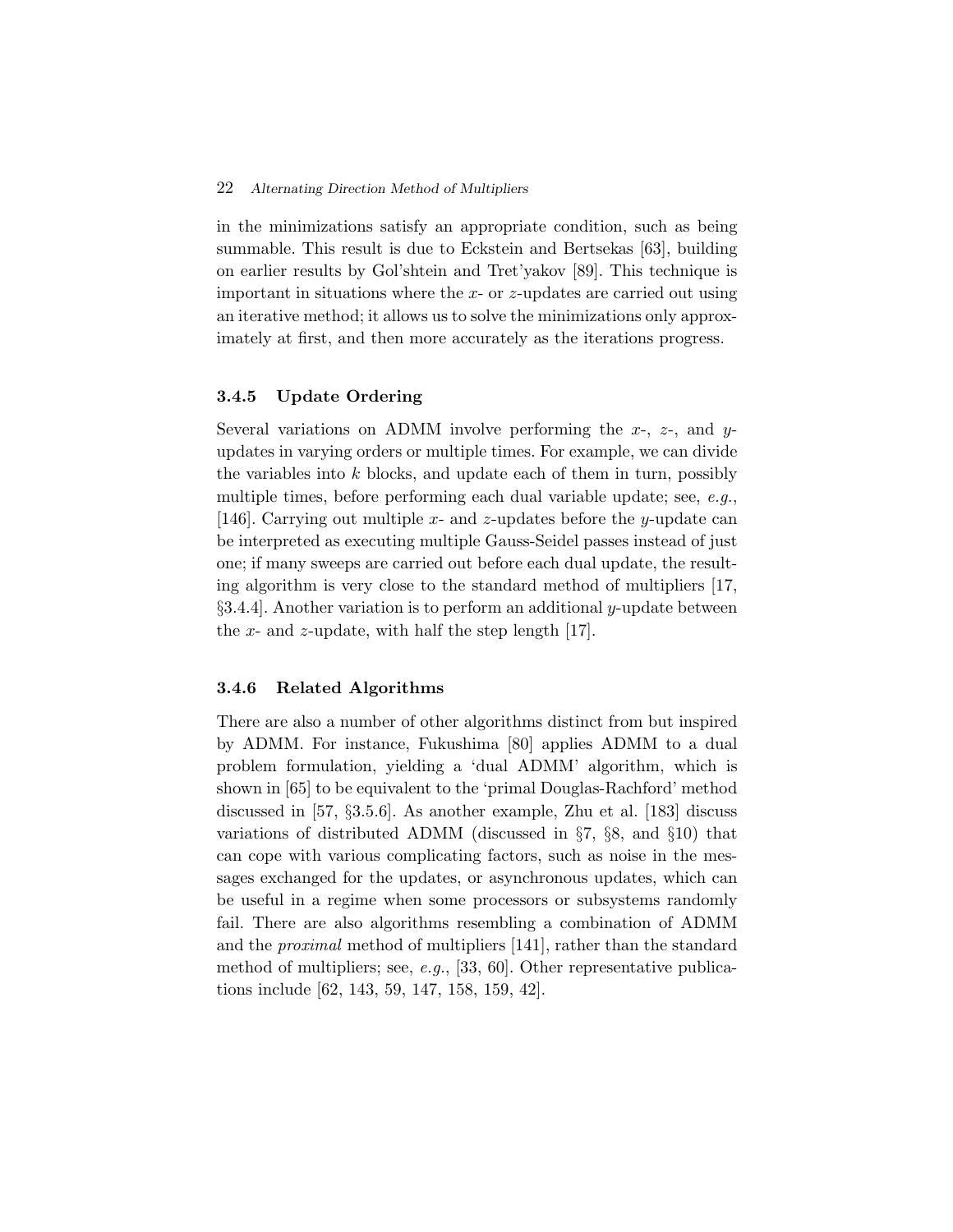#### 3.5 Notes and References

ADMM was originally proposed in the mid-1970s by Glowinski and Marrocco [86] and Gabay and Mercier [82]. There are a number of other important papers analyzing the properties of the algorithm, including [76, 81, 75, 87, 157, 80, 65, 33]. In particular, the convergence of ADMM has been explored by many authors, including Gabay [81] and Eckstein and Bertsekas [63].

ADMM has also been applied to a number of statistical problems, such as constrained sparse regression [18], sparse signal recovery [70], image restoration and denoising [72, 154, 134], trace norm regularized least squares minimization [174], sparse inverse covariance selection [178], the Dantzig selector [116], and support vector machines [74], among others. For examples in signal processing, see [42, 40, 41, 150, 149] and the references therein.

Many papers analyzing ADMM do so from the perspective of maximal monotone operators [23, 141, 142, 63, 144]. Briefly, a wide variety of problems can be posed as finding a zero of a maximal monotone operator; for example, if  $f$  is closed, proper, and convex, then the subdifferential operator  $\partial f$  is maximal monotone, and finding a zero of  $\partial f$ is simply minimization of  $f$ ; such a minimization may implicitly contain constraints if f is allowed to take the value  $+\infty$ . Rockafellar's proximal point algorithm [142] is a general method for finding a zero of a maximal monotone operator, and a wide variety of algorithms have been shown to be special cases, including proximal minimization (see §4.1), the method of multipliers, and ADMM. For a more detailed review of the older literature, see [57, §2].

The method of multipliers was shown to be a special case of the proximal point algorithm by Rockafellar [141]. Gabay [81] showed that ADMM is a special case of a method called Douglas-Rachford splitting for monotone operators [53, 112], and Eckstein and Bertsekas [63] showed in turn that Douglas-Rachford splitting is a special case of the proximal point algorithm. (The variant of ADMM that performs an extra y-update between the x- and z-updates is equivalent to Peaceman-Rachford splitting [137, 112] instead, as shown by Glowinski and Le Tallec [87].) Using the same framework, Eckstein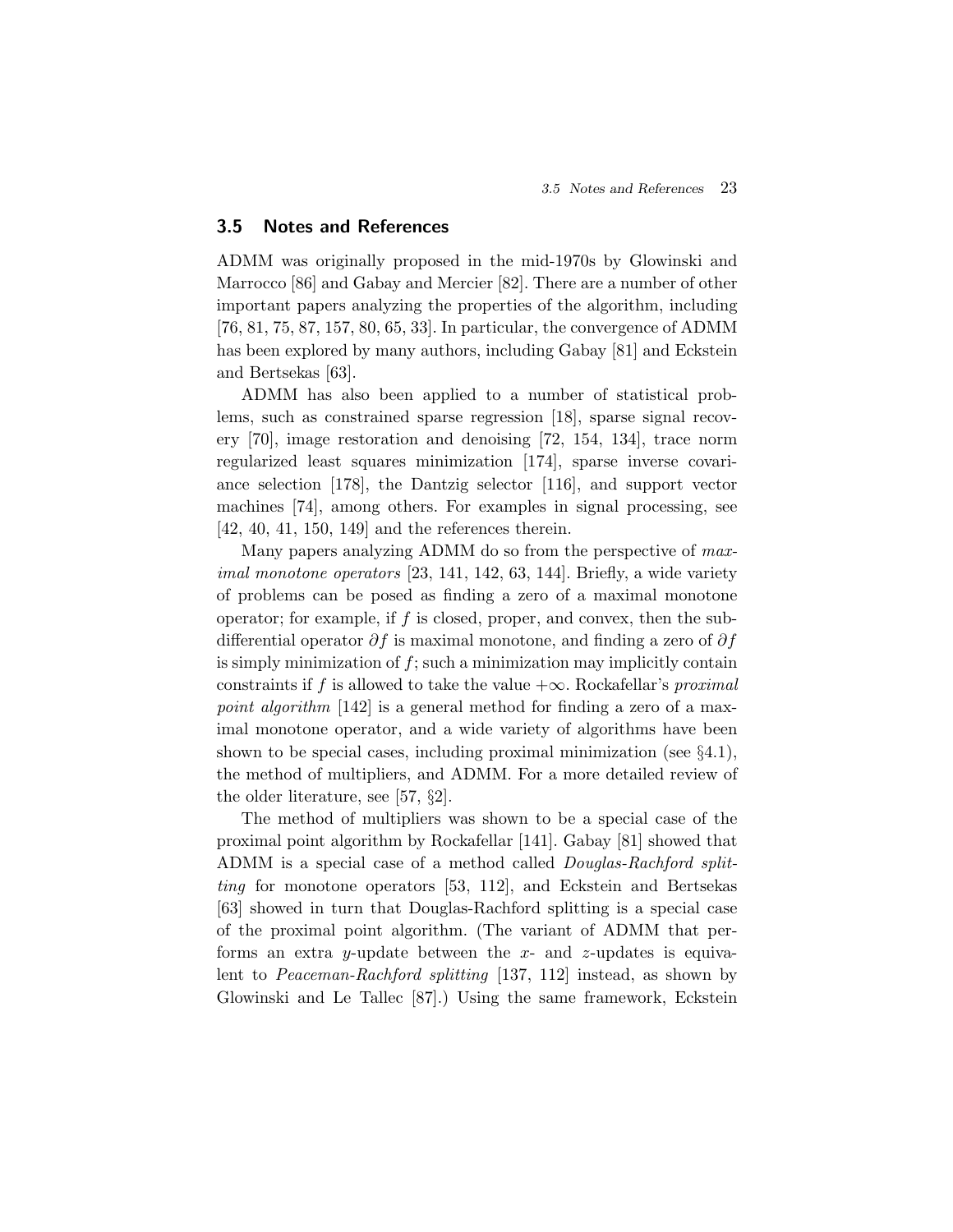#### 24 Alternating Direction Method of Multipliers

and Bertsekas [63] also showed the relationships between a number of other algorithms, such as Spingarn's method of partial inverses [153]. Lawrence and Spingarn [108] develop an alternative framework showing that Douglas-Rachford splitting, hence ADMM, is a special case of the proximal point algorithm; Eckstein and Ferris [64] offer a more recent discussion explaining this approach.

The major importance of these results is that they allow the powerful convergence theory for the proximal point algorithm to apply directly to ADMM and other methods, and show that many of these algorithms are essentially identical. (But note that our proof of convergence of the basic ADMM algorithm, given in appendix A, is selfcontained and does not rely on this abstract machinery.) Research on operator splitting methods and their relation to decomposition algorithms continues to this day [66, 67].

A considerable body of recent research considers replacing the quadratic penalty term in the standard method of multipliers with a more general deviation penalty, such as one derived from a Bregman divergence [30, 58]; see [22] for background material. Unfortunately, these generalizations do not appear to carry over in a straightforward manner from non-decomposition augmented Lagrangian methods to ADMM: There is currently no proof of convergence known for ADMM with nonquadratic penalty terms.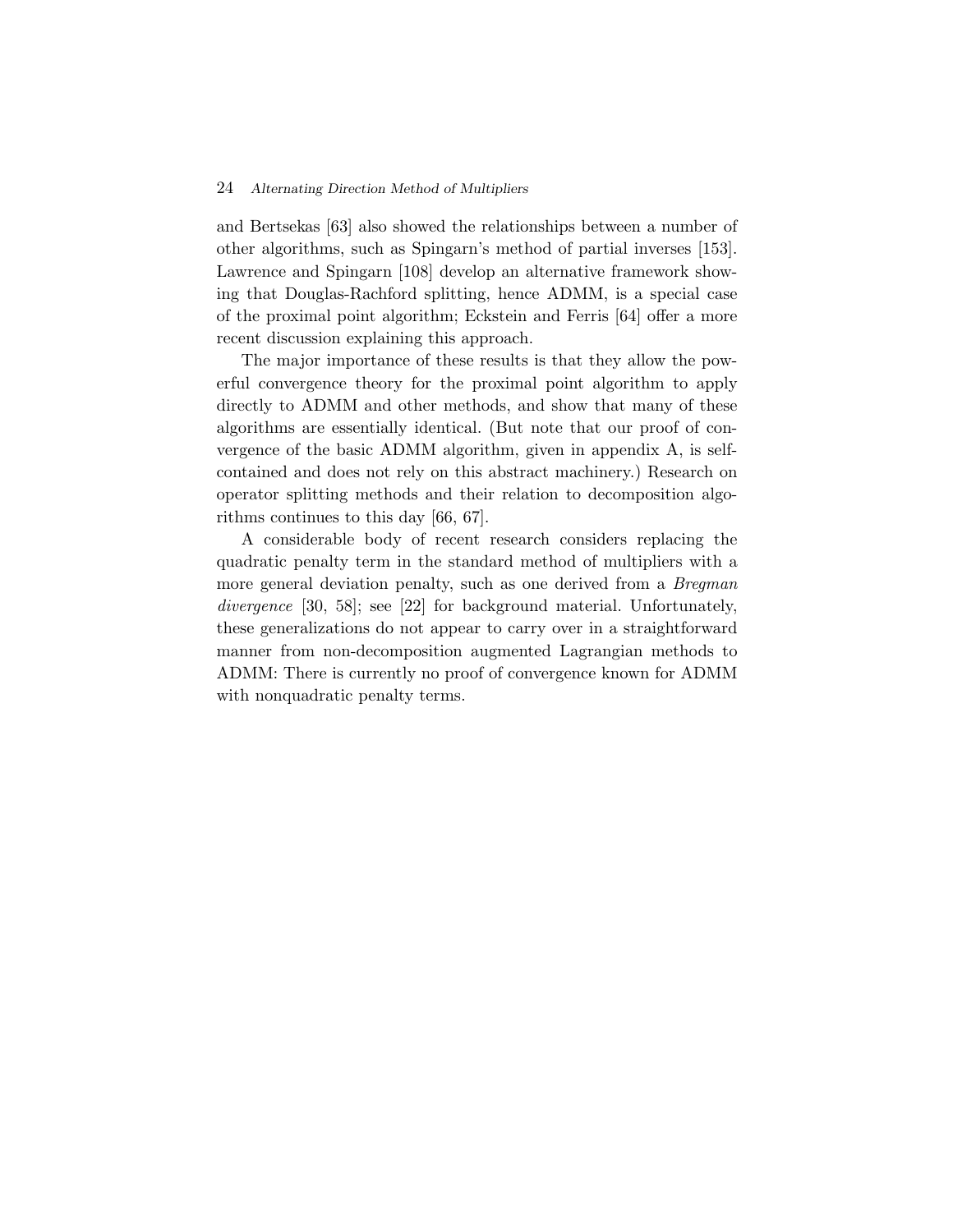## 4

### General Patterns

Structure in  $f, g, A$ , and  $B$  can often be exploited to carry out the x- and z-updates more efficiently. Here we consider three general cases that we will encounter repeatedly in the sequel: quadratic objective terms, separable objective and constraints, and smooth objective terms. Our discussion will be written for the x-update but applies to the  $z$ update by symmetry. We express the  $x$ -update step as

$$
x^{+} = \underset{x}{\text{argmin}} (f(x) + (\rho/2) \|Ax - v\|_{2}^{2}),
$$

where  $v = -Bz + c - u$  is a known constant vector for the purposes of the x-update.

#### 4.1 Proximity Operator

First, consider the simple case where  $A = I$ , which appears frequently in the examples. Then the  $x$ -update is

$$
x^{+} = \underset{x}{\text{argmin}} (f(x) + (\rho/2) \|x - v\|_2^2).
$$

As a function of v, the righthand side is denoted  $\mathbf{prox}_{f,\rho}(v)$  and is called the *proximity operator* of f with penalty  $\rho$  [127]. In variational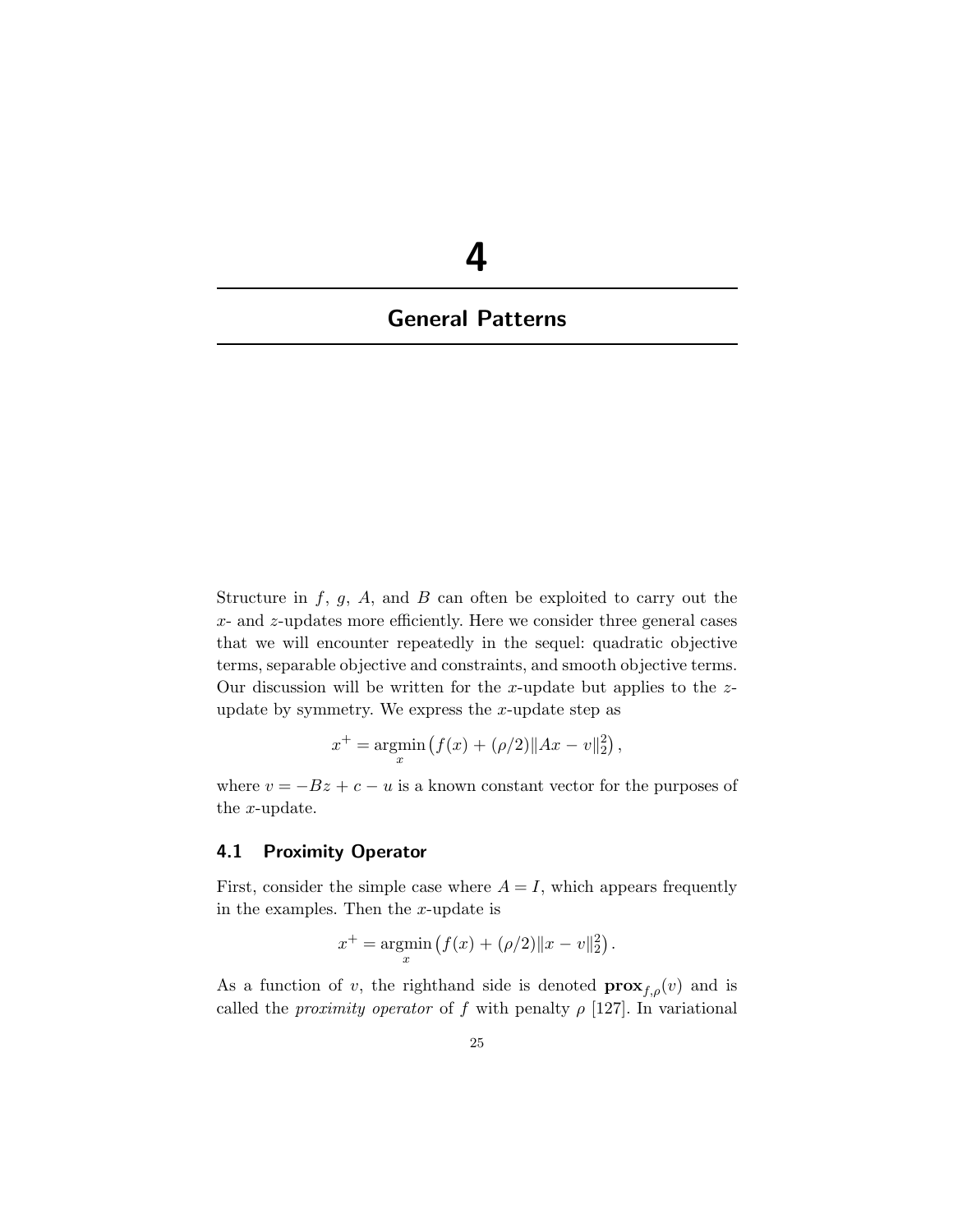26 General Patterns

analysis,

$$
\tilde{f}(v) = \inf_{x} (f(x) + (\rho/2) ||x - v||_2^2)
$$

is known as the Moreau envelope or Moreau-Yosida regularization of f, and is connected to the theory of the proximal point algorithm [144]. The x-minimization in the proximity operator is generally referred to as proximal minimization. While these observations do not by themselves allow us to improve the efficiency of ADMM, it does tie the x-minimization step to other well known ideas.

When the function f is simple enough, the x-update (*i.e.*, the proximity operator) can be evaluated analytically; see [41] for many examples. For instance, if  $f$  is the indicator function of a closed nonempty convex set  $\mathcal{C}$ , then the *x*-update is

$$
x^{+} = \underset{x}{\text{argmin}} (f(x) + (\rho/2) \|x - v\|_2^2) = \Pi_{\mathcal{C}}(v),
$$

where  $\Pi_{\mathcal{C}}$  denotes projection (in the Euclidean norm) onto  $\mathcal{C}$ . This holds independently of the choice of  $\rho$ . As an example, if f is the indicator function of the nonnegative orthant  $\mathbb{R}^n_+$ , we have  $x^+ = (v)_+$ , the vector obtained by taking the nonnegative part of each component of v.

#### 4.2 Quadratic Objective Terms

Suppose  $f$  is given by the (convex) quadratic function

$$
f(x) = (1/2)x^T P x + q^T x + r,
$$

where  $P \in \mathbf{S}_{+}^n$ , the set of symmetric positive semidefinite  $n \times n$  matrices. This includes the cases when  $f$  is linear or constant, by setting  $P$ , or both P and q, to zero. Then, assuming  $P + \rho A^T A$  is invertible,  $x^+$ is an affine function of  $v$  given by

$$
x^{+} = (P + \rho A^{T} A)^{-1} (\rho A^{T} v - q). \tag{4.1}
$$

In other words, computing the  $x$ -update amounts to solving a linear system with positive definite coefficient matrix  $P + \rho A^T A$  and righthand side  $\rho A^T v - q$ . As we show below, an appropriate use of numerical linear algebra can exploit this fact and substantially improve performance. For general background on numerical linear algebra, see [47] or [90]; see [20, appendix C] for a short overview of direct methods.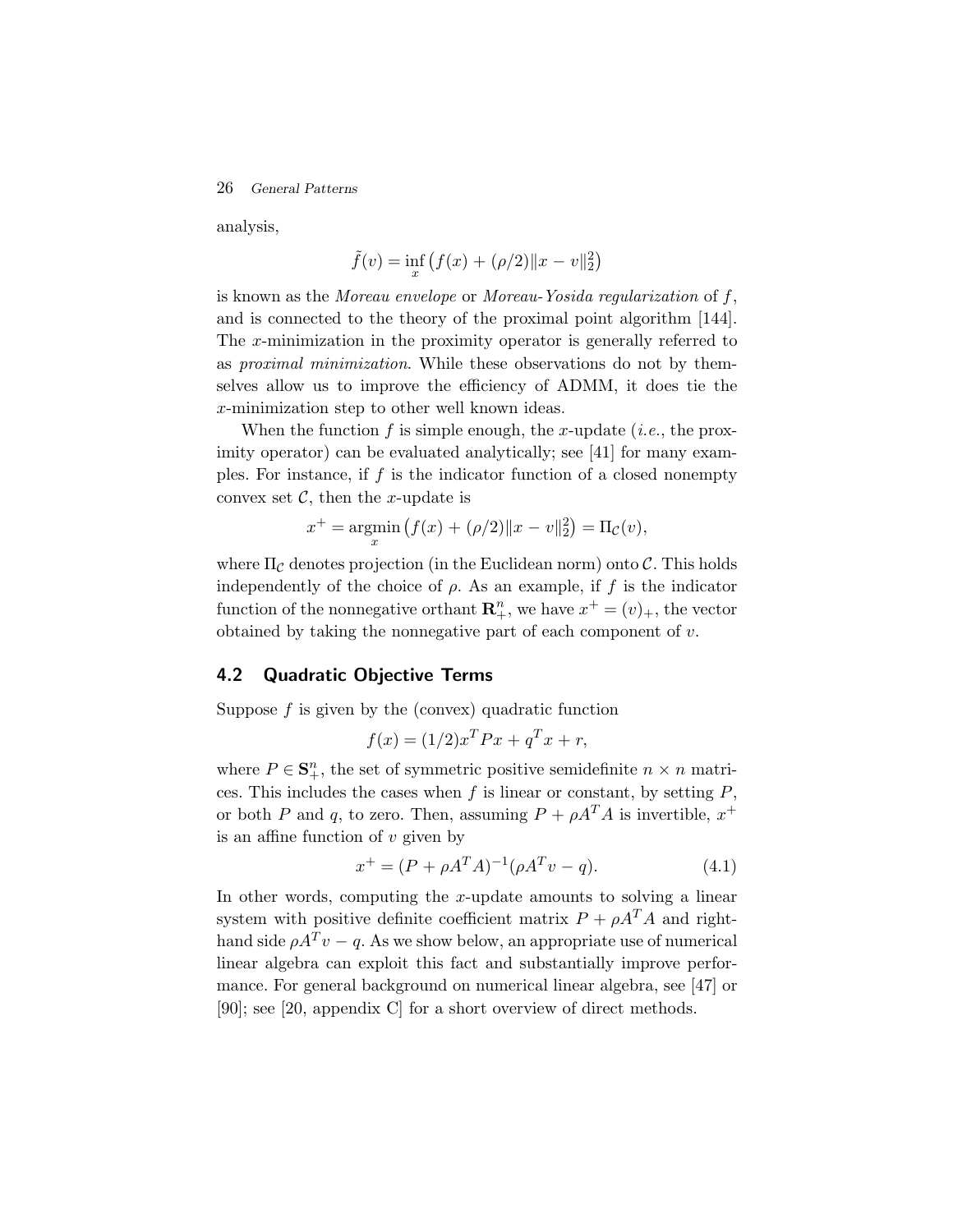#### 4.2.1 Direct Methods

We assume here that a *direct method* is used to carry out the x-update; the case when an iterative method is used is discussed in §4.3. Direct methods for solving a linear system  $Fx = g$  are based on first *factoring*  $F = F_1F_2\cdots F_k$  into a product of simpler matrices, and then computing  $x = F^{-1}b$  by solving a sequence of problems of the form  $F_i z_i = z_{i-1}$ , where  $z_1 = F_1^{-1}g$  and  $x = z_k$ . The solve step is sometimes also called a back-solve. The computational cost of factorization and back-solve operations depends on the sparsity pattern and other properties of F. The cost of solving  $Fx = g$  is the sum of the cost of factoring F and the cost of the back-solve.

In our case, the coefficient matrix is  $F = P + \rho A^T A$  and the righthand side is  $g = \rho A^T v - q$ , where  $P \in \mathbf{S}_{+}^n$  and  $A \in \mathbf{R}^{p \times n}$ . Suppose we exploit no structure in  $A$  or  $P$ , *i.e.*, we use generic methods that work for any matrix. We can form  $F = P + \rho A^T A$  at a cost of  $O(pn^2)$  flops (floating point operations). We then carry out a Cholesky factorization of F at a cost of  $O(n^3)$  flops; the back-solve cost is  $O(n^2)$ . (The cost of forming  $q$  is negligible compared to the costs listed above.) When  $p$  is on the order of, or more than n, the overall cost is  $O(pn^2)$ . (When p is less than  $n$  in order, the matrix inversion lemma described below can be used to carry out the update in  $O(p^2n)$  flops.)

#### 4.2.2 Exploiting Sparsity

When A and P are such that F is sparse (*i.e.*, has enough zero entries to be worth exploiting), much more efficient factorization and backsolve routines can be employed. As an extreme case, if P and A are diagonal  $n \times n$  matrices, then both the factor and solve costs are  $O(n)$ . If P and A are banded, then so is F. If F is banded with bandwidth k, the factorization cost is  $O(nk^2)$  and the back-solve cost is  $O(nk)$ . In this case, the x-update can be carried out at a cost  $O(nk^2)$ , plus the cost of forming F. The same approach works when  $P + \rho A^T A$  has a more general sparsity pattern; in this case, a permuted Cholesky factorization can be used, with permutations chosen to reduce fill-in.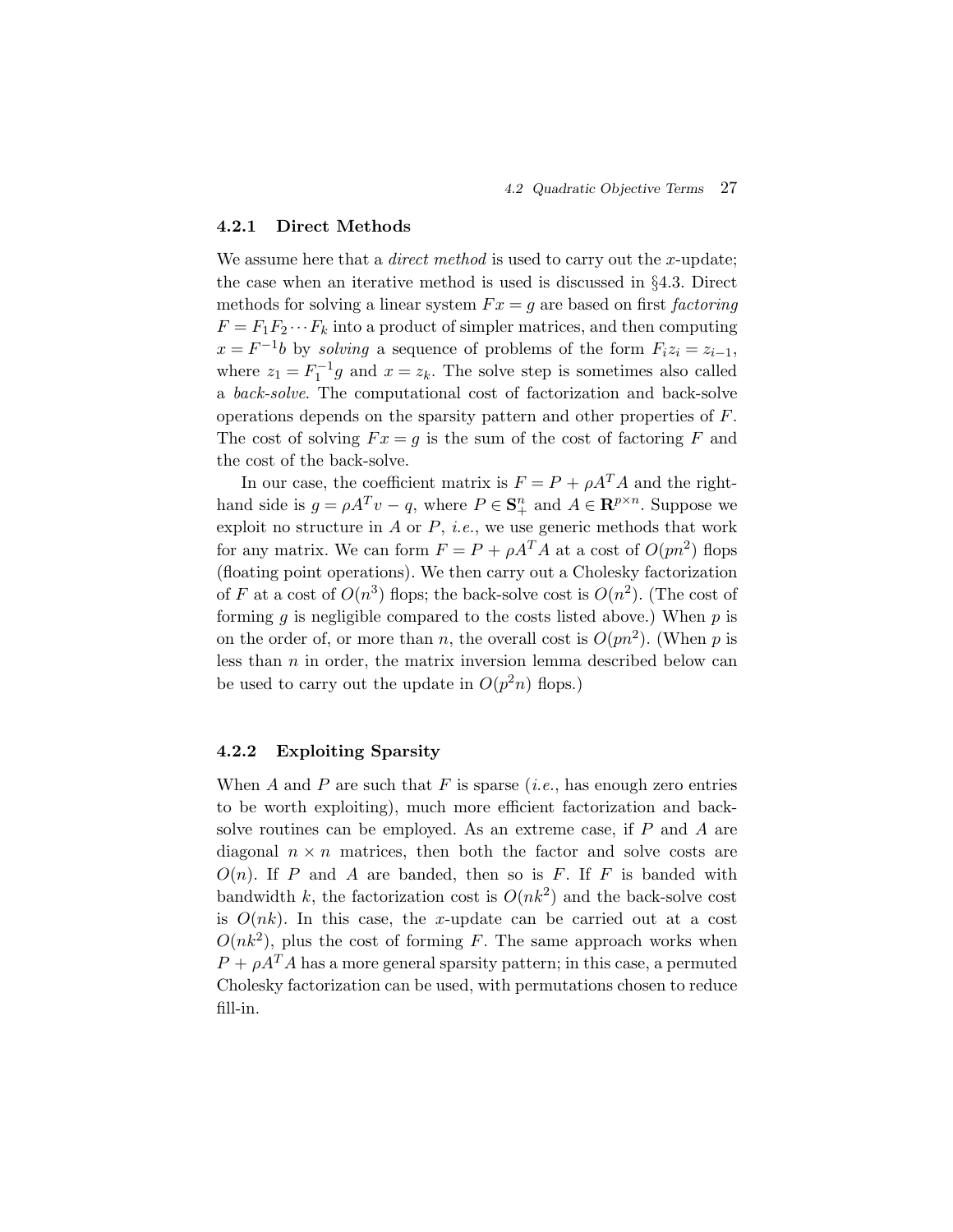#### 28 General Patterns

#### 4.2.3 Caching Factorizations

Now suppose we need to solve multiple linear systems, say,  $Fx^{(i)} = g^{(i)}$ ,  $i = 1, \ldots, N$ , with the same coefficient matrix but different righthand sides. This occurs in ADMM when the parameter  $\rho$  is not changed. In this case, the factorization of the coefficient matrix  $F$  can be computed once and then back-solves can be carried out for each righthand side. If t is the factorization cost and s is the back-solve cost, then the total cost becomes  $t + Ns$  instead of  $N(t + s)$ , which would be the cost if we were to factor F each iteration. As long as  $\rho$  does not change, we can factor  $P + \rho A^T A$  once, and then use this cached factorization in subsequent solve steps. For example, if we do not exploit any structure and use the standard Cholesky factorization, the x-update steps can be carried out a factor  $n$  more efficiently than a naive implementation, in which we solve the equations from scratch in each iteration.

When structure is exploited, the ratio between  $t$  and  $s$  is typically less than  $n$  but often still significant, so here too there are performance gains. However, in this case, there is less benefit to  $\rho$  not changing, so we can weigh the benefit of varying  $\rho$  against the benefit of not recomputing the factorization of  $P + \rho A^T A$ . In general, an implementation should cache the factorization of  $P + \rho A^T A$  and then only recompute it if and when  $\rho$  changes.

#### 4.2.4 Matrix Inversion Lemma

We can also exploit structure using the *matrix inversion lemma*, which states that the identity

$$
(P + \rho A^T A)^{-1} = P^{-1} - \rho P^{-1} A^T (I + \rho A P^{-1} A^T)^{-1} A P^{-1}
$$

holds when all the inverses exist. This means that if linear systems with coefficient matrix  $P$  can be solved efficiently, and  $p$  is small, or at least no larger than  $n$  in order, then the x-update can be computed efficiently as well. The same trick as above can also be used to obtain an efficient method for computing multiple updates: The factorization of  $I + \rho A P^{-1} A^T$  can be cached and cheaper back-solves can be used in computing the updates.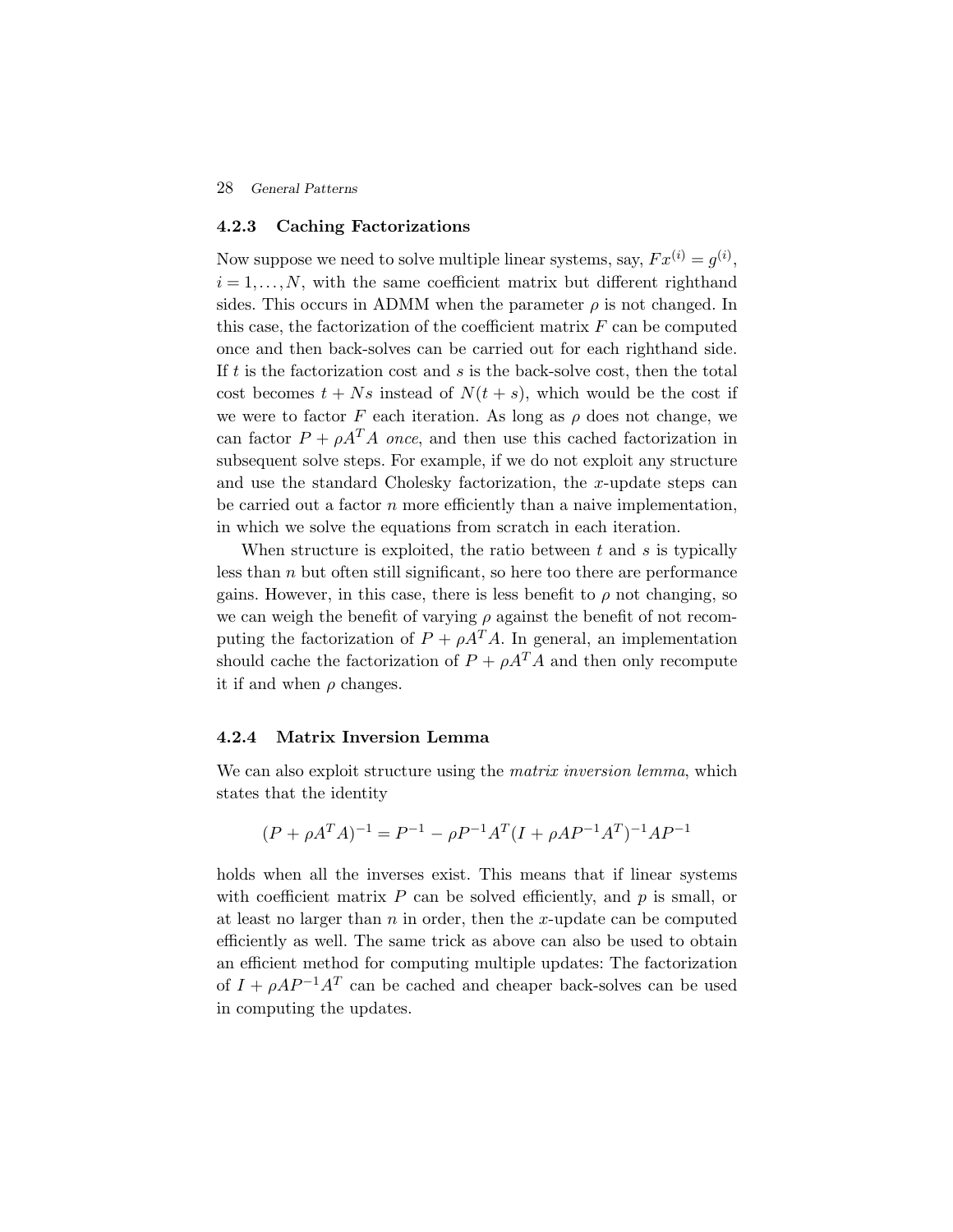As an example, suppose that P is diagonal and that  $p \leq n$ . A naive method for computing the update costs  $O(n^3)$  flops in the first iteration and  $O(n^2)$  flops in subsequent iterations, if we store the factors of  $P + \rho A^T A$ . Using the matrix inversion lemma (*i.e.*, using the righthand side above) to compute the x-update costs  $O(np^2)$  flops, an improvement by a factor of  $(n/p)^2$  over the naive method. In this case, the dominant cost is forming  $AP^{-1}A^T$ . The factors of  $I + \rho AP^{-1}A^T$  can be saved after the first update, so subsequent iterations can be carried out at cost  $O(np)$  flops, a savings of a factor of p over the first update.

Using the matrix inversion lemma to compute  $x^+$  can also make it less costly to vary  $\rho$  in each iteration. When P is diagonal, for example, we can compute  $AP^{-1}A^T$  once, and then form and factor  $I + \rho^k A P^{-1} A^T$  in iteration k at a cost of  $O(p^3)$  flops. In other words, the update costs an additional  $O(np)$  flops, so if  $p^2$  is less than or equal to n in order, there is no additional cost (in order) to carrying out updates with  $\rho$  varying in each iteration.

#### 4.2.5 Quadratic Function Restricted to an Affine Set

The same comments hold for the slightly more complex case of a convex quadratic function restricted to an affine set:

$$
f(x) = (1/2)x^{T}Px + q^{T}x + r, \qquad \text{dom } f = \{x \mid Fx = g\}.
$$

Here,  $x^+$  is still an affine function of v, and the update involves solving the KKT (Karush-Kuhn-Tucker) system

$$
\left[\begin{array}{cc} P+\rho I & F^T \\ F & 0 \end{array}\right] \left[\begin{array}{c} x^{k+1} \\ \nu \end{array}\right] + \left[\begin{array}{c} q-\rho(z^k-u^k) \\ -g \end{array}\right] = 0.
$$

All of the comments above hold here as well: Factorizations can be cached to carry out additional updates more efficiently, and structure in the matrices can be exploited to improve the efficiency of the factorization and back-solve steps.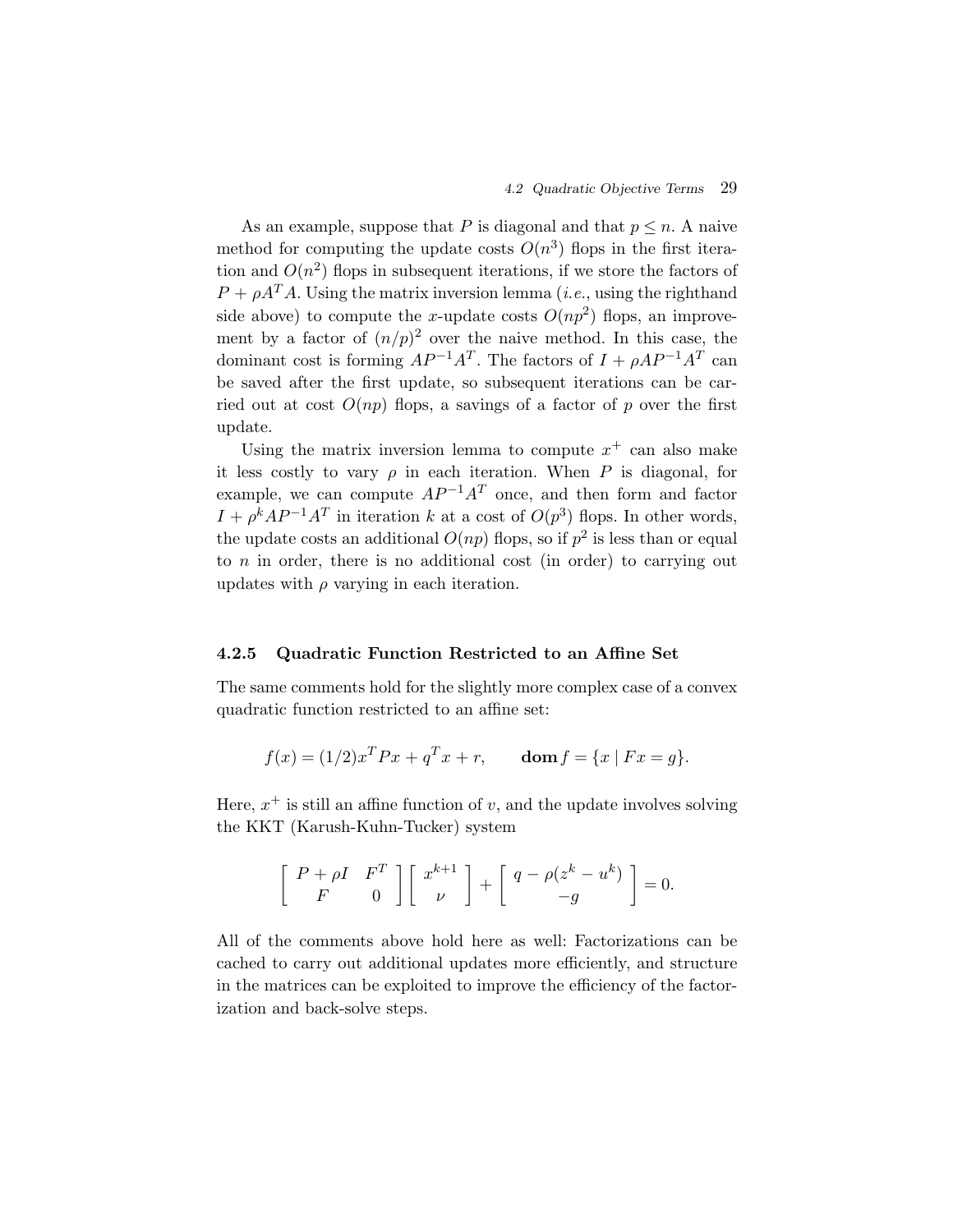#### 30 General Patterns

#### 4.3 Smooth Objective Terms

#### 4.3.1 Iterative Solvers

When  $f$  is smooth, general iterative methods can be used to carry out the x-minimization step. Of particular interest are methods that only require the ability to compute  $\nabla f(x)$  for a given x, to multiply a vector by A, and to multiply a vector by  $A<sup>T</sup>$ . Such methods can scale to relatively large problems. Examples include the standard gradient method, the (nonlinear) conjugate gradient method, and the limitedmemory Broyden-Fletcher-Goldfarb-Shanno (L-BFGS) algorithm [113, 26]; see [135] for further details.

The convergence of these methods depends on the conditioning of the function to be minimized. The presence of the quadratic penalty term  $(\rho/2)$   $||Ax - v||_2^2$  tends to improve the conditioning of the problem and thus improve the performance of an iterative method for updating x. Indeed, one method for adjusting the parameter  $\rho$  from iteration to iteration is to increase it until the iterative method used to carry out the updates converges quickly enough.

#### 4.3.2 Early Termination

A standard technique to speed up the algorithm is to terminate the iterative method used to carry out the x-update (or z-update) early, *i.e.*, before the gradient of  $f(x) + (\rho/2) \|Ax - v\|_2^2$  is very small. This technique is justified by the convergence results for ADMM with inexact minimization in the  $x$ - and  $z$ -update steps. In this case, the required accuracy should be low in the initial iterations of ADMM and then repeatedly increased in each iteration. Early termination in the  $x$ - or z-updates can result in more ADMM iterations, but much lower cost per iteration, giving an overall improvement in efficiency.

#### 4.3.3 Warm Start

Another standard trick is to initialize the iterative method used in the x-update at the solution  $x^k$  obtained in the previous iteration. This is called a warm start. The previous ADMM iterate often gives a good enough approximation to result in far fewer iterations (of the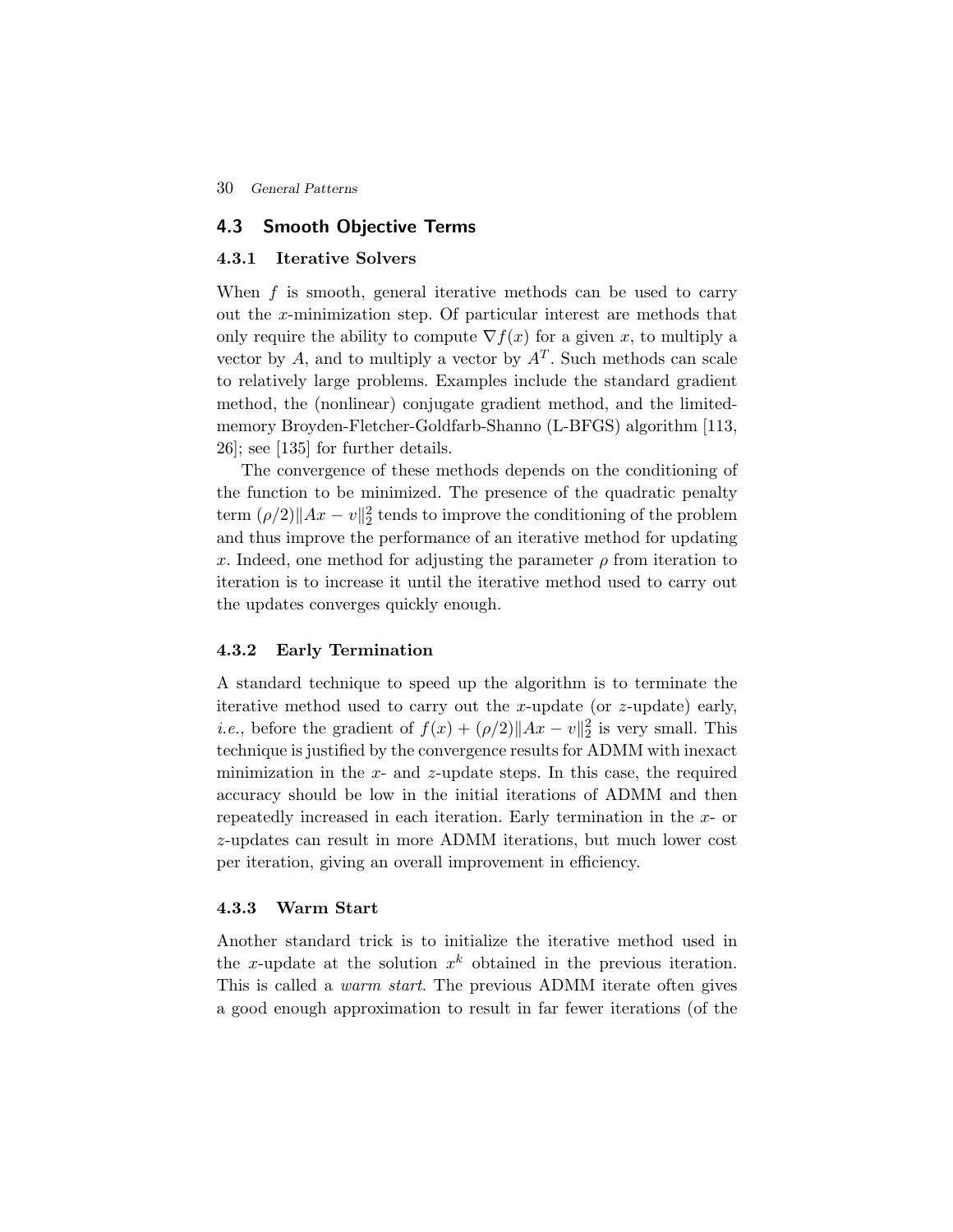iterative method used to compute the update  $x^{k+1}$  than if the iterative method were started at zero or some other default initialization. This is especially the case when ADMM has almost converged, in which case the updates will not change significantly from their previous values.

#### 4.3.4 Quadratic Objective Terms

Even when  $f$  is quadratic, it may be worth using an iterative method rather than a direct method for the  $x$ -update. In this case, we can use a standard (possibly preconditioned) conjugate gradient method. This approach makes sense when direct methods do not work (e.g., because they require too much memory) or when  $A$  is dense but a fast method is available for multiplying a vector by A or  $A<sup>T</sup>$ . This is the case, for example, when A represents the discrete Fourier transform [90].

#### 4.4 Decomposition

#### 4.4.1 Block Separability

Suppose  $x = (x_1, \ldots, x_N)$  is a partition of the variable x into subvectors and that  $f$  is separable with respect to this partition, *i.e.*,

$$
f(x) = f_1(x_1) + \cdots + f_N(x_N),
$$

where  $x_i \in \mathbf{R}^{n_i}$  and  $\sum_{i=1}^{N} n_i = N$ . If the quadratic term  $||Ax||_2^2$  is also separable with respect to the partition, *i.e.*,  $A<sup>T</sup>A$  is block diagonal conformably with the partition, then the augmented Lagrangian  $L<sub>o</sub>$  is separable. This means that the  $x$ -update can be carried out in parallel, with the subvectors  $x_i$  updated by N separate minimizations.

#### 4.4.2 Component Separability

In some cases, the decomposition extends all the way to individual components of  $x, i.e.,$ 

$$
f(x) = f_1(x_1) + \cdots + f_n(x_n),
$$

where  $f_i : \mathbf{R} \to \mathbf{R}$ , and  $A^T A$  is diagonal. The *x*-minimization step can then be carried out via  $n$  scalar minimizations, which can in some cases be expressed analytically (but in any case can be computed very efficiently). We will call this component separability.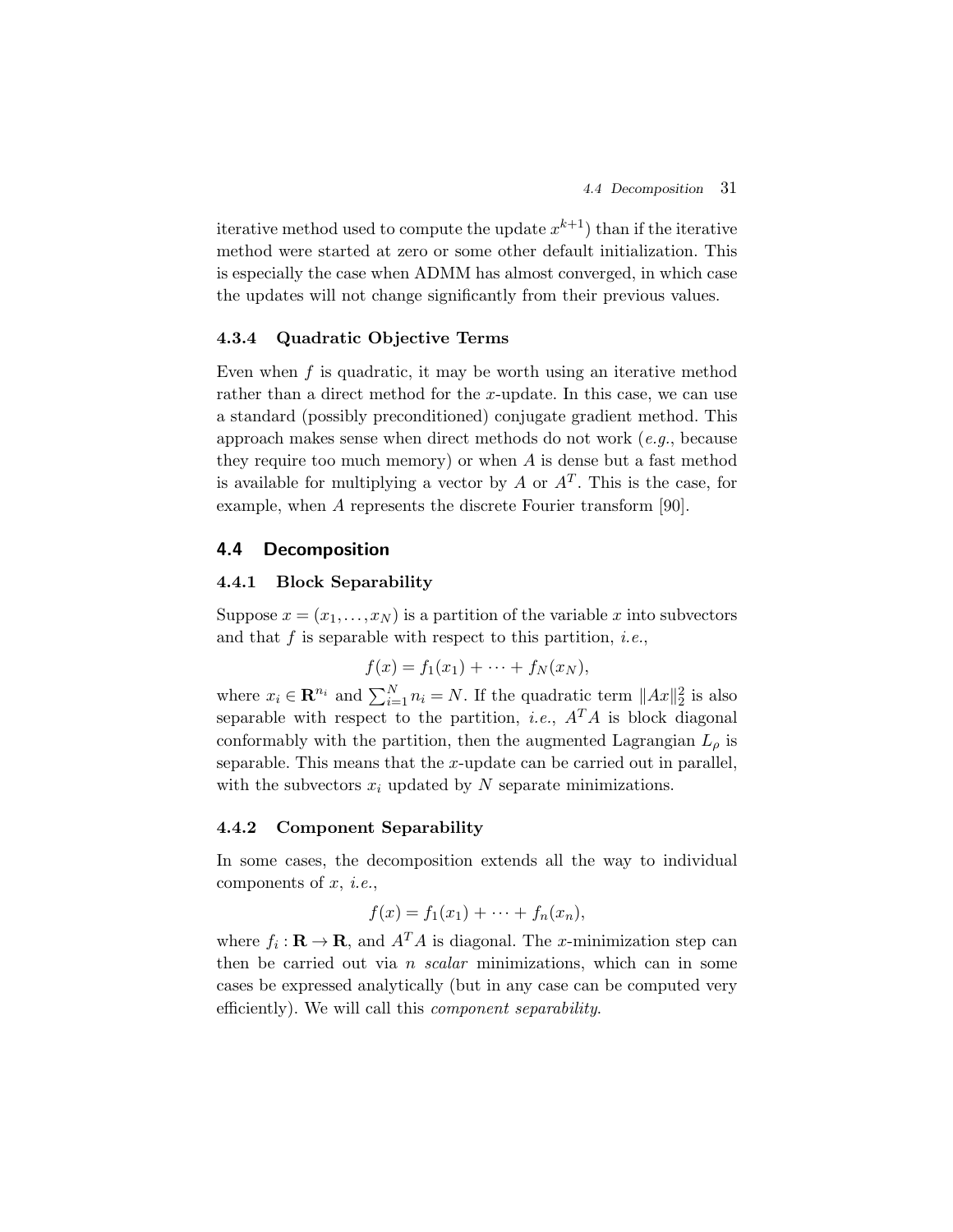#### 32 General Patterns

#### 4.4.3 Soft Thresholding

For an example that will come up often in the sequel, consider  $f(x) =$  $\lambda \|x\|_1$  (with  $\lambda > 0$ ) and  $A = I$ . In this case the (scalar)  $x_i$ -update is

$$
x_i^+ := \underset{x_i}{\text{argmin}} (\lambda |x_i| + (\rho/2)(x_i - v_i)^2).
$$

Even though the first term is not differentiable, we can easily compute a simple closed-form solution to this problem by using subdifferential calculus; see [140, §23] for background. Explicitly, the solution is

$$
x_i^+ := S_{\lambda/\rho}(v_i),
$$

where the *soft thresholding operator*  $S$  is defined as

$$
S_{\kappa}(a) = \begin{cases} a - \kappa & a > \kappa \\ 0 & |a| \leq \kappa \\ a + \kappa & a < -\kappa, \end{cases}
$$

or equivalently,

$$
S_{\kappa}(a) = (a - \kappa)_{+} - (-a - \kappa)_{+}.
$$

Yet another formula, which shows that the soft thresholding operator is a shrinkage operator  $(i.e.,$  moves a point toward zero), is

$$
S_{\kappa}(a) = (1 - \kappa/|a|)_{+}a \tag{4.2}
$$

(for  $a \neq 0$ ). We refer to updates that reduce to this form as *element*wise soft thresholding. In the language of §4.1, soft thresholding is the proximity operator of the  $\ell_1$  norm.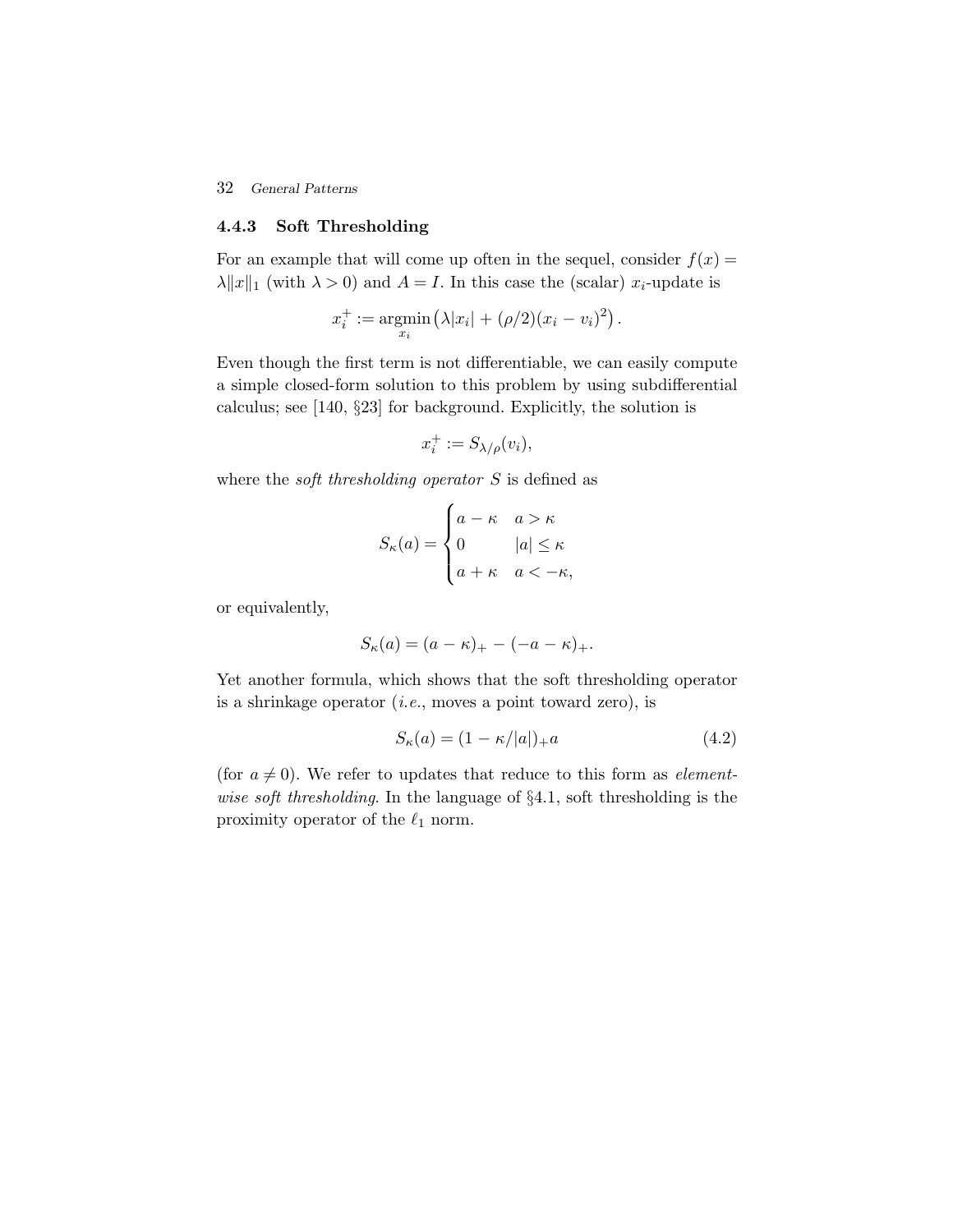## 5

## Constrained Convex Optimization

The generic constrained convex optimization problem is

$$
\begin{array}{ll}\text{minimize} & f(x) \\ \text{subject to} & x \in \mathcal{C}, \end{array} \tag{5.1}
$$

with variable  $x \in \mathbb{R}^n$ , where f and C are convex. This problem can be rewritten in ADMM form (3.1) as

minimize 
$$
f(x) + g(z)
$$
  
subject to  $x - z = 0$ ,

where  $g$  is the indicator function of  $\mathcal{C}$ .

The augmented Lagrangian (using the scaled dual variable) is

$$
L_{\rho}(x, z, u) = f(x) + g(z) + (\rho/2) ||x - z + u||_2^2,
$$

so the scaled form of ADMM for this problem is

$$
x^{k+1} := \underset{x}{\operatorname{argmin}} \left( f(x) + (\rho/2) \|x - z^k + u^k\|_2^2 \right)
$$
  

$$
z^{k+1} := \Pi_{\mathcal{C}}(x^{k+1} + u^k)
$$
  

$$
u^{k+1} := u^k + x^{k+1} - z^{k+1}.
$$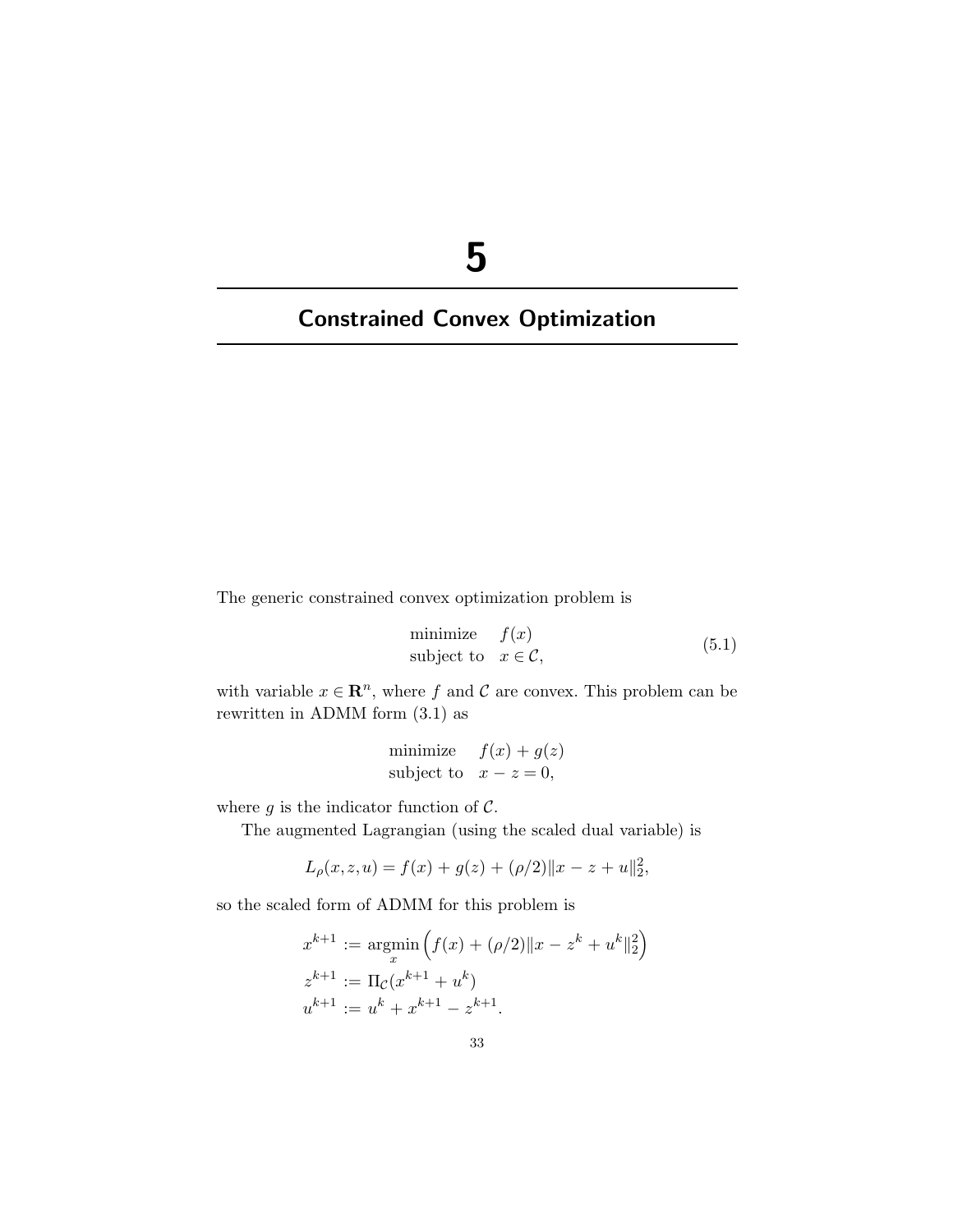#### 34 Constrained Convex Optimization

The x-update involves minimizing  $f$  plus a convex quadratic function, *i.e.*, evaluation of the proximal operator associated with  $f$ . The  $z$ update is Euclidean projection onto  $\mathcal{C}$ . The objective f need not be smooth here; indeed, we can include additional constraints  $(i.e.,$  beyond those represented by  $x \in C$ ) by defining f to be  $+\infty$  where they are violated. In this case, the x-update becomes a constrained optimization problem over  $\text{dom } f = \{x \mid f(x) < \infty\}.$ 

As with all problems where the constraint is  $x - z = 0$ , the primal and dual residuals take the simple form

$$
r^k = x^k - z^k
$$
,  $s^k = -\rho(z^k - z^{k-1})$ .

In the following sections we give some more specific examples.

# 5.1 Convex Feasibility

# 5.1.1 Alternating Projections

A classic problem is to find a point in the intersection of two closed nonempty convex sets. The classical method, which dates back to the 1930s, is von Neumann's alternating projections algorithm [166, 36, 21]:

$$
x^{k+1} := \Pi_{\mathcal{C}}(z^k)
$$
  

$$
z^{k+1} := \Pi_{\mathcal{D}}(x^{k+1}),
$$

where  $\Pi_{\mathcal{C}}$  and  $\Pi_{\mathcal{D}}$  are Euclidean projection onto the sets  $\mathcal{C}$  and  $\mathcal{D}$ , respectively.

In ADMM form, the problem can be written as

minimize 
$$
f(x) + g(z)
$$
  
subject to  $x - z = 0$ ,

where f is the indicator function of C and g is the indicator function of D. The scaled form of ADMM is then

$$
x^{k+1} := \Pi_{\mathcal{C}}(z^k - u^k)
$$
  
\n
$$
z^{k+1} := \Pi_{\mathcal{D}}(x^{k+1} + u^k)
$$
  
\n
$$
u^{k+1} := u^k + x^{k+1} - z^{k+1},
$$
\n(5.2)

so both the x and z steps involve projection onto a convex set, as in the classical method. This is exactly Dykstra's alternating projections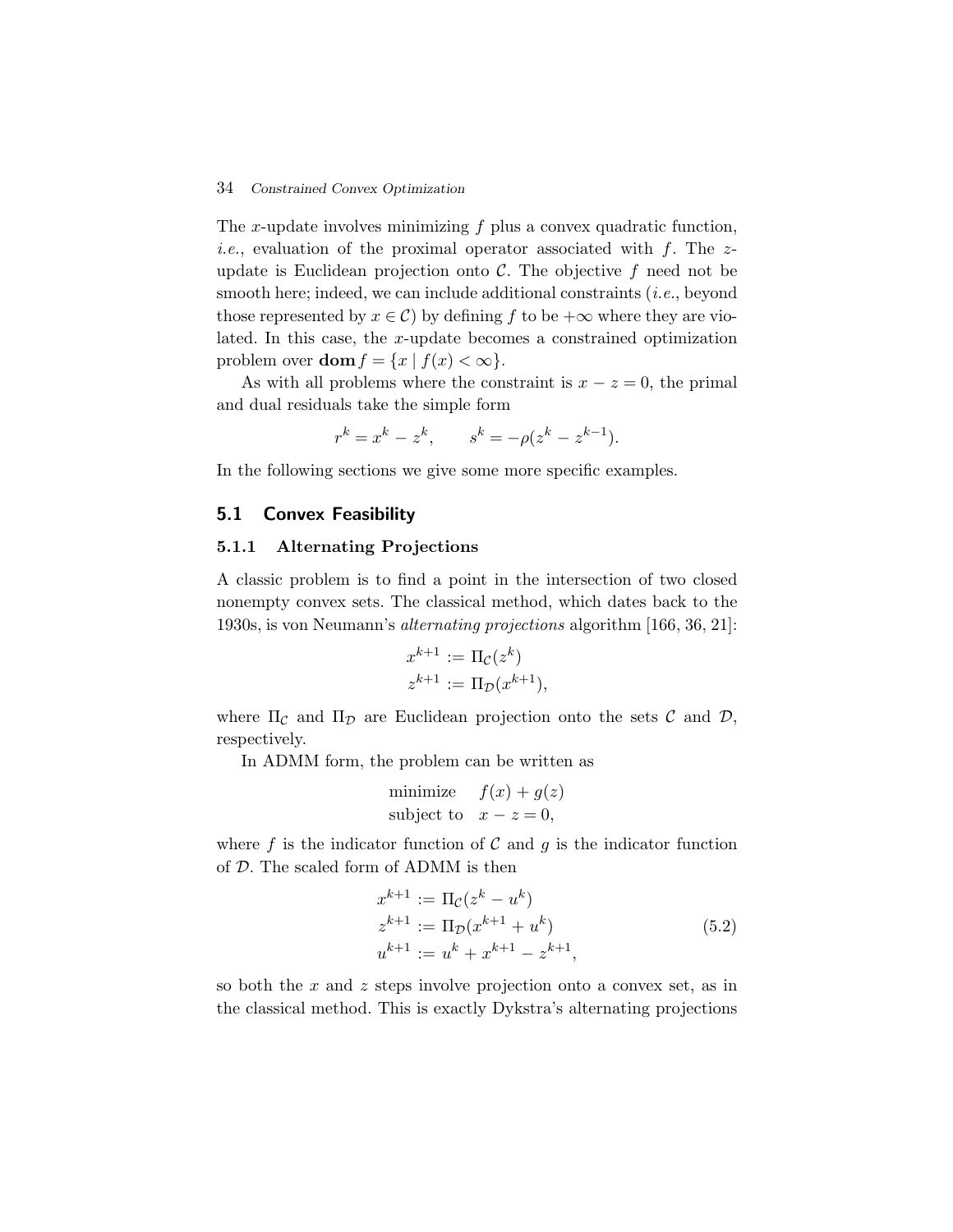method [56, 9], which is far more efficient than the classical method that does not use the dual variable  $u$ .

Here, the norm of the primal residual  $||x^k - z^k||_2$  has a nice interpretation. Since  $x^k \in \mathcal{C}$  and  $z^k \in \mathcal{D}$ ,  $||x^k - z^k||_2$  is an upper bound on  $dist(C, D)$ , the Euclidean distance between C and D. If we terminate with  $||r^k||_2 \leq \epsilon^{\text{pri}}$ , then we have found a pair of points, one in C and one in  $\mathcal{D}$ , that are no more than  $\epsilon^{\text{pri}}$  far apart. Alternatively, the point  $(1/2)(x^{k} + z^{k})$  is no more than a distance  $\epsilon^{\text{pri}}/2$  from both C and D.

# 5.1.2 Parallel Projections

This method can be applied to the problem of finding a point in the intersection of N closed convex sets  $A_1, \ldots, A_N$  in  $\mathbb{R}^n$  by running the algorithm in  $\mathbf{R}^{nN}$  with

$$
C = A_1 \times \cdots \times A_N, \quad D = \{(x_1, \ldots, x_N) \in \mathbf{R}^{nN} \mid x_1 = x_2 = \cdots = x_N\}.
$$
  
If  $x = (x_1, \ldots, x_N) \in \mathbf{R}^{nN}$ , then projection onto C is

$$
\Pi_{\mathcal{C}}(x) = (\Pi_{\mathcal{A}_1}(x_1), \ldots, \Pi_{\mathcal{A}_N}(x_N)),
$$

and projection onto  $\mathcal{D}$  is

$$
\Pi_{\mathcal{D}}(x)=(\overline{x},\overline{x},\ldots,\overline{x}),
$$

where  $\bar{x} = (1/N) \sum_{i=1}^{N} x_i$  is the average of  $x_1, \ldots, x_N$ . Thus, each step of ADMM can be carried out by projecting points onto each of the sets  $A_i$  in parallel and then averaging the results:

$$
x_i^{k+1} := \Pi_{\mathcal{A}_i}(z^k - u_i^k)
$$
  

$$
z^{k+1} := \frac{1}{N} \sum_{i=1}^N (x_i^{k+1} + u_i^k)
$$
  

$$
u_i^{k+1} := u_i^k + x_i^{k+1} - z^{k+1}.
$$

Here the first and third steps are carried out in parallel, for  $i = 1, \ldots, N$ . (The description above involves a small abuse of notation in dropping the index i from  $z_i$ , since they are all the same.) This can be viewed as a special case of constrained optimization, as described in §4.4, where the indicator function of  $\mathcal{A}_1 \cap \cdots \cap \mathcal{A}_N$  splits into the sum of the indicator functions of each  $A_i$ .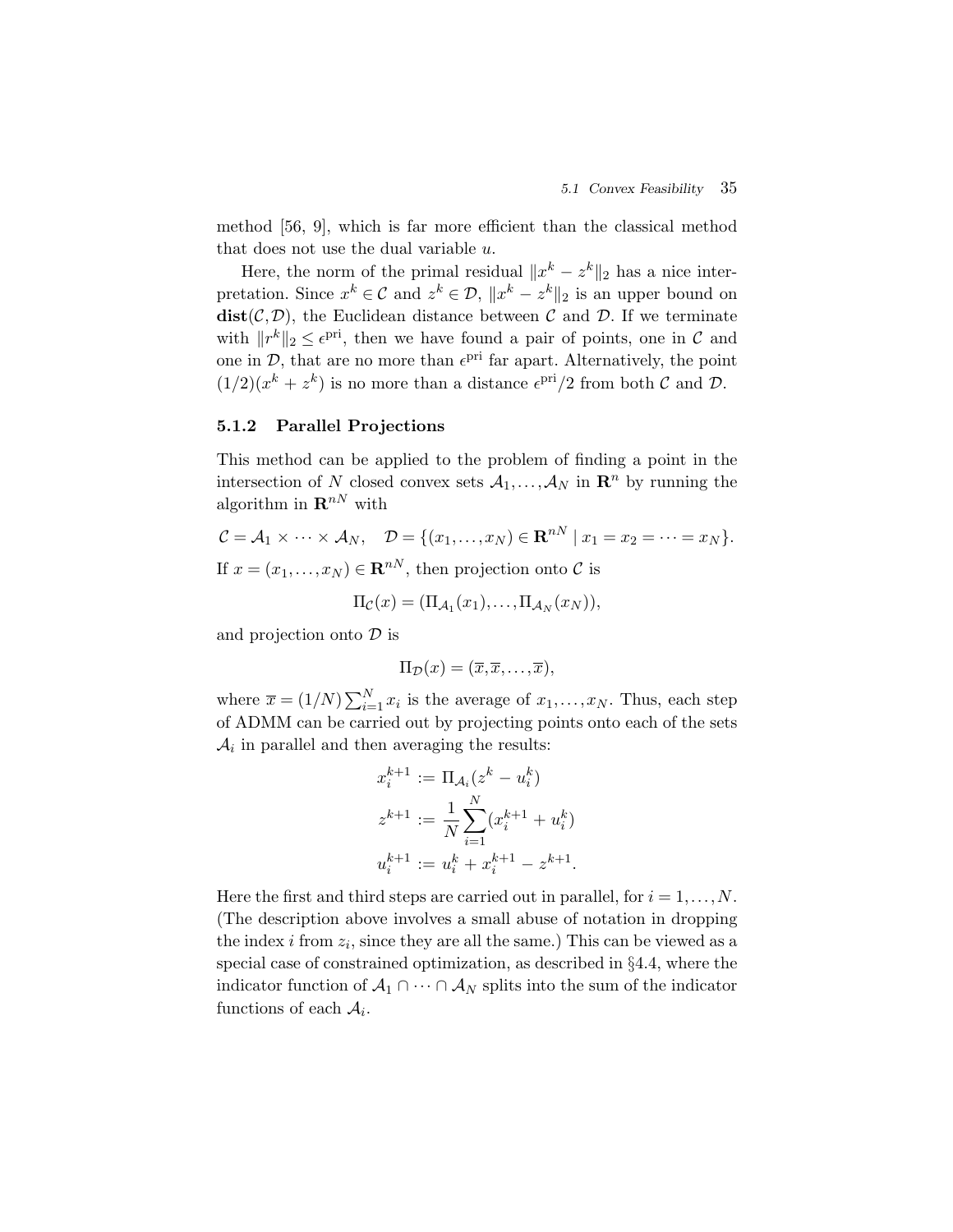#### 36 Constrained Convex Optimization

We note for later reference a simplification of the ADMM algorithm above. Taking the average (over  $i$ ) of the last equation we obtain

$$
\overline{u}^{k+1} = \overline{u}^k + \overline{x}^{k+1} - z^k,
$$

combined with  $z^{k+1} = \overline{x}^{k+1} + \overline{u}^k$  (from the second equation) we see that  $\overline{u}^{k+1} = 0$ . So after the first step, the average of  $u_i$  is zero. This means that  $z^{k+1}$  reduces to  $\overline{x}^{k+1}$ . Using these simplifications, we arrive at the simple algorithm

$$
x_i^{k+1} := \Pi_{\mathcal{A}_i}(\overline{x}^k - u_i^k)
$$
  

$$
u_i^{k+1} := u_i^k + (x_i^{k+1} - \overline{x}^{k+1}).
$$

This shows that  $u_i^k$  is the running sum of the the 'discrepancies'  $x_i^k - \overline{x}^k$ (assuming  $u^0 = 0$ ). The first step is a parallel projection onto the sets  $\mathcal{C}_i$ ; the second involves averaging the projected points.

There is a large literature on successive projection algorithms and their many applications; see the survey by Bauschke and Borwein [10] for a general overview, Combettes [39] for applications to image processing, and Censor and Zenios [31, §5] for a discussion in the context of parallel optimization.

# 5.2 Linear and Quadratic Programming

The standard form quadratic program (QP) is

$$
\begin{array}{ll}\text{minimize} & (1/2)x^T P x + q^T x\\ \text{subject to} & Ax = b, \quad x \ge 0, \end{array} \tag{5.3}
$$

with variable  $x \in \mathbb{R}^n$ ; we assume that  $P \in \mathbb{S}^n_+$ . When  $P = 0$ , this reduces to the standard form linear program (LP).

We express it in ADMM form as

minimize 
$$
f(x) + g(z)
$$
  
subject to  $x - z = 0$ ,

where

$$
f(x) = (1/2)x^{T}Px + q^{T}x, \quad \text{dom } f = \{x \mid Ax = b\}
$$

is the original objective with restricted domain and  $g$  is the indicator function of the nonnegative orthant  $\mathbf{R}_{+}^{n}$ .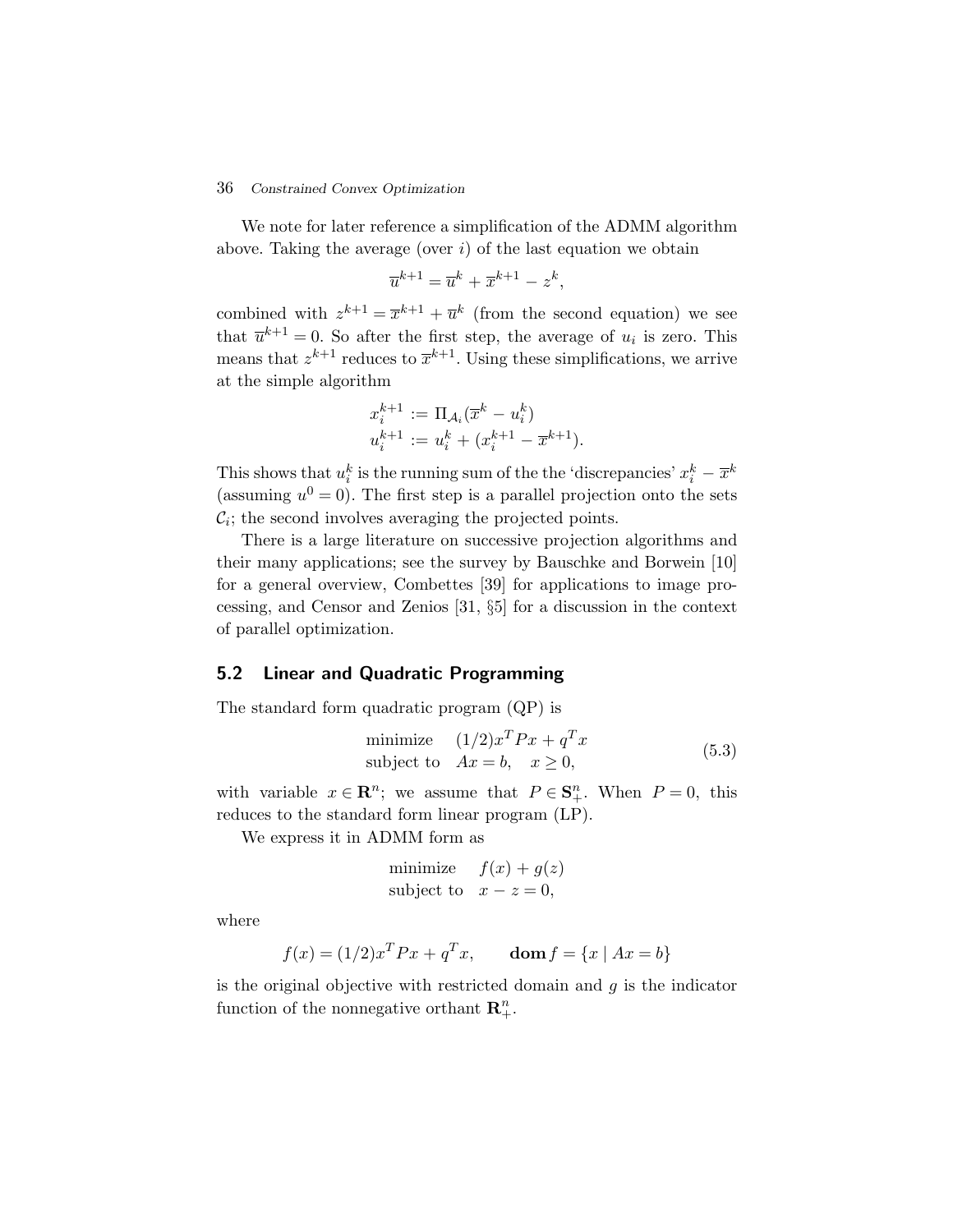The scaled form of ADMM consists of the iterations

$$
x^{k+1} := \underset{x}{\operatorname{argmin}} \left( f(x) + (\rho/2) \|x - z^k + u^k\|_2^2 \right)
$$
  

$$
z^{k+1} := (x^{k+1} + u^k)_+
$$
  

$$
u^{k+1} := u^k + x^{k+1} - z^{k+1}.
$$

As described in  $\S 4.2.5$ , the x-update is an equality-constrained least squares problem with optimality conditions

$$
\left[\begin{array}{cc} P+\rho I & A^T \\ A & 0 \end{array}\right] \left[\begin{array}{c} x^{k+1} \\ \nu \end{array}\right] + \left[\begin{array}{c} q-\rho(z^k-u^k) \\ -b \end{array}\right] = 0.
$$

All of the comments on efficient computation from §4.2, such as storing factorizations so that subsequent iterations can be carried out cheaply, also apply here. For example, if  $P$  is diagonal, possibly zero, the first x-update can be carried out at a cost of  $O(np^2)$  flops, where p is the number of equality constraints in the original quadratic program. Subsequent updates only cost  $O(np)$  flops.

# 5.2.1 Linear and Quadratic Cone Programming

More generally, any conic constraint  $x \in \mathcal{K}$  can be used in place of the constraint  $x \geq 0$ , in which case the standard quadratic program (5.3) becomes a quadratic conic program. The only change to ADMM is in the z-update, which then involves projection onto  $K$ . For example, we can solve a semidefinite program with  $x \in \mathbf{S}_{+}^{n}$  by projecting  $x^{k+1} + u^{k}$ onto  $S_{+}^{n}$  using an eigenvalue decomposition.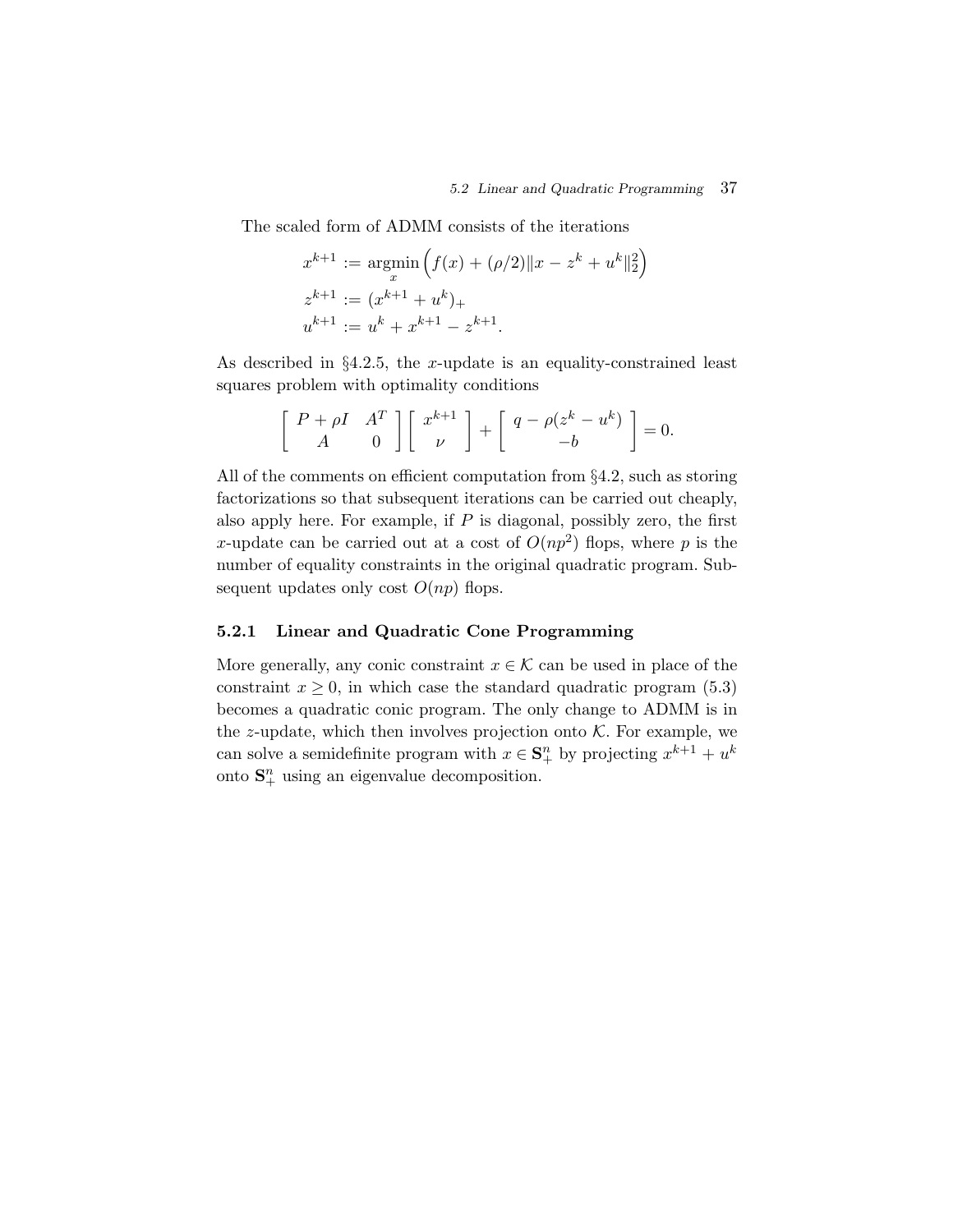# 6

# $\ell_1$ -Norm Problems

The problems addressed in this section will help illustrate why ADMM is a natural fit for machine learning and statistical problems in particular. The reason is that, unlike dual ascent or the method of multipliers, ADMM explicitly targets problems that split into two distinct parts, f and g, that can then be handled separately. Problems of this form are pervasive in machine learning, because a significant number of learning problems involve minimizing a loss function together with a regularization term or side constraints. In other cases, these side constraints are introduced through problem transformations like putting the problem in consensus form, as will be discussed in §7.1.

This section contains a variety of simple but important problems involving  $\ell_1$  norms. There is widespread current interest in many of these problems across statistics, machine learning, and signal processing, and applying ADMM yields interesting algorithms that are state-of-the-art, or closely related to state-of-the-art methods. We will see that ADMM naturally lets us decouple the nonsmooth  $\ell_1$  term from the smooth loss term, which is computationally advantageous. In this section, we focus on the non-distributed versions of these problems for simplicity; the problem of distributed model fitting will be treated in the sequel.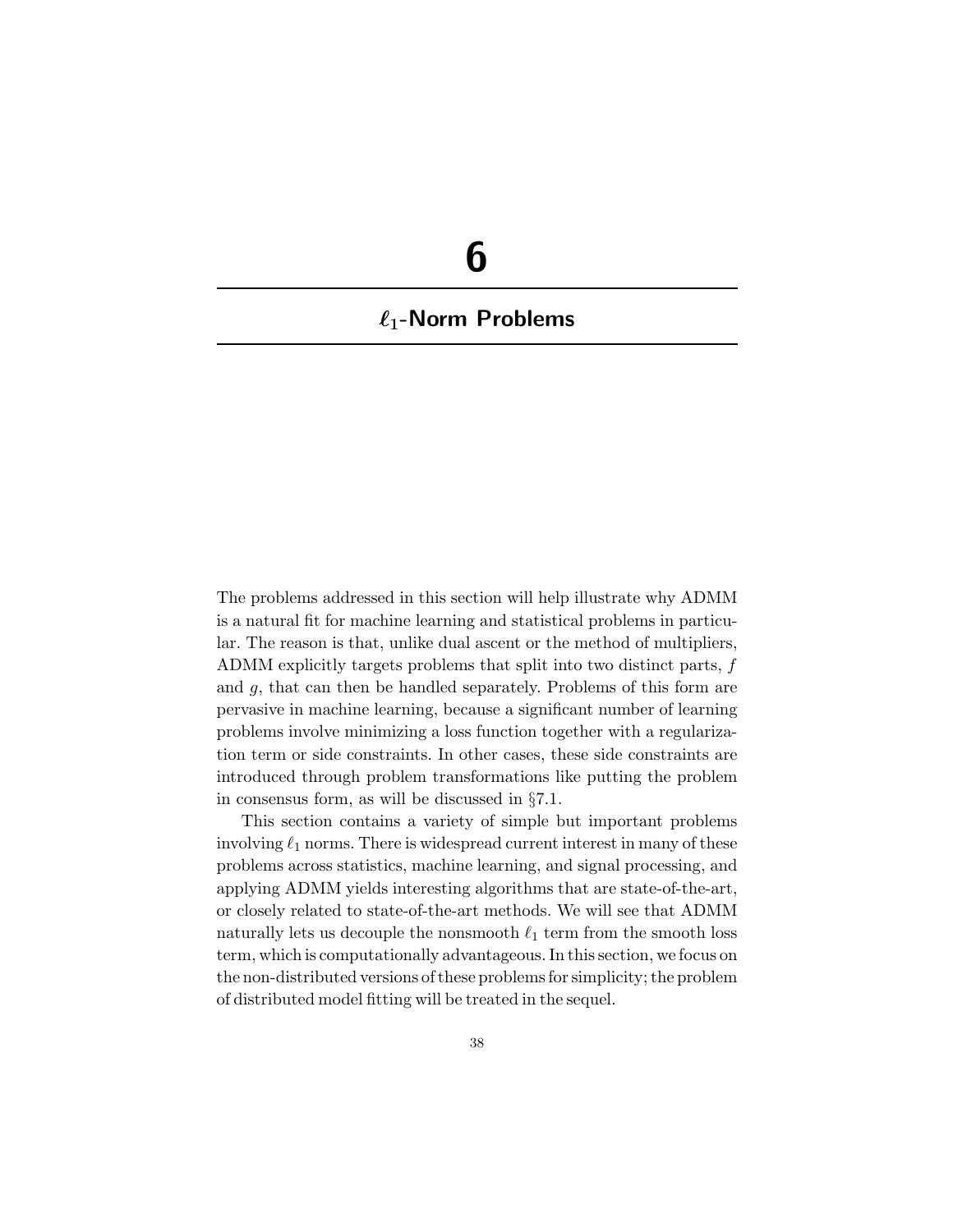The idea of  $\ell_1$  regularization is decades old, and traces back to Huber's [100] work on robust statistics and a paper of Claerbout [38] in geophysics. There is a vast literature, but some important modern papers are those on total variation denoising [145], soft thresholding [49], the lasso [156], basis pursuit [34], compressed sensing [50, 28, 29], and structure learning of sparse graphical models [123].

Because of the now widespread use of models incorporating an  $\ell_1$ penalty, there has also been considerable research on optimization algorithms for such problems. A recent survey by Yang et al. [173] compares and benchmarks a number of representative algorithms, including gradient projection [73, 102], homotopy methods [52], iterative shrinkage-thresholding [45], proximal gradient [132, 133, 11, 12], augmented Lagrangian methods [175], and interior-point methods [103]. There are other approaches as well, such as Bregman iterative algorithms [176] and iterative thresholding algorithms [51] implementable in a message-passing framework.

# 6.1 Least Absolute Deviations

A simple variant on least squares fitting is least absolute deviations, in which we minimize  $||Ax - b||_1$  instead of  $||Ax - b||_2^2$ . Least absolute deviations provides a more robust fit than least squares when the data contains large outliers, and has been used extensively in statistics and econometrics. See, for example, [95, §10.6], [171, §9.6], and [20, §6.1.2].

In ADMM form, the problem can be written as

$$
\begin{array}{ll}\text{minimize} & \|z\|_1\\ \text{subject to} & Ax - z = b, \end{array}
$$

so  $f = 0$  and  $g = || \cdot ||_1$ . Exploiting the special form of f and g, and assuming  $A<sup>T</sup>A$  is invertible, ADMM can be expressed as

$$
x^{k+1} := (A^T A)^{-1} A^T (b + z^k - u^k)
$$
  
\n
$$
z^{k+1} := S_{1/\rho} (Ax^{k+1} - b + u^k)
$$
  
\n
$$
u^{k+1} := u^k + Ax^{k+1} - z^{k+1} - b,
$$

where the soft thresholding operator is interpreted elementwise. As in §4.2, the matrix  $A^T A$  can be factored once; the factors are then used in cheaper back-solves in subsequent  $x$ -updates.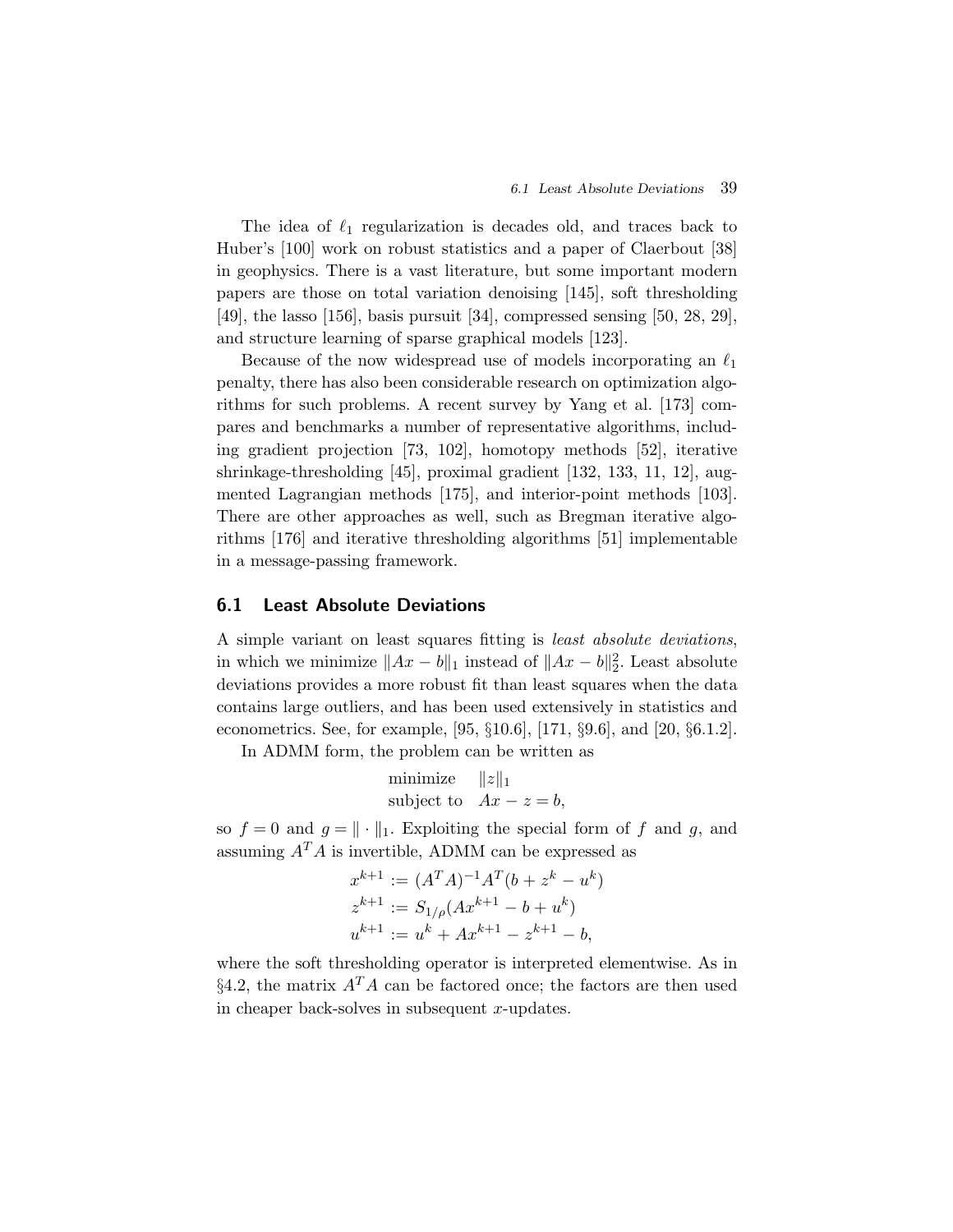#### 40  $\ell_1$ -Norm Problems

The x-update step is the same as carrying out a least squares fit with coefficient matrix A and righthand side  $b + z^k - u^k$ . Thus ADMM can be interpreted as a method for solving a least absolute deviations problem by iteratively solving the associated least squares problem with a modified righthand side; the modification is then updated using soft thresholding. With factorization caching, the cost of subsequent least squares iterations is much smaller than the initial one, often making the time required to carry out least absolute deviations very nearly the same as the time required to carry out least squares.

# 6.1.1 Huber Fitting

A problem that lies in between least squares and least absolute deviations is Huber function fitting,

$$
minimize \t g^{hub}(Ax - b),
$$

where the *Huber penalty function*  $q^{\text{hub}}$  is quadratic for small arguments and transitions to an absolute value for larger values. For scalar a, it is given by

$$
g^{\rm hub}(a) = \begin{cases} a^2/2 & |a| \le 1\\ |a| - 1/2 & |a| > 1 \end{cases}
$$

and extends to vector arguments as the sum of the Huber functions of the components. (For simplicity, we consider the standard Huber function, which transitions from quadratic to absolute value at the level 1.)

This can be put into ADMM form as above, and the ADMM algorithm is the same except that the z-update involves the proximity operator of the Huber function rather than that of the  $\ell_1$  norm:

$$
z^{k+1} := \frac{\rho}{1+\rho} \left( Ax^{k+1} - b + u^k \right) + \frac{1}{1+\rho} S_{1+1/\rho}(Ax^{k+1} - b + u^k).
$$

When the least squares fit  $x^{\text{ls}} = (A^T A)^{-1}b$  satisfies  $|x_i^{\text{ls}}| \leq 1$  for all *i*, it is also the Huber fit. In this case, ADMM terminates in two steps.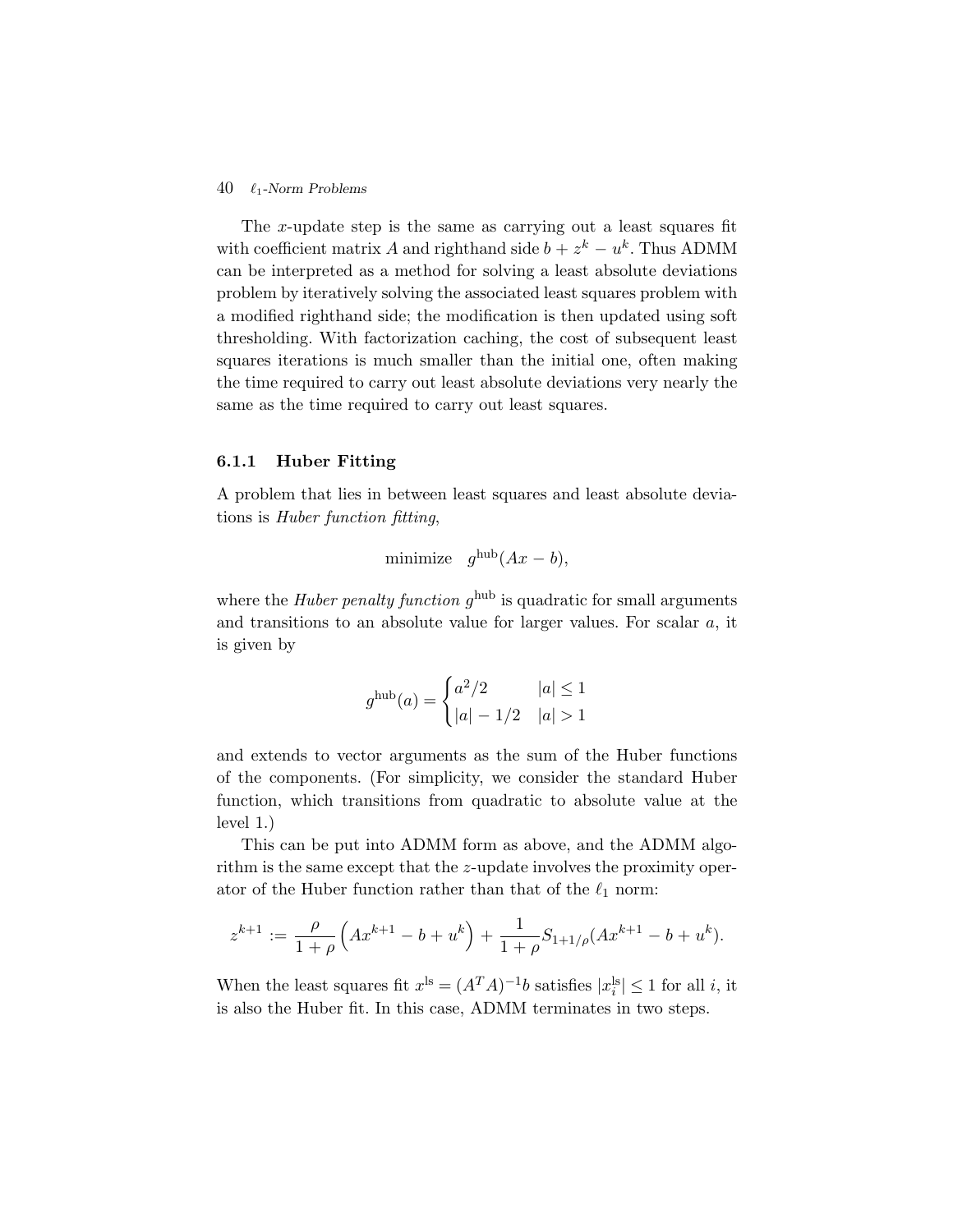# 6.2 Basis Pursuit

Basis pursuit is the equality-constrained  $\ell_1$  minimization problem

$$
\begin{array}{ll}\text{minimize} & \|x\|_1\\ \text{subject to} & Ax = b, \end{array}
$$

with variable  $x \in \mathbb{R}^n$ , data  $A \in \mathbb{R}^{m \times n}$ ,  $b \in \mathbb{R}^m$ , with  $m < n$ . Basis pursuit is often used as a heuristic for finding a sparse solution to an underdetermined system of linear equations. It plays a central role in modern statistical signal processing, particularly the theory of compressed sensing; see [24] for a recent survey.

In ADMM form, basis pursuit can be written as

minimize 
$$
f(x) + ||z||_1
$$
  
subject to  $x - z = 0$ ,

where f is the indicator function of  $\{x \in \mathbb{R}^n \mid Ax = b\}$ . The ADMM algorithm is then

$$
x^{k+1} := \Pi(z^k - u^k)
$$
  
\n
$$
z^{k+1} := S_{1/\rho}(x^{k+1} + u^k)
$$
  
\n
$$
u^{k+1} := u^k + x^{k+1} - z^{k+1},
$$

where  $\Pi$  is projection onto  $\{x \in \mathbb{R}^n \mid Ax = b\}$ . The x-update, which involves solving a linearly-constrained minimum Euclidean norm problem, can be written explicitly as

$$
x^{k+1} := (I - A^T (AA^T)^{-1} A)(z^k - u^k) + A^T (AA^T)^{-1} b.
$$

Again, the comments on efficient computation from §4.2 apply; by caching a factorization of  $AA<sup>T</sup>$ , subsequent projections are much cheaper than the first one. We can interpret ADMM for basis pursuit as reducing the solution of a least  $\ell_1$  norm problem to solving a sequence of minimum Euclidean norm problems. For a discussion of similar algorithms for related problems in image processing, see [2].

A recent class of algorithms called Bregman iterative methods have attracted considerable interest for solving  $\ell_1$  problems like basis pursuit. For basis pursuit and related problems, Bregman iterative regularization [176] is equivalent to the method of multipliers, and the split Bregman method [88] is equivalent to ADMM [68].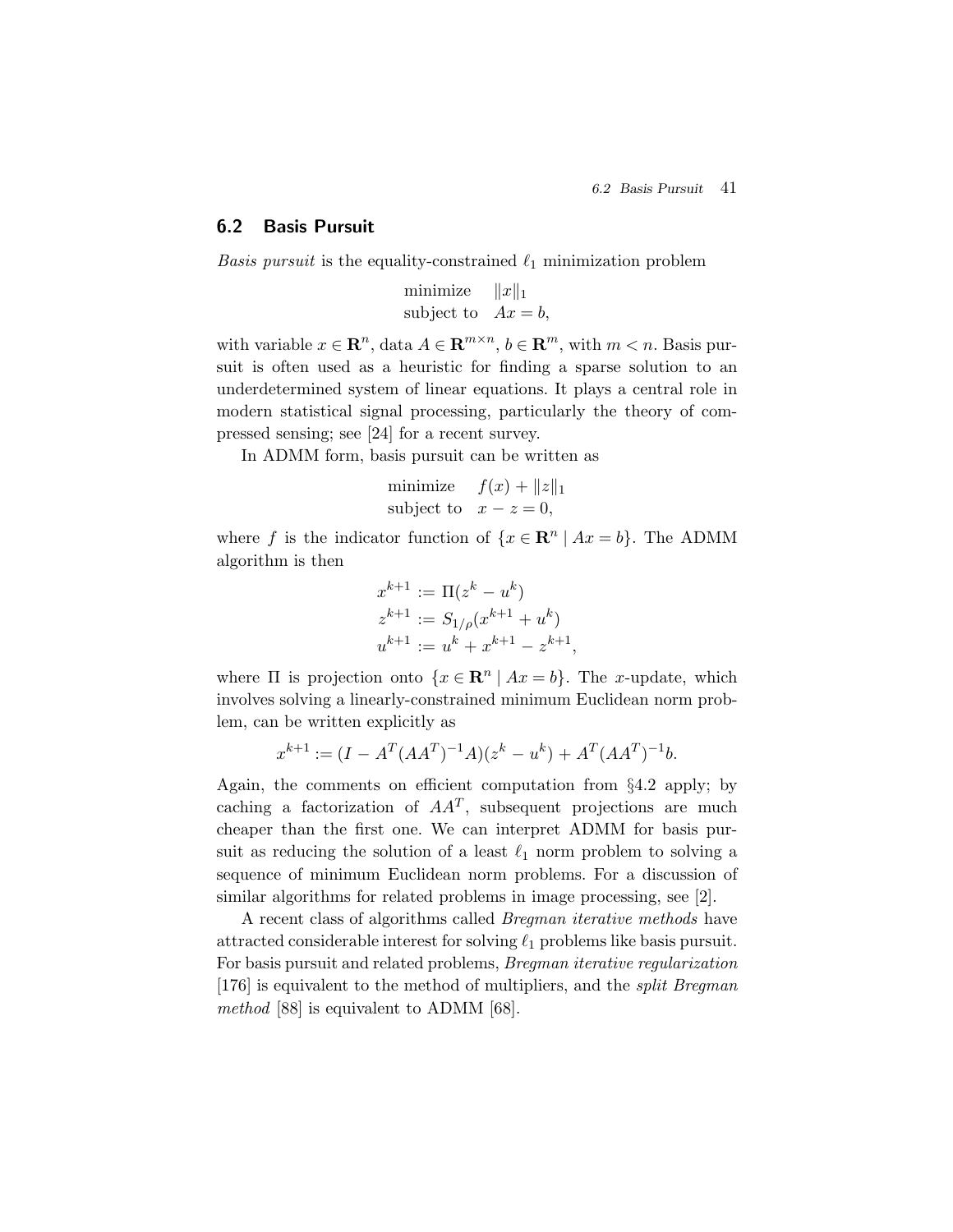#### 42  $\ell_1$ -Norm Problems

# 6.3 General  $\ell_1$  Regularized Loss Minimization

Consider the generic problem

$$
\text{minimize} \quad l(x) + \lambda \|x\|_1,\tag{6.1}
$$

where  $l$  is any convex loss function.

In ADMM form, this problem can be written as

minimize 
$$
l(x) + g(z)
$$
  
subject to  $x - z = 0$ ,

where  $g(z) = \lambda ||z||_1$ . The algorithm is

$$
x^{k+1} := \underset{x}{\operatorname{argmin}} \left( l(x) + (\rho/2) \|x - z^k + u^k\|_2^2 \right)
$$
  

$$
z^{k+1} := S_{\lambda/\rho}(x^{k+1} + u^k)
$$
  

$$
u^{k+1} := u^k + x^{k+1} - z^{k+1}.
$$

The x-update is a proximal operator evaluation. If  $l$  is smooth, this can be done by any standard method, such as Newton's method, a quasi-Newton method such as L-BFGS, or the conjugate gradient method. If  $l$  is quadratic, the x-minimization can be carried out by solving linear equations, as in §4.2. In general, we can interpret ADMM for  $\ell_1$ regularized loss minimization as reducing it to solving a sequence of  $\ell_2$ (squared) regularized loss minimization problems.

A very wide variety of models can be represented with the loss function l, including generalized linear models [122] and generalized additive models [94]. In particular, generalized linear models subsume linear regression, logistic regression, softmax regression, and Poisson regression, since they allow for any exponential family distribution. For general background on models like  $\ell_1$  regularized logistic regression, see, e.g., [95, §4.4.4].

In order to use a regularizer  $g(z)$  other than  $||z||_1$ , we simply replace the soft thresholding operator in the z-update with the proximity operator of  $g$ , as in  $\S 4.1$ .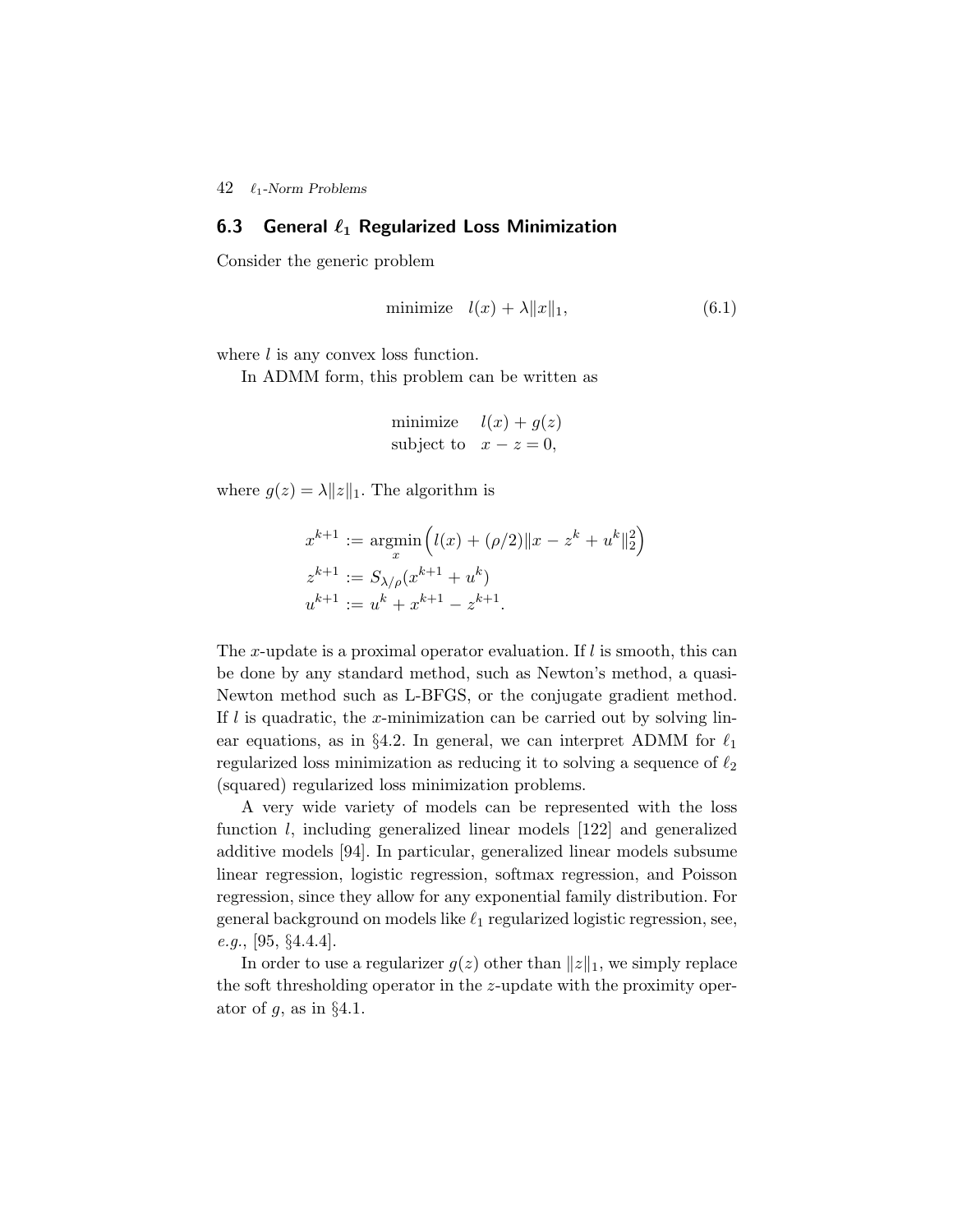# 6.4 Lasso

An important special case of  $(6.1)$  is  $\ell_1$  regularized linear regression, also called the lasso [156]. This involves solving

minimize 
$$
(1/2)||Ax - b||_2^2 + \lambda ||x||_1
$$
, (6.2)

where  $\lambda > 0$  is a scalar regularization parameter that is usually chosen by cross-validation. In typical applications, there are many more features than training examples, and the goal is to find a parsimonious model for the data. For general background on the lasso, see [95, §3.4.2]. The lasso has been widely applied, particularly in the analysis of biological data, where only a small fraction of a huge number of possible factors are actually predictive of some outcome of interest; see [95, §18.4] for a representative case study.

In ADMM form, the lasso problem can be written as

minimize 
$$
f(x) + g(z)
$$
  
subject to  $x - z = 0$ ,

where  $f(x) = (1/2) \|Ax - b\|_2^2$  and  $g(z) = \lambda \|z\|_1$ . By §4.2 and §4.4, ADMM becomes

$$
x^{k+1} := (A^T A + \rho I)^{-1} (A^T b + \rho (z^k - u^k))
$$
  
\n
$$
z^{k+1} := S_{\lambda/\rho} (x^{k+1} + u^k)
$$
  
\n
$$
u^{k+1} := u^k + x^{k+1} - z^{k+1}.
$$

Note that  $A^T A + \rho I$  is always invertible, since  $\rho > 0$ . The x-update is essentially a ridge regression (i.e., quadratically regularized least squares) computation, so ADMM can be interpreted as a method for solving the lasso problem by iteratively carrying out ridge regression. When using a direct method, we can cache an initial factorization to make subsequent iterations much cheaper. See [1] for an example of an application in image processing.

# 6.4.1 Generalized Lasso

The lasso problem can be generalized to

minimize 
$$
(1/2)||Ax - b||_2^2 + \lambda ||Fx||_1,
$$
 (6.3)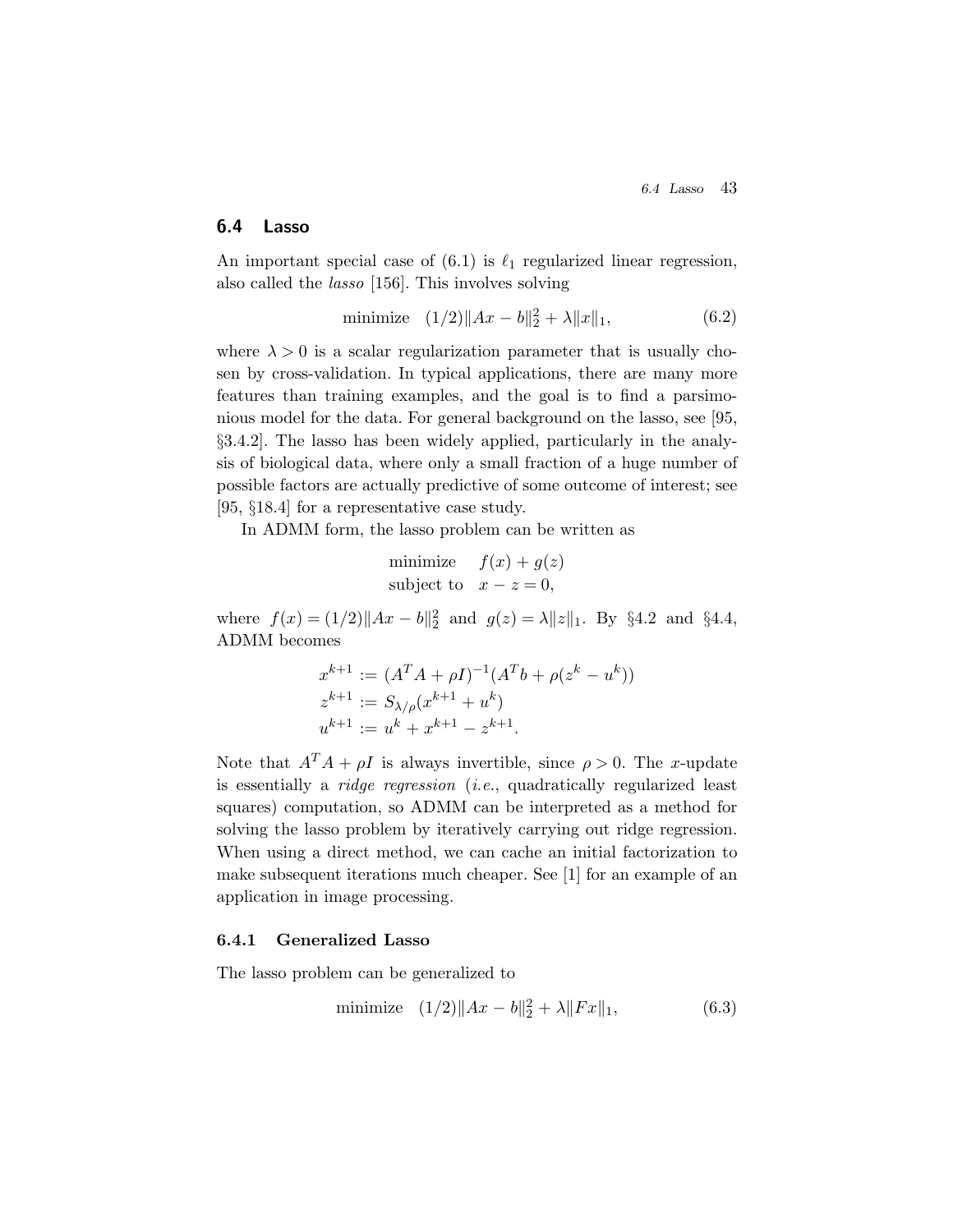#### 44  $\ell_1$ -Norm Problems

where  $F$  is an arbitrary linear transformation. An important special case is when  $F \in \mathbf{R}^{(n-1)\times n}$  is the difference matrix,

$$
F_{ij} = \begin{cases} 1 & j = i + 1 \\ -1 & j = i \\ 0 & \text{otherwise,} \end{cases}
$$

and  $A = I$ , in which case the generalization reduces to

minimize 
$$
(1/2)||x - b||_2^2 + \lambda \sum_{i=1}^{n-1} |x_{i+1} - x_i|.
$$
 (6.4)

The second term is the *total variation* of x. This problem is often called total variation denoising [145], and has applications in signal processing. When  $A = I$  and F is a second difference matrix, the problem (6.3) is called  $\ell_1$  trend filtering [101].

In ADMM form, the problem (6.3) can be written as

$$
\begin{array}{ll}\text{minimize} & (1/2) \|Ax - b\|_2^2 + \lambda \|z\|_1\\ \text{subject to} & Fx - z = 0, \end{array}
$$

which yields the ADMM algorithm

$$
x^{k+1} := (A^T A + \rho F^T F)^{-1} (A^T b + \rho F^T (z^k - u^k))
$$
  
\n
$$
z^{k+1} := S_{\lambda/\rho} (F x^{k+1} + u^k)
$$
  
\n
$$
u^{k+1} := u^k + F x^{k+1} - z^{k+1}.
$$

For the special case of total variation denoising (6.4),  $A^T A + \rho F^T F$ is tridiagonal, so the x-update can be carried out in  $O(n)$  flops [90, §4.3]. For  $\ell_1$  trend filtering, the matrix is pentadiagonal, so the x-update is still  $O(n)$  flops.

# 6.4.2 Group Lasso

As another example, consider replacing the regularizer  $||x||_1$  with  $\sum_{i=1}^{N} ||x_i||_2$ , where  $x = (x_1, ..., x_N)$ , with  $x_i \in \mathbb{R}^{n_i}$ . When  $n_i = 1$  and  $N = n$ , this reduces to the  $\ell_1$  regularized problem (6.1). Here the regularizer is separable with respect to the partition  $x_1, \ldots, x_N$  but not fully separable. This extension of  $\ell_1$  norm regularization is called the group lasso [177] or, more generally, sum-of-norms regularization [136].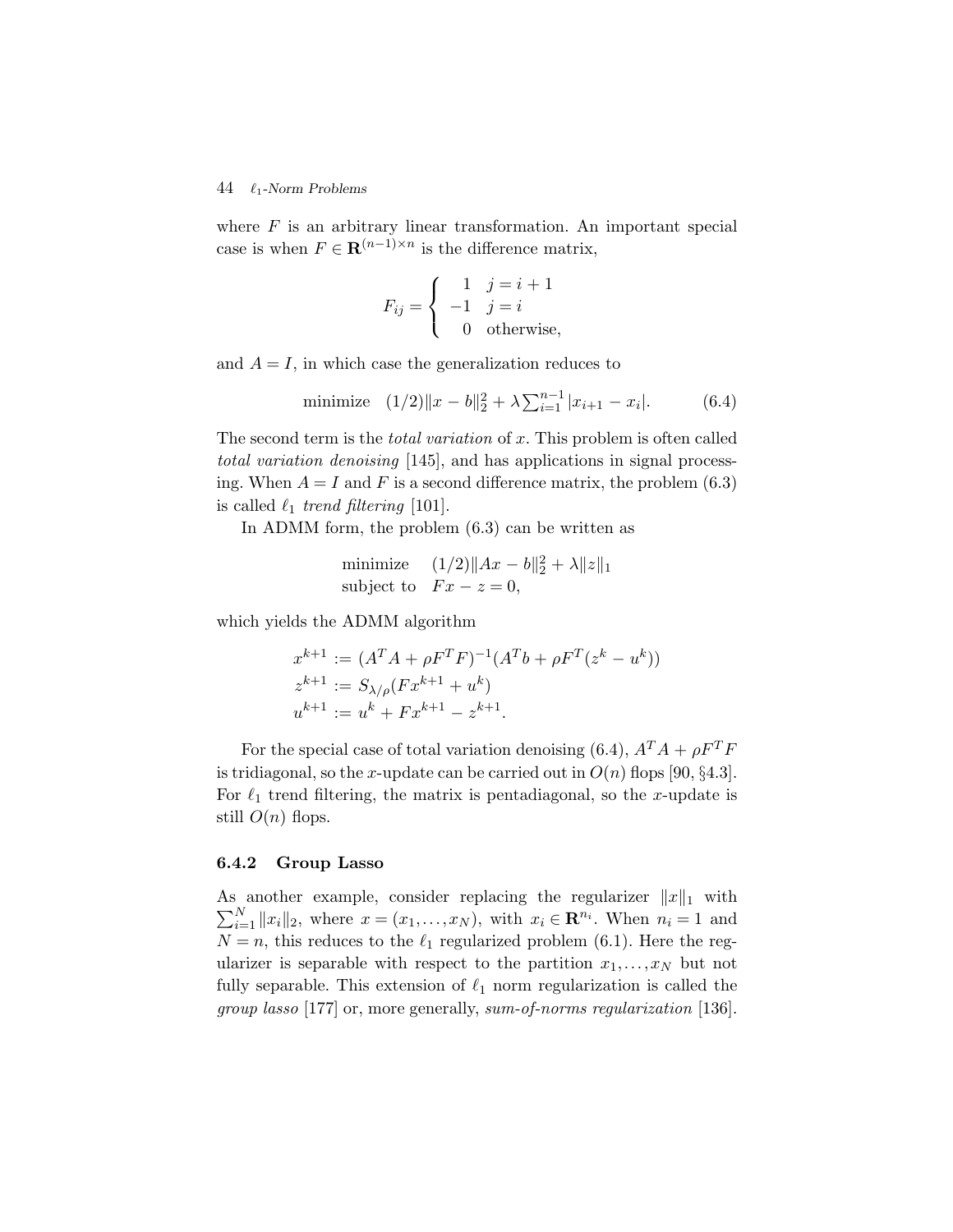ADMM for this problem is the same as above with the z-update replaced with block soft thresholding

$$
z_i^{k+1} = \mathcal{S}_{\lambda/\rho}(x_i^{k+1} + u^k), \quad i = 1,\ldots,N,
$$

where the vector soft thresholding operator  $\mathcal{S}_{\kappa} : \mathbb{R}^m \to \mathbb{R}^m$  is

$$
\mathcal{S}_{\kappa}(a) = (1 - \kappa / \|a\|_2)_{+}a,
$$

with  $S_{\kappa}(0) = 0$ . This formula reduces to the scalar soft thresholding operator when  $\alpha$  is a scalar, and generalizes the expression given in (4.2).

This can be extended further to handle overlapping groups, which is often useful in bioinformatics and other applications [181, 118]. In this case, we have N potentially overlapping groups  $G_i \subseteq \{1,\ldots,n\}$  of variables, and the objective is

$$
(1/2)||Ax - b||_2^2 + \lambda \sum_{i=1}^N ||x_{G_i}||_2,
$$

where  $x_{G_i}$  is the subvector of x with entries in  $G_i$ . Because the groups can overlap, this kind of objective is difficult to optimize with many standard methods, but it is straightforward with ADMM. To use ADMM, introduce N new variables  $x_i \in \mathbb{R}^{|G_i|}$  and consider the problem

minimize 
$$
(1/2)||Az - b||_2^2 + \lambda \sum_{i=1}^N ||x_i||_2
$$
  
subject to  $x_i - \tilde{z}_i = 0$ ,  $i = 1,..., N$ ,

with local variables  $x_i$  and global variable z. Here,  $\tilde{z}_i$  is the global variable z's idea of what the local variable  $x_i$  should be, and is given by a linear function of z. This follows the notation for general form consensus optimization outlined in full detail in §7.2; the overlapping group lasso problem above is a special case.

# 6.5 Sparse Inverse Covariance Selection

Given a dataset consisting of samples from a zero mean Gaussian distribution in  $\mathbf{R}^n$ ,

$$
a_i \sim \mathcal{N}(0, \Sigma), \quad i = 1, \dots, N,
$$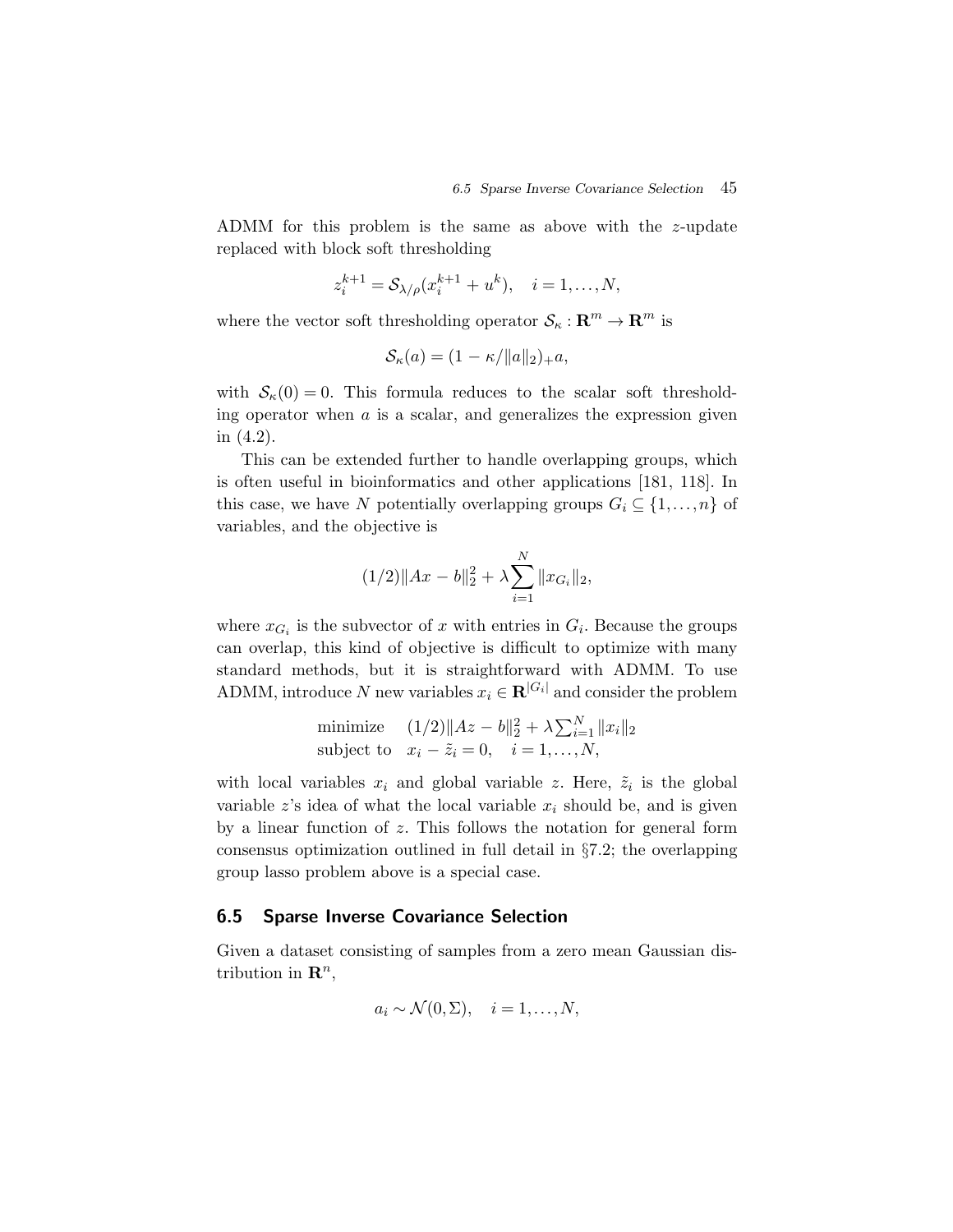#### 46  $\ell_1$ -Norm Problems

consider the task of estimating the covariance matrix  $\Sigma$  under the prior assumption that  $\Sigma^{-1}$  is sparse. Since  $(\Sigma^{-1})_{ij}$  is zero if and only if the ith and jth components of the random variable are conditionally independent, given the other variables, this problem is equivalent to the structure learning problem of estimating the topology of the undirected graphical model representation of the Gaussian [104]. Determining the sparsity pattern of the inverse covariance matrix  $\Sigma^{-1}$  is also called the covariance selection problem.

For  $n$  very small, it is feasible to search over all sparsity patterns in  $\Sigma^{-1}$  since for a fixed sparsity pattern, determining the maximum likelihood estimate of  $\Sigma$  is a tractable (convex optimization) problem. A good heuristic that scales to much larger values of  $n$  is to minimize the negative log-likelihood (with respect to the parameter  $X = \Sigma^{-1}$ ) with an  $\ell_1$  regularization term to promote sparsity of the estimated inverse covariance matrix  $[7]$ . If S is the empirical covariance matrix  $(1/N)\sum_{i=1}^{N} a_i a_i^T$ , then the estimation problem can be written as

minimize  $\mathbf{Tr}(SX) - \log \det X + \lambda ||X||_1$ ,

with variable  $X \in \mathbf{S}_{+}^{n}$ , where  $\|\cdot\|_1$  is defined elementwise, *i.e.*, as the sum of the absolute values of the entries, and the domain of log det is  $\mathbf{S}_{++}^n$ , the set of symmetric positive definite  $n \times n$  matrices. This is a special case of the general  $\ell_1$  regularized problem (6.1) with (convex) loss function  $l(X) = Tr(SX) - log det X$ .

The idea of covariance selection is originally due to Dempster [48] and was first studied in the sparse, high-dimensional regime by Meinshausen and Bühlmann [123]. The form of the problem above is due to Banerjee et al. [7]. Some other recent papers on this problem include Friedman et al.'s graphical lasso [79], Duchi et al. [55], Lu [115], Yuan [178], and Scheinberg et al. [148], the last of which shows that ADMM outperforms state-of-the-art methods for this problem.

The ADMM algorithm for sparse inverse covariance selection is

$$
X^{k+1} := \underset{X}{\text{argmin}} \left( \mathbf{Tr}(SX) - \log \det X + (\rho/2) \|X - Z^k + U^k\|_F^2 \right)
$$
  

$$
Z^{k+1} := \underset{Z}{\text{argmin}} \left( \lambda \|Z\|_1 + (\rho/2) \|X^{k+1} - Z + U^k\|_F^2 \right)
$$
  

$$
U^{k+1} := U^k + X^{k+1} - Z^{k+1},
$$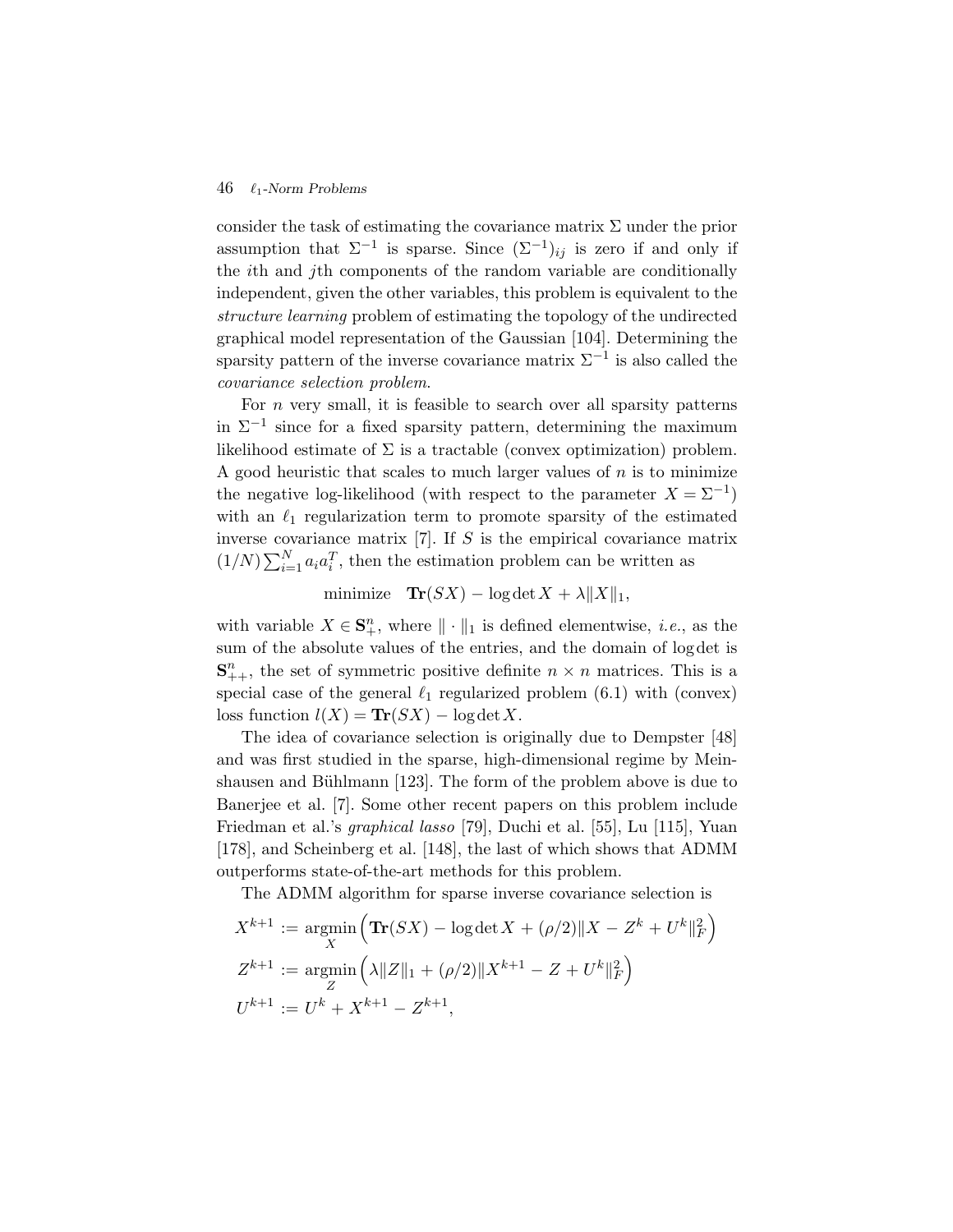where  $\|\cdot\|_F$  is the Frobenius norm, *i.e.*, the square root of the sum of the squares of the entries.

This algorithm can be simplified much further. The Z-minimization step is elementwise soft thresholding,

$$
Z_{ij}^{k+1} := S_{\lambda/\rho}(X_{ij}^{k+1} + U_{ij}^k),
$$

and the X-minimization also turns out to have an analytical solution. The first-order optimality condition is that the gradient should vanish,

$$
S - X^{-1} + \rho(X - Z^k + U^k) = 0,
$$

together with the implicit constraint  $X \succ 0$ . Rewriting, this is

$$
\rho X - X^{-1} = \rho (Z^k - U^k) - S. \tag{6.5}
$$

We will construct a matrix  $X$  that satisfies this condition and thus minimizes the  $X$ -minimization objective. First, take the orthogonal eigenvalue decomposition of the righthand side,

$$
\rho(Z^k - U^k) - S = Q\Lambda Q^T,
$$

where  $\Lambda = \text{diag}(\lambda_1, ..., \lambda_n)$ , and  $Q^T Q = Q Q^T = I$ . Multiplying (6.5) by  $Q^T$  on the left and by  $Q$  on the right gives

$$
\rho \tilde{X} - \tilde{X}^{-1} = \Lambda,
$$

where  $\tilde{X} = Q^T X Q$ . We can now construct a diagonal solution of this equation, *i.e.*, find positive numbers  $\tilde{X}_{ii}$  that satisfy  $\rho \tilde{X}_{ii} - 1/\tilde{X}_{ii} = \lambda_i$ . By the quadratic formula,

$$
\tilde{X}_{ii} = \frac{\lambda_i + \sqrt{\lambda_i^2 + 4\rho}}{2\rho},
$$

which are always positive since  $\rho > 0$ . It follows that  $X = Q\tilde{X}Q^T$  satisfies the optimality condition  $(6.5)$ , so this is the solution to the Xminimization. The computational effort of the  $X$ -update is that of an eigenvalue decomposition of a symmetric matrix.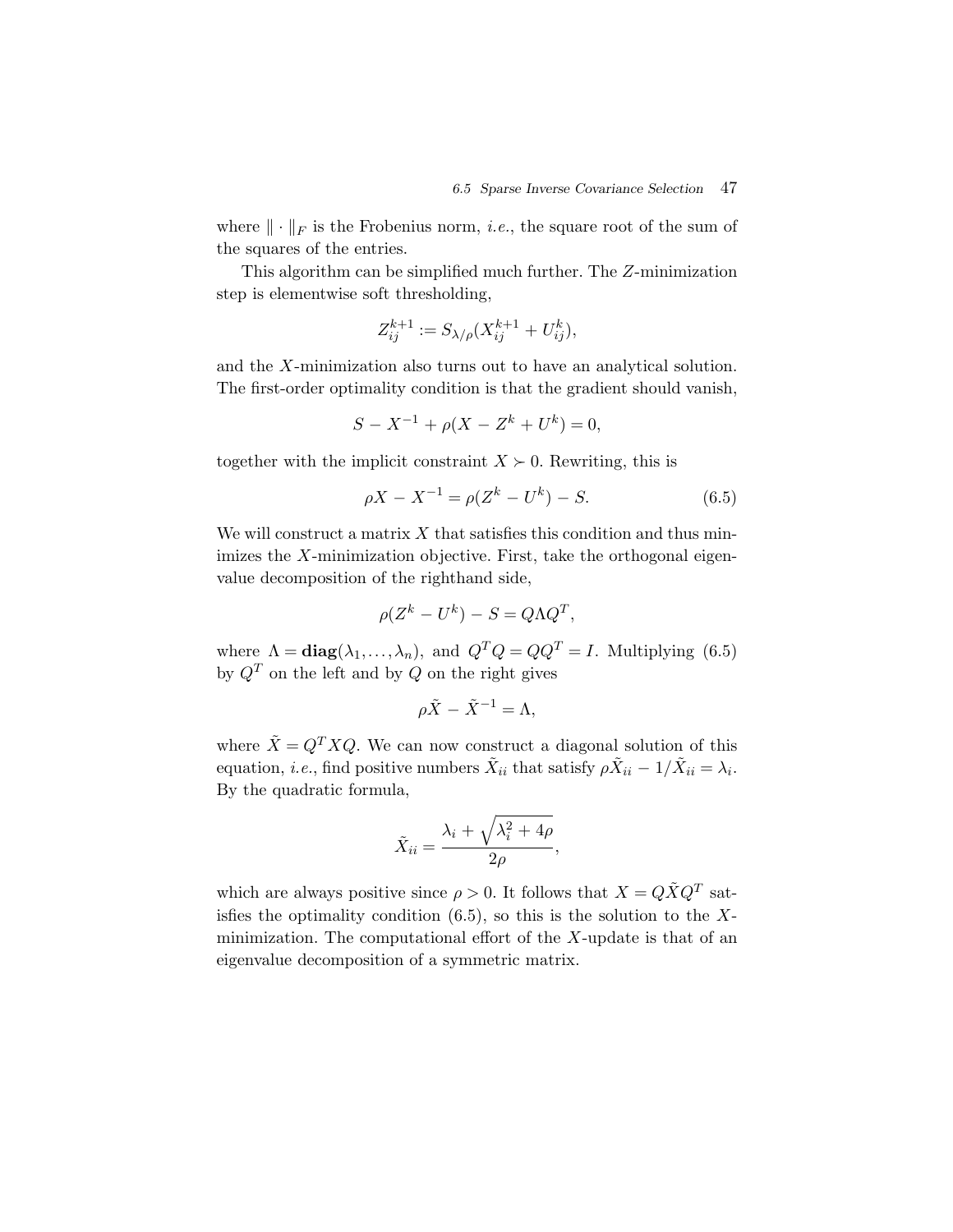# 7

# Consensus and Sharing

Here we describe two generic optimization problems, consensus and sharing, and ADMM-based methods for solving them using distributed optimization. Consensus problems have a long history, especially in conjunction with ADMM; see, e.g., Bertsekas and Tsitsiklis [17] for a discussion of distributed consensus problems in the context of ADMM from the 1980s. Some more recent examples include a survey by Nedić and Ozdaglar [131] and several application papers by Giannakis and co-authors in the context of signal processing and wireless communications, such as [150, 182, 121].

# 7.1 Global Variable Consensus Optimization

We first consider the case with a single global variable, with the objective and constraint terms split into N parts:

minimize 
$$
f(x) = \sum_{i=1}^{N} f_i(x)
$$
,

where  $x \in \mathbb{R}^n$ , and  $f_i : \mathbb{R}^n \to \mathbb{R} \cup \{+\infty\}$  are convex. We refer to  $f_i$  as the ith term in the objective. Each term can also encode constraints by assigning  $f_i(x) = +\infty$  when a constraint is violated. The goal is to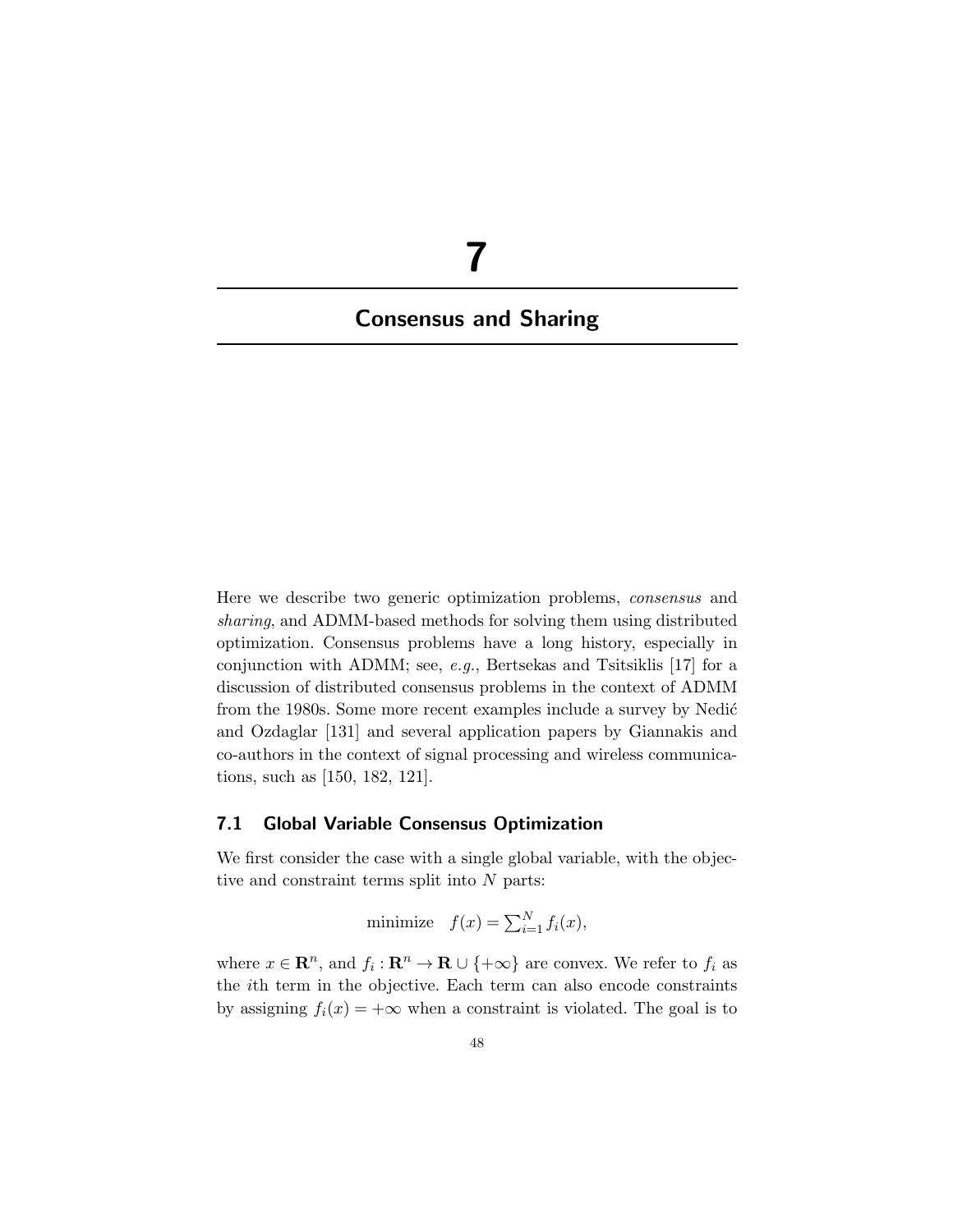solve the problem above in such a way that each term can be handled by its own processing element, such as a thread or processor.

This problem arises in many contexts. In model fitting, for example, x represents the parameters in a model and  $f_i$  represents the loss function associated with the ith block of data or measurements. In this case, we would say that x is found by *collaborative filtering*, since the data sources are 'collaborating' to develop a global model.

This problem can be rewritten with local variables  $x_i \in \mathbb{R}^n$  and a common global variable z:

minimize 
$$
\sum_{i=1}^{N} f_i(x_i)
$$
  
subject to  $x_i - z = 0$ ,  $i = 1,..., N$ . (7.1)

This is called the global consensus problem, since the constraint is that all the local variables should agree, i.e., be equal. Consensus can be viewed as a simple technique for turning additive objectives  $\sum_{i=1}^{N} f_i(x)$ , which show up frequently but do not split due to the variable being shared across terms, into separable objectives  $\sum_{i=1}^{N} f_i(x_i)$ , which split easily. For a useful recent discussion of consensus algorithms, see [131] and the references therein.

ADMM for the problem (7.1) can be derived either directly from the augmented Lagrangian

$$
L_{\rho}(x_1,\ldots,x_N,z,y)=\sum_{i=1}^N\left(f_i(x_i)+y_i^T(x_i-z)+(\rho/2)\|x_i-z\|_2^2\right),
$$

or simply as a special case of the constrained optimization problem (5.1) with variable  $(x_1,...,x_N) \in \mathbb{R}^{nN}$  and constraint set

$$
C = \{(x_1, \ldots, x_N) \mid x_1 = x_2 = \cdots = x_N\}.
$$

The resulting ADMM algorithm is the following:

$$
x_i^{k+1} := \underset{x_i}{\text{argmin}} \left( f_i(x_i) + y_i^{k} (x_i - z^k) + (\rho/2) \|x_i - z^k\|_2^2 \right)
$$
  

$$
z^{k+1} := \frac{1}{N} \sum_{i=1}^N \left( x_i^{k+1} + (1/\rho) y_i^k \right)
$$
  

$$
y_i^{k+1} := y_i^k + \rho(x_i^{k+1} - z^{k+1}).
$$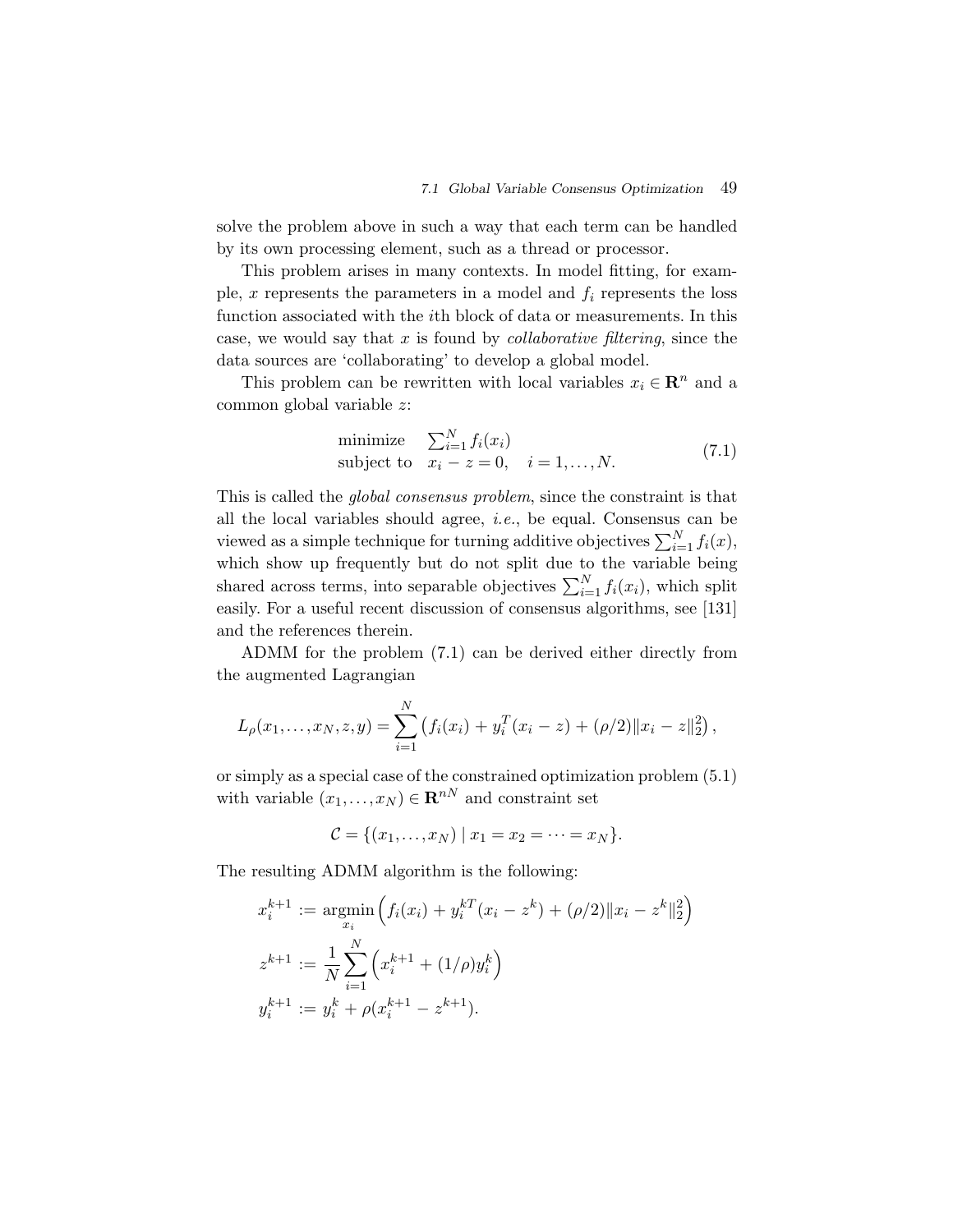#### 50 Consensus and Sharing

Here, we write  $y^{kT}$  instead of  $(y^k)^T$  to lighten the notation. The first and last steps are carried out independently for each  $i = 1, \ldots, N$ . In the literature, the processing element that handles the global variable  $z$  is sometimes called the *central collector* or the *fusion center*. Note that the z-update is simply the projection of  $x^{k+1} + (1/\rho)y^k$  onto the constraint set  $\mathcal C$  of 'block-constant' vectors.

This algorithm can be simplified further. With the average (over  $i = 1, \ldots, N$  of a vector denoted with an overline, the z-update can be written

$$
z^{k+1} = \overline{x}^{k+1} + (1/\rho)\overline{y}^k.
$$

Similarly, averaging the y-update gives

$$
\overline{y}^{k+1} = \overline{y}^k + \rho(\overline{x}^{k+1} - z^{k+1}).
$$

Substituting the first equation into the second shows that  $\bar{y}^{k+1} = 0$ , i.e., the dual variables have average value zero after the first iteration. Using  $z^k = \overline{x}^k$ , ADMM can be written as

$$
x_i^{k+1} := \underset{x_i}{\text{argmin}} \left( f_i(x_i) + y_i^{kT} (x_i - \overline{x}^k) + (\rho/2) \|x_i - \overline{x}^k\|_2^2 \right)
$$
  

$$
y_i^{k+1} := y_i^k + \rho(x_i^{k+1} - \overline{x}^{k+1}).
$$

We have already seen a special case of this in parallel projections (see  $\S5.1.2$ , which is consensus ADMM for the case when  $f_i$  are all indicator functions of convex sets.

This is a very intuitive algorithm. The dual variables are separately updated to drive the variables into consensus, and quadratic regularization helps pull the variables toward their average value while still attempting to minimize each local  $f_i$ .

We can interpret consensus ADMM as a method for solving problems in which the objective and constraints are distributed across multiple processors. Each processor only has to handle its own objective and constraint term, plus a quadratic term which is updated each iteration. The quadratic terms (or more accurately, the linear parts of the quadratic terms) are updated in such a way that the variables converge to a common value, which is the solution of the full problem.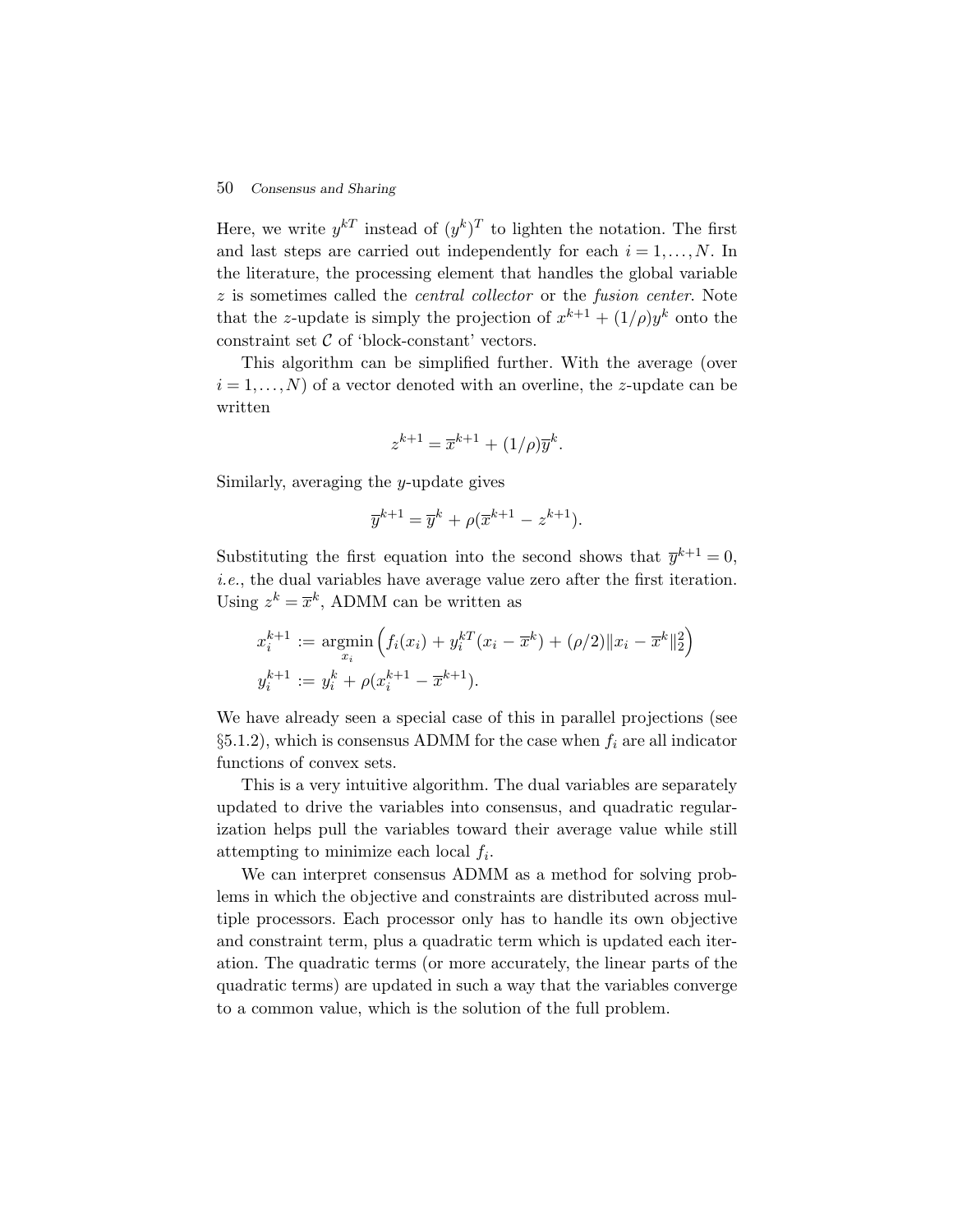#### 7.1 Global Variable Consensus Optimization 51

For consensus ADMM, the primal and dual residuals are

$$
r^k = (x_1^k - \overline{x}^k, ..., x_N^k - \overline{x}^k), \qquad s^k = -\rho(\overline{x}^k - \overline{x}^{k-1}, ..., \overline{x}^k - \overline{x}^{k-1}),
$$

so their (squared) norms are

$$
||r^k||_2^2 = \sum_{i=1}^N ||x_i^k - \overline{x}^k||_2^2, \qquad ||s^k||_2^2 = N\rho^2 ||\overline{x}^k - \overline{x}^{k-1}||_2^2.
$$

The first term is  $N$  times the standard deviation of the points  $x_1, \ldots, x_N$ , a natural measure of (lack of) consensus.

When the original consensus problem is a parameter fitting problem, the x-update step has an intuitive statistical interpretation. Suppose  $f_i$  is the negative log-likelihood function for the parameter x, given the measurements or data available to the ith processing element. Then  $x_i^{k+1}$  is precisely the maximum a posteriori (MAP) estimate of the parameter, given the Gaussian prior distribution  $\mathcal{N}(\overline{x}^k + (1/\rho)y_i^k, \rho I)$ . The expression for the prior mean is also intuitive: It is the average value  $\bar{x}^k$  of the local parameter estimates in the previous iteration, translated slightly by  $y_i^k$ , the 'price' of the *i*th processor disagreeing with the consensus in the previous iteration. Note also that the use of different forms of penalty in the augmented term, as discussed in §3.4, will lead to corresponding changes in this prior distribution; for example, using a matrix penalty P rather than a scalar  $\rho$  will mean that the Gaussian prior distribution has covariance P rather than  $\rho I$ .

#### 7.1.1 Global Variable Consensus with Regularization

In a simple variation on the global variable consensus problem, an objective term g, often representing a simple constraint or regularization, is handled by the central collector:

minimize 
$$
\sum_{i=1}^{N} f_i(x_i) + g(z)
$$
  
subject to  $x_i - z = 0, \quad i = 1,..., N.$  (7.2)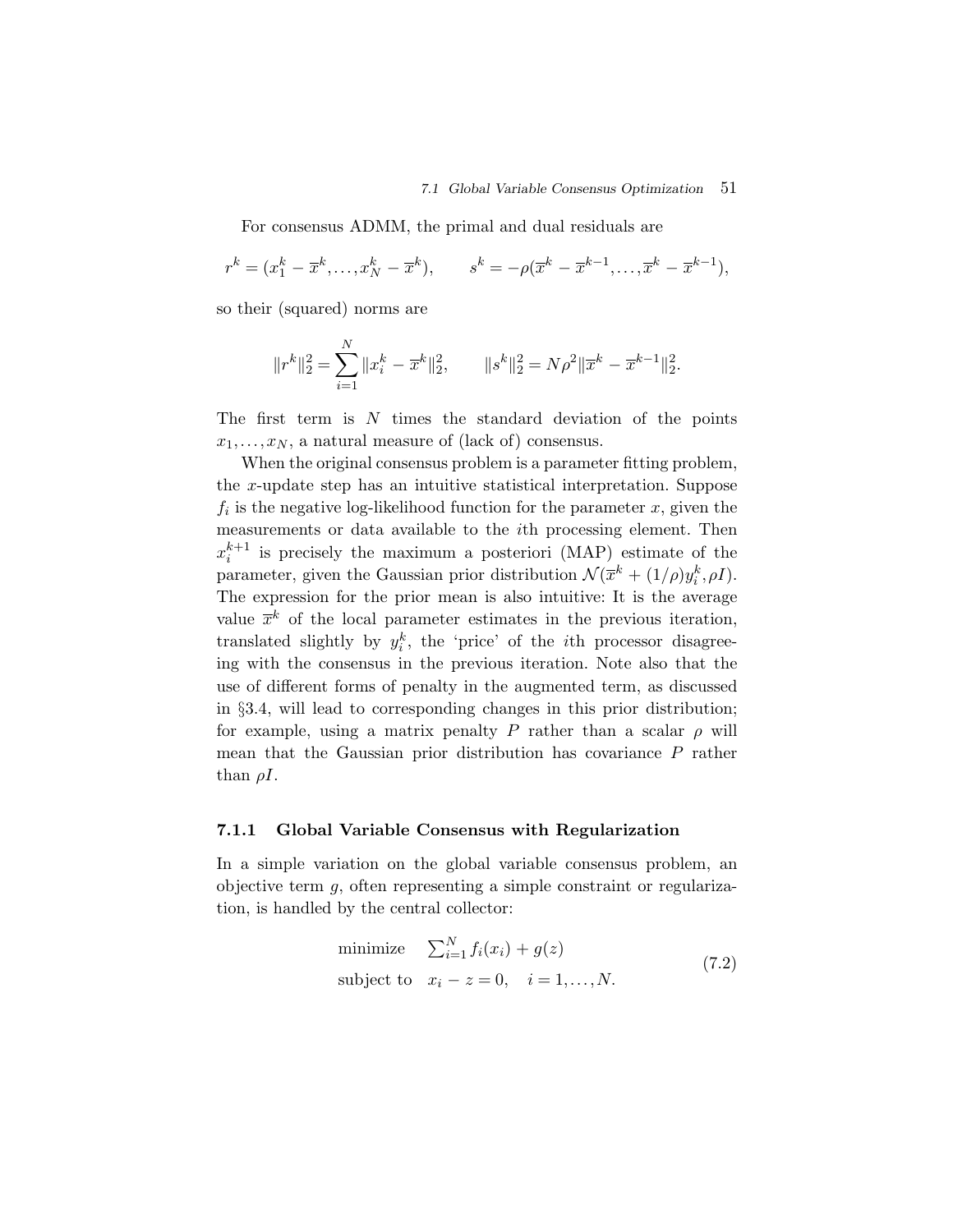#### 52 Consensus and Sharing

The resulting ADMM algorithm is

$$
x_i^{k+1} := \underset{x_i}{\operatorname{argmin}} \left( f_i(x_i) + y_i^{k} (x_i - z^k) + (\rho/2) \|x_i - z^k\|_2^2 \right) (7.3)
$$
  
\n
$$
z^{k+1} := \underset{z}{\operatorname{argmin}} \left( g(z) + \sum_{i=1}^N (-y_i^{k} z + (\rho/2) \|x_i^{k+1} - z\|_2^2) \right) (7.4)
$$
  
\n
$$
y_i^{k+1} := y_i^k + \rho(x_i^{k+1} - z^{k+1}). \tag{7.5}
$$

By collecting the linear and quadratic terms, we can express the zupdate as an averaging step, as in consensus ADMM, followed by a proximal step involving g:

$$
z^{k+1} := \underset{z}{\text{argmin}} \left( g(z) + (N\rho/2) \|z - \overline{x}^{k+1} - (1/\rho)\overline{y}^k\|_2^2 \right).
$$

In the case with nonzero g, we do not in general have  $\bar{y}^k = 0$ , so we cannot drop the  $y_i$  terms from z-update as in consensus ADMM.

As an example, for  $g(z) = \lambda ||z||_1$ , with  $\lambda > 0$ , the second step of the z-update is a soft threshold operation:

$$
z^{k+1} := S_{\lambda/N\rho}(\overline{x}^{k+1} - (1/\rho)\overline{y}^k).
$$

As another simple example, suppose g is the indicator function of  $\mathbb{R}^n_+$ , which means that the  $g$  term enforces nonnegativity of the variable. In this case, the update is

$$
z^{k+1} := (\overline{x}^{k+1} - (1/\rho)\overline{y}^k)_+.
$$

The scaled form of ADMM for this problem also has an appealing form, which we record here for convenience:

$$
x_i^{k+1} := \underset{x_i}{\text{argmin}} \left( f_i(x_i) + (\rho/2) \| x_i - z^k + u_i^k \|_2^2 \right) \tag{7.6}
$$

$$
z^{k+1} := \underset{z}{\text{argmin}} \left( g(z) + (N\rho/2) \|z - \overline{x}^{k+1} - \overline{u}^k\|_2^2 \right) \tag{7.7}
$$

$$
u_i^{k+1} := u_i^k + x_i^{k+1} - z^{k+1}.
$$
\n(7.8)

In many cases, this version is simpler and easier to work with than the unscaled form.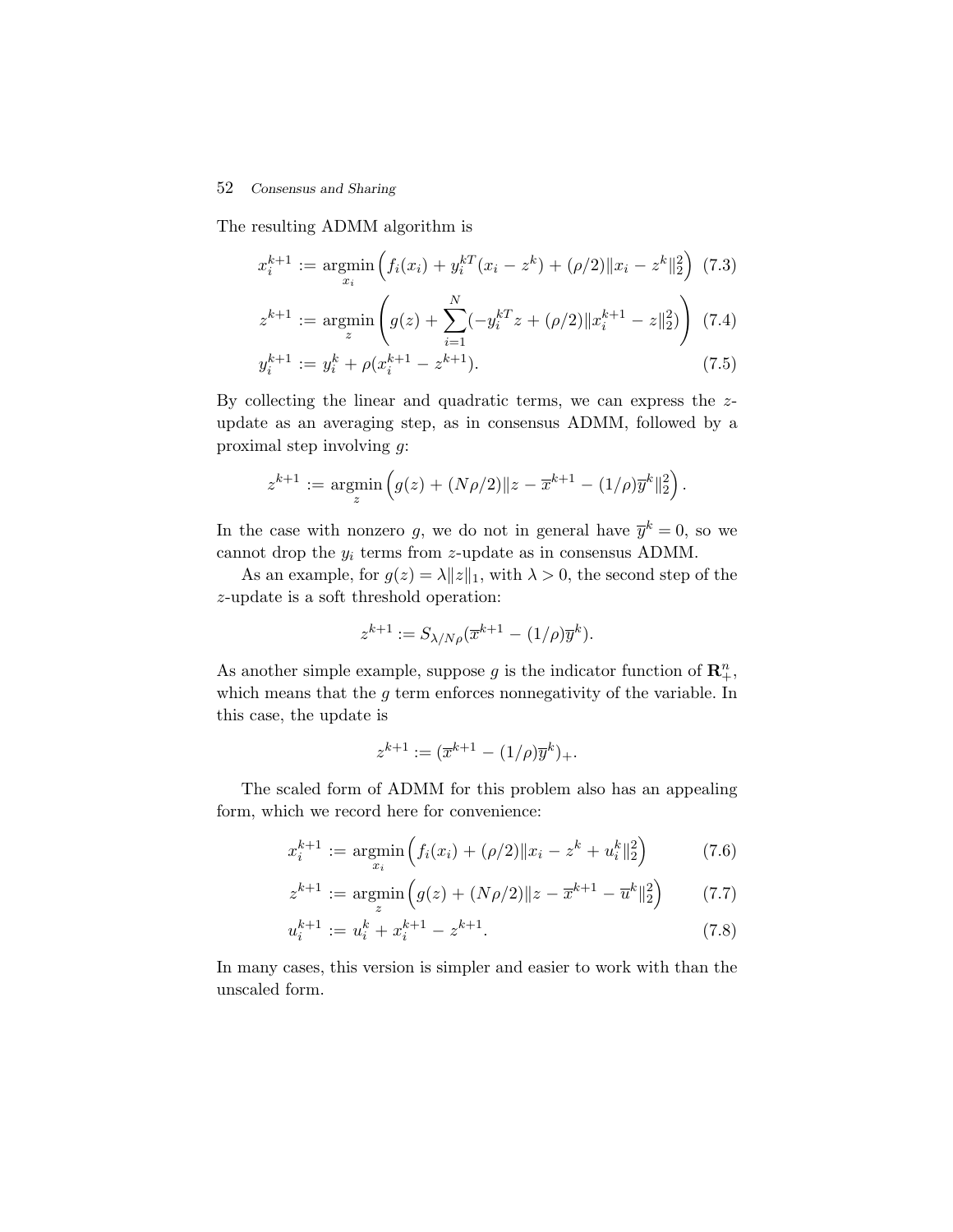# 7.2 General Form Consensus Optimization

We now consider a more general form of the consensus minimization problem, in which we have local variables  $x_i \in \mathbb{R}^{n_i}$ ,  $i = 1, \ldots, N$ , with the objective  $f_1(x_1) + \cdots + f_N(x_N)$  separable in the  $x_i$ . Each of these local variables consists of a selection of the components of the global variable  $z \in \mathbb{R}^n$ ; that is, each component of each local variable corresponds to some global variable component  $z<sub>q</sub>$ . The mapping from local variable indices into global variable index can be written as  $q = \mathcal{G}(i,j)$ , which means that local variable component  $(x_i)_j$  corresponds to global variable component  $z_q$ .

Achieving consensus between the local variables and the global variable means that

$$
(x_i)_j = z_{\mathcal{G}(i,j)}, \quad i = 1, ..., N, \quad j = 1, ..., n_i.
$$

If  $\mathcal{G}(i, j) = j$  for all i, then each local variable is just a copy of the global variable, and consensus reduces to global variable consensus,  $x_i = z$ . General consensus is of interest in cases where  $n_i \ll n$ , so each local vector only contains a small number of the global variables.

In the context of model fitting, the following is one way that general form consensus naturally arises. The global variable  $z$  is the full feature vector (i.e., vector of model parameters or independent variables in the data), and different subsets of the data are spread out among N processors. Then  $x_i$  can be viewed as the subvector of z corresponding to (nonzero) features that appear in the ith block of data. In other words, each processor handles only its block of data and only the subset of model coefficients that are relevant for that block of data. If in each block of data all regressors appear with nonzero values, then this reduces to global consensus.

For example, if each training example is a document, then the features may include words or combinations of words in the document; it will often be the case that some words are only used in a small subset of the documents, in which case each processor can just deal with the words that appear in its local corpus. In general, datasets that are high-dimensional but sparse will benefit from this approach.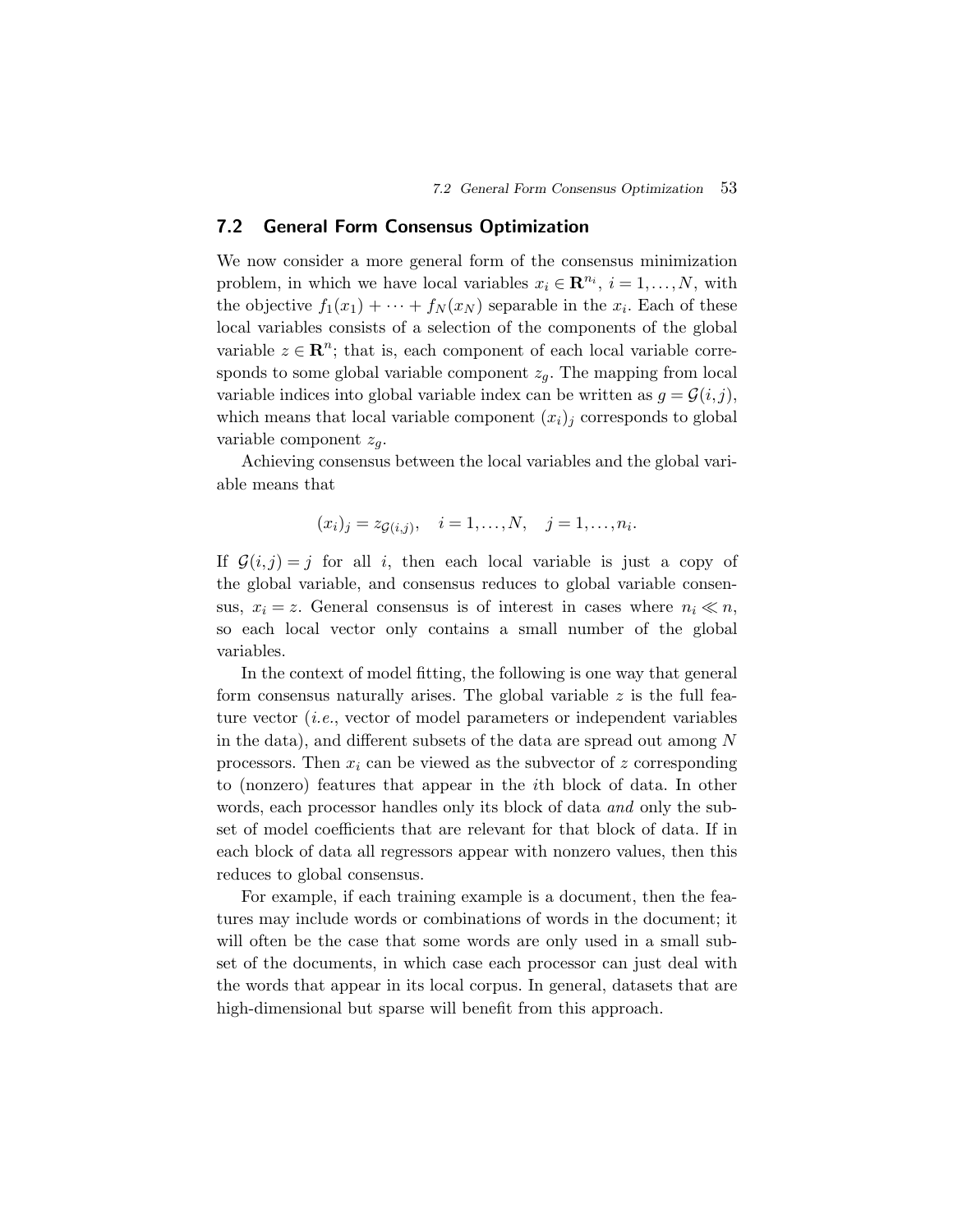#### 54 Consensus and Sharing



Fig. 7.1. General form consensus optimization. Local objective terms are on the left; global variable components are on the right. Each edge in the bipartite graph is a consistency constraint, linking a local variable and a global variable component.

For ease of notation, let  $\tilde{z}_i \in \mathbb{R}^{n_i}$  be defined by  $(\tilde{z}_i)_j = z_{\mathcal{G}(i,j)}$ . Intuitively,  $\tilde{z}_i$  is the global variable's idea of what the local variable  $x_i$  should be; the consensus constraint can then be written very simply as  $x_i - \tilde{z}_i = 0, i = 1,...,N$ .

The general form consensus problem is

minimize 
$$
\sum_{i=1}^{N} f_i(x_i)
$$
  
subject to  $x_i - \tilde{z}_i = 0$ ,  $i = 1,..., N$ , (7.9)

with variables  $x_1, \ldots, x_N$  and  $z$  ( $\tilde{z}_i$  are linear functions of  $z$ ).

A simple example is shown in Figure 7.1. In this example, we have  $N = 3$  subsystems, global variable dimension  $n = 4$ , and local variable dimensions  $n_1 = 4$ ,  $n_2 = 2$ , and  $n_3 = 3$ . The objective terms and global variables form a bipartite graph, with each edge representing a consensus constraint between a local variable component and a global variable.

The augmented Lagrangian for (7.9) is

$$
L_{\rho}(x, z, y) = \sum_{i=1}^{N} (f_i(x_i) + y_i^T(x_i - \tilde{z}_i) + (\rho/2) ||x_i - \tilde{z}_i||_2^2),
$$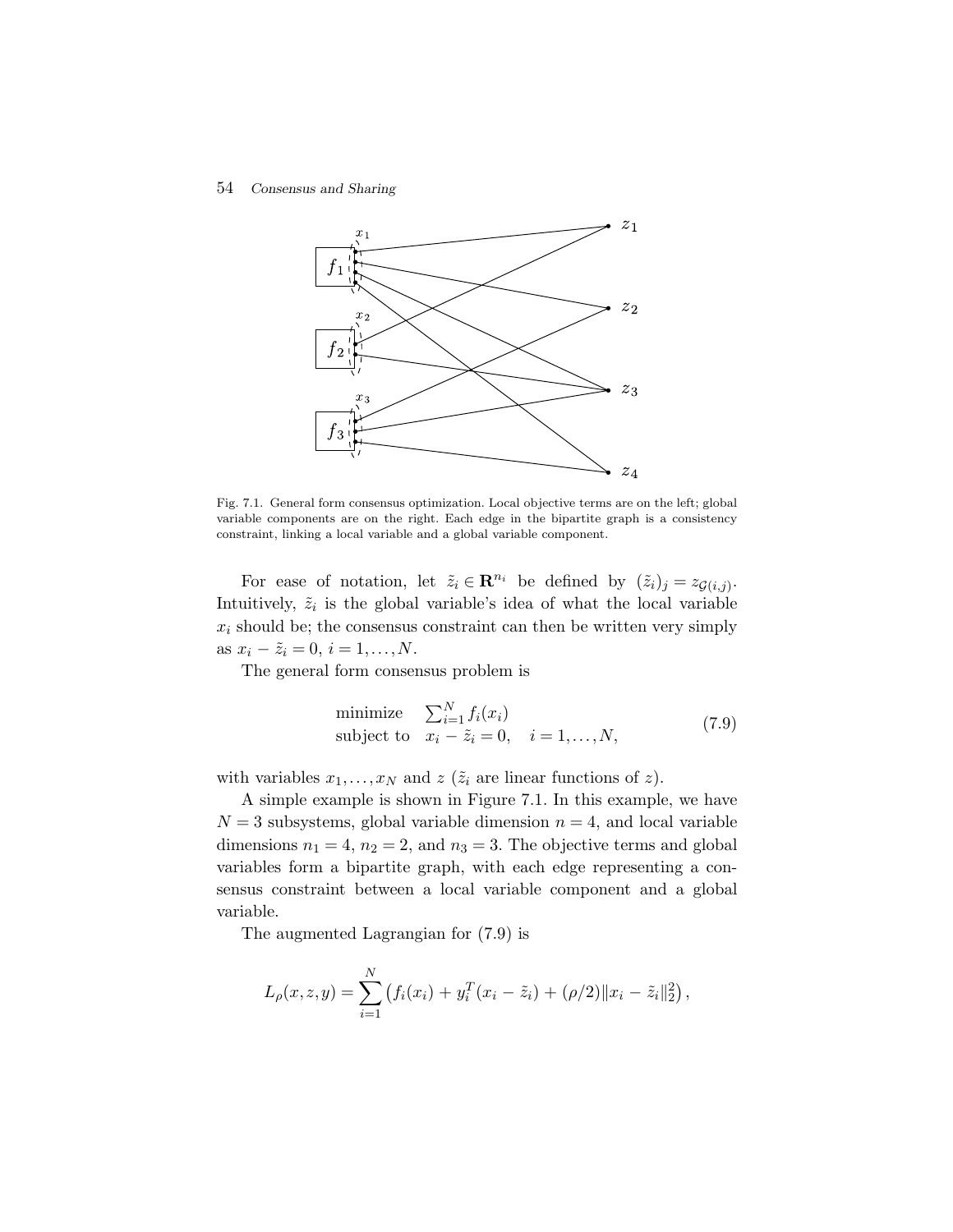with dual variable  $y_i \in \mathbb{R}^{n_i}$ . Then ADMM consists of the iterations

$$
x_i^{k+1} := \underset{x_i}{\text{argmin}} \left( f_i(x_i) + y_i^{kT} x_i + (\rho/2) \|x_i - \tilde{z}_i^k\|_2^2 \right)
$$
  

$$
z^{k+1} := \underset{z}{\text{argmin}} \left( \sum_{i=1}^m \left( -y_i^{kT} \tilde{z}_i + (\rho/2) \|x_i^{k+1} - \tilde{z}_i\|_2^2 \right) \right)
$$
  

$$
y_i^{k+1} := y_i^k + \rho(x_i^{k+1} - \tilde{z}_i^{k+1}),
$$

where the  $x_i$ - and  $y_i$ -updates can be carried out independently in parallel for each i.

The z-update step decouples across the components of z, since  $L<sub>o</sub>$ is fully separable in its components:

$$
z_g^{k+1} := \frac{\sum_{\mathcal{G}(i,j)=g} \left( (x_i^{k+1})_j + (1/\rho)(y_i^k)_j \right)}{\sum_{\mathcal{G}(i,j)=g} 1},
$$

so  $z_g$  is found by averaging all entries of  $x_i^{k+1} + (1/\rho)y_i^k$  that correspond to the global index g. Applying the same type of argument as in the global variable consensus case, we can show that after the first iteration,

$$
\sum_{\mathcal{G}(i,j)=g} (y_i^k)_j = 0,
$$

i.e., the sum of the dual variable entries that correspond to any given global index  $q$  is zero. The z-update step can thus be written in the simpler form

$$
z_g^{k+1} := (1/k_g) \sum_{\mathcal{G}(i,j) = g} (x_i^{k+1})_j,
$$

where  $k_g$  is the number of local variable entries that correspond to global variable entry  $z_g$ . In other words, the z-update is local averaging for each component  $z_q$  rather than global averaging; in the language of collaborative filtering, we could say that only the processing elements that have an opinion on a feature  $z_g$  will vote on  $z_g$ .

#### 7.2.1 General Form Consensus with Regularization

As in the global consensus case, the general form consensus problem can be generalized by allowing the global variable nodes to handle an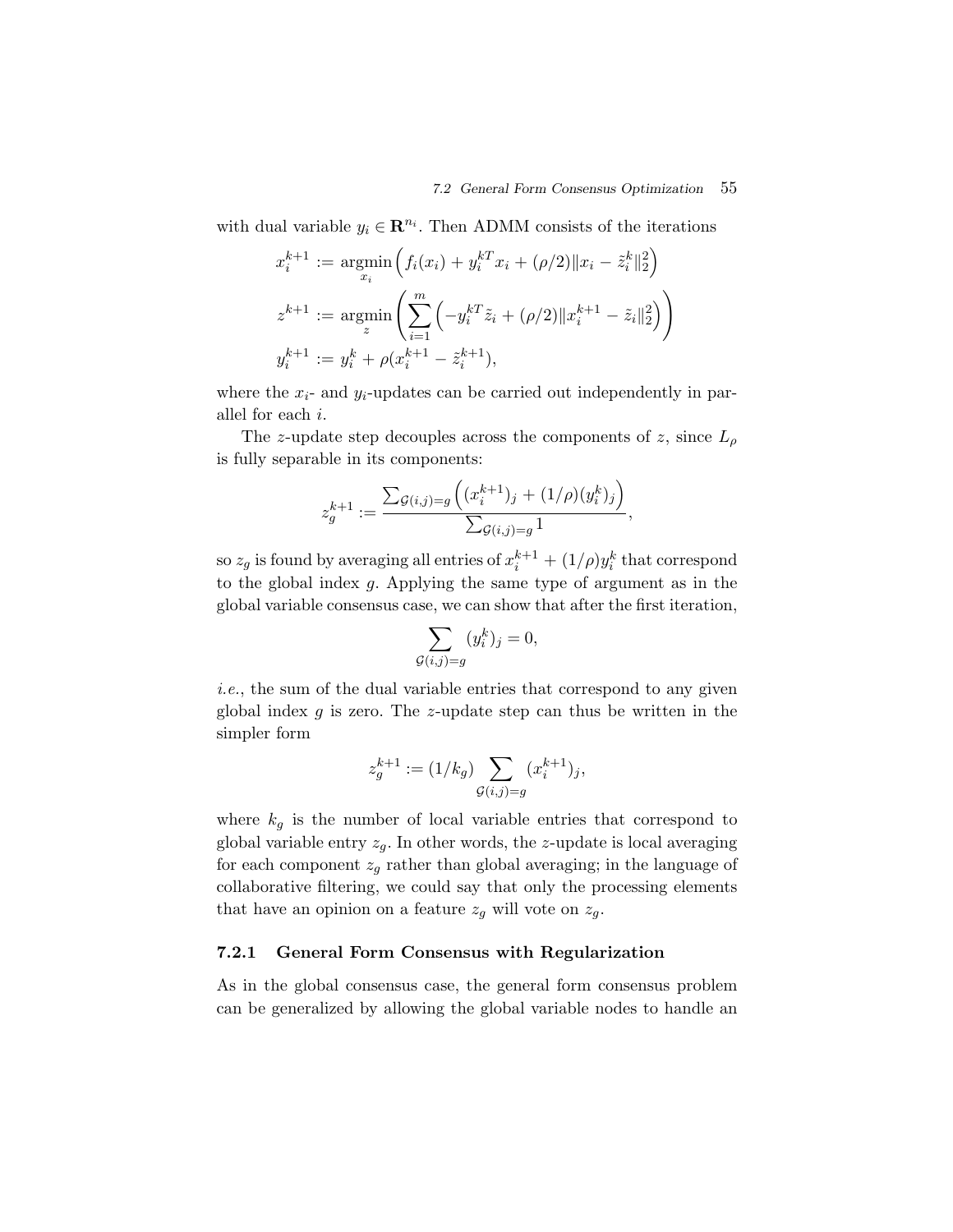#### 56 Consensus and Sharing

objective term. Consider the problem

$$
\begin{array}{ll}\text{minimize} & \sum_{i=1}^{N} f_i(x_i) + g(z) \\ \text{subject to} & x_i - \tilde{z}_i = 0, \quad i = 1, \dots, N, \end{array} \tag{7.10}
$$

where  $q$  is a regularization function. The *z*-update involves the local averaging step from the unregularized setting, followed by an application of the proximity operator  $\mathbf{prox}_{g,k_q\rho}$  to the results of this averaging, just as in the global variable consensus case.

# 7.3 Sharing

Another canonical problem that will prove useful in the sequel is the sharing problem

minimize 
$$
\sum_{i=1}^{N} f_i(x_i) + g(\sum_{i=1}^{N} x_i)
$$
 (7.11)

with variables  $x_i \in \mathbb{R}^n$ ,  $i = 1, ..., N$ , where  $f_i$  is a local cost function for subsystem  $i$ , and  $g$  is the shared objective, which takes as argument the sum of the variables. We can think of the variable  $x_i$  as being the choice of agent i; the sharing problem involves each agent adjusting its variable to minimize its individual cost  $f_i(x_i)$ , as well as the shared objective term  $g(\sum_{i=1}^{N} x_i)$ . The sharing problem is important both because many useful problems can be put into this form and because it enjoys a dual relationship with the consensus problem, as discussed below.

Sharing can be written in ADMM form by copying all the variables:

minimize 
$$
\sum_{i=1}^{N} f_i(x_i) + g(\sum_{i=1}^{N} z_i)
$$
  
subject to  $x_i - z_i = 0, \quad i = 1,..., N,$  (7.12)

with variables  $x_i, z_i \in \mathbb{R}^n$ ,  $i = 1, ..., N$ . The scaled form of ADMM is

$$
x_i^{k+1} := \underset{x_i}{\operatorname{argmin}} \left( f_i(x_i) + (\rho/2) \|x_i - z_i^k + u_i^k\|_2^2 \right)
$$
  
\n
$$
z^{k+1} := \underset{z}{\operatorname{argmin}} \left( g(\sum_{i=1}^N z_i) + (\rho/2) \sum_{i=1}^N \|z_i - u_i^k - x_i^{k+1}\|_2^2 \right)
$$
  
\n
$$
u_i^{k+1} := u_i^k + x_i^{k+1} - z_i^{k+1}.
$$

The first and last steps can be carried out independently in parallel for each  $i = 1, \ldots, N$ . As written, the z-update requires solving a problem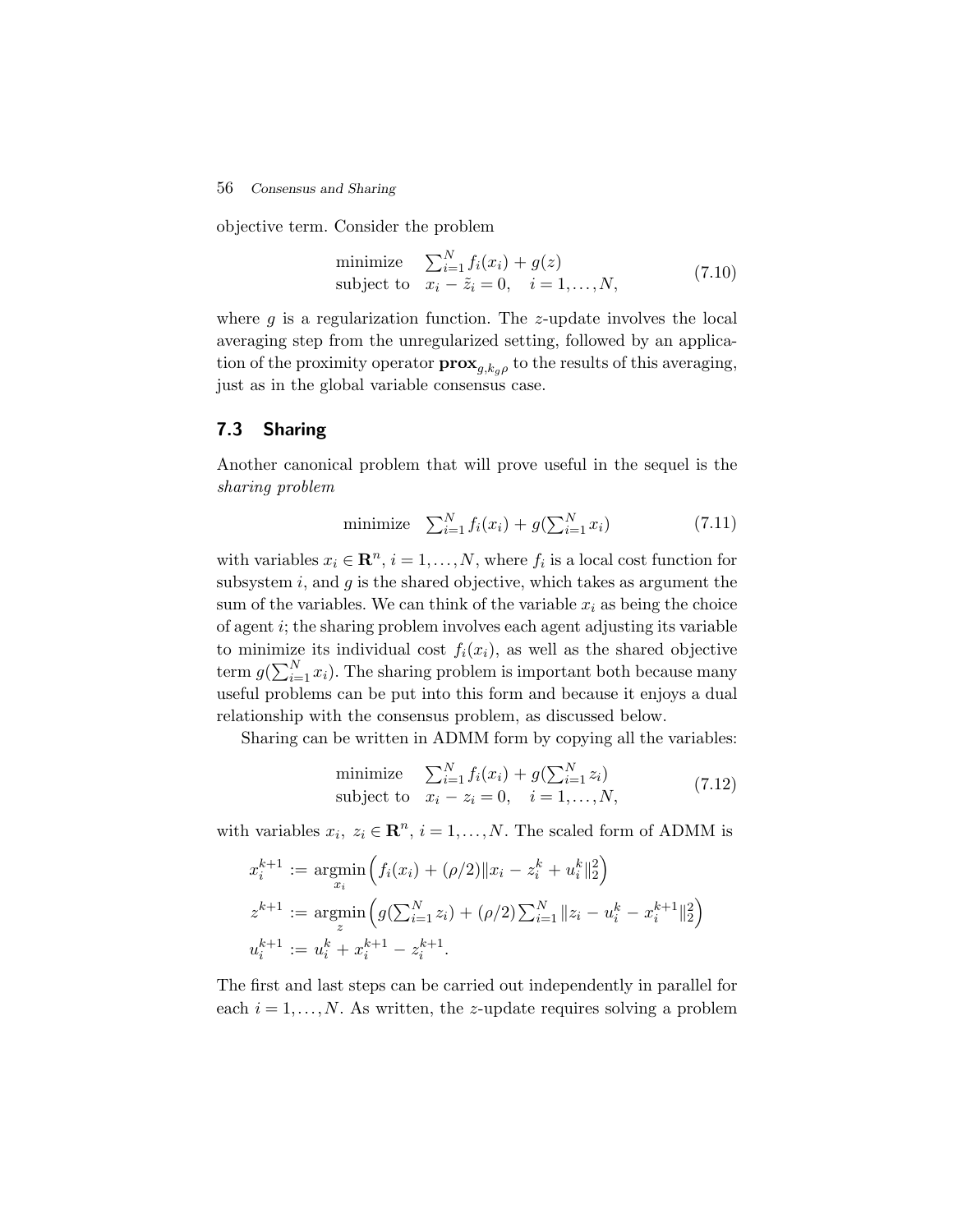in  $Nn$  variables, but we will show that it is possible to carry it out by solving a problem in only *n* variables.

For simplicity of notation, let  $a_i = u_i^k + x_i^{k+1}$ . Then the z-update can be rewritten as

minimize 
$$
g(N\overline{z}) + (\rho/2) \sum_{i=1}^{N} ||z_i - a_i||_2^2
$$
  
subject to  $\overline{z} = (1/N) \sum_{i=1}^{N} z_i$ ,

with additional variable  $\overline{z} \in \mathbb{R}^n$ . Minimizing over  $z_1, \ldots, z_N$  with  $\overline{z}$  fixed has the solution

$$
z_i = a_i + \overline{z} - \overline{a},\tag{7.13}
$$

so the z-update can be computed by solving the unconstrained problem

minimize 
$$
g(N\overline{z}) + (\rho/2) \sum_{i=1}^{N} ||\overline{z} - \overline{a}||_2^2
$$

for  $\overline{z} \in \mathbb{R}^n$  and then applying (7.13). Substituting (7.13) for  $z_i^{k+1}$  in the u-update gives

$$
u_i^{k+1} = \overline{u}^k + \overline{x}^{k+1} - \overline{z}^{k+1},
$$
\n(7.14)

which shows that the dual variables  $u_i^k$  are all equal  $(i.e.,$  in consensus) and can be replaced with a single dual variable  $u \in \mathbb{R}^m$ . Substituting in the expression for  $z_i^k$  in the x-update, the final algorithm becomes

$$
x_i^{k+1} := \underset{x_i}{\operatorname{argmin}} \left( f_i(x_i) + (\rho/2) \|x_i - x_i^k + \overline{x}^k - \overline{z}^k + u^k\|_2^2 \right)
$$
  

$$
\overline{z}^{k+1} := \underset{\overline{z}}{\operatorname{argmin}} \left( g(N\overline{z}) + (N\rho/2) \|\overline{z} - u^k - \overline{x}^{k+1}\|_2^2 \right)
$$
  

$$
u^{k+1} := u^k + \overline{x}^{k+1} - \overline{z}^{k+1}.
$$

The x-update can be carried out in parallel, for  $i = 1, \ldots, N$ . The zupdate step requires gathering  $x_i^{k+1}$  to form the averages, and then solving a problem with  $n$  variables. After the *u*-update, the new value of  $\overline{x}^{k+1} - \overline{z}^{k+1} + u^{k+1}$  is scattered to the subsystems.

# 7.3.1 Duality

Attaching Lagrange multipliers  $\nu_i$  to the constraints  $x_i - z_i = 0$ , the dual function  $\Gamma$  of the ADMM sharing problem (7.12) is given by

$$
\Gamma(\nu_1,\ldots,\nu_N) = \begin{cases}\n-g^*(\nu_1) - \sum_i f_i^*(-\nu_i) & \text{if } \nu_1 = \nu_2 = \cdots = \nu_N \\
-\infty & \text{otherwise.}\n\end{cases}
$$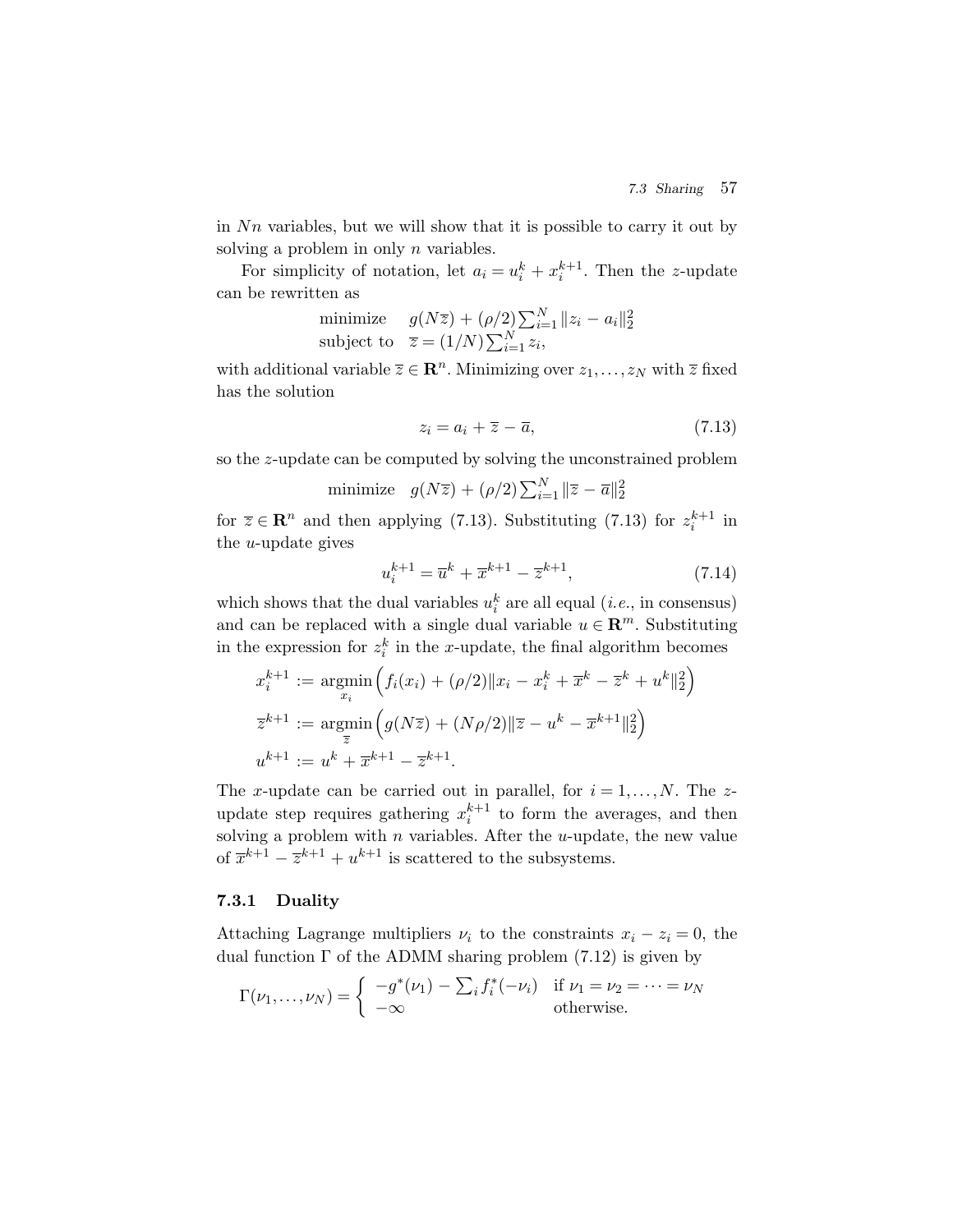#### 58 Consensus and Sharing

Letting  $\psi = g^*$  and  $h_i(\nu) = f_i^*(-\nu)$ , the dual sharing problem can be written as

$$
\begin{array}{ll}\text{minimize} & \sum_{i=1}^{N} h_i(\nu_i) + \psi(\nu) \\ \text{subject to} & \nu_i - \nu = 0, \end{array} \tag{7.15}
$$

with variables  $\nu \in \mathbb{R}^n$ ,  $\nu_i \in \mathbb{R}^n$ ,  $i = 1, ..., N$ . This is identical to the regularized global variable consensus problem (7.2). Assuming strong duality holds, this implies that  $y^k = \rho u^k \rightarrow \nu^*$  in ADMM, where  $\nu^*$  is an optimal point of (7.15).

Consider the reverse direction. Attaching Lagrange multipliers  $d_i \in \mathbb{R}^n$  to the constraints  $\nu_i - \nu = 0$ , the dual of the regularized global consensus problem is

minimize 
$$
\sum_{i=1}^{N} f_i(d_i) + g(\sum_{i=1}^{N} d_i)
$$

with variables  $d_i \in \mathbb{R}^n$ , which is exactly the sharing problem (7.11). (This follows because  $f$  and  $g$  are assumed to be convex and closed, so  $f^{**} = f$  and  $g^{**} = g$ .) Assuming strong duality holds, running ADMM on the consensus problem (7.15) gives that  $d_i^k \to x_i^*$ , where  $x_i^*$  is an optimal point of the sharing problem (7.11).

Thus, there is a close dual relationship between the consensus problem (7.15) and the sharing problem (7.11). In fact, the global consensus problem can be solved by running ADMM on its dual sharing problem, and vice versa. This is related to work by Fukushima [80] on 'dual ADMM' methods.

#### 7.3.2 Optimal Exchange

Here, we highlight an important special case of the sharing problem with an appealing economic interpretation. The *exchange problem* is

minimize 
$$
\sum_{i=1}^{N} f_i(x_i)
$$
  
subject to  $\sum_{i=1}^{N} x_i = 0$ , (7.16)

with variables  $x_i \in \mathbb{R}^n$ ,  $i = 1, ..., N$ , where  $f_i$  represents the cost function for subsystem i. This is a sharing problem where the shared objective g is the indicator function of the set  $\{0\}$ . The components of the vectors  $x_i$  represent quantities of commodities that are exchanged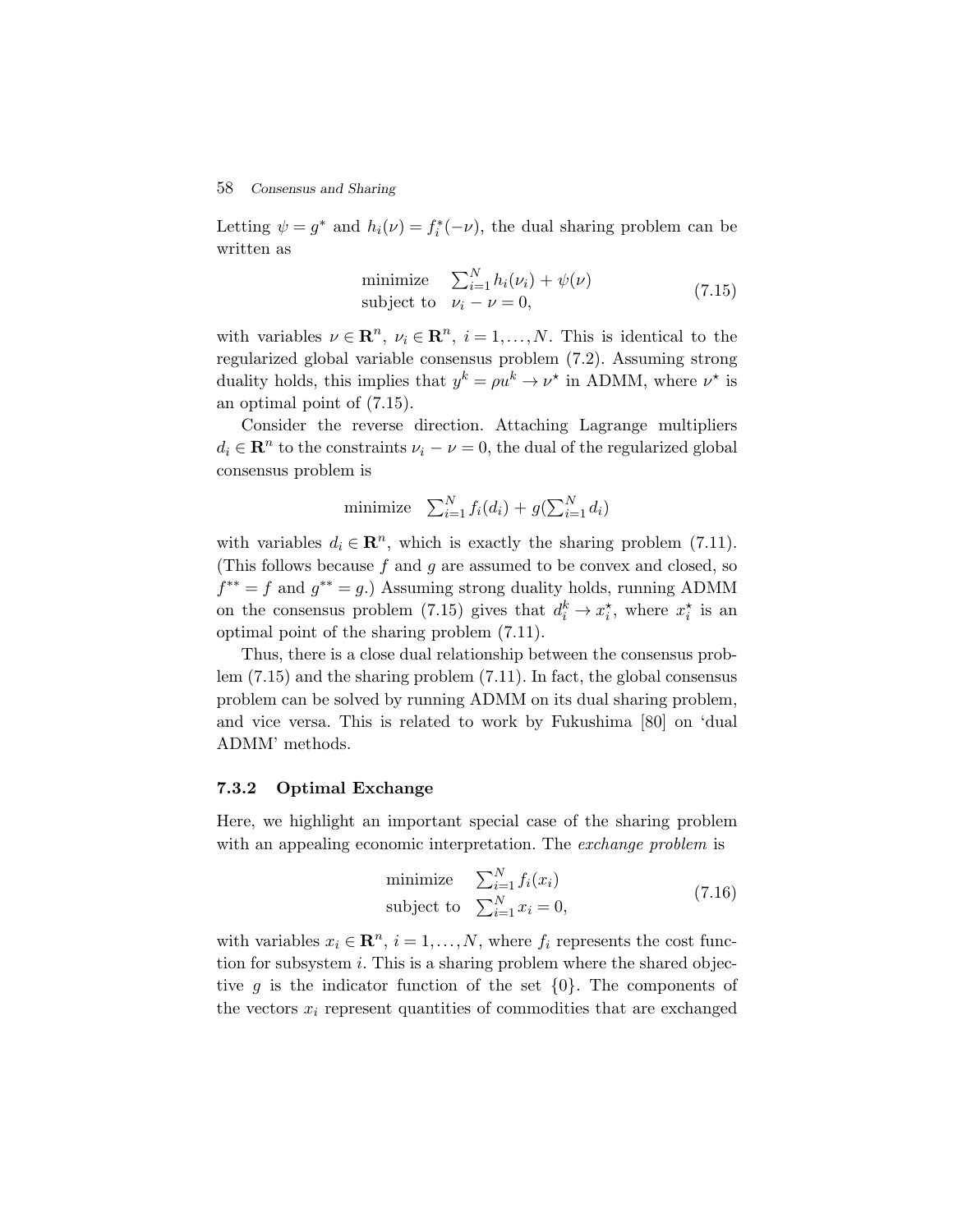among N agents or subsystems. When  $(x_i)_i$  is nonnegative, it can be viewed as the amount of commodity  $j$  received by subsystem  $i$  from the exchange. When  $(x_i)_j$  is negative, its magnitude  $|(x_i)_j|$  can be viewed as the amount of commodity j contributed by subsystem  $i$  to the exchange. The *equilibrium constraint* that each commodity clears, or balances, is simply  $\sum_{i=1}^{N} x_i = 0$ . As this interpretation suggests, this and related problems have a long history in economics, particularly in the theories of market exchange, resource allocation, and general equilibrium; see, for example, the classic works by Walras [168], Arrow and Debreu [4], and Uzawa [162, 163].

The exchange problem can be solved via ADMM either by applying the generic sharing algorithm above and simplifying, or by treating it as a generic constrained convex problem (5.1), with

$$
\mathcal{C} = \{x \in \mathbf{R}^{nN} \mid x_1 + \dots + x_N = 0\}.
$$

This gives the exchange ADMM algorithm

$$
x_i^{k+1} := \underset{x_i}{\operatorname{argmin}} \left( f_i(x_i) + (\rho/2) \| x_i - x_i^k + \overline{x}^k + u^k \|_2^2 \right)
$$
  

$$
u^{k+1} := u^k + \overline{x}^{k+1}.
$$

It is also instructive to consider the unscaled form of ADMM for this problem:

$$
x_i^{k+1} := \underset{x_i}{\operatorname{argmin}} \left( f_i(x_i) + y^{k} x_i + (\rho/2) \|x_i - (x_i^k - \overline{x}^k)\|_2^2 \right)
$$
  

$$
y^{k+1} := y^k + \rho \overline{x}^{k+1}.
$$

The variable  $y^k$  converges to an optimal dual variable, which is readily interpreted as a set of optimal or clearing prices for the exchange. The proximal term in the x-update is a penalty for  $x^{k+1}$  deviating from  $x^k$ , projected onto the feasible set. The  $x$ -update in exchange ADMM can be carried out independently in parallel, for  $i = 1, \ldots, N$ . The u-update requires gathering the  $x_i^{k+1}$  (or otherwise averaging), and broadcasting  $\overline{x}^{k+1} + u^{k+1}$  back to the processors handling the  $x_i$  updates.

Exchange ADMM can be viewed as a form of *tâtonnement* or *price* adjustment process [168, 163] from Walras' theory of general equilibrium. Tâtonnement represents the mechanism of the competitive market working towards market equilibrium; the idea is that the market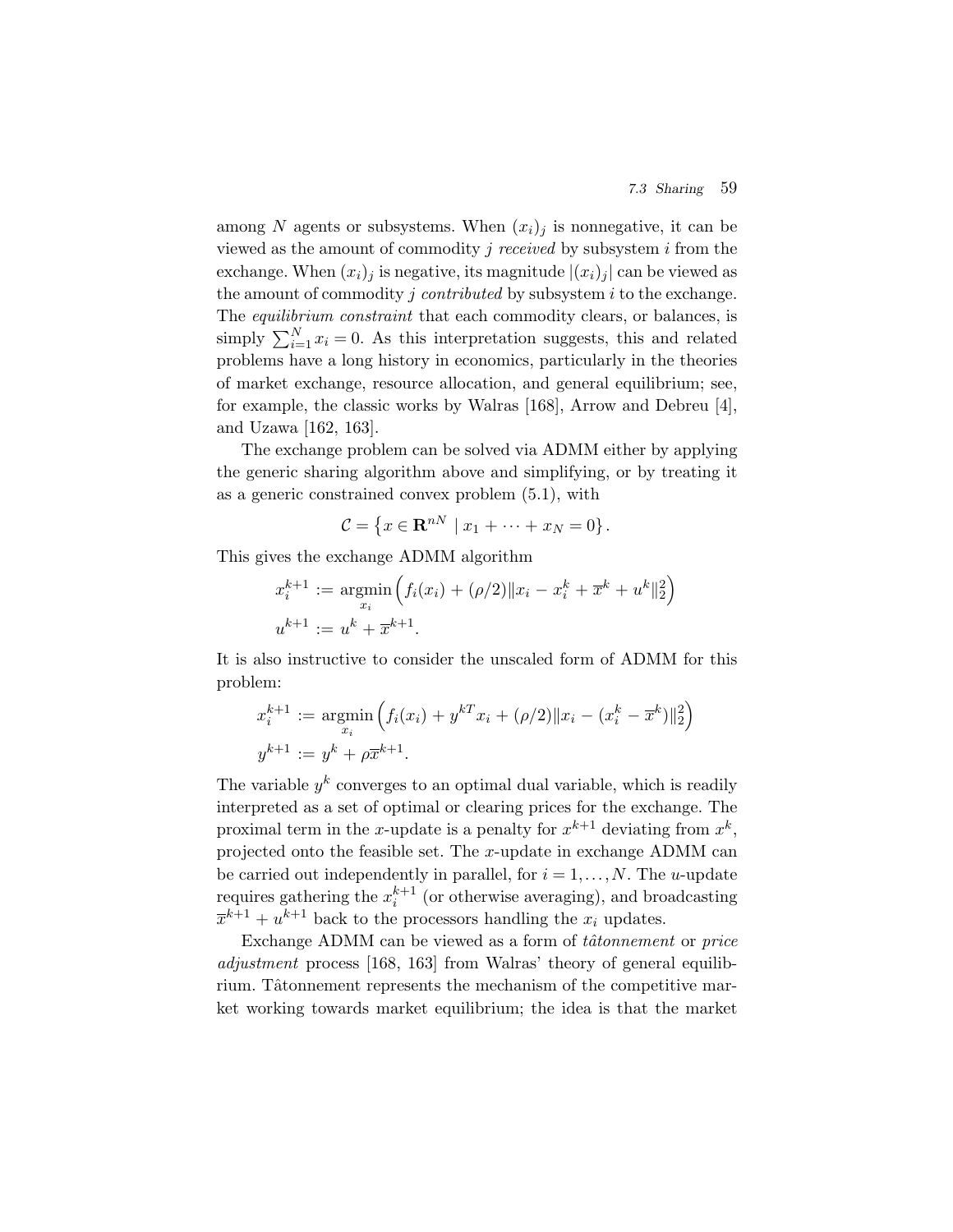#### 60 Consensus and Sharing

acts via price adjustment, i.e., increasing or decreasing the price of each good depending on whether there is an excess demand or excess supply of the good, respectively.

Dual decomposition is the simplest algorithmic expression of tâtonnement. In this setting, each agent adjusts his consumption  $x_i$ to minimize his individual cost  $f_i(x_i)$  adjusted by the cost  $y^T x_i$ , where  $y$  is the price vector. The central collector (called the 'secretary of market' in  $[163]$ ) works toward equilibrium by adjusting the prices y up or down depending on whether each commodity or good is overproduced or underproduced. ADMM differs only in the inclusion of the proximal regularization term in the updates for each agent. As  $y^k$  converges to an optimal price vector  $y^*$ , the effect of the proximal regularization term vanishes. The proximal regularization term can be interpreted as each agent's commitment to help clear the market.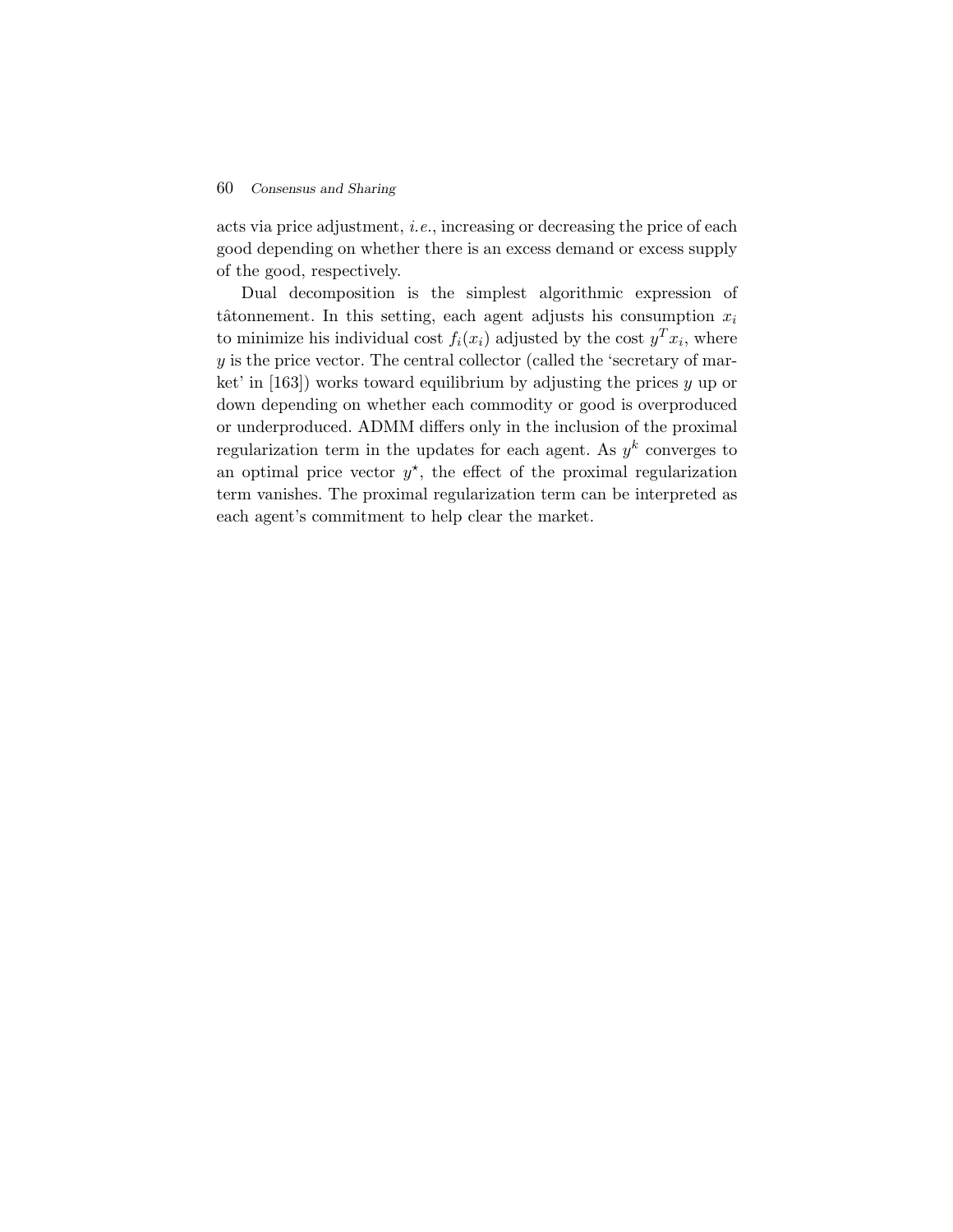# 8

# Distributed Model Fitting

A general convex model fitting problem can be written in the form

$$
\text{minimize} \quad l(Ax - b) + r(x),\tag{8.1}
$$

with parameters  $x \in \mathbb{R}^n$ , where  $A \in \mathbb{R}^{m \times n}$  is the feature matrix,  $b \in$  $\mathbf{R}^m$  is the output vector,  $l : \mathbf{R}^m \to \mathbf{R}$  is a convex loss function, and r is a convex regularization function. We assume that  $l$  is additive, so

$$
l(Ax - b) = \sum_{i=1}^{m} l_i(a_i^T x - b_i),
$$

where  $l_i : \mathbf{R} \to \mathbf{R}$  is the loss for the *i*th training example,  $a_i \in \mathbf{R}^n$  is the feature vector for example i, and  $b_i$  is the output or response for example i. Each  $l_i$  can be different, though in practice they are usually all the same.

We also assume that the regularization function  $r$  is separable. The most common examples are  $r(x) = \lambda ||x||_2^2$  (called Tikhonov regularization, or a ridge penalty in statistical settings) and  $r(x) = \lambda ||x||_1$  (sometimes generically called a *lasso penalty* in statistical settings), where  $\lambda$  is a positive regularization parameter, though more elaborate regularizers can be used just as easily. In some cases, one or more model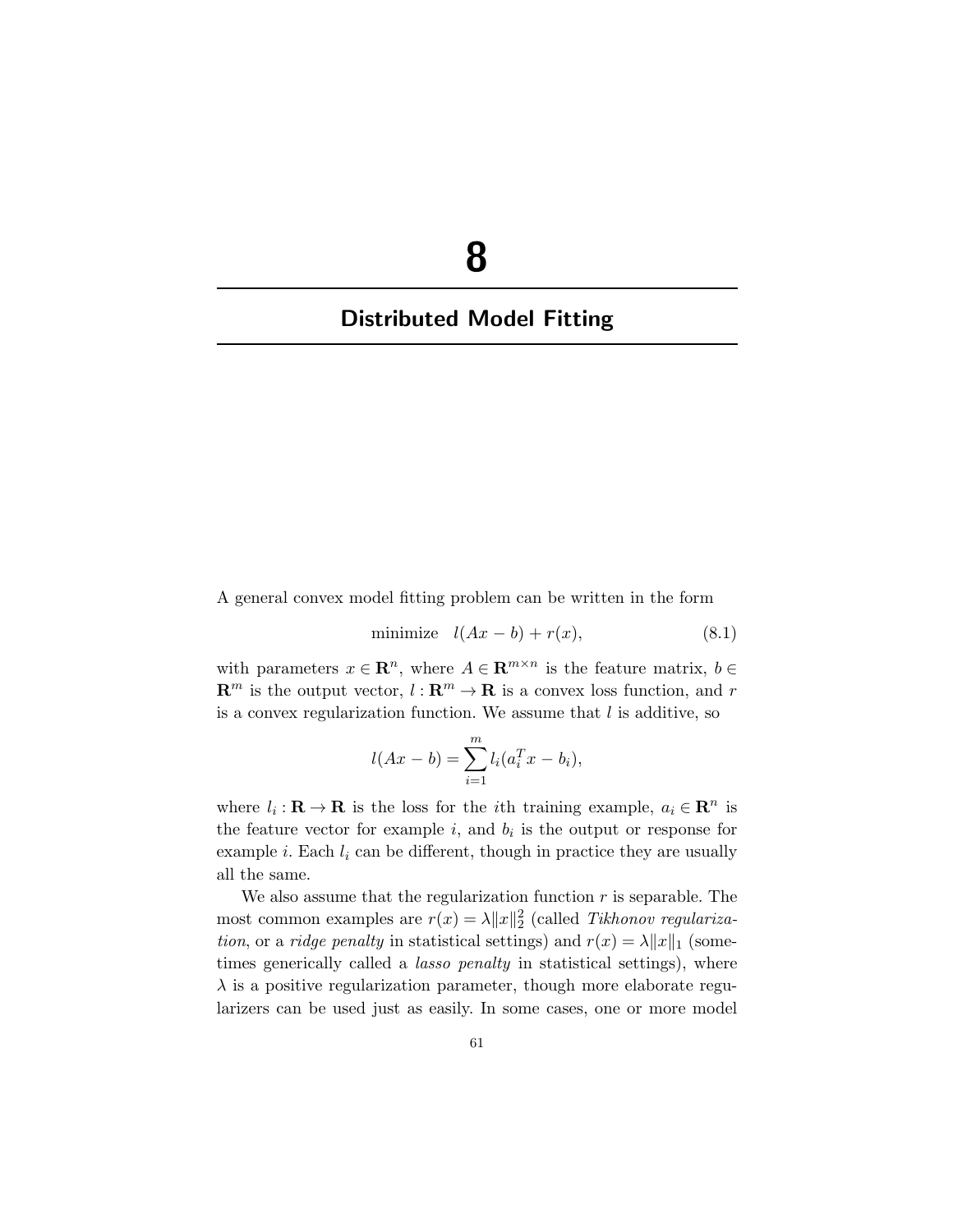## 62 Distributed Model Fitting

parameters are not regularized, such as the offset parameter in a classification model. This corresponds to, for example,  $r(x) = \lambda ||x_{1:n-1}||_1$ , where  $x_{1:n-1}$  is the subvector of x consisting of all but the last component of x; with this choice of r, the last component of x is not regularized.

The next section discusses some examples that have the general form above. We then consider two ways to solve (8.1) in a distributed manner, namely, by splitting across training examples and by splitting across features. While we work with the assumption that  $l$  and  $r$  are separable at the component level, we will see that the methods we describe work with appropriate block separability as well.

#### 8.1 Examples

#### 8.1.1 Regression

Consider a linear modeling problem with measurements of the form

$$
b_i = a_i^T x + v_i,
$$

where  $a_i$  is the *i*th feature vector and the measurement noises  $v_i$ are independent with log-concave densities  $p_i$ ; see, e.g., [20, §7.1.1]. Then the negative log-likelihood function is  $l(Ax - b)$ , with  $l_i(\omega) =$  $-\log p_i(-\omega)$ . If  $r=0$ , then the general fitting problem (8.1) can be interpreted as maximum likelihood estimation of  $x$  under noise model  $p_i$ . If  $r_i$  is taken to be the negative log prior density of  $x_i$ , then the problem can be interpreted as MAP estimation.

For example, the lasso follows the form above with quadratic loss  $l(u) = (1/2) ||u||_2^2$  and  $\ell_1$  regularization  $r(x) = \lambda ||x||_1$ , which is equivalent to MAP estimation of a linear model with Gaussian noise and a Laplacian prior on the parameters [156, §5].

#### 8.1.2 Classification

Many classification problems can also be put in the form of the general model fitting problem  $(8.1)$ , with A, b, l, and r appropriately chosen. We follow the standard setup from statistical learning theory, as described in, e.g., [8]. Let  $p_i \in \mathbb{R}^{n-1}$  denote the feature vector of the *i*th example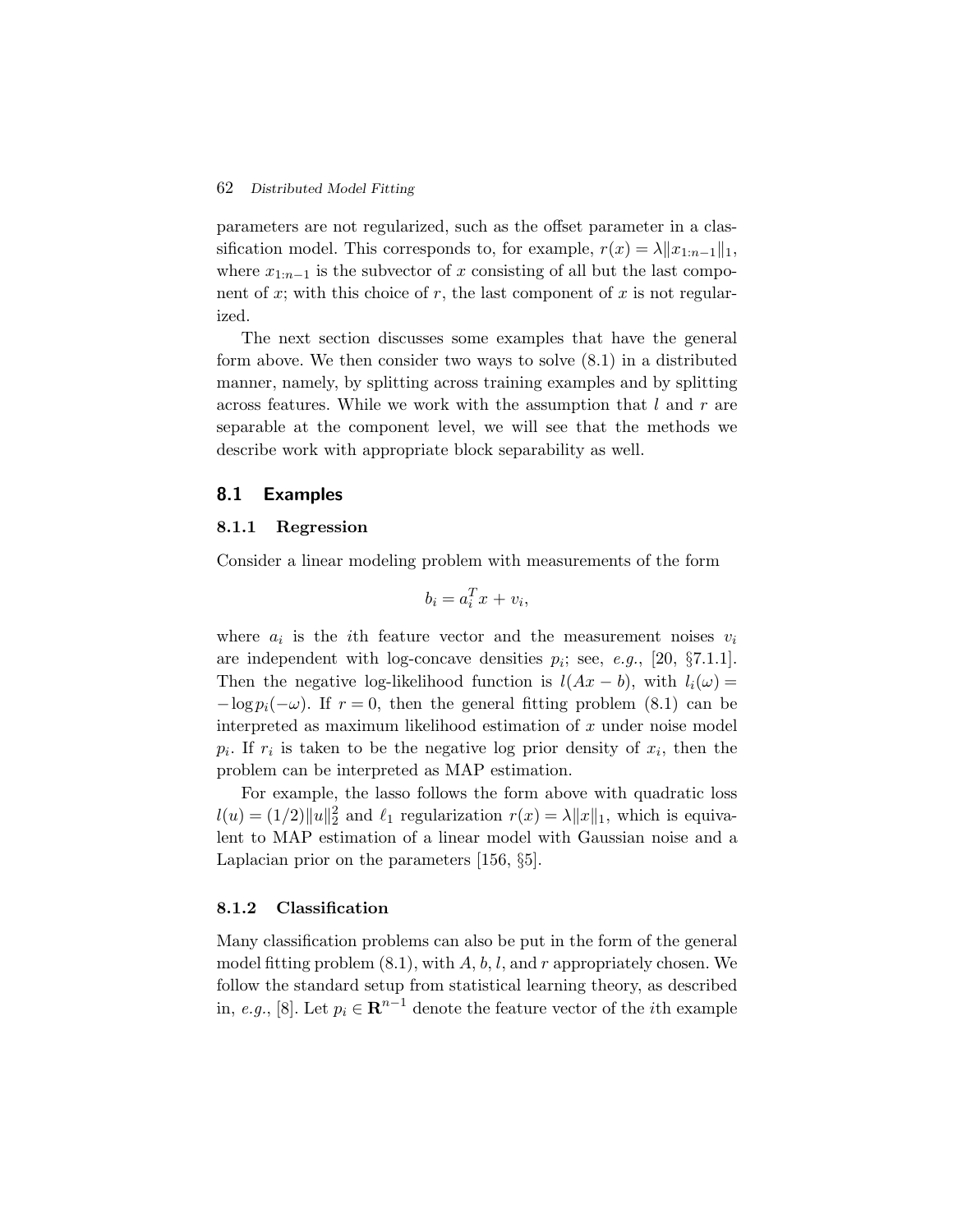and let  $q_i \in \{-1,1\}$  denote the binary outcome or class label, for  $i =$ 1,...,m. The goal is to find a weight vector  $w \in \mathbb{R}^{n-1}$  and offset  $v \in \mathbb{R}$ such that

$$
\mathbf{sign}(p_i^T w + v) = q_i
$$

holds for many examples. Viewed as a function of  $p_i$ , the expression  $p_i^T w + v$  is called a *discriminant function*. The condition that the sign of the discriminant function and the response should agree can also be written as  $\mu_i > 0$ , where  $\mu_i = q_i (p_i^T w + v)$  is called the *margin* of the ith training example.

In the context of classification, loss functions are generally written as a function of the margin, so the loss for the ith example is

$$
l_i(\mu_i) = l_i(q_i(p_i^T w + v)).
$$

A classification error is made if and only if the margin is negative, so  $l_i$  should be positive and decreasing for negative arguments and zero or small for positive arguments. To find the parameters  $w$  and  $v$ , we minimize the average loss plus a regularization term on the weights:

$$
\frac{1}{m} \sum_{i=1}^{m} l_i (q_i (p_i^T w + v)) + r^{\text{wt}}(w).
$$
 (8.2)

This has the generic model fitting form (8.1), with  $x = (w, v)$ ,  $a_i =$  $(q_i p_i, -q_i)$ ,  $b_i = 0$ , and regularizer  $r(x) = r^{wt}(w)$ . (We also need to scale  $l_i$  by  $1/m$ .) In the sequel, we will address such problems using the form (8.1) without comment, assuming that this transformation has been carried out.

In statistical learning theory, the problem (8.2) is referred to as penalized empirical risk minimization or structural risk minimization. When the loss function is convex, this is sometimes termed convex risk minimization. In general, fitting a classifier by minimizing a surrogate loss function, *i.e.*, a convex upper bound to 0-1 loss, is a well studied and widely used approach in machine learning; see, e.g., [165, 180, 8].

Many classification models in machine learning correspond to different choices of loss function  $l_i$  and regularization or penalty  $r^{wt}$ .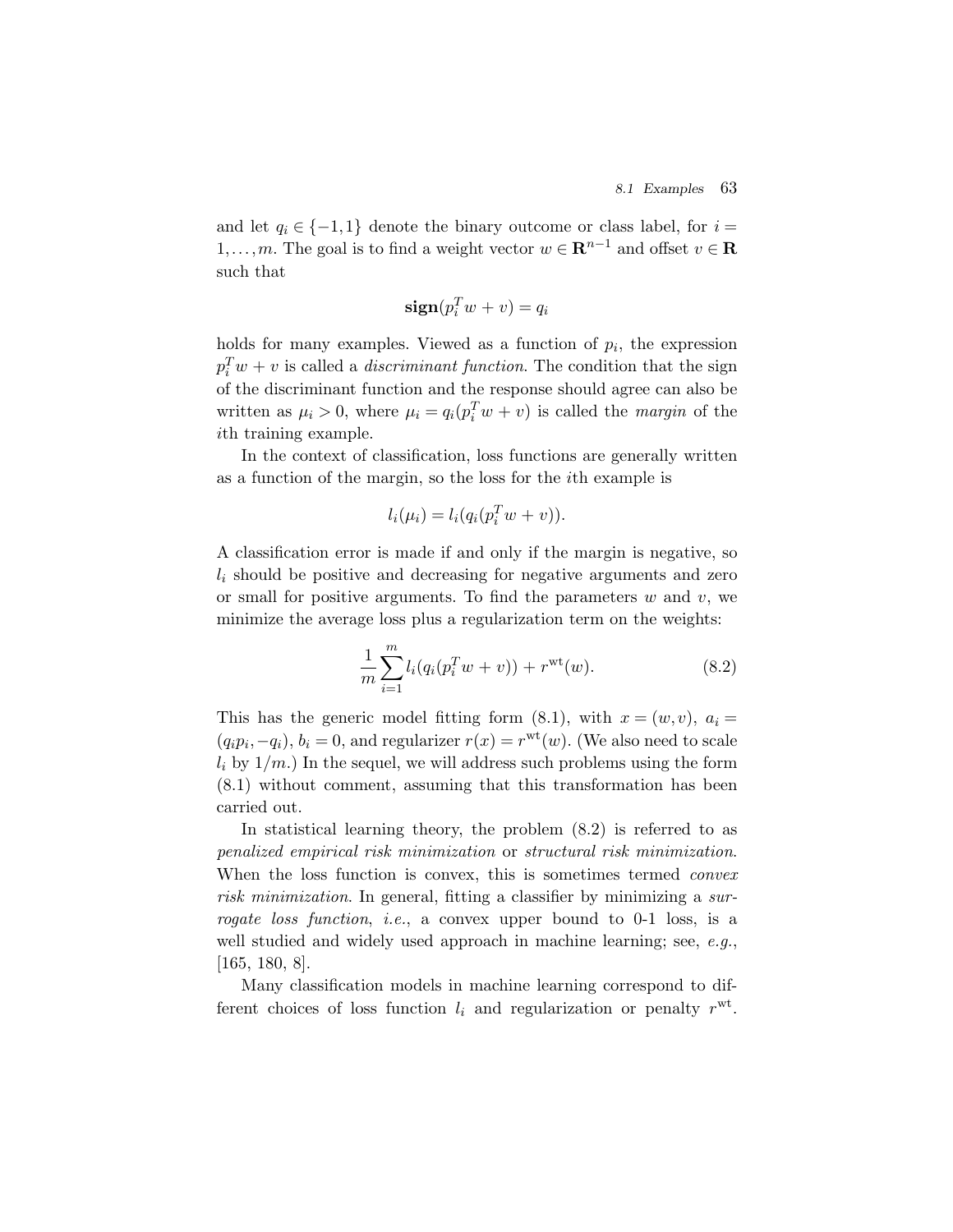## 64 Distributed Model Fitting

Some common loss functions are *hinge loss*  $(1 - \mu_i)_+$ , *exponential* loss  $\exp(-\mu_i)$ , and logistic loss  $\log(1 + \exp(-\mu_i))$ ; the most common regularizers are  $\ell_1$  and  $\ell_2$  (squared). The *support vector machine* (SVM) [151] corresponds to hinge loss with a quadratic penalty, while exponential loss yields boosting [78] and logistic loss yields logistic regression.

# 8.2 Splitting across Examples

Here we discuss how to solve the model fitting problem (8.1) with a modest number of features but a very large number of training examples. Most classical statistical estimation problems belong to this regime, with large volumes of relatively low-dimensional data. The goal is to solve the problem in a distributed way, with each processor handling a subset of the training data. This is useful either when there are so many training examples that it is inconvenient or impossible to process them on a single machine or when the data is naturally collected or stored in a distributed fashion. This includes, for example, online social network data, webserver access logs, wireless sensor networks, and many cloud computing applications more generally.

We partition  $A$  and  $b$  by rows,

$$
A = \begin{bmatrix} A_1 \\ \vdots \\ A_N \end{bmatrix}, \qquad b = \begin{bmatrix} b_1 \\ \vdots \\ b_N \end{bmatrix},
$$

with  $A_i \in \mathbf{R}^{m_i \times n}$  and  $b_i \in \mathbf{R}^{m_i}$ , where  $\sum_{i=1}^{N} m_i = m$ . Thus,  $A_i$  and  $b_i$ represent the ith block of data and will be handled by the ith processor. We first put the model fitting problem in the consensus form

minimize 
$$
\sum_{i=1}^{N} l_i (A_i x_i - b_i) + r(z)
$$
  
subject to  $x_i - z = 0, \quad i = 1,...,N,$  (8.3)

with variables  $x_i \in \mathbb{R}^n$  and  $z \in \mathbb{R}^n$ . Here,  $l_i$  refers (with some abuse of notation) to the loss function for the ith block of data. The problem can now be solved by applying the generic global variable consensus ADMM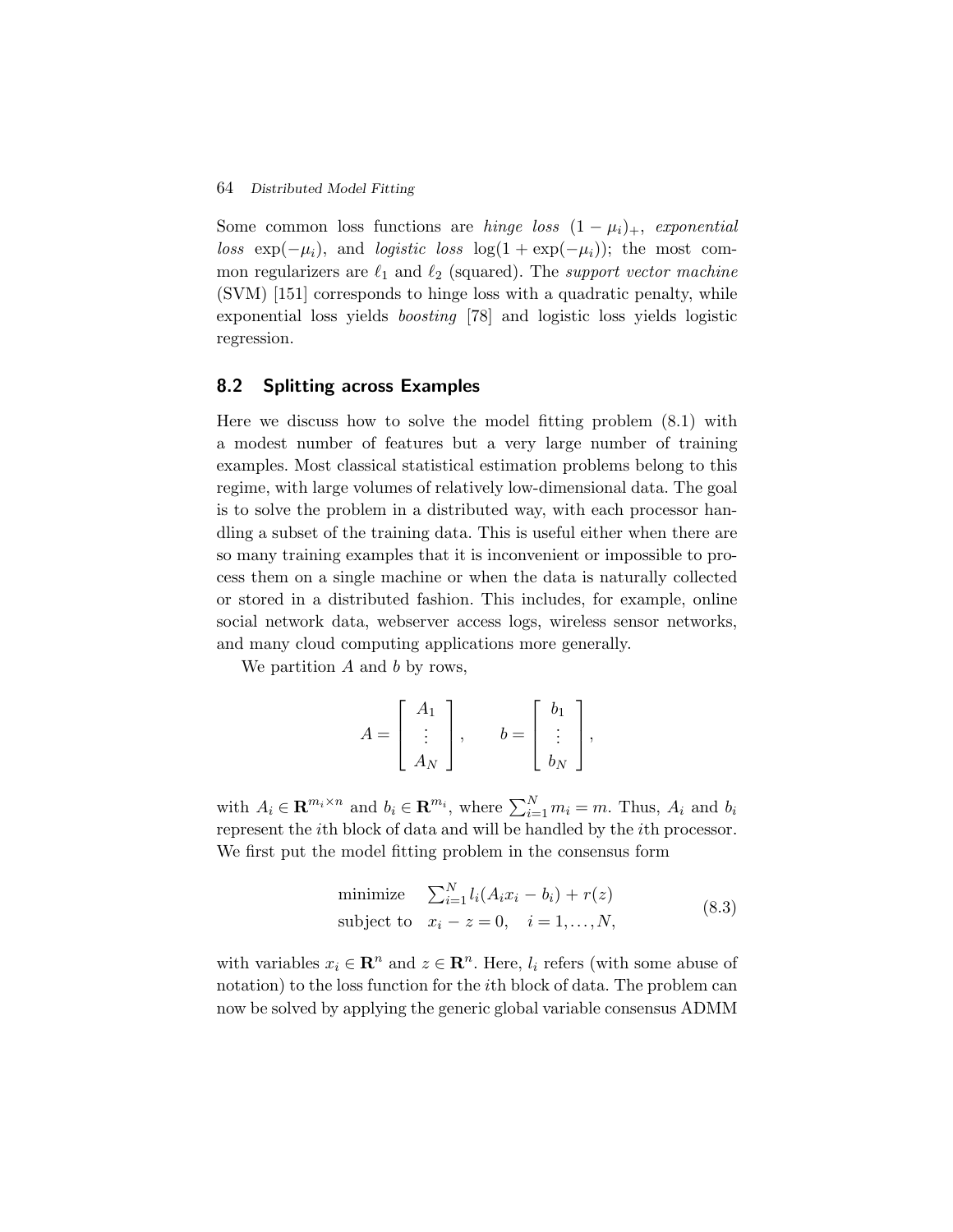algorithm described in §7.1, given here with scaled dual variable:

$$
x_i^{k+1} := \underset{x_i}{\operatorname{argmin}} \left( l_i(A_i x_i - b_i) + (\rho/2) \|x_i - z^k + u_i^k\|_2^2 \right)
$$
  

$$
z^{k+1} := \underset{z}{\operatorname{argmin}} \left( r(z) + (N\rho/2) \|z - \overline{x}^{k+1} - \overline{u}^k\|_2^2 \right)
$$
  

$$
u_i^{k+1} := u_i^k + x_i^{k+1} - z^{k+1}.
$$

The first step, which consists of an  $\ell_2$ -regularized model fitting problem, can be carried out in parallel for each data block. The second step requires gathering variables to form the average. The minimization in the second step can be carried out componentwise (and usually analytically) when  $r$  is assumed to be fully separable.

The algorithm described above only requires that the loss function l be separable across the blocks of data; the regularizer  $r$  does not need to be separable at all. (However, when  $r$  is not separable, the z-update may require the solution of a nontrivial optimization problem.)

# 8.2.1 Lasso

For the lasso, this yields the distributed algorithm

$$
x_i^{k+1} := \underset{x_i}{\operatorname{argmin}} \left( (1/2) \| A_i x_i - b_i \|_2^2 + (\rho/2) \| x_i - z^k + u_i^k \|_2^2 \right)
$$
  

$$
z^{k+1} := S_{\lambda/\rho N} (\overline{x}^{k+1} + \overline{u}^k)
$$
  

$$
u_i^{k+1} := u_i^k + x_i^{k+1} - z^{k+1}.
$$

Each  $x_i$ -update takes the form of a Tikhonov-regularized least squares (i.e., ridge regression) problem, with analytical solution

 $x_i^{k+1} := (A_i^T A_i + \rho I)^{-1} (A_i^T b_i + \rho (z^k - u_i^k)).$ 

The techniques from §4.2 apply: If a direct method is used, then the factorization of  $A_i^T A_i + \rho I$  can be cached to speed up subsequent updates, and if  $m_i < n$ , then the matrix inversion lemma can be applied to let us factor the smaller matrix  $A_i A_i^T + \rho I$  instead.

Comparing this distributed-data lasso algorithm with the serial version in §6.4, we see that the only difference is the collection and averaging steps, which couple the computations for the data blocks.

An ADMM-based distributed lasso algorithm is described in [121], with applications in signal processing and wireless communications.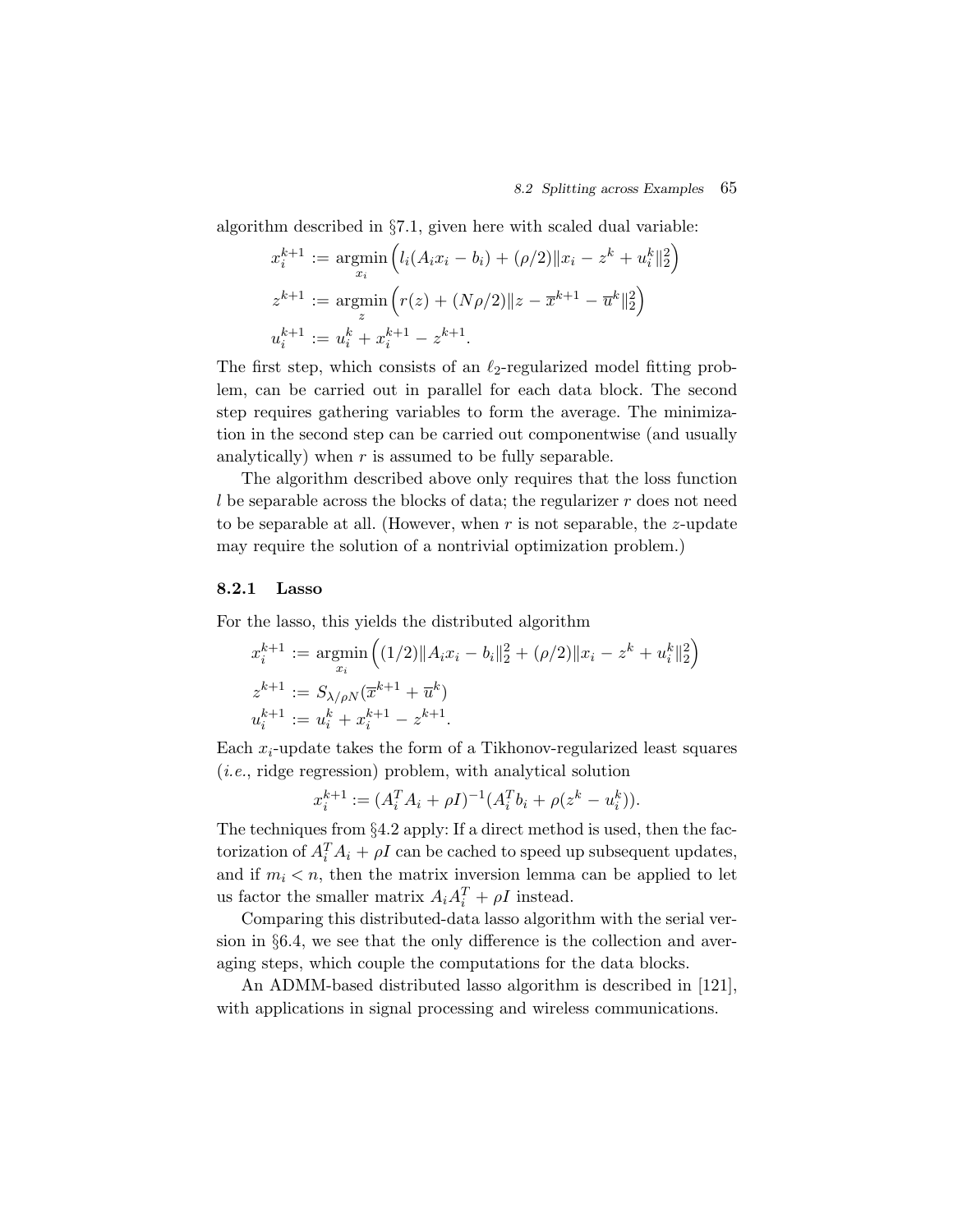#### 66 Distributed Model Fitting

#### 8.2.2 Sparse Logistic Regression

Consider solving (8.1) with logistic loss functions  $l_i$  and  $l_1$  regularization. We ignore the intercept term for notational simplicity; the algorithm can be easily modified to incorporate an intercept. The ADMM algorithm is

$$
x_i^{k+1} := \underset{x_i}{\operatorname{argmin}} \left( l_i(A_i x_i) + (\rho/2) \|x_i - z^k + u_i^k\|_2^2 \right)
$$
  

$$
z^{k+1} := S_{\lambda/\rho N}(\overline{x}^{k+1} + \overline{u}^k)
$$
  

$$
u_i^{k+1} := u_i^k + x_i^{k+1} - z^{k+1}.
$$

This is identical to the distributed lasso algorithm, except for the  $x_i$ update, which here involves an  $\ell_2$  regularized logistic regression problem that can be efficiently solved by algorithms like L-BFGS.

# 8.2.3 Support Vector Machine

Using the notation of (8.1), the algorithm is

$$
x_i^{k+1} := \underset{x_i}{\operatorname{argmin}} \left( \mathbf{1}^T (A_i x_i + \mathbf{1})_+ + (\rho/2) \|x_i - z^k + u_i^k\|_2^2 \right)
$$
  

$$
z^{k+1} := \frac{\rho}{(1/\lambda) + N\rho} (\overline{x}^{k+1} + \overline{u}^k)
$$
  

$$
u_i^{k+1} := u_i^k + x_i^{k+1} - z^{k+1}.
$$

Each  $x_i$ -update essentially involves fitting a support vector machine to the local data  $A_i$  (with an offset in the quadratic regularization term), so this can be carried out efficiently using an existing SVM solver for serial problems.

The use of ADMM to train support vector machines in a distributed fashion was described in [74].

# 8.3 Splitting across Features

Now we consider the model fitting problem (8.1) with a modest number of examples and a large number of features. Statistical problems of this kind frequently arise in areas like natural language processing and bioinformatics, where there are often a large number of potential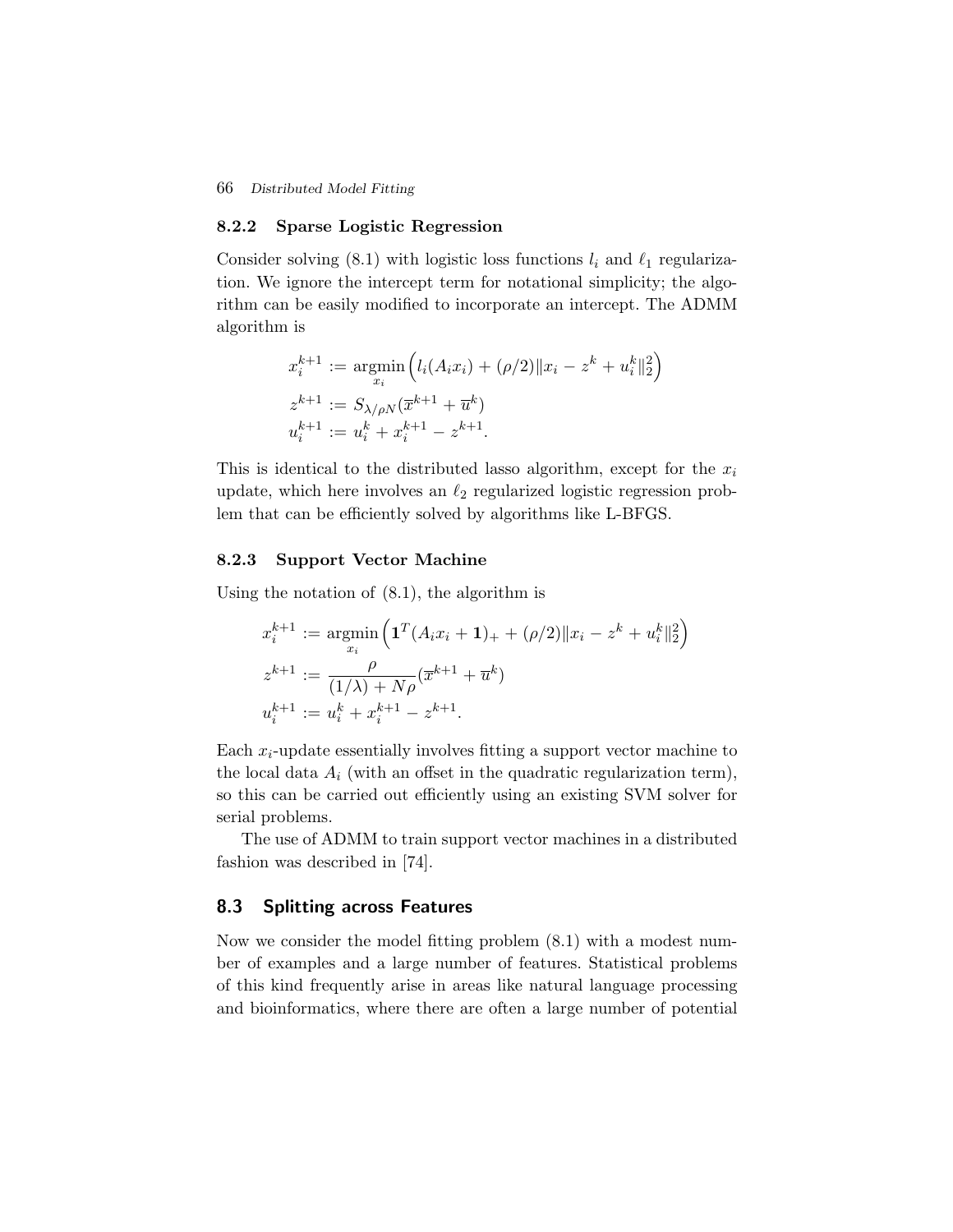explanatory variables for any given outcome. For example, the observations may be a corpus of documents, and the features could include all words and pairs of adjacent words (bigrams) that appear in each document. In bioinformatics, there are usually relatively few people in a given association study, but there can be a very large number of potential features relating to factors like observed DNA mutations in each individual. There are many examples in other areas as well, and the goal is to solve such problems in a distributed fashion with each processor handling a subset of the features. In this section, we show how this can be done by formulating it as a sharing problem from §7.3.

We partition the parameter vector x as  $x = (x_1, \ldots, x_N)$ , with  $x_i \in$  $\mathbf{R}^{n_i}$ , where  $\sum_{i=1}^{N} n_i = n$ . Conformably partition the data matrix A as  $A = [A_1 \cdots A_N]$ , with  $A_i \in \mathbb{R}^{m \times n_i}$ , and the regularization function as  $r(x) = \sum_{i=1}^{N} r_i(x_i)$ . This implies that  $Ax = \sum_{i=1}^{N} A_i x_i$ , *i.e.*,  $A_i x_i$  can be thought of as a 'partial' prediction of  $b$  using only the features referenced in  $x_i$ . The model fitting problem  $(8.1)$  becomes

minimize 
$$
l\left(\sum_{i=1}^{N} A_i x_i - b\right) + \sum_{i=1}^{N} r_i(x_i)
$$
.

Following the approach used for the sharing problem (7.12), we express the problem as

minimize 
$$
l\left(\sum_{i=1}^{N} z_i - b\right) + \sum_{i=1}^{N} r_i(x_i)
$$
  
subject to  $A_i x_i - z_i = 0$ ,  $i = 1,..., N$ ,

with new variables  $z_i \in \mathbb{R}^m$ . The derivation and simplification of ADMM also follows that for the sharing problem. The scaled form of ADMM is

$$
x_i^{k+1} := \underset{x_i}{\operatorname{argmin}} \left( r_i(x_i) + (\rho/2) \| A_i x_i - z_i^k + u_i^k \|_2^2 \right)
$$
  

$$
z^{k+1} := \underset{z}{\operatorname{argmin}} \left( l(\sum_{i=1}^N z_i - b) + \sum_{i=1}^N (\rho/2) \| A_i x_i^{k+1} - z_i^k + u_i^k \|_2^2 \right)
$$
  

$$
u_i^{k+1} := u_i^k + A_i x_i^{k+1} - z_i^{k+1}.
$$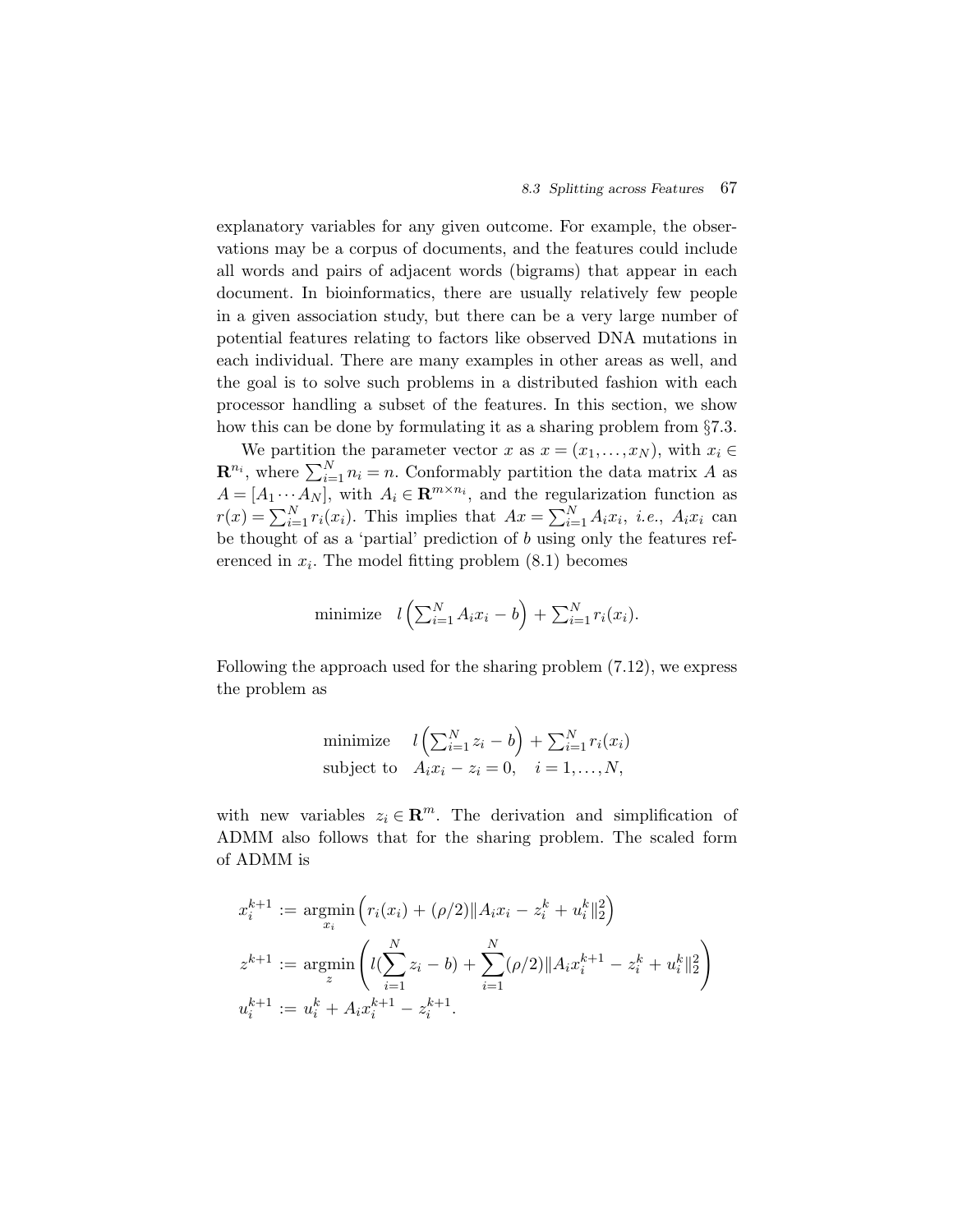#### 68 Distributed Model Fitting

As in the discussion for the sharing problem, we carry out the z-update by first solving for the average  $\overline{z}^{k+1}$ :

$$
\overline{z}^{k+1} := \underset{\overline{z}}{\text{argmin}} \left( l(N\overline{z} - b) + (N\rho/2) \|\overline{z} - \overline{Ax}^{k+1} - \overline{u}^k\|_2^2 \right)
$$
  

$$
z_i^{k+1} := \overline{z}^{k+1} + A_i x_i^{k+1} + u_i^k - \overline{Ax}^{k+1} - \overline{u}^k,
$$

where  $\overline{Ax}^{k+1} = (1/N) \sum_{i=1}^{N} A_i x_i^{k+1}$ . Substituting the last expression into the update for  $u_i$ , we find that

$$
u_i^{k+1} = \overline{Ax}^{k+1} + \overline{u}^k - \overline{z}^{k+1},
$$

which shows that, as in the sharing problem, all the dual variables are equal. Using a single dual variable  $u^k \in \mathbb{R}^m$ , and eliminating  $z_i$ , we arrive at the algorithm

$$
x_i^{k+1} := \underset{x_i}{\text{argmin}} \left( r_i(x_i) + (\rho/2) \| A_i x_i - A_i x_i^k - \overline{z}^k + \overline{A} x^k + u^k \|_2^2 \right)
$$
  

$$
\overline{z}^{k+1} := \underset{\overline{z}}{\text{argmin}} \left( l(N\overline{z} - b) + (N\rho/2) \| \overline{z} - \overline{A} x^{k+1} - u^k \|_2^2 \right)
$$
  

$$
u^{k+1} := u^k + \overline{A} x^{k+1} - \overline{z}^{k+1}.
$$

The first step involves solving  $N$  parallel regularized least squares problems in  $n_i$  variables each. Between the first and second steps, we collect and sum the partial predictors  $A_i x_i^{k+1}$  to form  $\overline{Ax}^{k+1}$ . The second step is a single minimization in  $m$  variables, a quadratically regularized loss minimization problem; the third step is a simple update in m variables.

This algorithm does *not* require  $l$  to be separable in the training examples, as assumed earlier. If l is separable, then the  $\overline{z}$ -update fully splits into  $m$  separate scalar optimization problems. Similarly, the regularizer r only needs to be separable at the level of the blocks of features. For example, if r is a sum-of-norms, as in  $\S 6.4.2$ , then it would be natural to have each subsystem handle a separate group.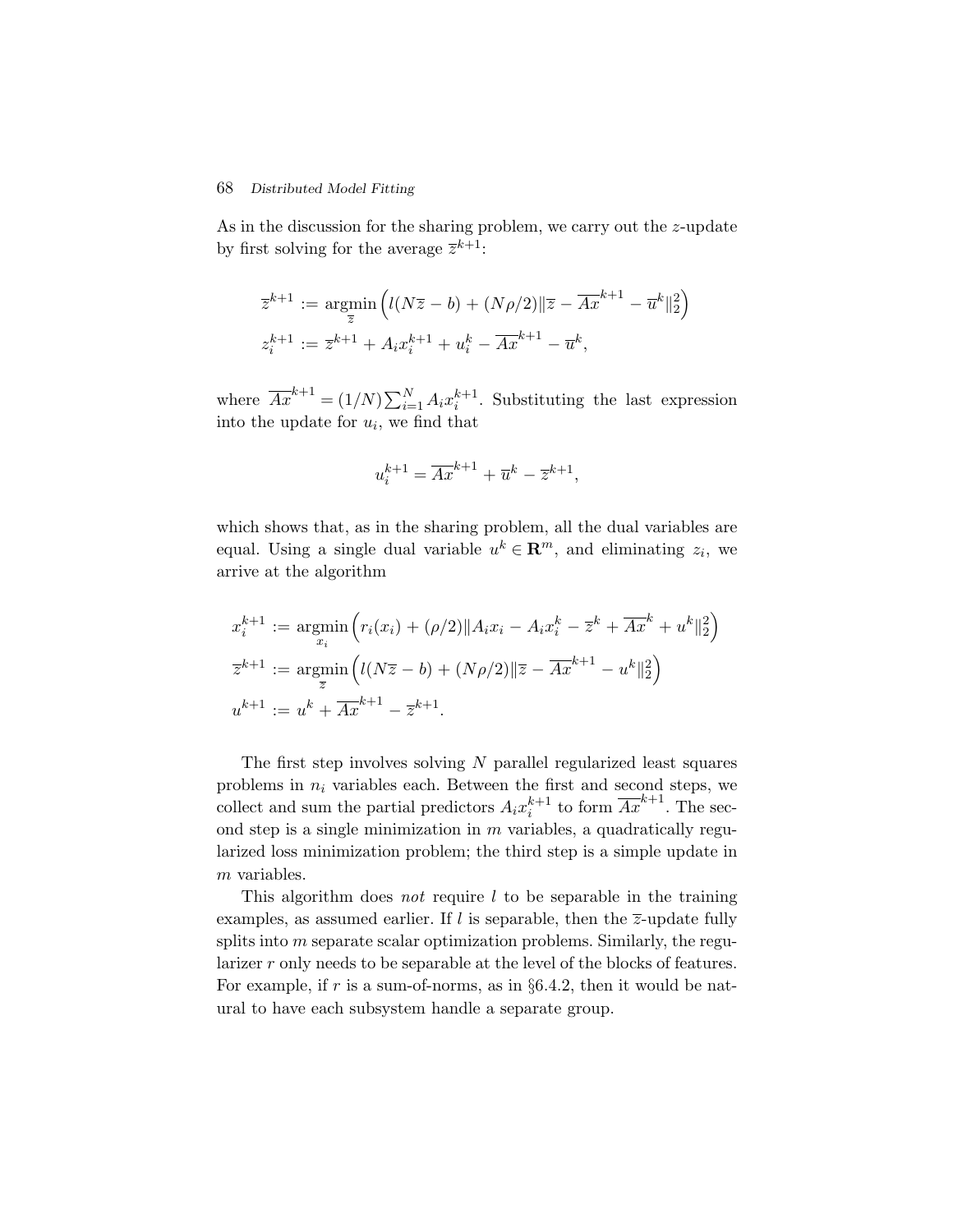# 8.3.1 Lasso

In this case, the algorithm above becomes

$$
x_i^{k+1} := \underset{x_i}{\operatorname{argmin}} \left( (\rho/2) \| A_i x_i - A_i x_i^k - \overline{z}^k + \overline{A} x^k + u^k \|_2^2 + \lambda \| x_i \|_1 \right)
$$
  

$$
\overline{z}^{k+1} := \frac{1}{N + \rho} \left( b + \rho \overline{A} x^{k+1} + \rho u^k \right)
$$
  

$$
u^{k+1} := u^k + \overline{A} x^{k+1} - \overline{z}^{k+1}.
$$

Each  $x_i$ -update is a lasso problem with  $n_i$  variables, which can be solved using any single processor lasso method.

In the  $x_i$ -updates, we have  $x_i^{k+1} = 0$  (meaning that none of the features in the ith block are used) if and only if

$$
\left\|A_i^T (A_i x_i^k + \overline{z}^k - \overline{Ax}^k - u^k)\right\|_2 \le \lambda/\rho.
$$

When this occurs, the  $x_i$ -update is fast (compared to the case when  $x_i^{k+1} \neq 0$ ). In a parallel implementation, there is no benefit to speeding up only some of the tasks being executed in parallel, but in a serial setting we do benefit.

#### 8.3.2 Group Lasso

Consider the group lasso problem with the feature groups coinciding with the blocks of features, and  $\ell_2$  norm (not squared) regularization:

minimize 
$$
(1/2)||Ax - b||_2^2 + \lambda \sum_{i=1}^N ||x_i||_2
$$
.

The z-update and u-update are the same as for the lasso, but the  $x_i$ update becomes

$$
x_i^{k+1} := \underset{x_i}{\text{argmin}} \left( (\rho/2) \| A_i x_i - A_i x_i^k - \overline{z}^k + \overline{A} \overline{x}^k + u^k \|_2^2 + \lambda \| x_i \|_2 \right).
$$

(Only the subscript on the last norm differs from the lasso case.) This involves minimizing a function of the form

$$
(\rho/2)||A_ix_i - v||_2^2 + \lambda ||x_i||_2,
$$

which can be carried out as follows. The solution is  $x_i = 0$  if and only if  $||A_i^T v||_2 \leq \lambda/\rho$ . Otherwise, the solution has the form

$$
x_i = (A_i^T A_i + \nu I)^{-1} A_i^T v,
$$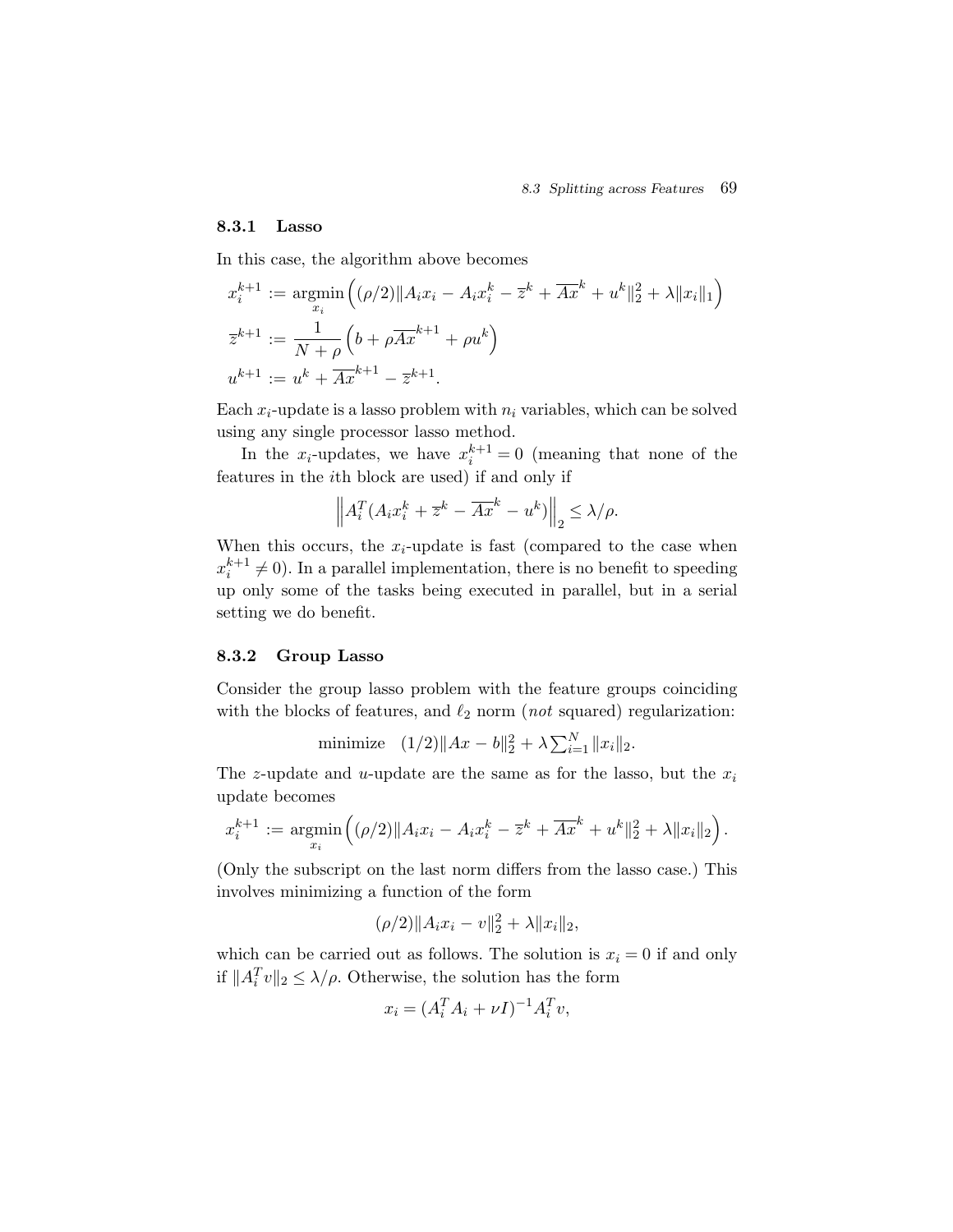### 70 Distributed Model Fitting

for the value of  $\nu > 0$  that gives  $\nu ||x_i||_2 = \lambda/\rho$ . This value can be found using a one-parameter search (e.g., via bisection) over  $\nu$ . We can speed up the computation of  $x_i$  for several values of  $\nu$  (as needed for the parameter search) by computing and caching an eigendecomposition of  $A_i^T A_i$ . Assuming  $A_i$  is tall, *i.e.*,  $m \geq n_i$  (a similar method works when  $m < n_i$ ), we compute an orthogonal Q for which  $A_i^T A_i = Q \operatorname{diag}(\lambda) Q^T$ , where  $\lambda$  is the vector of eigenvalues of  $A_i^T A_i$  (*i.e.*, the squares of the singular values of  $A_i$ ). The cost is  $O(mn_i^2)$  flops, dominated (in order) by forming  $A_i^T A_i$ . We subsequently compute  $||x_i||_2$  using

$$
||x_i||_2 = ||\mathbf{diag}(\lambda + \nu \mathbf{1})^{-1} Q^T A_i^T v||_2.
$$

This can be computed in  $O(n_i)$  flops, once  $Q^T A_i^T v$  is computed, so the search over  $\nu$  is costless (in order). The cost per iteration is thus  $O(mn_i)$  (to compute  $Q^T A_i^T v$ ), a factor of  $n_i$  better than carrying out the  $x_i$ -update without caching.

## 8.3.3 Sparse Logistic Regression

The algorithm is identical to the lasso problem above, except that the  $\overline{z}$ -update becomes

$$
\overline{z}^{k+1} := \underset{\overline{z}}{\text{argmin}} \left( l(N\overline{z}) + (\rho/2) \|\overline{z} - \overline{Ax}^{k+1} - u^k\|_2^2 \right),
$$

where  $l$  is the logistic loss function. This splits to the component level, and involves the proximity operator for  $l$ . This can be very efficiently computed by a lookup table that gives the approximate value, followed by one or two Newton steps (for a scalar problem).

It is interesting to see that in distributed sparse logistic regression, the dominant computation is the solution of N parallel *lasso* problems.

### 8.3.4 Support Vector Machine

The algorithm is

$$
x_i^{k+1} := \underset{x_i}{\operatorname{argmin}} \left( (\rho/2) \| A_i x_i - A_i x_i^k - \overline{z}^k + \overline{A} x^k + u^k \|_2^2 + \lambda \| x_i \|_2^2 \right)
$$
  

$$
\overline{z}^{k+1} := \underset{\overline{z}}{\operatorname{argmin}} \left( \mathbf{1}^T (N \overline{z} + \mathbf{1})_+ + (\rho/2) \| \overline{z} - \overline{A} x^{k+1} - u^k \|_2^2 \right)
$$
  

$$
u^{k+1} := u^k + \overline{A} x^{k+1} - \overline{z}^{k+1}.
$$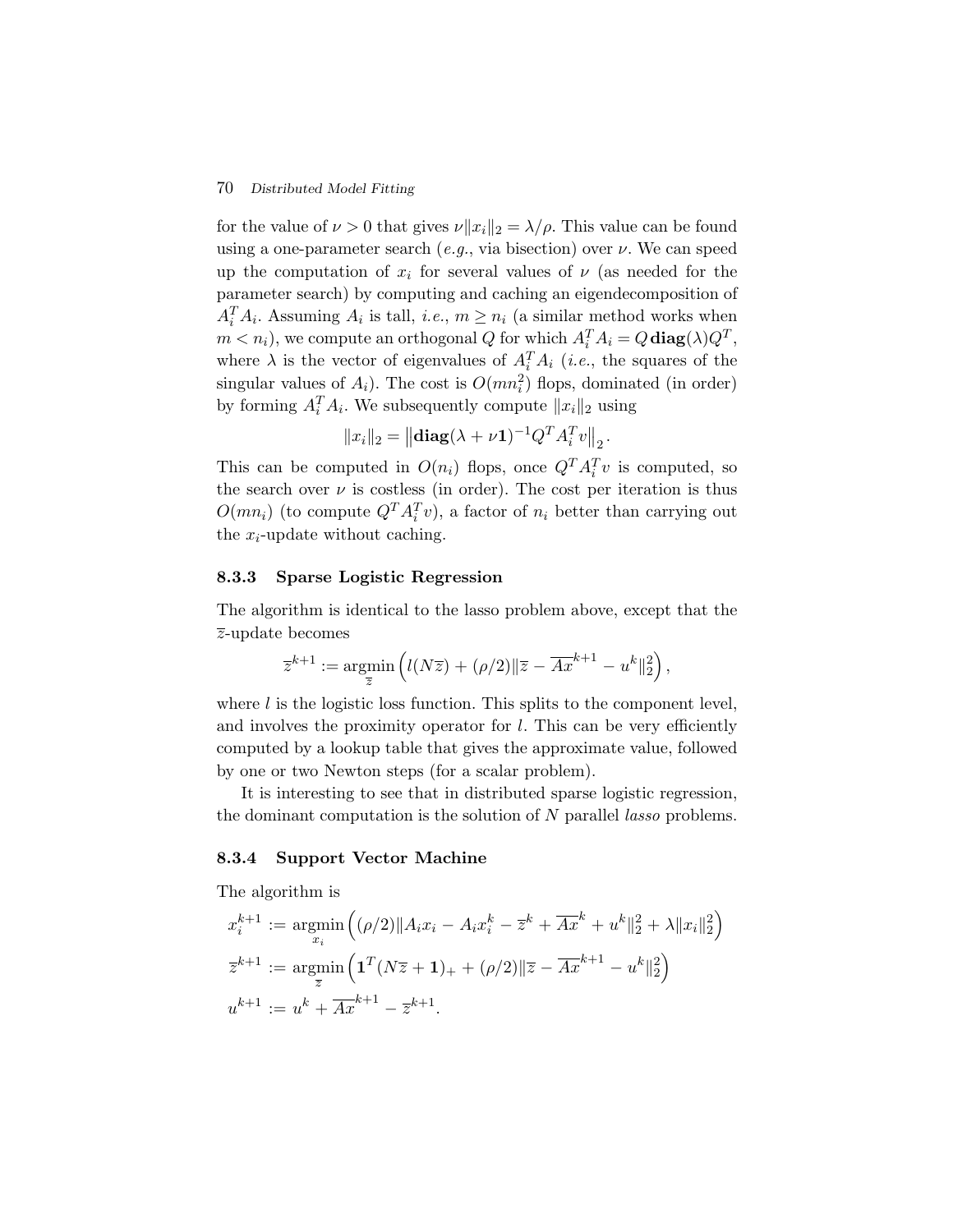The  $x_i$ -updates involve quadratic functions, and require solving ridge regression problems. The  $\overline{z}$ -update splits to the component level, and can be expressed as the shifted soft thresholding operation

$$
\overline{z}_{i}^{k+1} := \begin{cases} v_{i} - N/\rho & v_{i} > -1/N + N/\rho \\ -1/N & v_{i} \in [-1/N, -1/N + N/\rho] \\ v_{i} & v_{i} < -1/N, \end{cases}
$$

where  $v = \overline{Ax}^{k+1} + \overline{u}^k$  (and here, the subscript denotes the entry in the vector  $\overline{z}^{k+1}$ ).

## 8.3.5 Generalized Additive Models

A generalized additive model has the form

$$
b \approx \sum_{j=1}^{n} f_j(a_j),
$$

where  $a_j$  is the j<sup>th</sup> element of the feature vector a, and  $f_j : \mathbf{R} \to \mathbf{R}$  are the feature functions. When the feature functions  $f_i$  are linear, *i.e.*, of the form  $f_i(a_i) = w_i a_i$ , this reduces to standard linear regression.

We choose the feature functions by solving the optimization problem

minimize 
$$
\sum_{i=1}^{m} l_i(\sum_{j=1}^{n} f_j(a_{ij}) - b_i) + \sum_{j=1}^{n} r_j(f_j),
$$

where  $a_{ij}$  is the j<sup>th</sup> component of the feature vector of the *i*<sup>th</sup> example, and  $b_i$  is the associated outcome. Here the optimization variables are the functions  $f_j \in \mathcal{F}_j$ , where  $\mathcal{F}_j$  is a subspace of functions;  $r_j$  is now a regularization functional. Usually  $f_j$  is linearly parametrized by a finite number of coefficients, which are the underlying optimization variables, but this formulation can also handle the case when  $\mathcal{F}_i$  is infinite-dimensional. In either case, it is clearer to think of the feature functions  $f_j$  as the variables to be determined.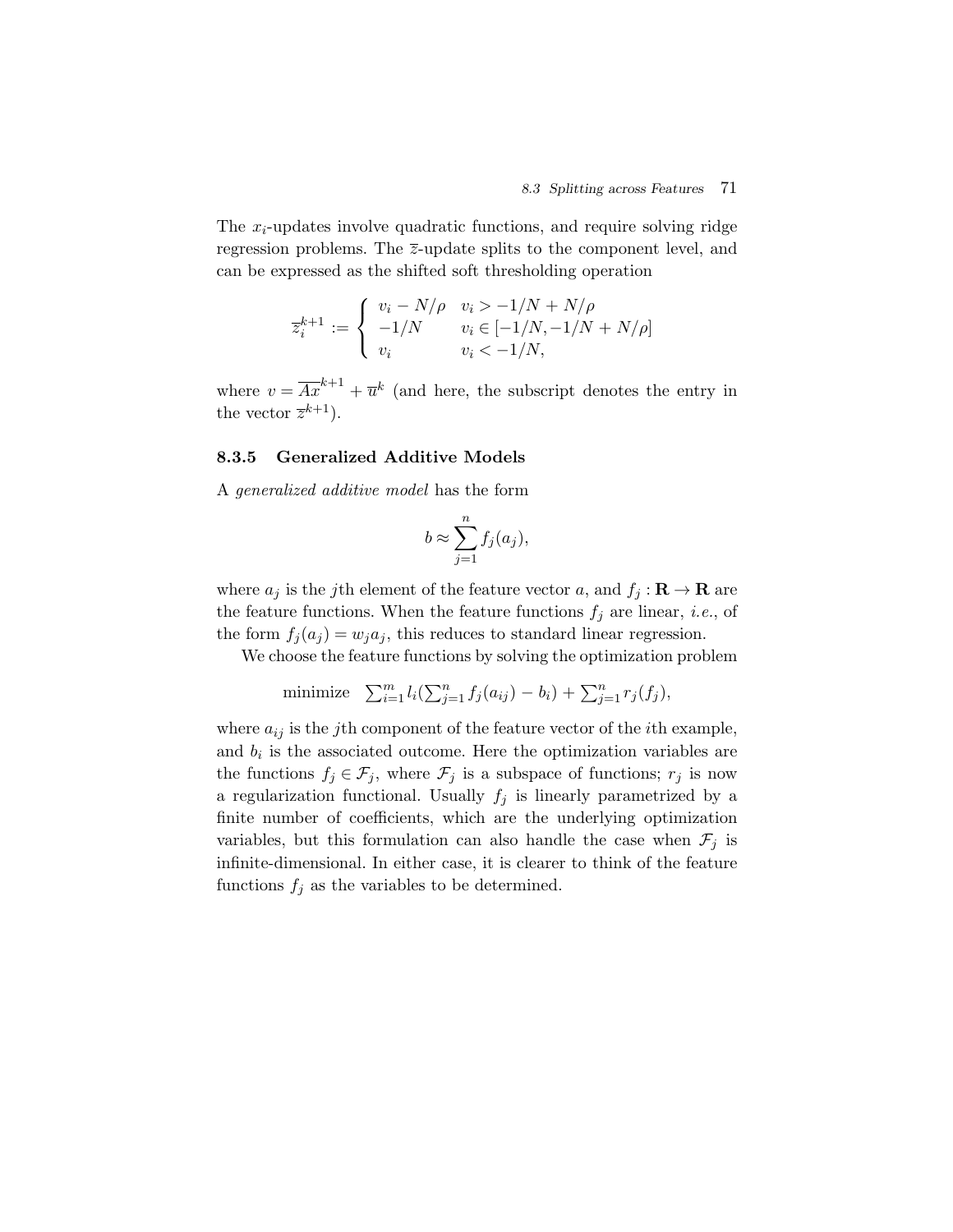## 72 Distributed Model Fitting

We split the features down to individual functions so  $N = n$ . The algorithm is

$$
f_j^{k+1} :=
$$
  
\n
$$
\operatorname*{argmin}_{f_j \in \mathcal{F}_j} \left( r_j(f_j) + (\rho/2) \sum_{i=1}^m (f_j(a_{ij}) - f_j^k(a_{ij}) - \overline{z}_i^k + \overline{f}_i^k + u_i^k)^2 \right)
$$
  
\n
$$
\overline{z}^{k+1} := \operatorname*{argmin}_{\overline{z}} \left( \sum_{i=1}^m l_i(N\overline{z}_i - b_i) + (\rho/2) \sum_{i=1}^N ||\overline{z} - \overline{f}^{k+1} - u^k||_2^2 \right)
$$
  
\n
$$
u^{k+1} := u^k + \overline{f}^{k+1} - \overline{z}^{k+1},
$$

where  $\overline{f}_i^k = (1/n) \sum_{j=1}^n f_j^k(a_{ij}),$  the average value of the predicted response  $\sum_{j=1}^n f_j^k(a_{ij})$  for the *i*th feature.

The  $f_j$ -update is an  $\ell_2$  (squared) regularized function fit. The  $\overline{z}$ update can be carried out componentwise.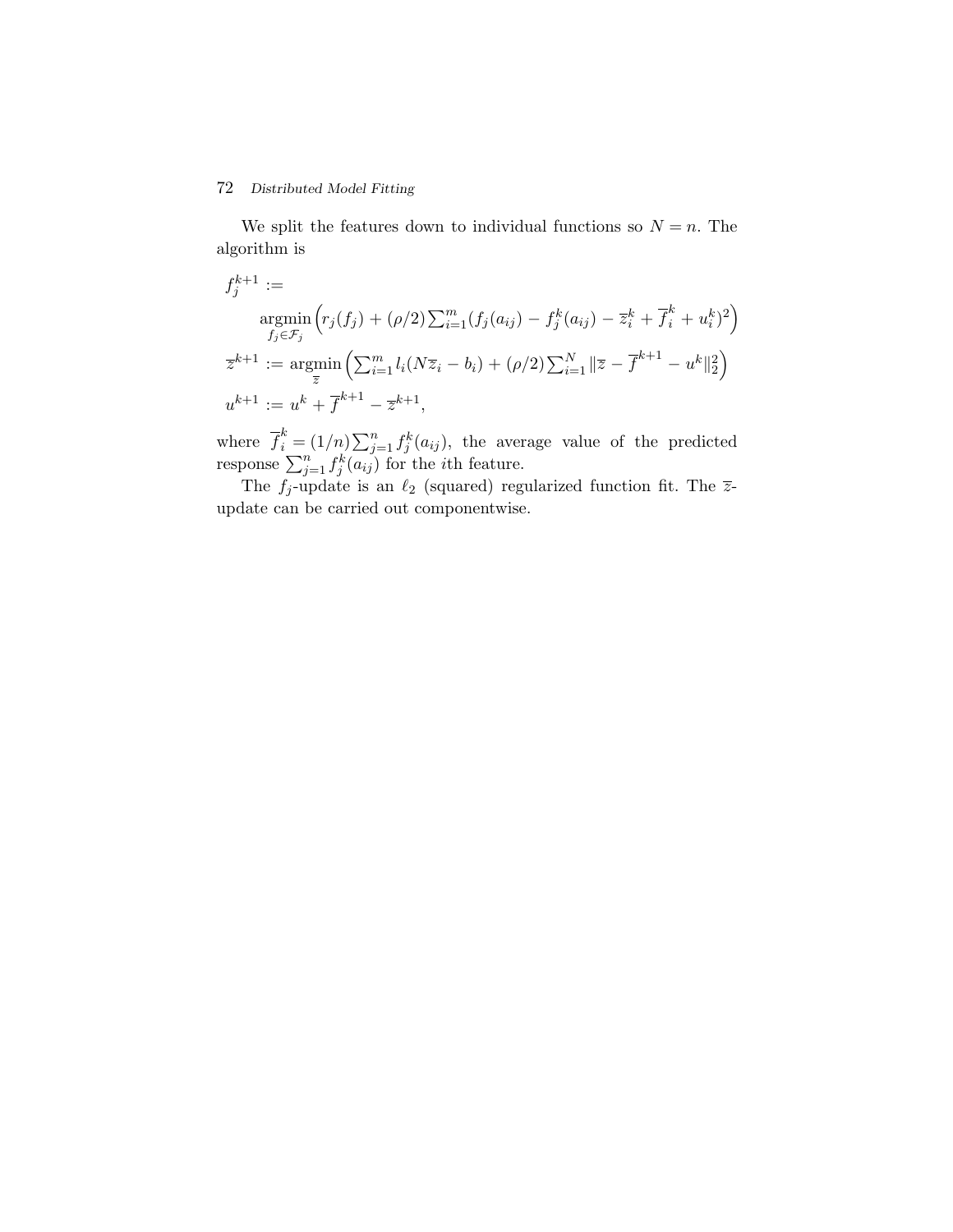# 9

## Nonconvex Problems

We now explore the use of ADMM for *nonconvex* problems, focusing on cases in which the individual steps in ADMM, *i.e.*, the  $x$ - and  $z$ updates, can be carried out exactly. Even in this case, ADMM need not converge, and when it does converge, it need not converge to an optimal point; it must be considered just another local optimization method. The hope is that it will possibly have better convergence properties than other local optimization methods, where 'better convergence' can mean faster convergence or convergence to a point with better objective value. For nonconvex problems, ADMM can converge to different (and in particular, nonoptimal) points, depending on the initial values  $x^0$ and  $y^0$  and the parameter  $\rho$ .

## 9.1 Nonconvex Constraints

Consider the constrained optimization problem

$$
\begin{array}{ll}\text{minimize} & f(x) \\ \text{subject to} & x \in \mathcal{S}, \end{array}
$$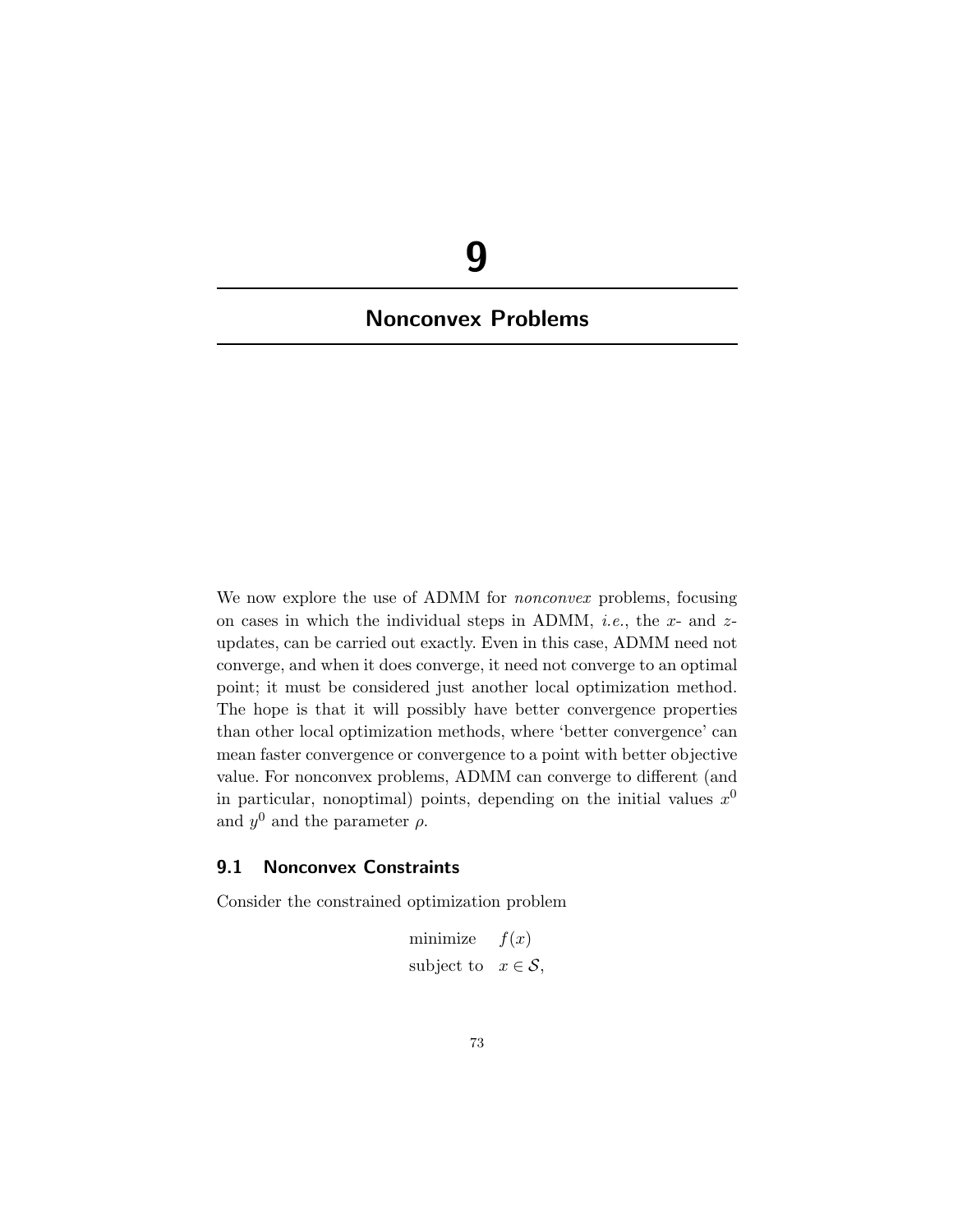### 74 Nonconvex Problems

with f convex, but  $S$  nonconvex. Here, ADMM has the form

$$
x^{k+1} := \underset{x}{\operatorname{argmin}} \left( f(x) + (\rho/2) \|x - z^k + u^k\|_2^2 \right)
$$
  

$$
z^{k+1} := \Pi_{\mathcal{S}}(x^{k+1} + u^k)
$$
  

$$
u^{k+1} := u^k + x^{k+1} - z^{k+1},
$$

where  $\Pi_{\mathcal{S}}$  is projection onto S. The x-minimization step (which is evaluating a proximal operator) is convex since  $f$  is convex, but the z-update is projection onto a nonconvex set. In general, this is hard to compute, but it can be carried out exactly in some important special cases we list below.

- *Cardinality.* If  $S = \{x \mid \text{card}(x) \leq c\}$ , where **card** gives the number of nonzero elements, then  $\Pi_{\mathcal{S}}(v)$  keeps the c largest magnitude elements and zeroes out the rest.
- Rank. If S is the set of matrices with rank c, then  $\Pi_{\mathcal{S}}(v)$ is determined by carrying out a singular value decomposition,  $v = \sum_i \sigma_i u_i v_i^T$ , and keeping the top c dyads, *i.e.*, form  $\Pi_{\mathcal{S}}(v) = \sum_{i=1}^{c} \sigma_i u_i v_i^T.$
- Boolean constraints. If  $S = \{x \mid x_i \in \{0,1\}\}\,$ , then  $\Pi_{\mathcal{S}}(v)$  simply rounds each entry to 0 or 1, whichever is closer. Integer constraints can be handled in the same way.

### 9.1.1 Regressor Selection

As an example, consider the least squares regressor selection or feature selection problem,

$$
\begin{array}{ll}\text{minimize} & \|Ax - b\|_2^2\\ \text{subject to} & \mathbf{card}(x) \le c,\end{array}
$$

which is to find the best fit to b as a linear combination of no more than  $c$  columns of  $A$ . For this problem, ADMM takes the form above, where the x-update involves a regularized least squares problem, and the zupdate involves keeping the c largest magnitude elements of  $x^{k+1} + u^k$ . This is just like ADMM for the lasso, except that soft thresholding is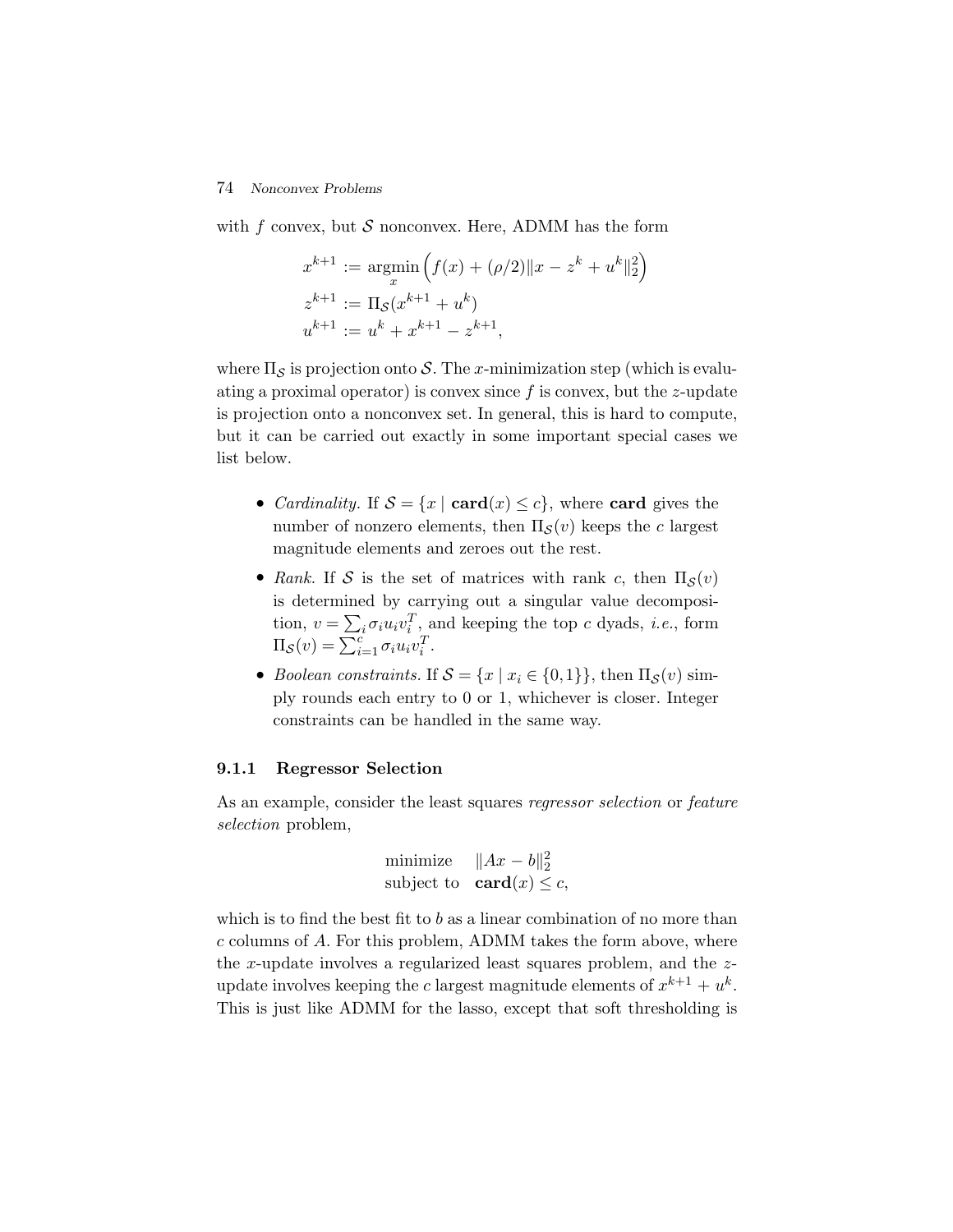replaced with 'hard' thresholding. This close connection is hardly surprising, since lasso can be thought of as a heuristic for solving the regressor selection problem. From this viewpoint, the lasso controls the trade-off between least squares error and sparsity through the parameter  $\lambda$ , whereas in ADMM for regressor selection, the same trade-off is controlled by the parameter c, the exact cardinality desired.

### 9.1.2 Factor Model Fitting

The goal is to approximate a symmetric matrix  $\Sigma$  (say, an empirical covariance matrix) as a sum of a rank- $k$  and a diagonal positive semidefinite matrix. Using the Frobenius norm to measure approximation error, we have the problem

minimize 
$$
(1/2)||X + \text{diag}(d) - \Sigma||_F^2
$$
  
subject to  $X \ge 0$ ,  $\text{Rank}(X) = k$ ,  $d \ge 0$ ,

with variables  $X \in \mathbf{S}^n$ ,  $d \in \mathbf{R}^n$ . (Any convex loss function could be used in lieu of the Frobenius norm.)

We take

$$
f(X) = \inf_{d \ge 0} (1/2) \|X + \text{diag}(d) - \Sigma\|_F^2
$$
  
=  $(1/2) \sum_{i \ne j} (X_{ij} - \Sigma_{ij})^2 + (1/2) \sum_{i=1}^n (X_{ii} - \Sigma_{ii})_+^2,$ 

with the optimizing d having the form  $d_i = (\sum_{ii} - X_{ii})_+, i = 1, \ldots, n$ . We take  $S$  to be the set of positive semidefinite rank-k matrices.

ADMM for the factor model fitting problem is then

$$
X^{k+1} := \underset{X}{\text{argmin}} \left( f(X) + (\rho/2) \|X - Z^k + U^k\|_F^2 \right)
$$
  

$$
Z^{k+1} := \Pi_{\mathcal{S}} (X^{k+1} + U^k)
$$
  

$$
U^{k+1} := U^k + X^{k+1} - Z^{k+1},
$$

where Z,  $U \in \mathbf{S}^n$ . The X-update is separable to the component level, and can be expressed as

$$
(X^{k+1})_{ij} := (1/(1+\rho)) \left( \Sigma_{ij} + \rho (Z_{ij}^k - U_{ij}^k) \right) \t i \neq j
$$
  
\n
$$
(X^{k+1})_{ii} := (1/(1+\rho)) \left( \Sigma_{ii} + \rho (Z_{ii}^k - U_{ii}^k) \right) \t \Sigma_{ii} \leq Z_{ii} - U_{ii}
$$
  
\n
$$
(X^{k+1})_{ii} := Z_{ii}^k - U_{ii}^k \t \Sigma_{ii} \t \Sigma_{ii} - Z_{ii} - U_{ii}.
$$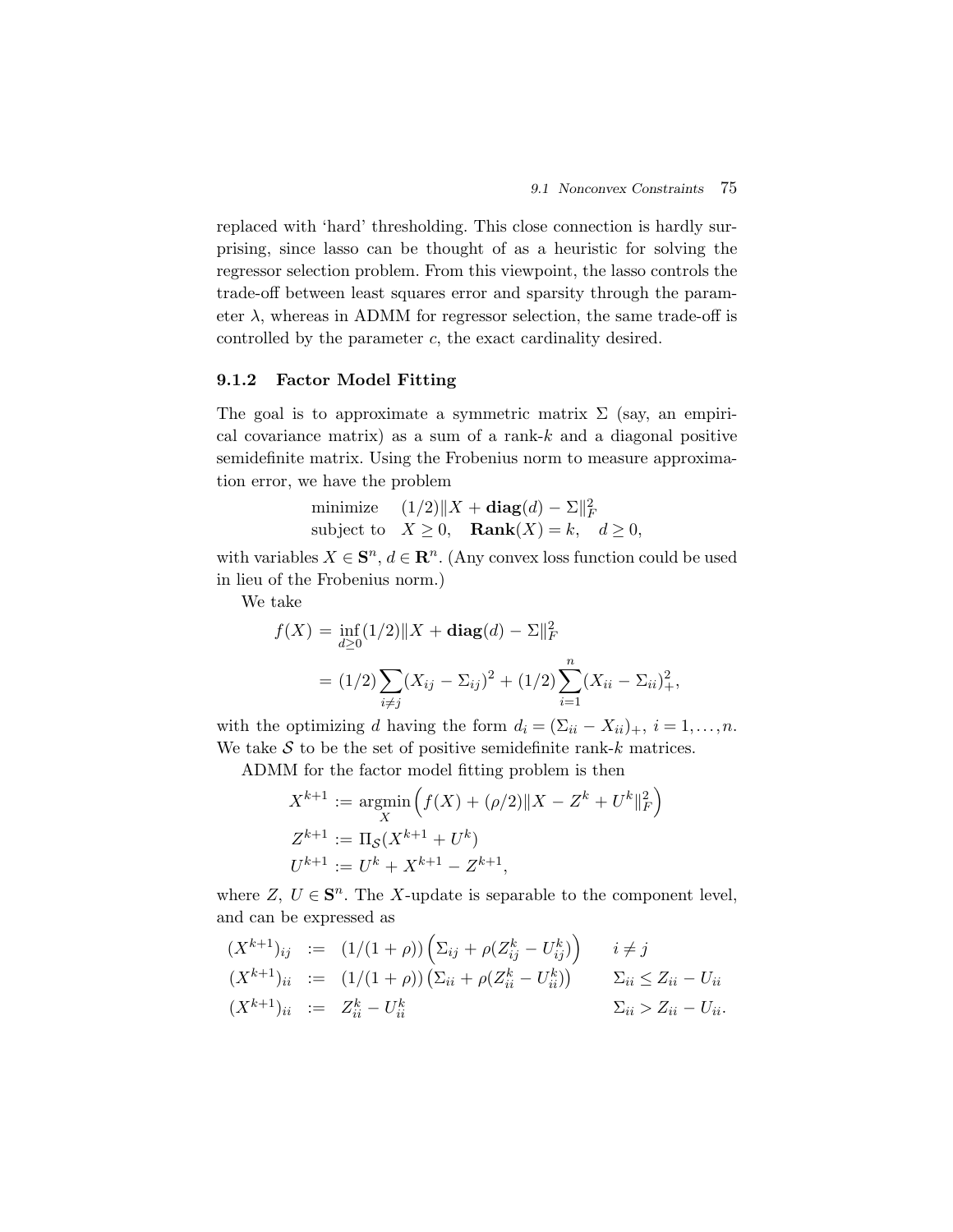### 76 Nonconvex Problems

The Z-update is carried out by an eigenvalue decomposition, keeping only the dyads associated with the largest  $k$  positive eigenvalues.

## 9.2 Bi-convex Problems

Another problem that admits exact ADMM updates is the general biconvex problem,

minimize 
$$
F(x, z)
$$
  
subject to  $G(x, z) = 0$ ,

where  $F: \mathbb{R}^n \times \mathbb{R}^m \to \mathbb{R}$  is *bi-convex*, *i.e.*, convex in x for each z and convex in z for each x, and  $G: \mathbf{R}^n \times \mathbf{R}^m \to \mathbf{R}^p$  is bi-affine, i.e., affine in  $x$  for each fixed  $z$ , and affine in  $z$  for each fixed  $x$ . When  $F$  is separable in  $x$  and  $z$ , and  $G$  is jointly affine in  $x$  and  $z$ , this reduces to the standard ADMM problem form (3.1). For this problem ADMM has the form

$$
x^{k+1} := \underset{x}{\operatorname{argmin}} \left( F(x, z^k) + (\rho/2) \| G(x, z^k) + u^k \|_2^2 \right)
$$
  
\n
$$
z^{k+1} := \underset{z}{\operatorname{argmin}} \left( F(x^{k+1}, z) + (\rho/2) \| G(x^{k+1}, z) + u^k \|_2^2 \right)
$$
  
\n
$$
u^{k+1} := u^k + G(x^{k+1}, z^{k+1}).
$$

Both the x- and z-updates involve convex optimization problems, and so are tractable.

When  $G = 0$  (or is simply absent), ADMM reduces to simple alternating minimization, a standard method for bi-convex minimization.

## 9.2.1 Nonnegative Matrix Factorization

As an example, consider *nonnegative matrix factorization* [110]:

$$
\begin{array}{ll}\text{minimize} & (1/2) \|\nabla W - C\|_F^2\\ \text{subject to} & V_{ij} \ge 0, \quad W_{ij} \ge 0, \end{array}
$$

with variables  $V \in \mathbb{R}^{p \times r}$  and  $W \in \mathbb{R}^{r \times q}$ , and data  $C \in \mathbb{R}^{p \times q}$ . In this form of the problem, the objective (which includes the constraints) is bi-affine, and there are no equality constraints, so ADMM becomes the standard method for nonnegative matrix factorization, which is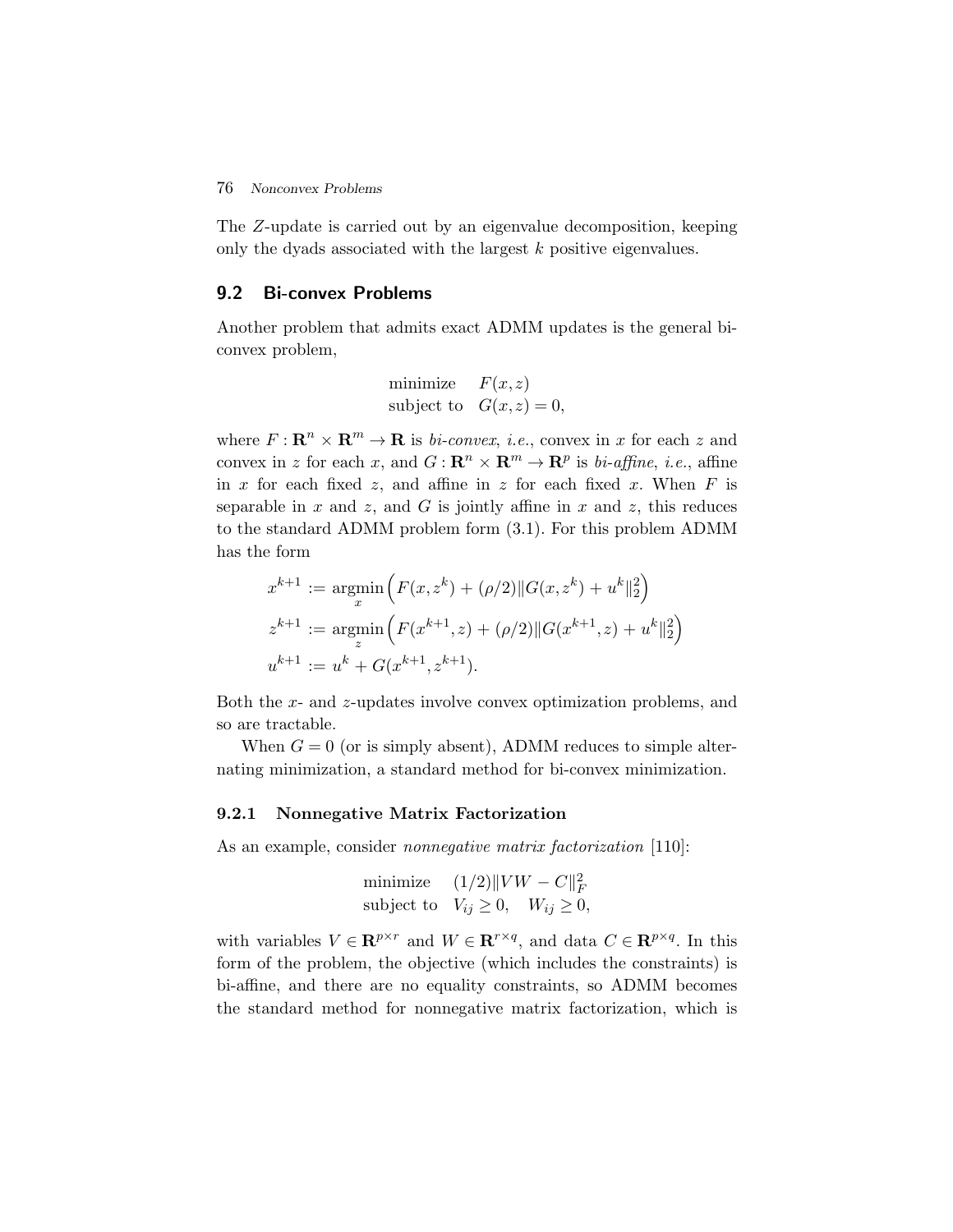alternately minimizing over  $V$ , with  $W$  fixed, and then minimizing over W, with V fixed.

We can also introduce a new variable, moving the bi-linear term from the objective into the constraints:

> minimize  $(1/2)||X - C||_F^2 + I_+(V) + I_+(W)$ subject to  $X - VW = 0$ ,

with variables  $X, V, W$ , where  $I_+$  is the indicator function for elementwise nonnegative matrices. With  $(X, V)$  serving the role of x, and W serving the role of z above, ADMM becomes

$$
(X^{k+1}, V^{k+1}) := \underset{X, V \ge 0}{\operatorname{argmin}} \left( \|X - C\|_F^2 + (\rho/2) \|X - VW^k + U^k\|_F^2 \right)
$$
  

$$
W^{k+1} := \underset{W \ge 0}{\operatorname{argmin}} \|X^{k+1} - V^{k+1}W + U^k\|_F^2
$$
  

$$
U^{k+1} := U^k + X^{k+1} - V^{k+1}W^{k+1}.
$$

The first step splits across the rows of  $X$  and  $V$ , so can be performed by solving a set of quadratic programs, in parallel, to find each row of X and V separately; the second splits in the columns of  $W$ , so can be performed by solving parallel quadratic programs to find each column.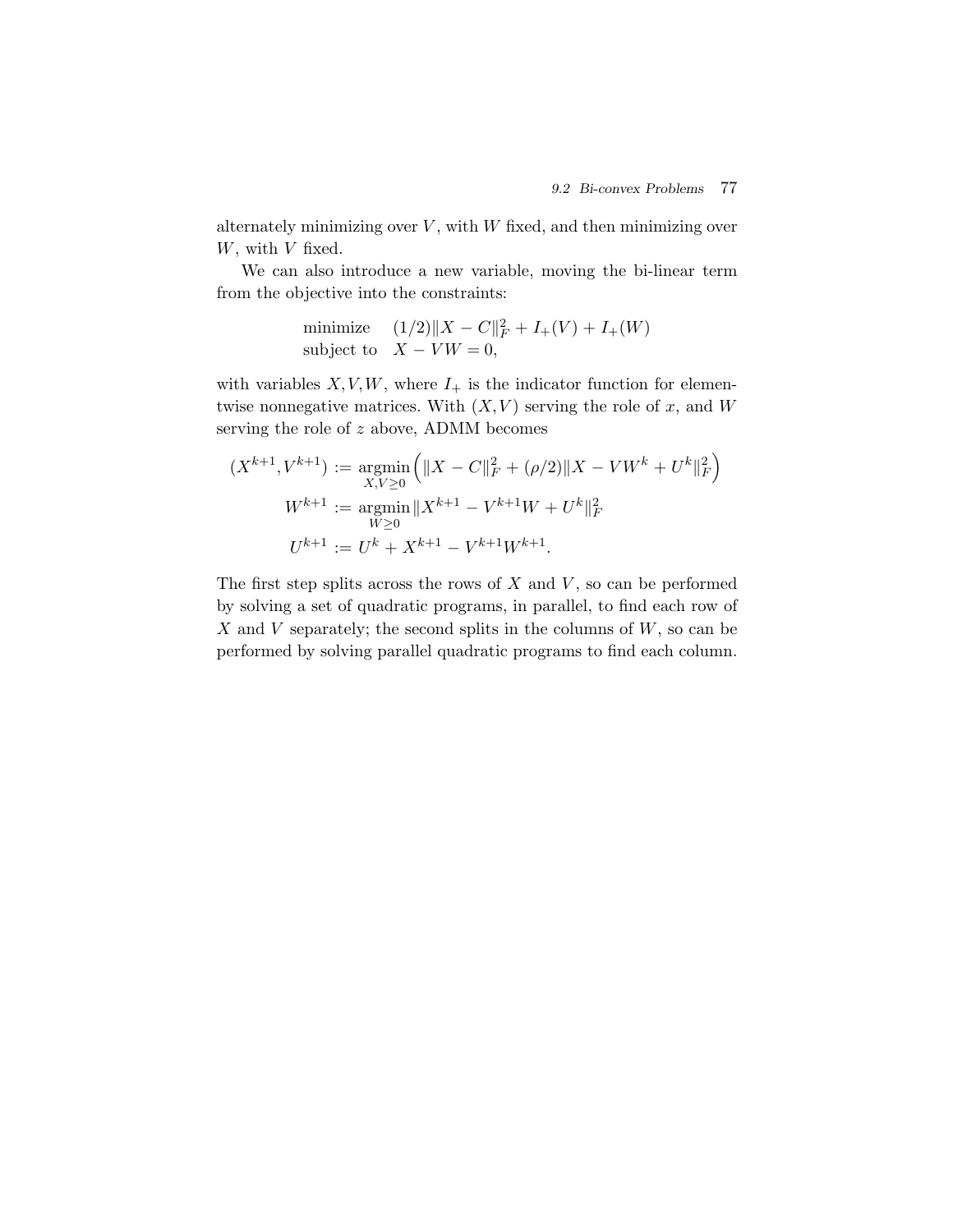# 10

## Implementation

This section addresses the implementation of ADMM in a distributed computing environment. For simplicity, we focus on the global consensus problem with regularization,

> minimize  $\sum_{i=1}^{N} f_i(x_i) + g(z)$ subject to  $x_i - z = 0$ ,

where  $f_i$  is the *i*th objective function term and g is the global regularizer. Extensions to the more general consensus case are mostly straightforward. We first describe an abstract implementation and then show how this maps onto a variety of software frameworks.

## 10.1 Abstract Implementation

We refer to  $x_i$  and  $u_i$  as *local variables* stored in subsystem i, and to z as the global variable. For a distributed implementation, it is often more natural to group the local computations (*i.e.*, the  $x_i$ - and  $u_i$ -updates), so we write ADMM as

$$
u_i := u_i + x_i - z
$$
  
\n
$$
x_i := \operatorname{argmin} (f_i(x_i) + (\rho/2) ||x_i - z + u_i||_2^2)
$$
  
\n
$$
z := \mathbf{prox}_{g, N\rho}(\overline{x} + \overline{u}).
$$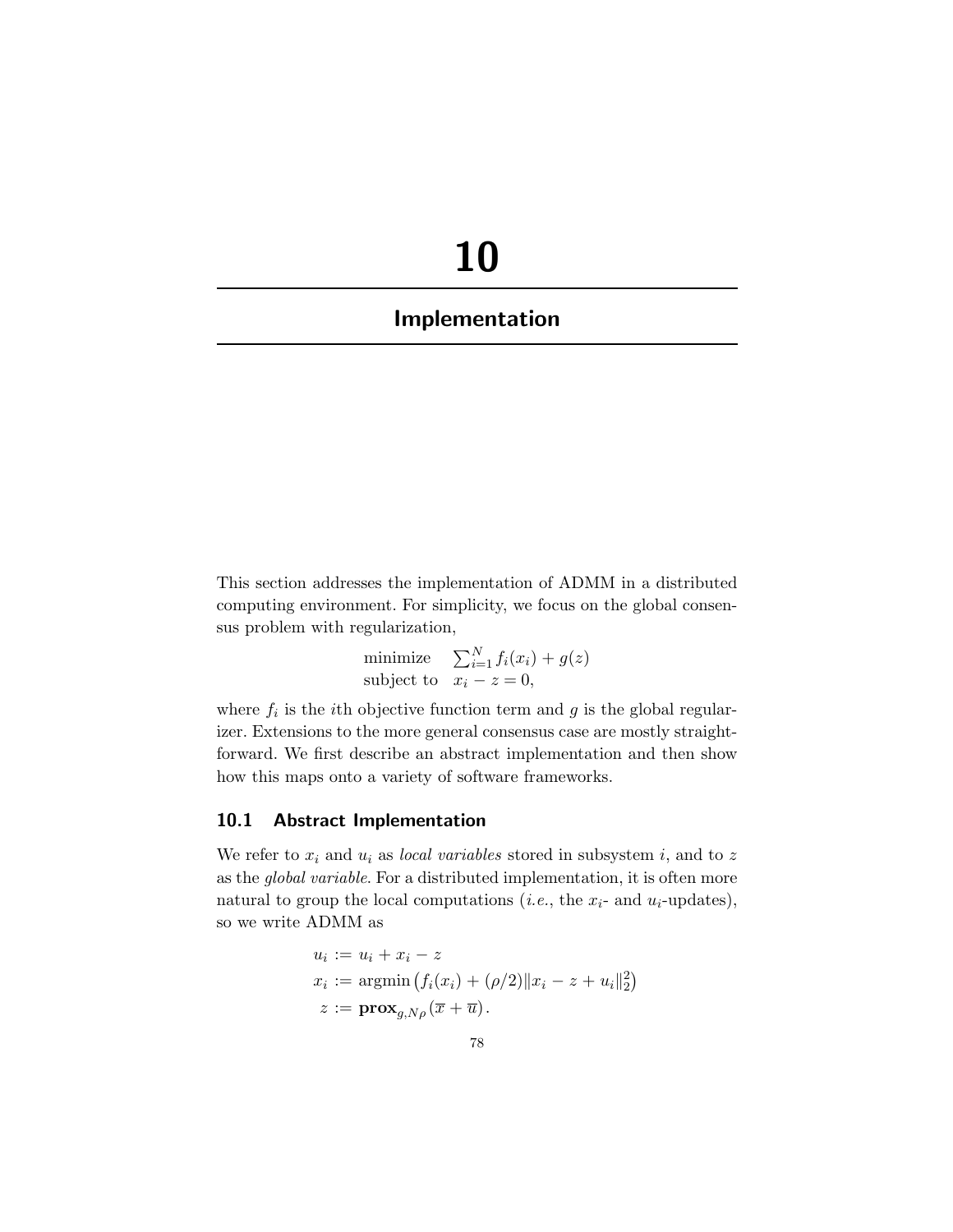Here, the iteration indices are omitted because in an actual implementation, we can simply overwrite previous values of these variables. Note that the *u*-update must be done before the *x*-update in order to match (7.6-7.8). If  $q = 0$ , then the z-update simply involves computing  $\bar{x}$ , and the  $u_i$  are not part of the aggregation, as discussed in §7.1.

This suggests that the main features required to implement ADMM are the following:

- Mutable state. Each subsystem  $i$  must store the current values of  $x_i$  and  $u_i$ .
- Local computation. Each subsystem must be able to solve a small convex problem, where 'small' means that the problem is solvable using a serial algorithm. In addition, each local process must have local access to whatever data are required to specify  $f_i$ .
- Global aggregation. There must be a mechanism for averaging local variables and broadcasting the result back to each subsystem, either by explicitly using a central collector or via some other approach like *distributed averaging* [160, 172]. If computing z involves a proximal step (*i.e.*, if  $q$  is nonzero), this can either be performed centrally or at each local node; the latter is easier to implement in some frameworks.
- *Synchronization*. All the local variables must be updated before performing global aggregation, and the local updates must all use the latest global variable. One way to implement this synchronization is via a barrier, a system checkpoint at which all subsystems must stop and wait until all other subsystems reach it.

When actually implementing ADMM, it helps to consider whether to take the 'local perspective' of a subsystem performing local processing and communicating with a central collector, or the 'global perspective' of a central collector coordinating the work of a set of subsystems. Which is more natural depends on the software framework used.

From the local perspective, each node  $i$  receives  $z$ , updates  $u_i$  and then  $x_i$ , sends them to the central collector, waits, and then receives the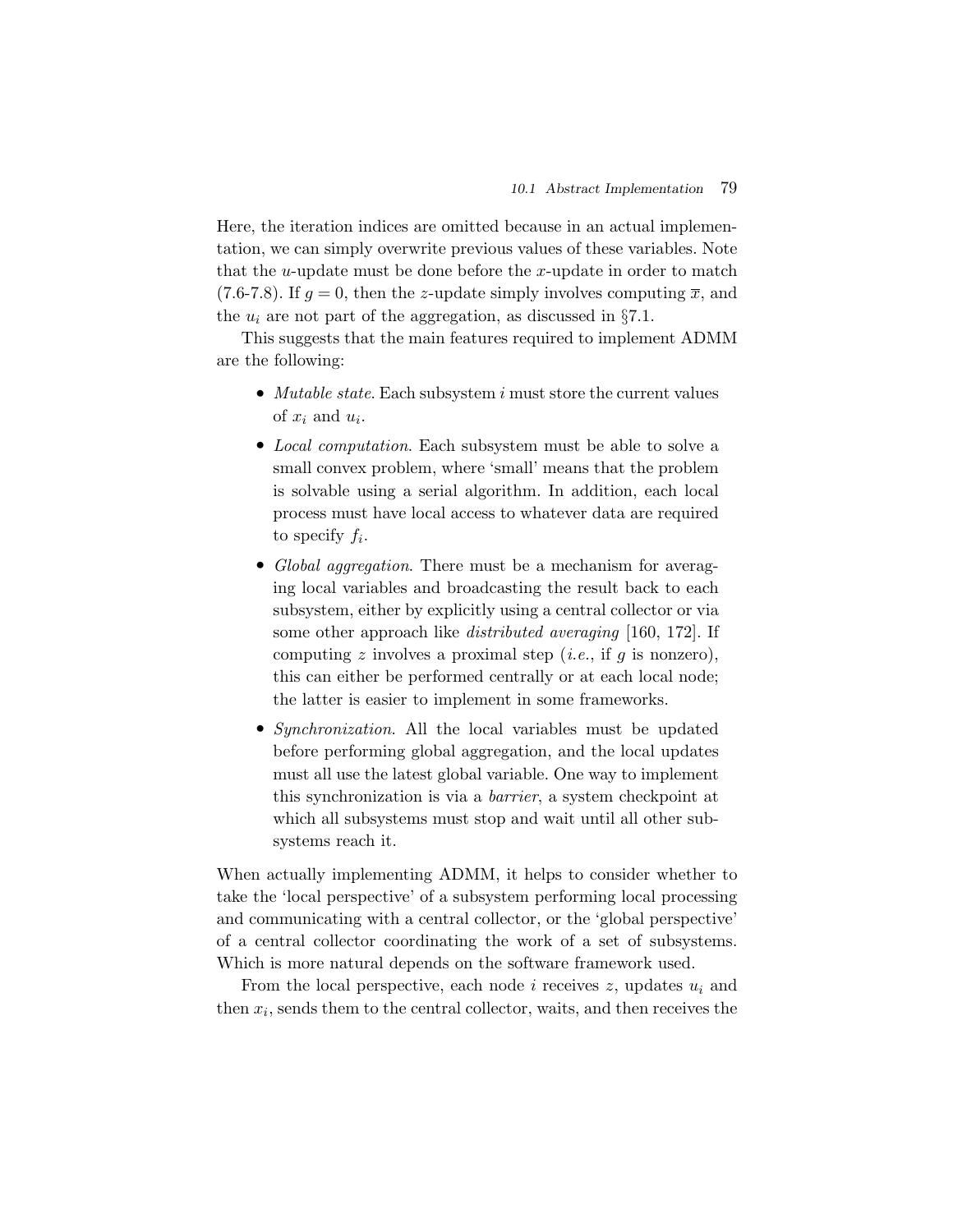### 80 Implementation

updated z. From the global perspective, the central collector broadcasts z to the subsystems, waits for them to finish local processing, gathers all the  $x_i$  and  $u_i$ , and updates z. (Of course, if  $\rho$  varies across iterations, then  $\rho$  must also be updated and broadcast when z is updated.) The nodes must also evaluate the stopping criteria and decide when to terminate; see below for examples.

In the general form consensus case, which we do not discuss here, a decentralized implementation is possible that does not require z to be centrally stored; each set of subsystems that share a variable can communicate among themselves directly. In this setting, it can be convenient to think of ADMM as a message-passing algorithm on a graph, where each node corresponds to a subsystem and the edges correspond to shared variables.

## 10.2 MPI

Message Passing Interface (MPI) [77] is a language-independent message-passing specification used for parallel algorithms, and is the most widely used model for high-performance parallel computing today. There are numerous implementations of MPI on a variety of distributed platforms, and interfaces to MPI are available from a wide variety of languages, including C, C++, and Python.

There are multiple ways to implement consensus ADMM in MPI, but perhaps the simplest is given in Algorithm 1. This pseudocode uses a single program, multiple data (SPMD) programming style, in which each processor or subsystem runs the same program code but has its own set of local variables and can read in a separate subset of the data. We assume there are  $N$  processors, with each processor i storing local variables  $x_i$  and  $u_i$ , a (redundant) copy of the global variable z, and handling only the local data implicit in the objective component  $f_i$ .

In step 4, *Allreduce* denotes using the MPI **Allreduce** operation to compute the global sum over all processors of the contents of the vector w, and store the result in  $w$  on every processor; the same applies to the scalar t. After step 4, then,  $w = \sum_{i=1}^{n} (x_i + u_i) = N(\overline{x} + \overline{u})$  and  $t = ||r||_2^2 = \sum_{i=1}^n ||r_i||_2^2$  on all processors. We use *Allreduce* because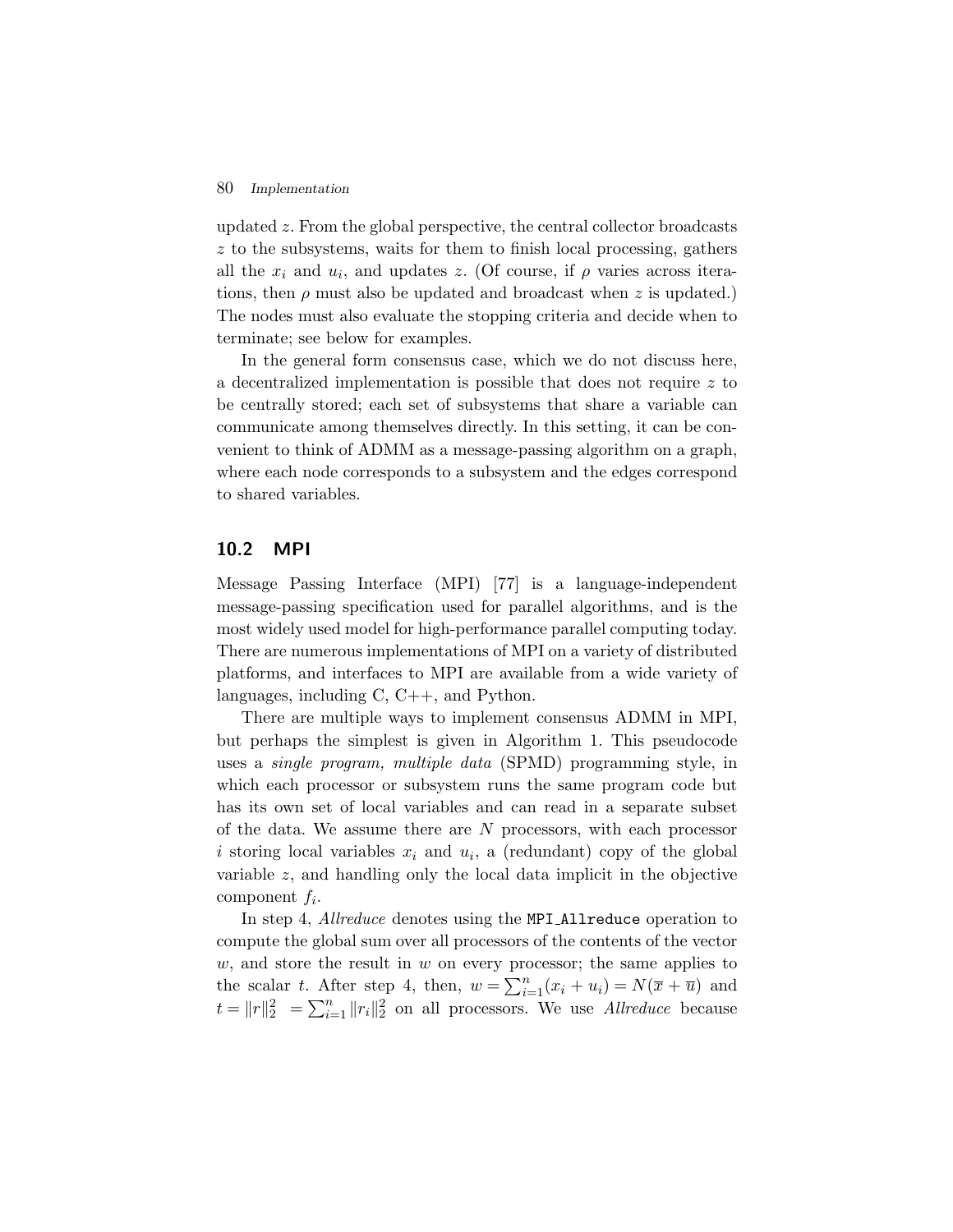#### Algorithm 1 Global consensus ADMM in MPI.

initialize N processes, along with  $x_i, u_i, r_i, z$ .

repeat

1. Update  $u_i := u_i + x_i - z$ . 2. Update  $x_i := \operatorname{argmin}_x (f_i(x) + (\rho/2) ||x - z + u_i||_2^2).$ 3. Let  $w := x_i + u_i$  and  $t := ||r_i||_2^2$ . 4. Allreduce w and t. 5. Let  $z^{\text{prev}} := z$  and update  $z := \mathbf{prox}_{g,N\rho}(w/N)$ . 6. exit if  $\rho \sqrt{N} || z - z^{\text{prev}} ||_2 \leq \epsilon^{\text{conv}}$  and  $\sqrt{t} \leq \epsilon^{\text{feas}}$ . 7. Update  $r_i := x_i - z$ .

its implementation is in general much more scalable than simply having each subsystem send its results directly to an explicit central collector.

Next, in steps 5 and 6, all processors (redundantly) compute the z-update and perform the termination test. It is possible to have the z-update and termination test performed on just one processor and broadcast the results to the other processors, but doing so complicates the code and is generally no faster.

## 10.3 Graph Computing Frameworks

Since ADMM can be interpreted as performing message-passing on a graph, it is natural to implement it in a graph processing framework. Conceptually, the implementation will be similar to the MPI case discussed above, except that the role of the central collector will often be handled abstractly by the system, rather than having an explicit central collector process. In addition, higher-level graph processing frameworks provide a number of built in services that one would otherwise have to manually implement, such as fault tolerance.

Many modern graph frameworks are based on or inspired by Valiant's bulk-synchronous parallel (BSP) model [164] for parallel computation. A BSP computer consists of a set of processors networked together, and a BSP computation consists of a series of global supersteps. Each superstep consists of three stages: parallel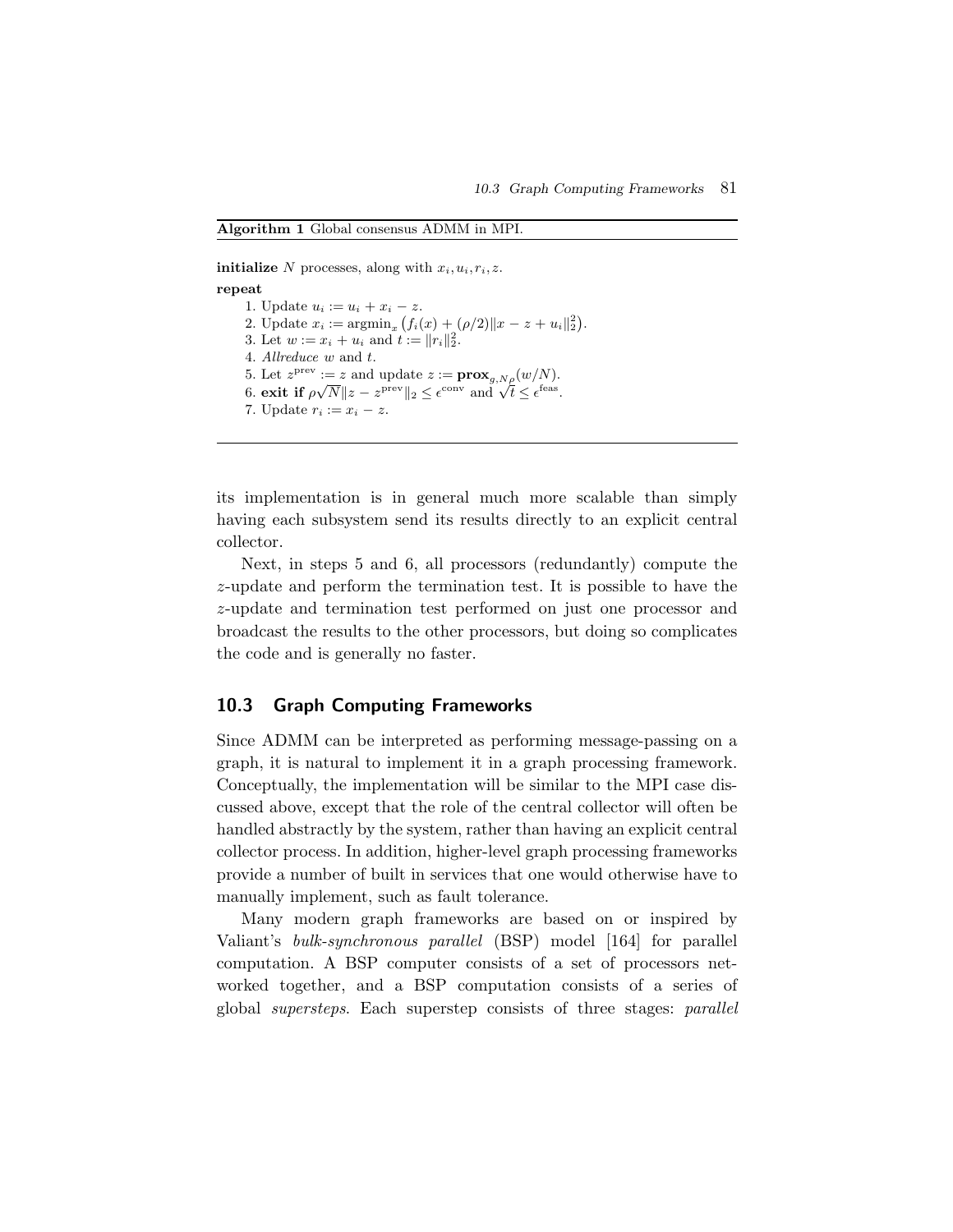## 82 Implementation

computation, in which the processors, in parallel, perform local computations; communication, in which the processors communicate among themselves; and *barrier synchronization*, in which the processes wait until all processes are finished communicating.

The first step in each ADMM superstep consists of performing local  $u_i$ - and  $x_i$ -updates. The communication step would broadcast the new  $x_i$  and  $u_i$  values to a central collector node, or globally to each individual processor. Barrier synchronization is then used to ensure that all the processors have updated their primal variable before the central collector averages and rebroadcasts the results.

Specific frameworks directly based on or inspired by the BSP model include the Parallel BGL [91], GraphLab [114], and Pregel [119], among others. Since all three follow the general outline above, we refer the reader to the individual papers for details.

## 10.4 MapReduce

MapReduce [46] is a popular programming model for distributed batch processing of very large datasets. It has been widely used in industry and academia, and its adoption has been bolstered by the open source project Hadoop, inexpensive cloud computing services available through Amazon, and enterprise products and services offered by Cloudera. MapReduce libraries are available in many languages, including Java, C++, and Python, among many others, though Java is the primary language for Hadoop. Though it is awkward to express ADMM in MapReduce, the amount of cloud infrastructure available for MapReduce computing can make it convenient to use in practice, especially for large problems. We briefly review some key features of Hadoop below; see [170] for general background.

A MapReduce computation consists of a set of Map tasks, which process subsets of the input data in parallel, followed by a Reduce task, which combines the results of the Map tasks. Both the Map and Reduce functions are specified by the user and operate on key-value pairs. The Map function performs the transformation

$$
(k, v) \mapsto [(k'_1, v'_1), \dots, (k'_m, v'_m)],
$$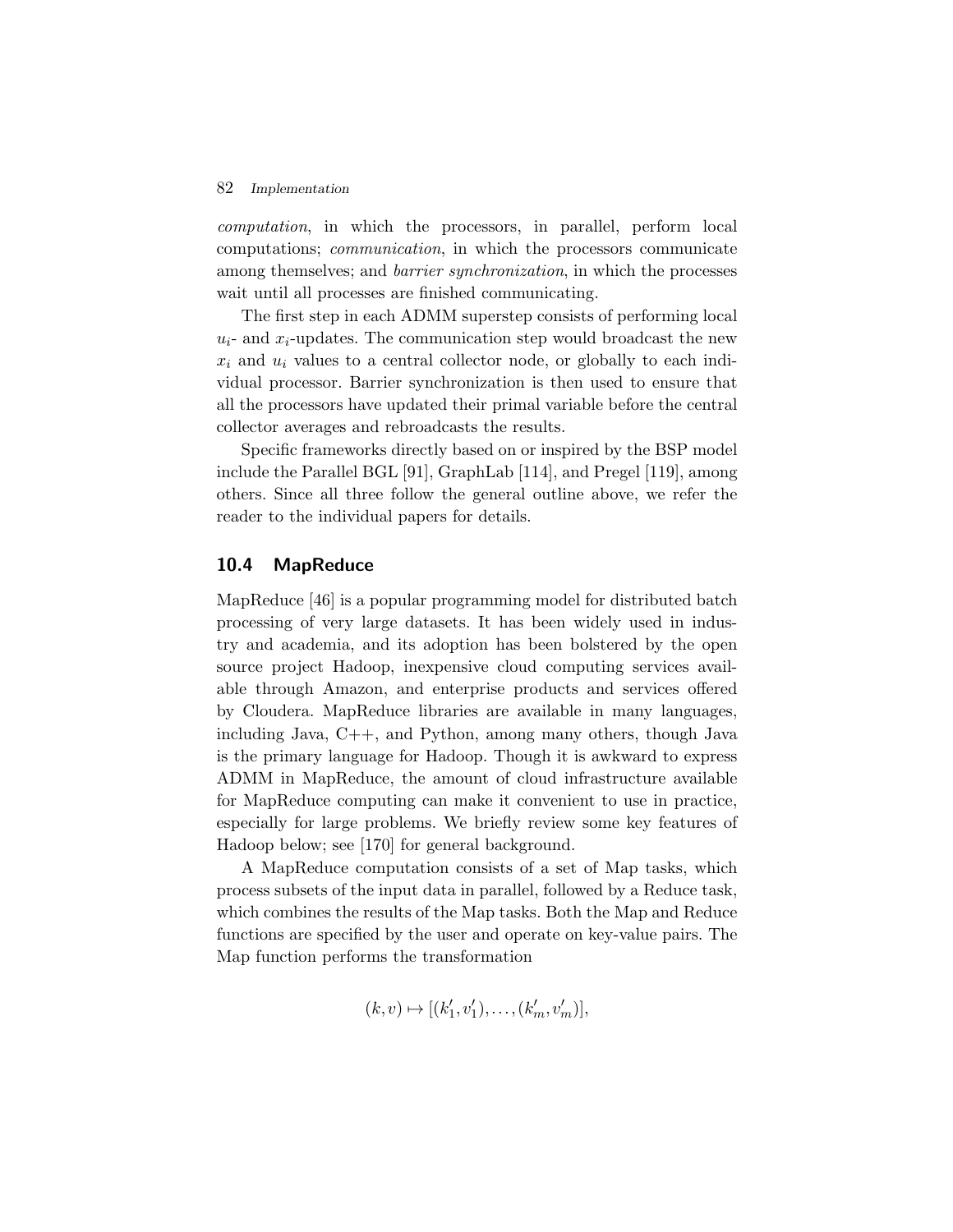that is, it takes a key-value pair and emits a list of intermediate key-value pairs. The engine then collects all the values  $v'_1, \ldots, v'_r$  that correspond to the same output key  $k'$  (across all Mappers) and passes them to the Reduce functions, which performs the transformation

$$
(k', [v'_1, \ldots, v'_r]) \mapsto (k'', R(v'_1, \ldots, v'_r)),
$$

where  $R$  is a commutative and associative function. For example,  $R$ could simply sum  $v'_i$ . In Hadoop, Reducers can emit lists of key-value pairs rather than just a single pair.

Each iteration of ADMM can easily be represented as a MapReduce task: The parallel local computations are performed by Maps, and the global aggregation is performed by a Reduce. We will describe a simple global consensus implementation to give the general flavor and discuss the details below. Here, we have the Reducer compute

| <b>Algorithm 2</b> An iteration of global consensus ADMM in Hadoop/MapReduce.        |
|--------------------------------------------------------------------------------------|
| <b>function</b> map(key <i>i</i> , dataset $\mathcal{D}_i$ )                         |
|                                                                                      |
| 1. Read $(x_i, u_i, \hat{z})$ from HBase table.                                      |
| 2. Compute $z := \mathbf{prox}_{q, N\rho}((1/N)\hat{z}).$                            |
| 3. Update $u_i := u_i + x_i - z$ .                                                   |
| 4. Update $x_i := \operatorname{argmin}_x (f_i(x) + (\rho/2)   x - z + u_i  _2^2)$ . |
| 5. <i>Emit</i> (key CENTRAL, record $(x_i, u_i)$ ).                                  |
| <b>function</b> reduce(key CENTRAL, records $(x_1, u_1), \ldots, (x_N, u_N)$ )       |
| 1. Update $\hat{z} := \sum_{i=1}^{N} x_i + u_i$ .                                    |
| 2. <i>Emit</i> (key j, record $(x_i, u_i, \hat{z})$ ) to HBase for $j = 1, , N$ .    |
|                                                                                      |
|                                                                                      |
|                                                                                      |

 $\hat{z} = \sum_{i=1}^{N} (x_i + u_i)$  rather than z or  $\tilde{z}$  because summation is associative while averaging is not. We assume  $N$  is known (or, alternatively, the Reducer can compute the sum  $\sum_{i=1}^{N} 1$ ). We have N Mappers, one for each subsystem, and each Mapper updates  $u_i$  and  $x_i$  using the  $\hat{z}$  from the previous iteration. Each Mapper independently executes the proximal step to compute  $z$ , but this is usually a cheap operation like soft thresholding. It emits an intermediate key-value pair that essentially serves as a message to the central collector. There is a single Reducer, playing the role of a central collector, and its incoming values are the messages from the Mappers. The updated records are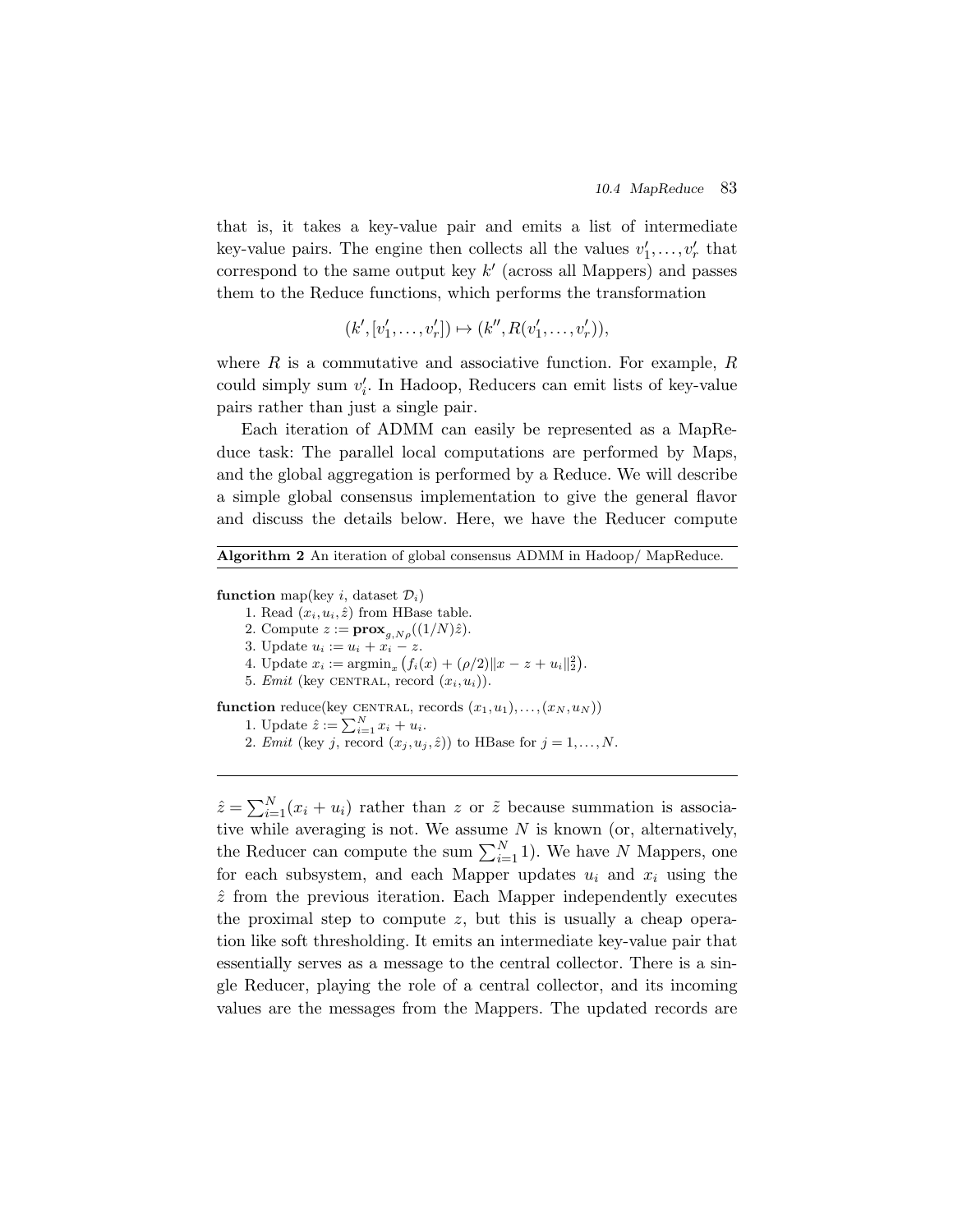#### 84 Implementation

then written out directly to HBase by the Reducer, and a wrapper program restarts a new MapReduce iteration if the algorithm has not converged. The wrapper will check whether  $\rho\sqrt{N}\|z-z^{\text{prev}}\|_2 \leq \epsilon^{\text{conv}}$ and  $(\sum_{i=1}^{N} ||x_i - z||_2^2)^{1/2} \leq \epsilon^{\text{feas}}$  to determine convergence, as in the MPI case. (The wrapper checks the termination criteria instead of the Reducer because they are not associative to check.)

The main difficulty is that MapReduce tasks are not designed to be iterative and do not preserve state in the Mappers across iterations, so implementing an iterative algorithm like ADMM requires some understanding of the underlying infrastructure. Hadoop contains a number of components supporting large-scale, fault-tolerant distributed computing applications. The relevant components here are HDFS, a distributed file system based on Google's GFS [85], and HBase, a distributed database based on Google's BigTable [32].

HDFS is a distributed filesystem, meaning that it manages the storage of data across an entire cluster of machines. It is designed for situations where a typical file may be gigabytes or terabytes in size and high-speed streaming read access is required. The base units of storage in HDFS are blocks, which are 64 MB to 128 MB in size in a typical configuration. Files stored on HDFS are comprised of blocks; each block is stored on a particular machine (though for redundancy, there are replicas of each block on multiple machines), but different blocks in the same file need not be stored on the same machine or even nearby. For this reason, any task that processes data stored on HDFS  $(e.g., the)$ local datasets  $\mathcal{D}_i$ ) should process a single block of data at a time, since a block is guaranteed to reside wholly on one machine; otherwise, one may cause unnecessary network transfer of data.

In general, the input to each Map task is data stored on HDFS, and Mappers cannot access local disk directly or perform any stateful computation. The scheduler runs each Mapper as close to its input data as possible, ideally on the same node, in order to minimize network transfer of data. To help preserve data locality, each Map task should also be assigned around a block's worth of data. Note that this is very different from the implementation presented for MPI, where each process can be told to pick up the local data on whatever machine it is running on.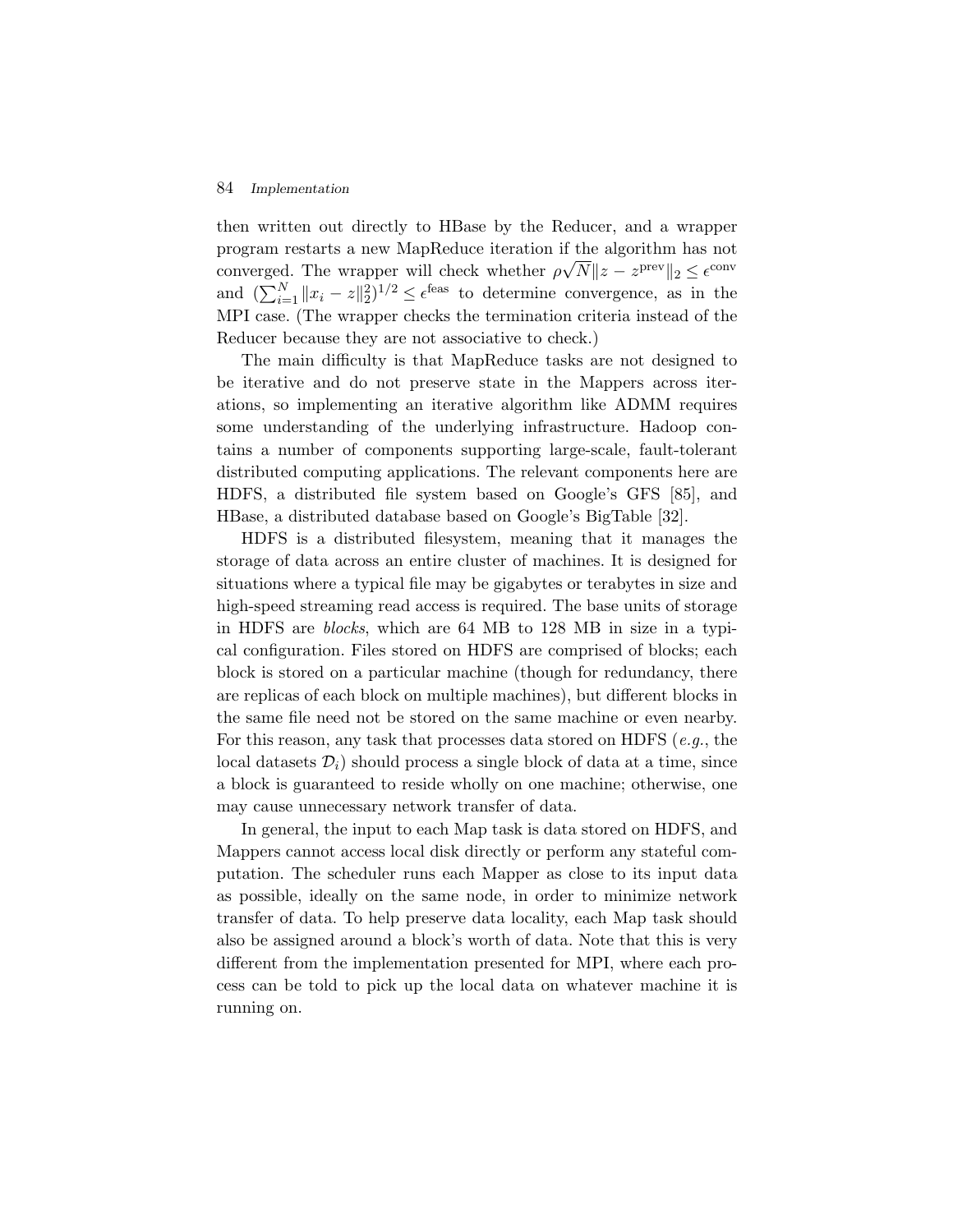Since each Mapper only handles a single block of data, there will usually be a number of Mappers running on the same machine. To reduce the amount of data transferred over the network, Hadoop supports the use of combiners, which essentially Reduce the results of all the Map tasks on a given node so only one set of intermediate keyvalue pairs need to be transferred across machines for the final Reduce task. In other words, the Reduce step should be viewed as a two-step process: First, the results of all the Mappers on each individual node are reduced with Combiners, and then the records across each machine are Reduced. This is a major reason why the Reduce function must be commutative and associative.

Since the input value to a Mapper is a block of data, we also need a mechanism for a Mapper to read in local variables, and for the Reducer to store the updated variables for the next iteration. Here, we use HBase, a distributed database built on top of HDFS that provides fast random read-write access. HBase, like BigTable, provides a distributed multi-dimensional sorted map. The map is indexed by a row key, a column key, and a timestamp. Each cell in an HBase table can contain multiple versions of the same data indexed by timestamp; in our case, we can use the iteration counts as the timestamps to store and access data from previous iterations; this is useful for checking termination criteria, for example. The row keys in a table are strings, and HBase maintains data in lexicographic order by row key. This means that rows with lexicographically adjacent keys will be stored on the same machine or nearby. In our case, variables should be stored with the subsystem identifier at the beginning of row key, so information for the same subsystem is stored together and is efficient to access. For more details, see [32, 170].

The discussion and pseudocode above omits and glosses over many details for simplicity of exposition. MapReduce frameworks like Hadoop also support much more sophisticated implementations, which may be necessary for very large scale problems. For example, if there are too many values for a single Reducer to handle, we can use an approach analogous to the one suggested for MPI: Mappers emit pairs to 'regional' reduce jobs, and then an additional MapReduce step is carried out that uses an identity mapper and aggregates regional results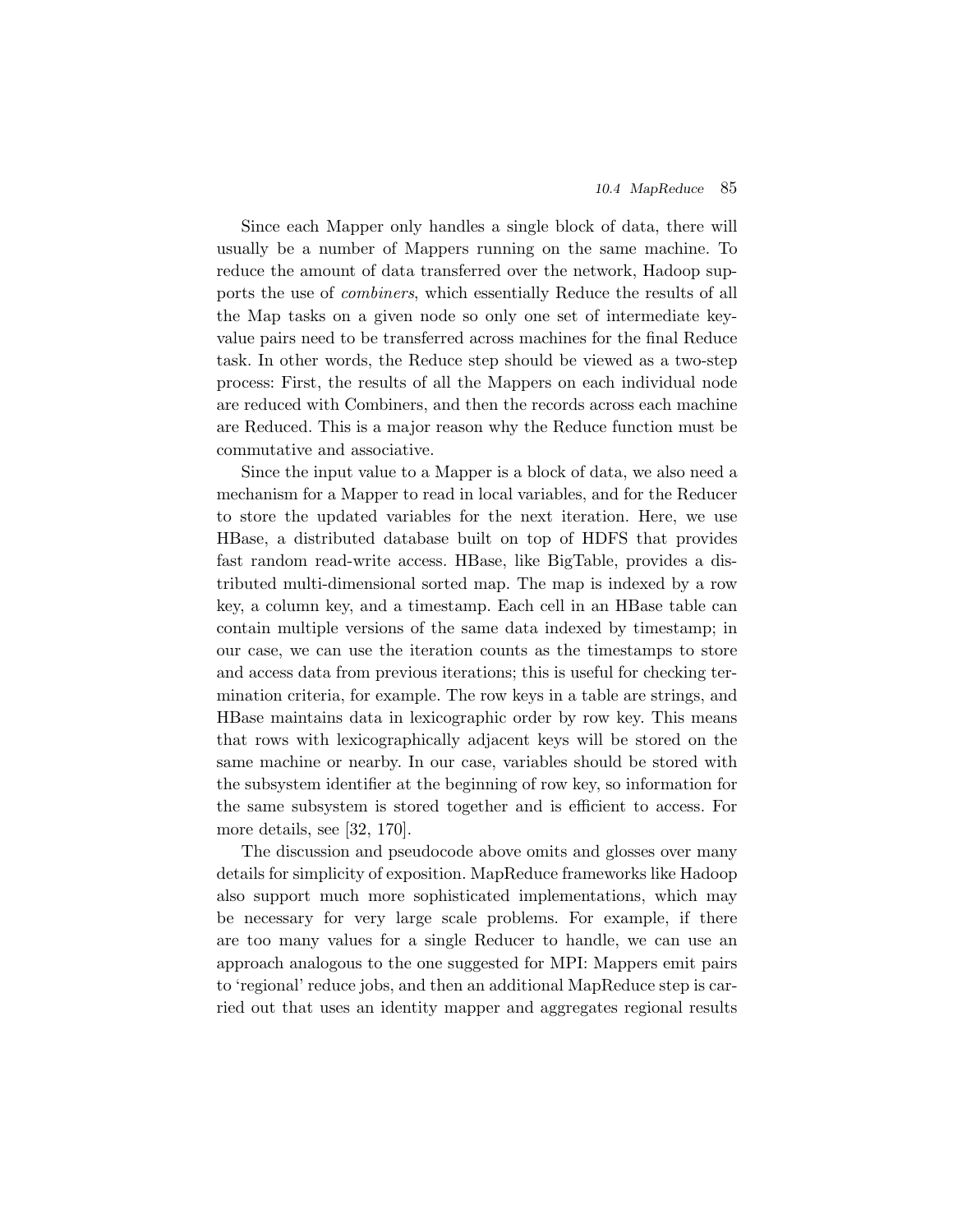## 86 Implementation

into a global result. In this section, our goal is merely to give a general flavor of some of the issues involved in implementing ADMM in a MapReduce framework, and we refer to [46, 170, 111] for further details. There has also been some recent work on alternative MapReduce systems that are specifically designed for iterative computation, which are likely better suited for ADMM [25, 179], though the implementations are less mature and less widely available. See [37, 93] for examples of recent papers discussing machine learning and optimization in MapReduce frameworks.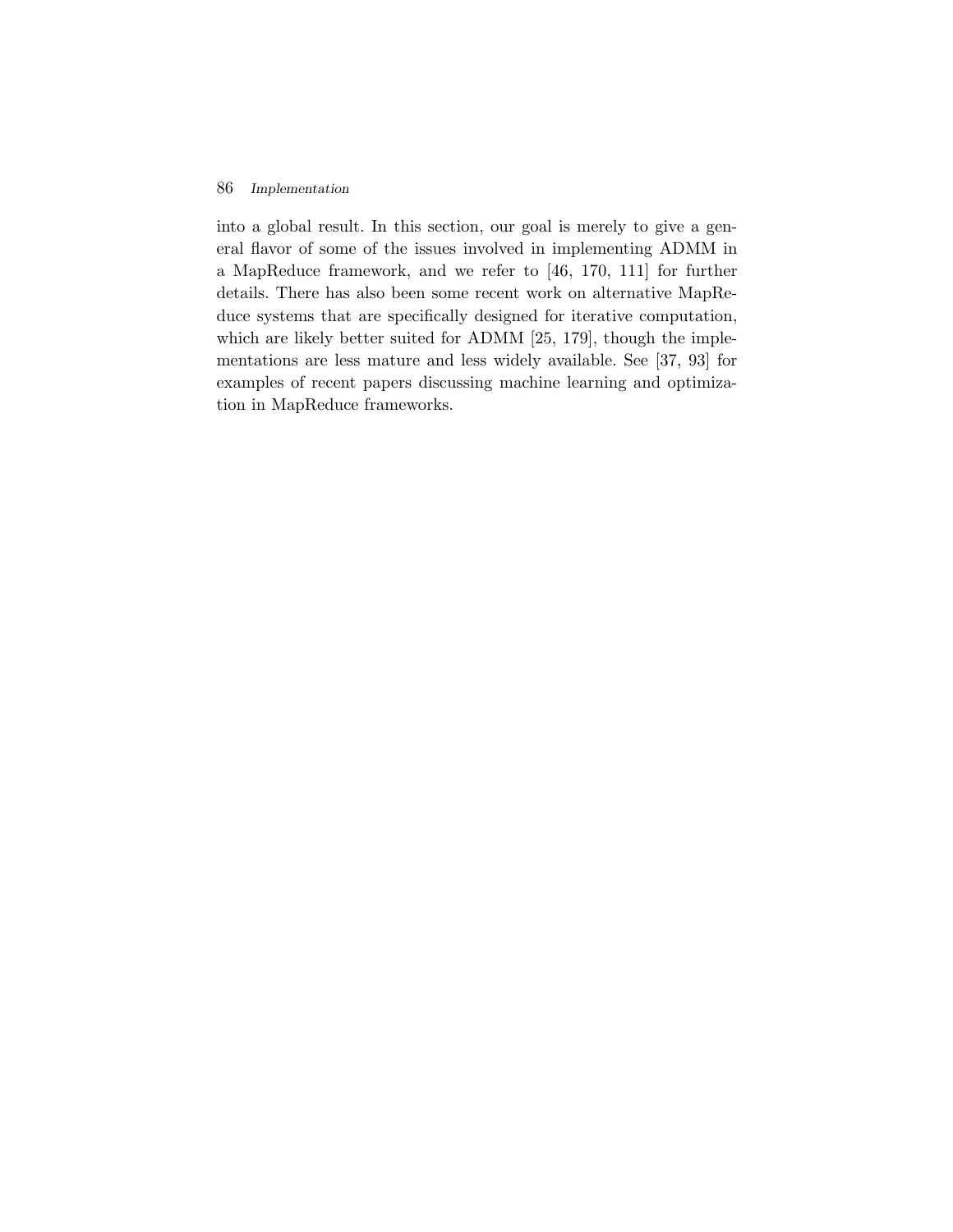# 11

# Numerical Examples

In this section we report numerical results for several examples. The examples are chosen to illustrate a variety of the ideas discussed above, including caching matrix factorizations, using iterative solvers for the updates, and using consensus and sharing ADMM to solve distributed problems. The implementations of ADMM are written to be as simple as possible, with no implementation-level optimization or tuning.

The first section discusses a small instance of the lasso problem with a dense coefficient matrix. This helps illustrate some of the basic behavior of the algorithm, and the impact of some of the linear algebrabased optimizations suggested in §4. We find, for example, that we can compute the entire regularization path for the lasso in not much more time than it takes to solve a single problem instance, which in turn takes not much more time than solving a single ridge regression problem of the same size.

We then discuss a serial implementation of the consensus ADMM algorithm applied to  $\ell_1$  regularized logistic regression, where we split the problem across training examples. Here, we focus on details of implementing consensus ADMM for this problem, rather than on actual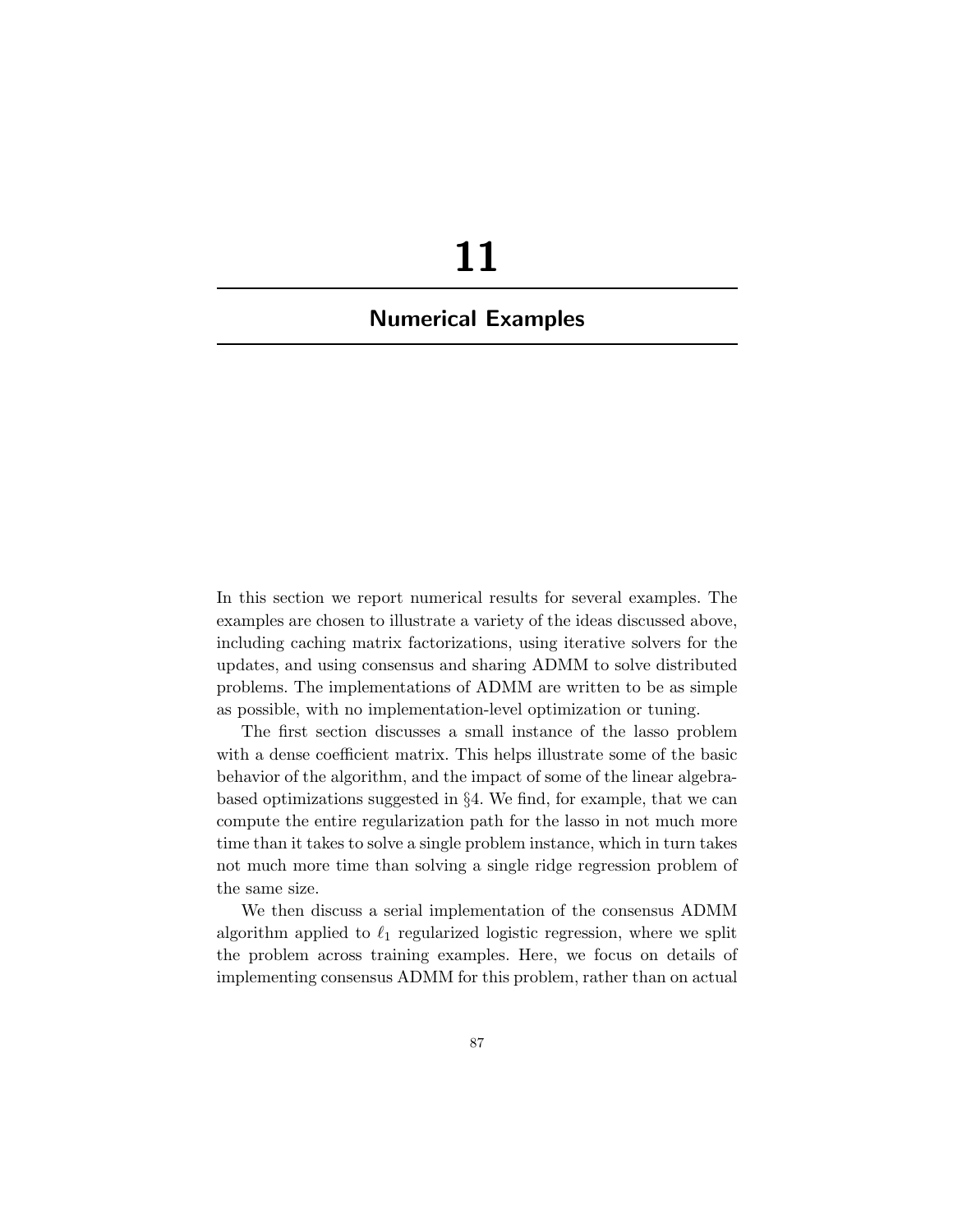distributed solutions. The following section has a similar discussion of the group lasso problem, but split across features, with each regularization group corresponding to a distinct subsystem.

We then turn to a real large-scale distributed implementation using an MPI-based solver written in C. We report on the results of solving some large lasso problems on clusters hosted in Amazon EC2, and find that a fairly basic implementation is able to solve a lasso problem with 30 GB of data in a few minutes.

Our last example is regressor selection, a nonconvex problem. We compare the sparsity-fit trade-off curve obtained using nonconvex ADMM, directly controlling the number of regressors, with the same curve obtained using the lasso regularization path (with posterior least squares fit). We will see that the curves are not the same, but give very similar results. This suggests that the regressor selection method may be preferable to the lasso when the desired sparsity level is known in advance: It is much easier to explicitly set the desired sparsity level than tuning the regularization parameter  $\lambda$  to obtain this level.

All examples except the large-scale lasso are implemented in Matlab, and run on an Intel Core i3 processor running at 3.2 GHz. The large lasso example is implemented in C using MPI for interprocess communication and the GNU Scientific Library for linear algebra. Source code and data for these examples (and others) can be found at www.stanford.edu/˜boyd/papers/admm\_distr\_stats.html and most are extensively commented.

### 11.1 Small Dense Lasso

We consider a small, dense instance of the lasso problem  $(6.2)$ , where the feature matrix A has  $m = 1500$  examples and  $n = 5000$  features.

We generate the data as follows. We first choose  $A_{ij} \sim \mathcal{N}(0,1)$ and then normalize the columns to have unit  $\ell_2$  norm. A 'true' value  $x^{\text{true}} \in \mathbb{R}^n$  is generated with 100 nonzero entries, each sampled from an  $\mathcal{N}(0,1)$  distribution. The labels b are then computed as  $b = Ax^{\text{true}} + v$ , where  $v \sim \mathcal{N}(0, 10^{-3}I)$ , which corresponds to a signal-to-noise ratio  $||Ax^{\text{true}}||_2^2/||v||_2^2$  of around 60.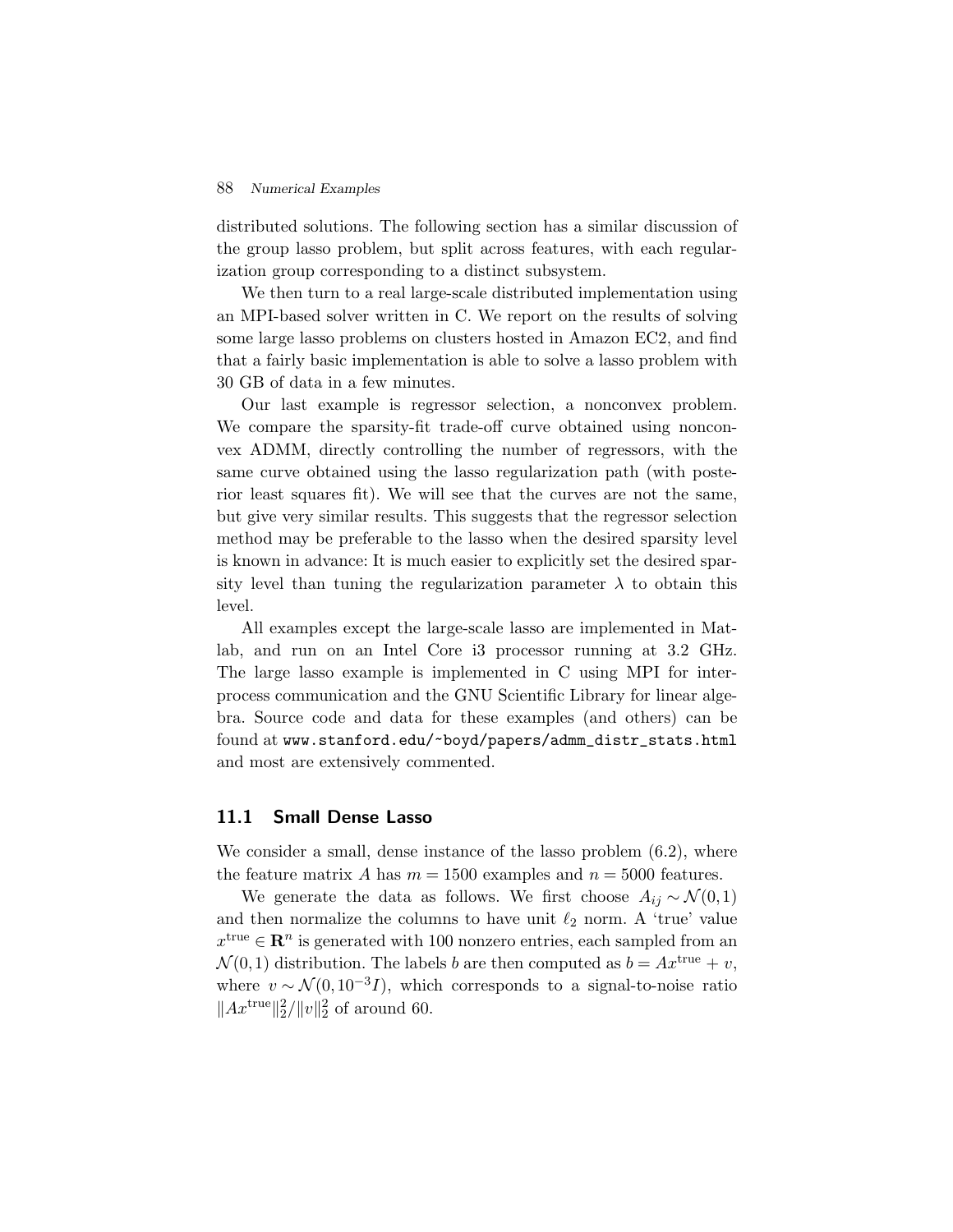

Fig. 11.1. Norms of primal residual (top) and dual residual (bottom) versus iteration, for a lasso problem. The dashed lines show  $\epsilon^{\rm pri}$  (top) and  $\epsilon^{\rm dual}$  (bottom).

We set the penalty parameter  $\rho = 1$  and set termination tolerances  $\epsilon^{abs} = 10^{-4}$  and  $\epsilon^{rel} = 10^{-2}$ . The variables  $u^0$  and  $z^0$  were initialized to be zero.

### 11.1.1 Single Problem

We first solve the lasso problem with regularization parameter  $\lambda =$  $0.1\lambda_{\text{max}}$ , where  $\lambda_{\text{max}} = ||A^T b||_{\infty}$  is the critical value of  $\lambda$  above which the solution of the lasso problem is  $x = 0$ . (Although not relevant, this choice correctly identifies about  $80\%$  of the nonzero entries in  $x^{\text{true}}$ .

Figure 11.1 shows the primal and dual residual norms by iteration, as well as the associated stopping criterion limits  $\epsilon^{pri}$  and  $\epsilon^{dual}$  (which vary slightly in each iteration since they depend on  $x^k$ ,  $z^k$ , and  $y^k$ through the relative tolerance terms). The stopping criterion was satisfied after 15 iterations, but we ran ADMM for 35 iterations to show the continued progress. Figure 11.2 shows the objective suboptimality  $\tilde{p}^k - p^*$ , where  $\tilde{p}^k = (1/2) ||Az^k - b||_2^2 + \lambda ||z^k||_1$  is the objective value at  $z^k$ . The optimal objective value  $p^* = 17.4547$  was independently verified using  $11 \text{ls}$  [102].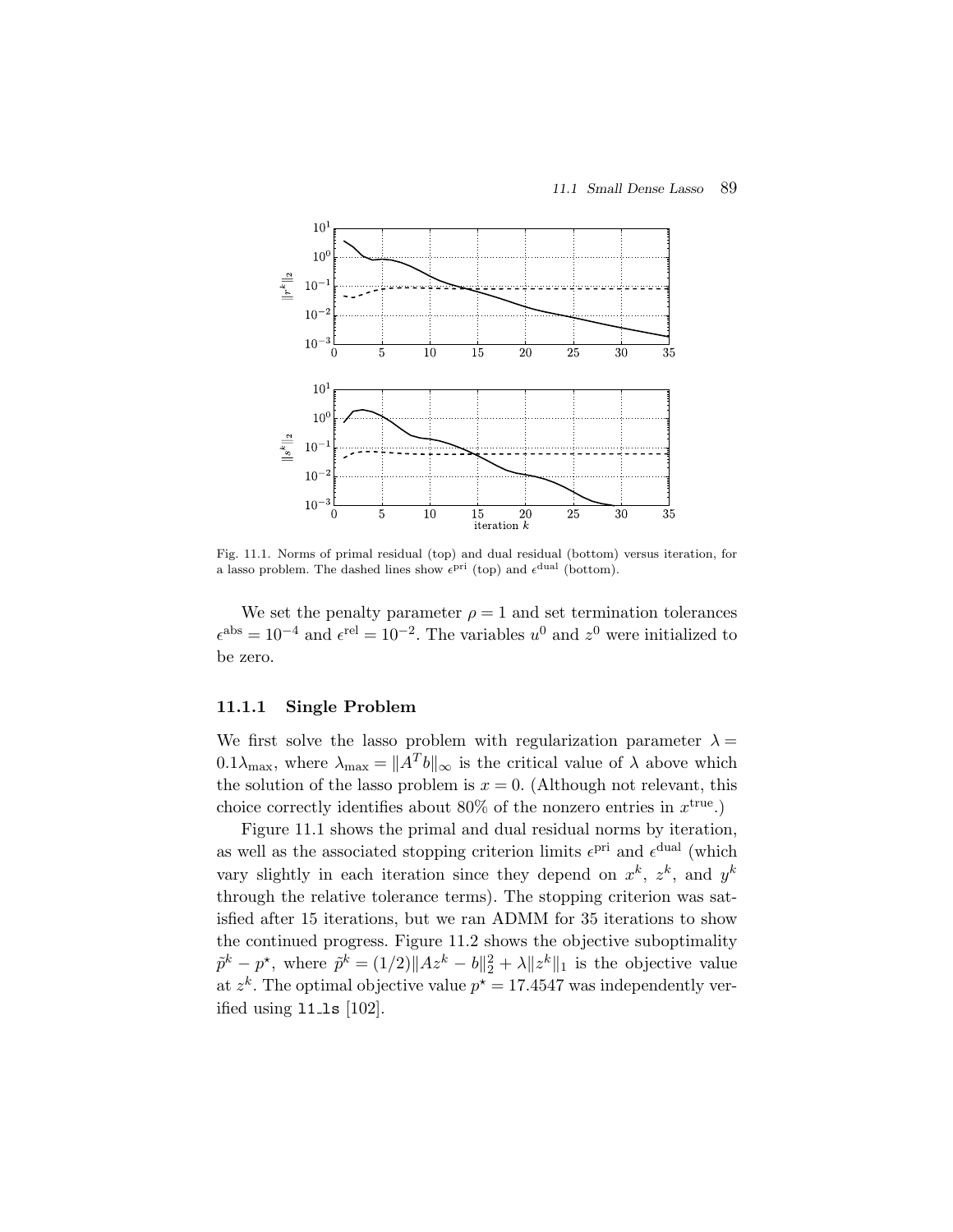

Fig. 11.2. Objective suboptimality versus iteration for a lasso problem. The stopping criterion is satisfied at iteration 15, indicated by the vertical dashed line.

Since A is fat (*i.e.*,  $m < n$ ), we apply the matrix inversion lemma to  $(A^T A + \rho I)^{-1}$  and instead compute the factorization of the smaller matrix  $I + (1/\rho)AA^T$ , which is then cached for subsequent x-updates. The factor step itself takes about  $nm^2 + (1/3)m^3$  flops, which is the cost of forming  $AA<sup>T</sup>$  and computing the Cholesky factorization. Subsequent updates require two matrix-vector multiplications and forwardbackward solves, which require approximately  $4mn + 2m^2$  flops. (The cost of the soft thresholding step in the z-update is negligible.) For these problem dimensions, the flop count analysis suggests a factor/solve ratio of around 350, which means that 350 subsequent ADMM iterations can be carried out for the cost of the initial factorization.

In our basic implementation, the factorization step takes about 1 second, and subsequent x-updates take around  $30 \text{ ms}$ . (This gives a factor/solve ratio of only 33, less than predicted, due to a particularly efficient matrix-matrix multiplication routine used in Matlab.) Thus the total cost of solving an entire lasso problem is around 1.5 seconds—only 50% more than the initial factorization. In terms of parameter estimation, we can say that computing the lasso estimate requires only 50%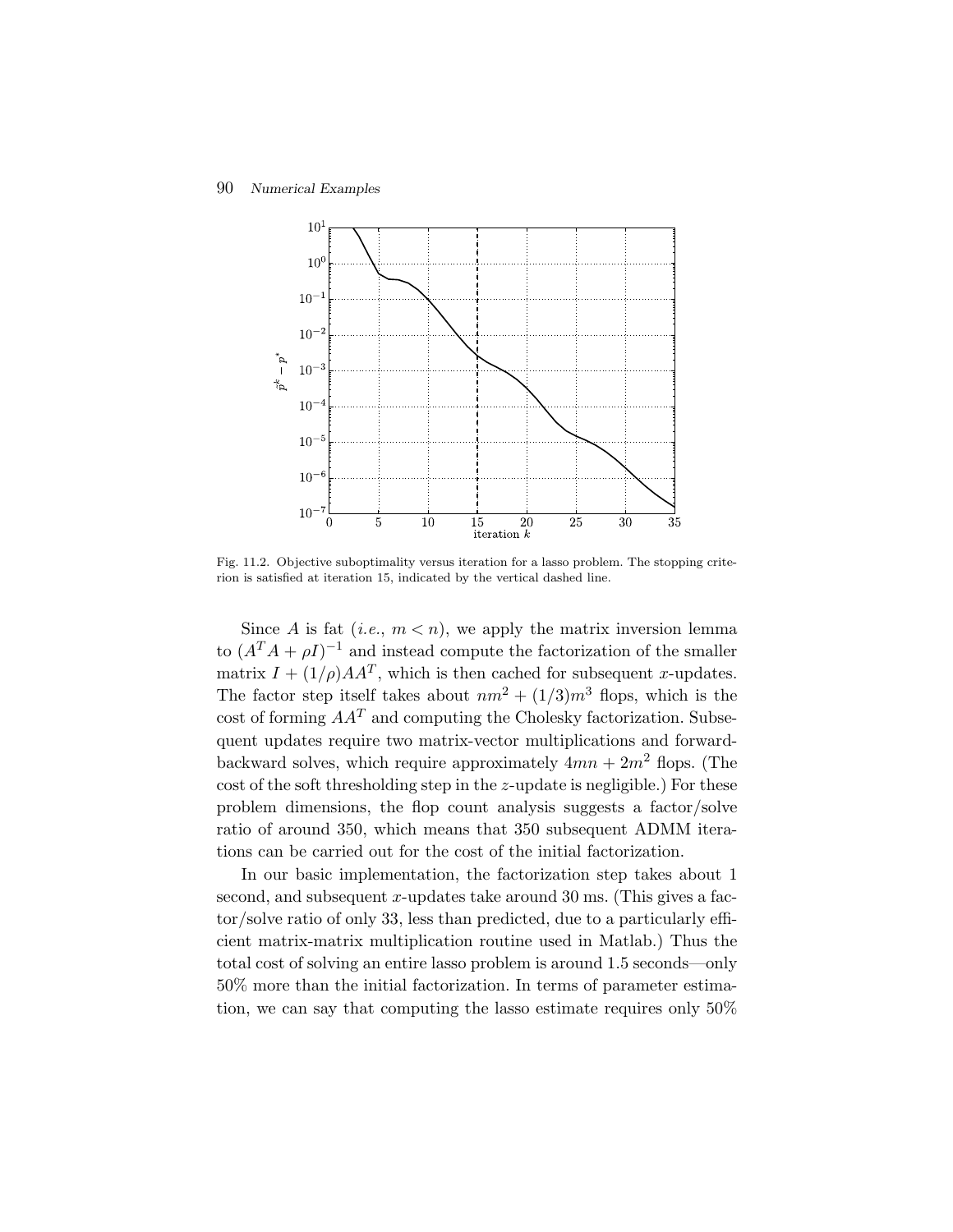

Fig. 11.3. Iterations needed versus  $\lambda$  for warm start (solid line) and cold start (dashed line).

more time than a ridge regression estimate. (Moreover, in an implementation with a higher factor/solve ratio, the additional effort for the lasso would have been even smaller.)

Finally, we report the effect of varying the parameter  $\rho$  on convergence time. Varying  $\rho$  over the 100:1 range from 0.1 to 10 yields a solve time ranging between 1.45 seconds to around 4 seconds. (In an implementation with a larger factor/solve ratio, the effect of varying  $\rho$  would have been even smaller.) Over-relaxation with  $\alpha = 1.5$  does not significantly change the convergence time with  $\rho = 1$ , but it does reduce the worst convergence time over the range  $\rho \in [0.1, 10]$  to only 2.8 seconds.

### 11.1.2 Regularization Path

To illustrate computing the regularization path, we solve the lasso problem for 100 values of  $\lambda$ , spaced logarithmically from  $0.01\lambda_{\text{max}}$  (where  $x^*$  has around 800 nonzeros) to  $0.95\lambda_{\text{max}}$  (where  $x^*$  has two nonzero entries). We first solve the lasso problem as above for  $\lambda = 0.01 \lambda_{\text{max}}$ , and for each subsequent value of  $\lambda$ , we then initialize (warm start) z and u at their optimal values for the previous  $\lambda$ . This requires only one factorization for all the computations; warm starting ADMM at the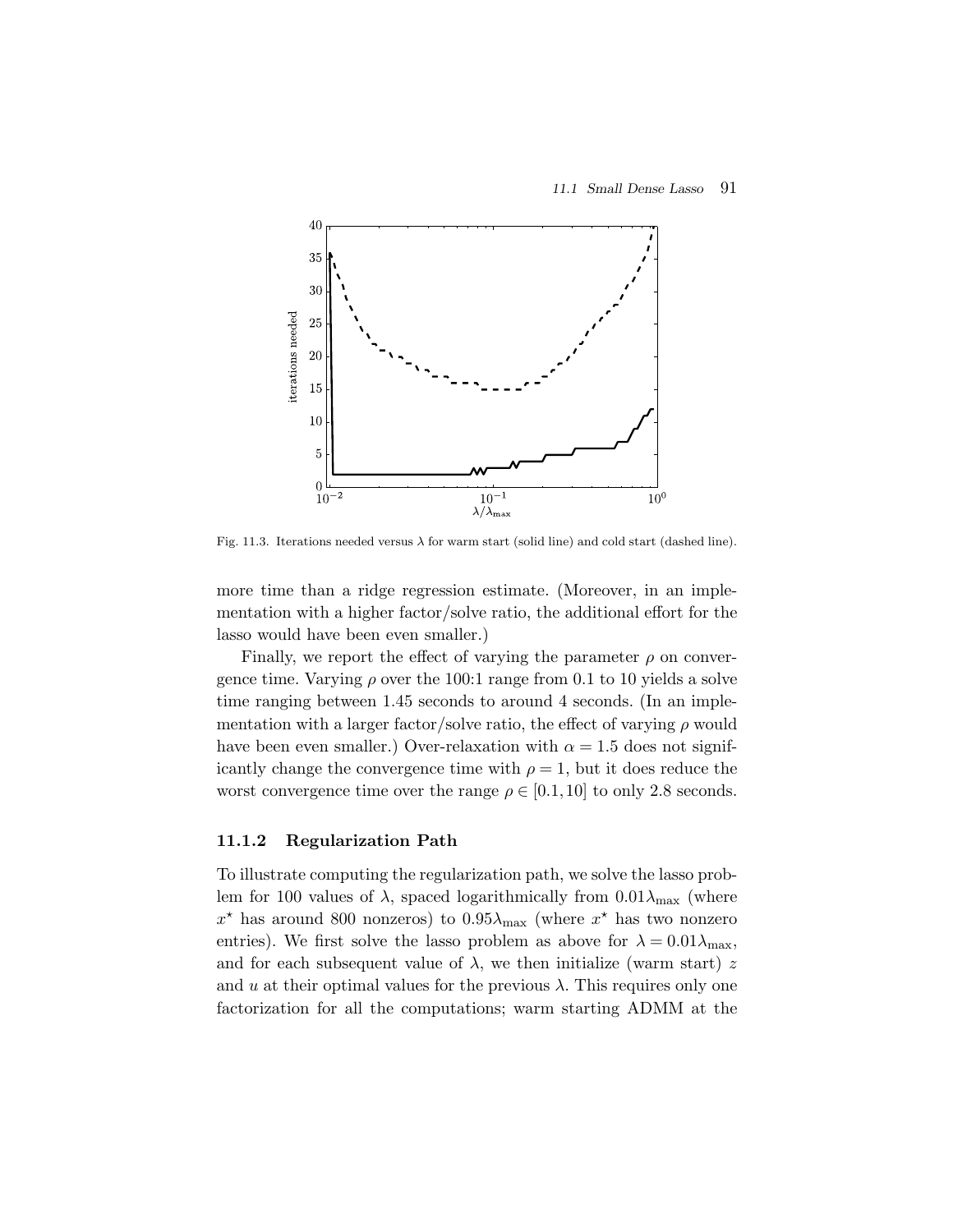| Task                                                      | Time(s) |
|-----------------------------------------------------------|---------|
| Factorization                                             | 1.1     |
| $x$ -Update                                               | 0.03    |
| Single lasso ( $\lambda = 0.1 \lambda_{\text{max}}$ )     | $1.5\,$ |
| Cold start regularization path (100 values of $\lambda$ ) | 160     |
| Warm start regularization path (100 values of $\lambda$ ) | 13      |

Table 11.1. Summary of timings for lasso example.

previous value significantly reduces the number of ADMM iterations required to solve each lasso problem after the first one.

Figure 11.3 shows the number of iterations required to solve each lasso problem using this warm start initialization, compared to the number of iterations required using a cold start of  $z^0 = u^0 = 0$  for each  $\lambda$ . For the 100 values of  $\lambda$ , the total number of ADMM iterations required is 428, which takes 13 seconds in all. By contrast, with cold starts, we need 2166 total ADMM iterations and 100 factorizations to compute the regularization path, or around 160 seconds total. This timing information is summarized in Table 11.1.

## 11.2 Distributed  $\ell_1$  Regularized Logistic Regression

In this example, we use consensus ADMM to fit an  $\ell_1$  regularized logistic regression model. Following §8, the problem is

minimize 
$$
\sum_{i=1}^{m} \log (1 + \exp(-b_i(a_i^T w + v))) + \lambda ||w||_1,
$$
 (11.1)

with optimization variables  $w \in \mathbb{R}^n$  and  $v \in \mathbb{R}$ . The training set consists of m pairs  $(a_i, b_i)$ , where  $a_i \in \mathbb{R}^n$  is a feature vector and  $b_i \in$  $\{-1,1\}$  is the corresponding label.

We generated a problem instance with  $m = 10^6$  training examples and  $n = 10<sup>4</sup>$  features. The m examples are distributed among  $N = 100$ subsystems, so each subsystem has  $10<sup>4</sup>$  training examples. Each feature vector  $a_i$  was generated to have approximately 10 nonzero features, each sampled independently from a standard normal distribution. We chose a 'true' weight vector  $w^{\text{true}} \in \mathbb{R}^n$  to have 100 nonzero values, and these entries, along with the true intercept  $v^{\text{true}}$ , were sampled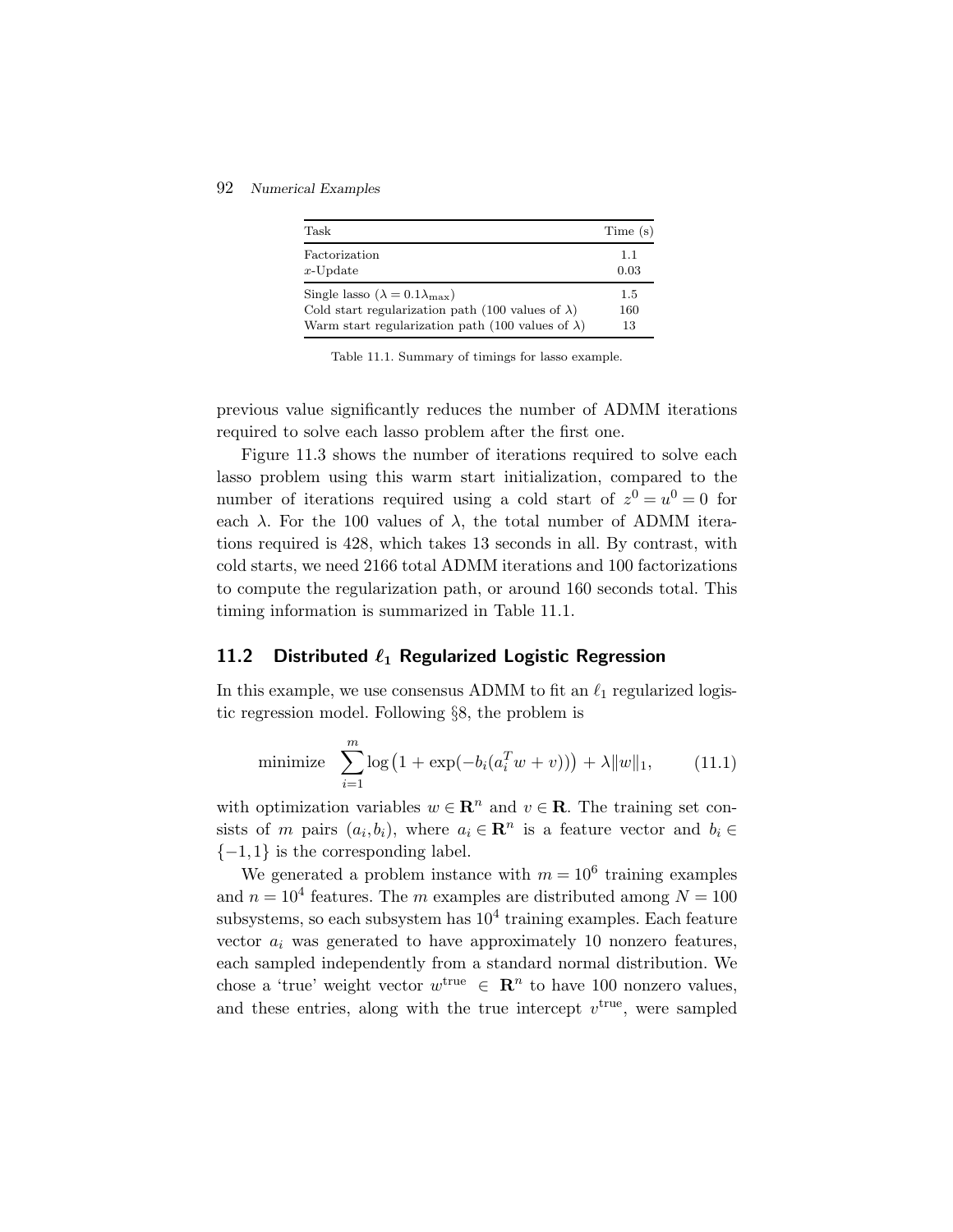independently from a standard normal distribution. The labels  $b_i$  were then generated using

$$
b_i = \mathbf{sign}(a_i^T w^{\text{true}} + v^{\text{true}} + v_i),
$$

where  $v_i \sim \mathcal{N}(0, 0.1)$ .

The regularization parameter is set to  $\lambda = 0.1 \lambda_{\text{max}}$ , where  $\lambda_{\text{max}}$  is the critical value above which the solution of the problem is  $w^* = 0$ . Here  $\lambda_{\text{max}}$  is more complicated to describe than in the simple lasso case described above. Let  $\theta^{\text{neg}}$  be the fraction of examples with  $b_i = -1$  and  $\theta^{pos}$  the fraction with  $b_i = 1$ , and let  $\tilde{b} \in \mathbb{R}^m$  be a vector with entries  $\theta^{\text{neg}}$  where  $b_i = 1$  and  $-\theta^{\text{pos}}$  where  $b_i = -1$ . Then  $\lambda_{\text{max}} = ||A^T \tilde{b}||_{\infty}$  (see [103, §2.1]). (While not relevant here, the final fitted model with  $\lambda =$  $0.1\lambda_{\text{max}}$  classified the training examples with around 90% accuracy.)

Fitting the model involves solving the global consensus problem  $(8.3)$  in §8.2 with local variables  $x_i = (v_i, w_i)$  and consensus variable  $z = (v, w)$ . As in the lasso example, we used  $\epsilon^{abs} = 10^{-4}$  and  $\epsilon^{rel} =$  $10^{-2}$  as tolerances and used the initialization  $u_i^0 = 0, z^0 = 0$ . We use the penalty parameter value  $\rho = 1$  for the iterations.

We used L-BFGS to carry out the  $x_i$ -updates. We used Nocedal's Fortran 77 implementation of L-BFGS with no tuning: We used default parameters, a memory of 5, and a constant termination tolerance across ADMM iterations (for a more efficient implementation, these tolerances would start large and decrease with ADMM iterations). We warm started the  $x_i$ -updates.

We used a serial implementation that performs the  $x_i$ -updates sequentially; in a distributed implementation, of course, the  $x_i$ -updates would be performed in parallel. To report an approximation of the timing that would have been achieved in a parallel implementation, we report the *maximum* time required to update  $x_i$  among the K subsystems. This corresponds roughly to the maximum number of L-BFGS iterations required for the  $x_i$ -update.

Figure 11.4 shows the progress of the primal and dual residual norm by iteration. The dashed line shows when the stopping criterion has been satisfied (after 19 iterations), resulting in a primal residual norm of about 1. Since the RMS consensus error can be expressed as  $(1/\sqrt{m})||r^k||_2$  where  $m = 10^6$ , a primal residual norm of about 1 means that on average, the elements of  $x_i$  agree with z up to the third digit.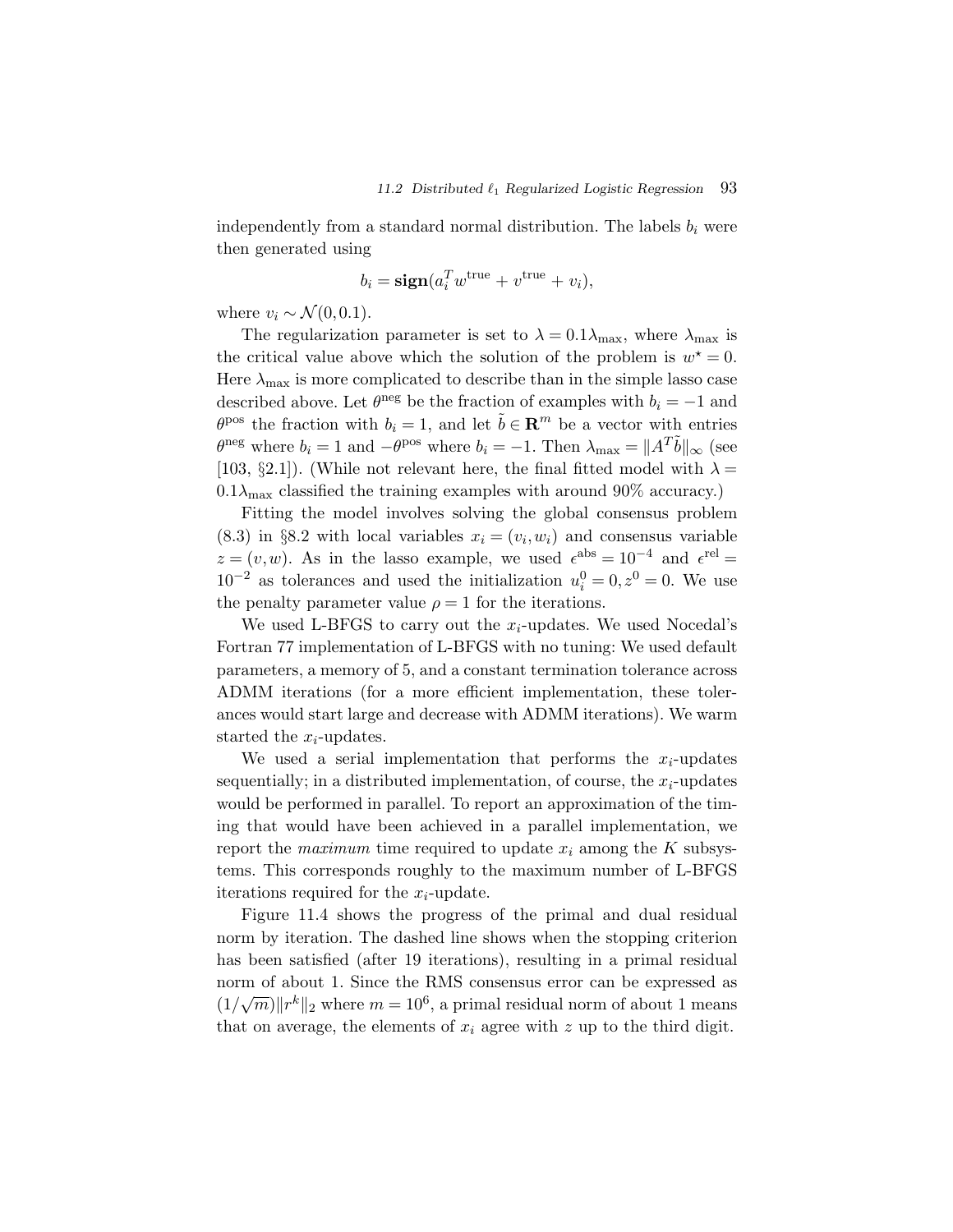

Fig. 11.4. Progress of primal and dual residual norm for distributed  $\ell_1$  regularized logistic regression problem. The dashed lines show  $\epsilon^{\text{pri}}$  (top) and  $\epsilon^{\text{dual}}$  (bottom).



Fig. 11.5. Left. Objective suboptimality of distributed  $\ell_1$  regularized logistic regression versus iteration. Right. Progress versus elapsed time. The stopping criterion is satisfied at iteration 19, indicated by the vertical dashed line.

Figure 11.5 shows the suboptimality  $\tilde{p}^k - p^*$  for the consensus variable, where

$$
\tilde{p}^k = \sum_{i=1}^m \log \left( 1 + \exp(-b_i(a_i^T w^k + v^k)) \right) + \lambda \|w^k\|_1.
$$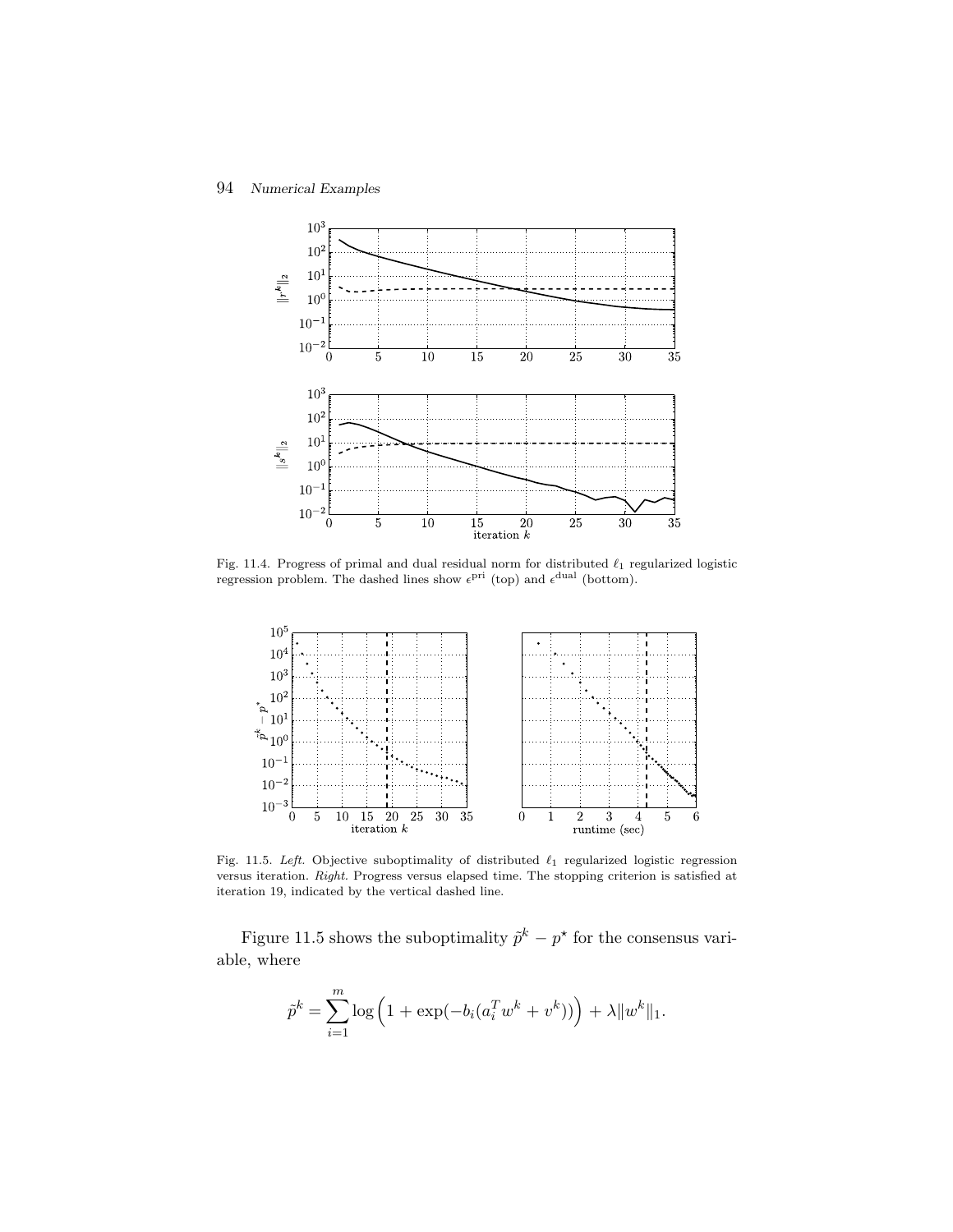The optimal value  $p^* = 0.3302 \times 10^6$  was verified using 11 logreg [103]. The lefthand plot shows ADMM progress by iteration, while the righthand plot shows the cumulative time in a parallel implementation. It took 19 iterations to satisfy the stopping criterion. The first 4 iterations of ADMM took 2 seconds, while the last 4 iterations (before the stopping criterion is satisfied) took less than 0.5 seconds. This is because as the iterates approach consensus, L-BFGS requires fewer iterations due to warm starting.

## 11.3 Group Lasso with Feature Splitting

We consider the group lasso example, described in  $\S 6.4.2$ ,

minimize 
$$
(1/2)||Ax - b||_2^2 + \lambda \sum_{i=1}^N ||x_i||_2
$$
,

where  $x = (x_1, \ldots, x_N)$ , with  $x_i \in \mathbb{R}^{n_i}$ . We will solve the problem by splitting across feature groups  $x_1, \ldots, x_N$  using the formulation in §8.3.

We generated a problem instance with  $N = 200$  groups of features, with  $n_i = 100$  features per group, for  $i = 1, \ldots, 200$ , for a total of  $n = 20000$  features and  $m = 200$  examples. A 'true' value  $x^{\text{true}} \in \mathbb{R}^n$ was generated, with 9 nonzero groups, resulting in 900 nonzero feature values. The feature matrix  $A$  is dense, with entries drawn from an  $\mathcal{N}(0,1)$  distribution, and its columns then normalized to have unit  $\ell_2$  norm (as in the lasso example of §11.1). The outcomes b are generated by  $b = Ax^{\text{true}} + v$ , where  $v \sim \mathcal{N}(0, 0.1I)$ , which corresponds to a signal-to-noise ratio  $||Ax^{\text{true}}||_2^2/||v||_2^2$  of around 60.

We used the penalty parameter  $\rho = 10$  and set termination tolerances as  $\epsilon^{abs} = 10^{-4}$  and  $\epsilon^{rel} = 10^{-2}$ . The variables  $u^0$  and  $z^0$  are initialized to be zero.

We used the regularization parameter value  $\lambda = 0.5\lambda_{\text{max}}$ , where

$$
\lambda_{\max} = \max\{\|A_1^T b\|_2, \ldots, \|A_N^T b\|_2\}
$$

is the critical value of  $\lambda$  above which the solution is  $x = 0$ . (Although not relevant, this choice of  $\lambda$  correctly identifies 6 of the 9 nonzero groups in  $x^{\text{true}}$  and produces an estimate with 17 nonzero groups.) The stopping criterion was satisfied after 47 iterations.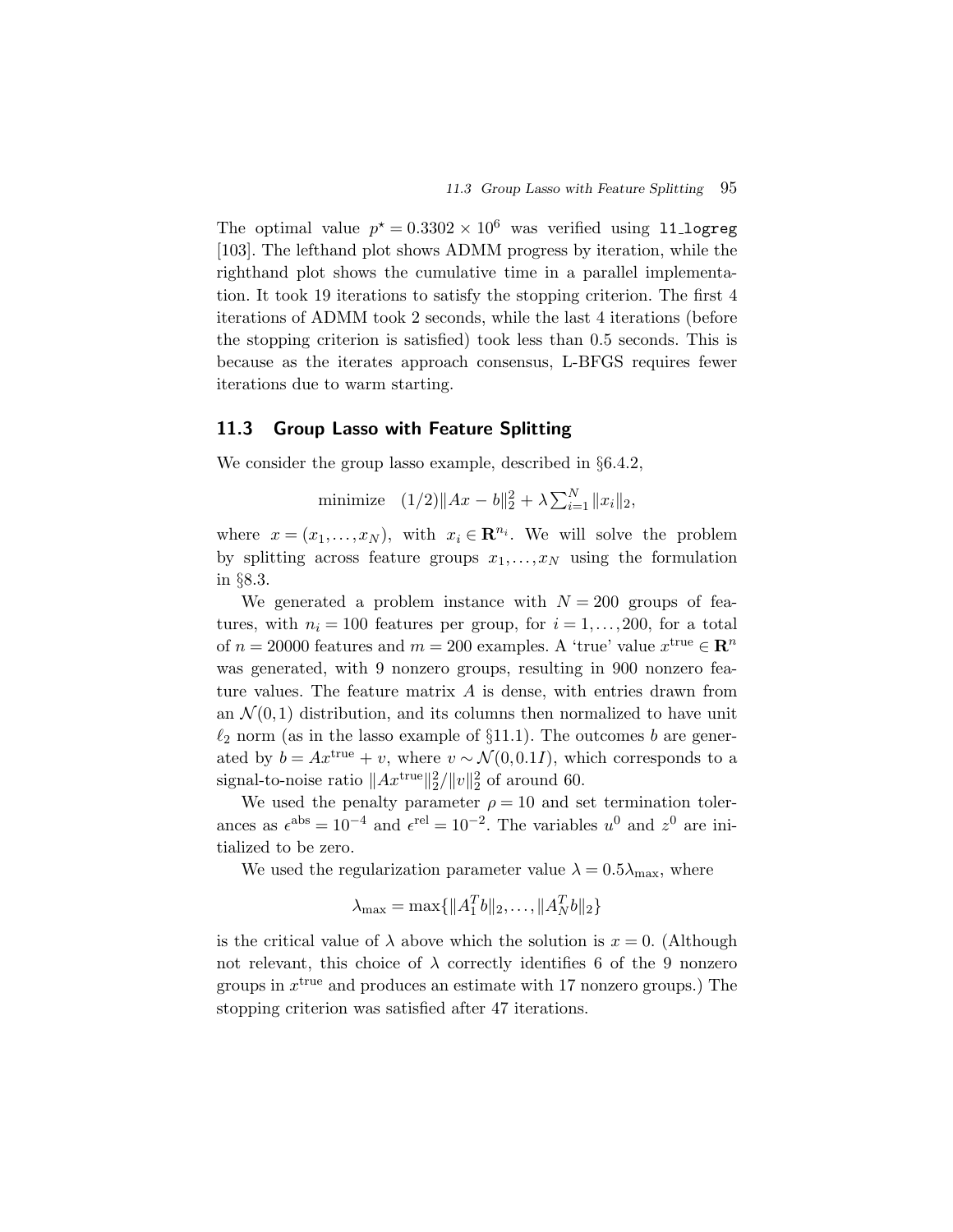

Fig. 11.6. Norms of primal residual (top) and dual residual (bottom) versus iteration, for the distributed group lasso problem. The dashed lines show  $\epsilon^{\text{pri}}$  (top) and  $\epsilon^{\text{dual}}$  (bottom).

The  $x_i$ -update is computed using the method described in §8.3.2, which involves computing and caching eigendecompositions of  $A_i^T A_i$ . The eigenvalue decompositions of  $A_i^T A_i$  took around 7 milliseconds; subsequent  $x_i$ -updates took around 350 microseconds, around a factor of 20 faster. For 47 ADMM iterations, these numbers predict a total runtime in a serial implementation of about 5 seconds; the actual runtime was around 7 seconds. For a parallel implementation, we can estimate the runtime (neglecting interprocess communication and data distribution) as being about 200 times faster, around 35 milliseconds.

Figure 11.6 shows the progress of the primal and dual residual norm by iteration. The dashed line shows when the stopping criterion is satisfied (after 47 iterations).

Figure 11.7 shows the suboptimality  $\tilde{p}^k - p^*$  for the problem versus iteration, where

$$
\tilde{p}^k = (1/2) \|Ax^k - b\|_2^2 + \lambda \sum_{i=1}^K \|x_i^k\|_2.
$$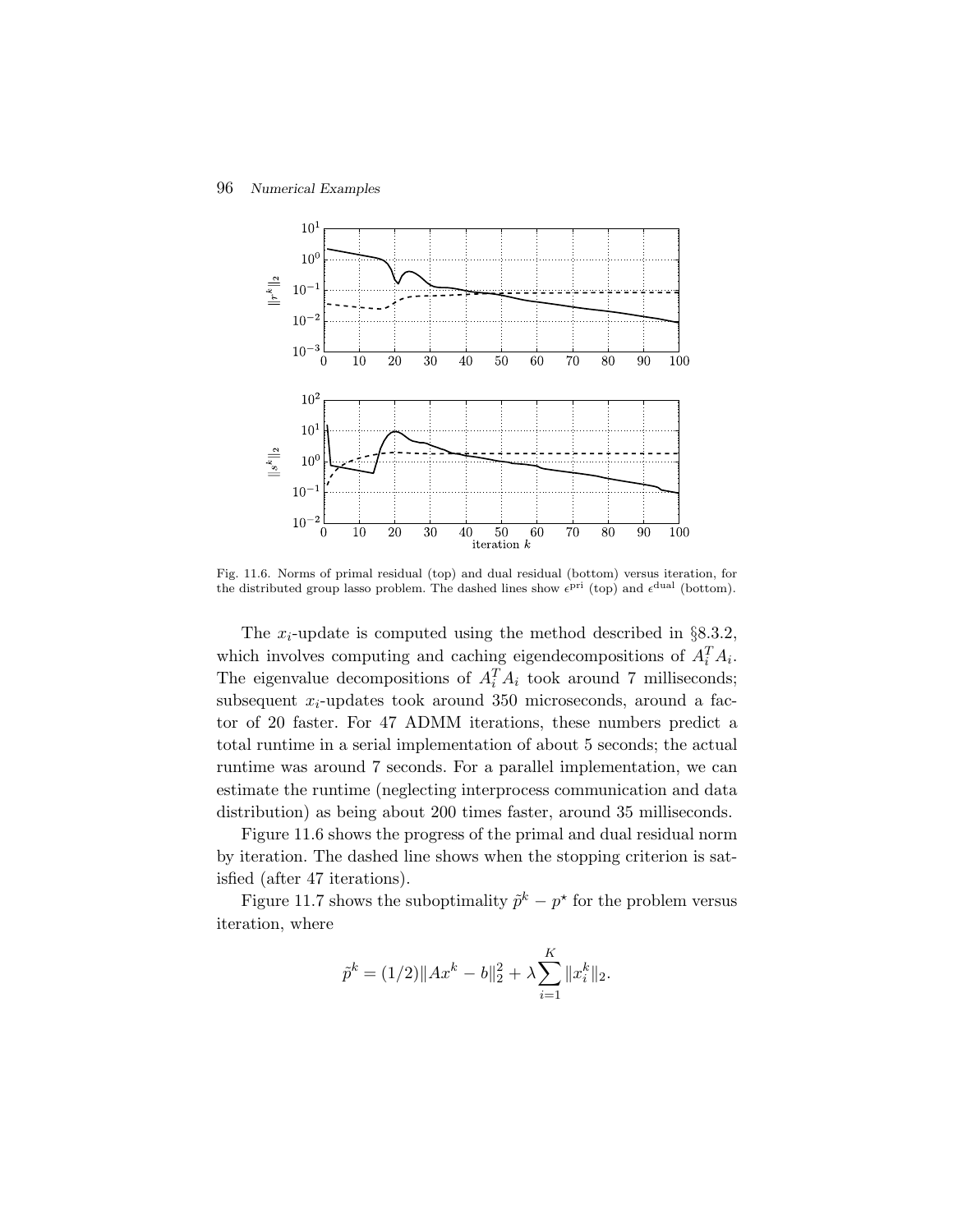

Fig. 11.7. Suboptimality of distributed group lasso versus iteration. The stopping criterion is satisfied at iteration 47, indicated by the vertical dashed line.

The optimal objective value  $p^* = 430.8390$  was found by running ADMM for 1000 iterations.

## 11.4 Distributed Large-Scale Lasso with MPI

In previous sections, we discussed an idealized version of a distributed implementation that was actually carried out serially for simplicity. We now turn to a much more realistic distributed example, in which we solve a very large instance of the lasso problem (6.2) using a distributed solver implemented in C using MPI for inter-process communication and the GNU Scientific Library (GSL) for linear algebra. In this example, we split the problem across training examples rather than features. We carried out the experiments in a cluster of virtual machines running on Amazon's Elastic Compute Cloud (EC2). Here, we focus entirely on scaling and implementation details.

The data was generated as in §11.1, except that we now solve a problem with  $m = 400000$  examples and  $n = 8000$  features across  $N = 80$ subsystems, so each subsystem handles 5000 training examples. Note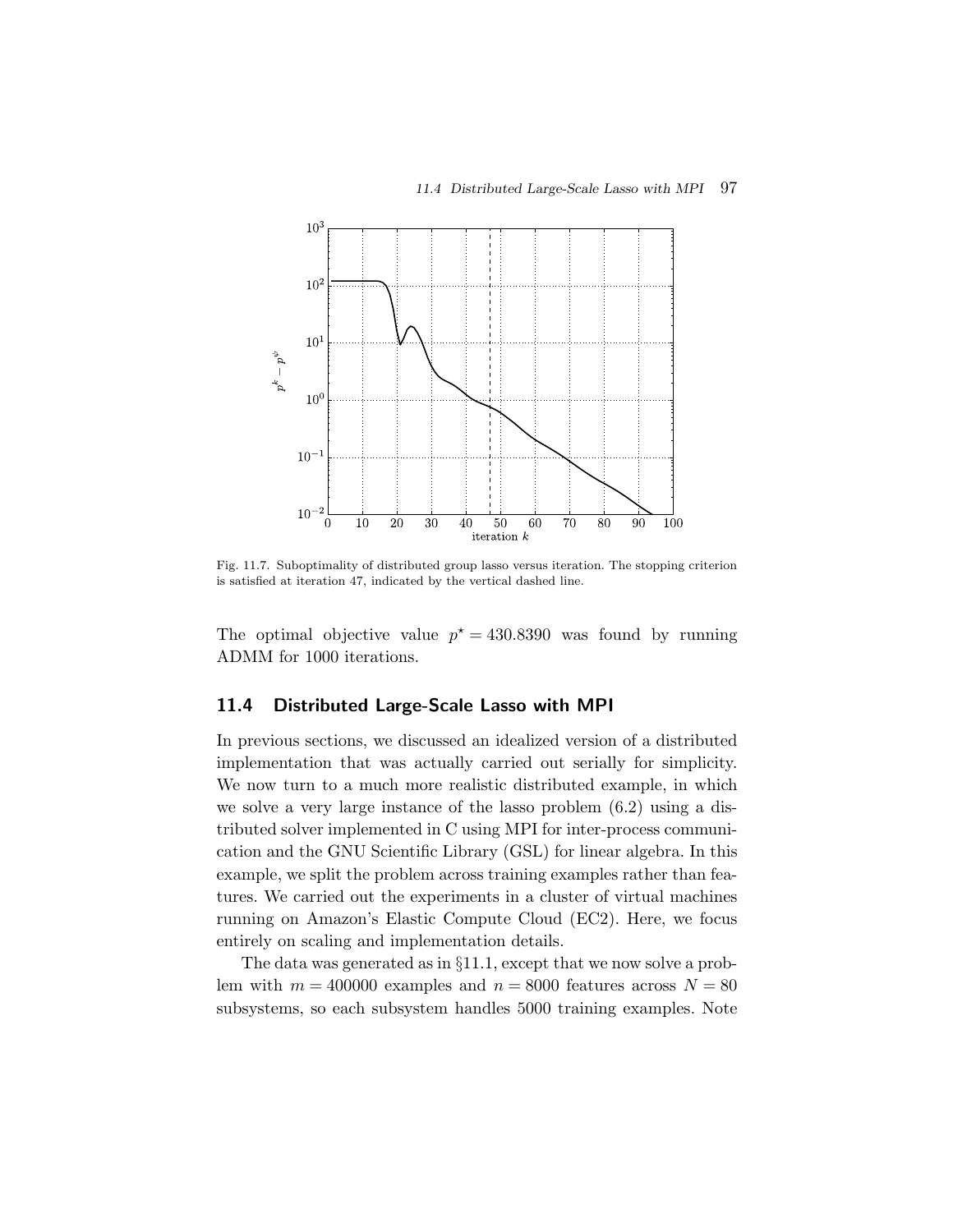that the overall problem has a skinny coefficient matrix but each of the subproblems has a fat coefficient matrix. We emphasize that the coefficient matrix is dense, so the full dataset requires over 30 GB to store and has 3.2 billion nonzero entries in the total coefficient matrix A. This is far too large to be solved efficiently, or at all, using standard serial methods on commonly available hardware.

We solved the problem using a cluster of 10 machines. We used Cluster Compute instances, which have 23 GB of RAM, two quad-core Intel Xeon X5570 'Nehalem' chips, and are connected to each other with 10 Gigabit Ethernet. We used hardware virtual machine images running CentOS 5.4. Since each node had 8 cores, we ran the code with 80 processes, so each subsystem ran on its own core. In MPI, communication between processes on the same machine is performed locally via the shared-memory Byte Transfer Layer (BTL), which provides low latency and high bandwidth communication, while communication across machines goes over the network. The data was sized so all the processes on a single machine could work entirely in RAM. Each node had its own attached Elastic Block Storage (EBS) volume that contained only the local data relevant to that machine, so disk throughput was shared among processes on the same machine but not across machines. This is to emulate a scenario where each machine is only processing the data on its local disk, and none of the dataset is transferred over the network. We emphasize that usage of a cluster set up in this fashion costs under \$20 per hour.

We solved the problem with a deliberately naive implementation of the algorithm, based directly on the discussion of §6.4, §8.2, and §10.2. The implementation consists of a single file of C code, under 400 lines despite extensive comments. The linear algebra (BLAS operations and the Cholesky factorization) were performed using a stock installation of the GNU Scientific Library.

We now report the breakdown of the wall-clock runtime. It took roughly 30 seconds to load all the data into memory. It then took 4-5 minutes to form and then compute the Cholesky factorizations of  $I + (1/\rho)A_iA_i^T$ . After caching these factorizations, it then took 0.5-2 seconds for each subsequent ADMM iteration. This includes the backsolves in the  $x_i$ -updates and all the message passing. For this problem,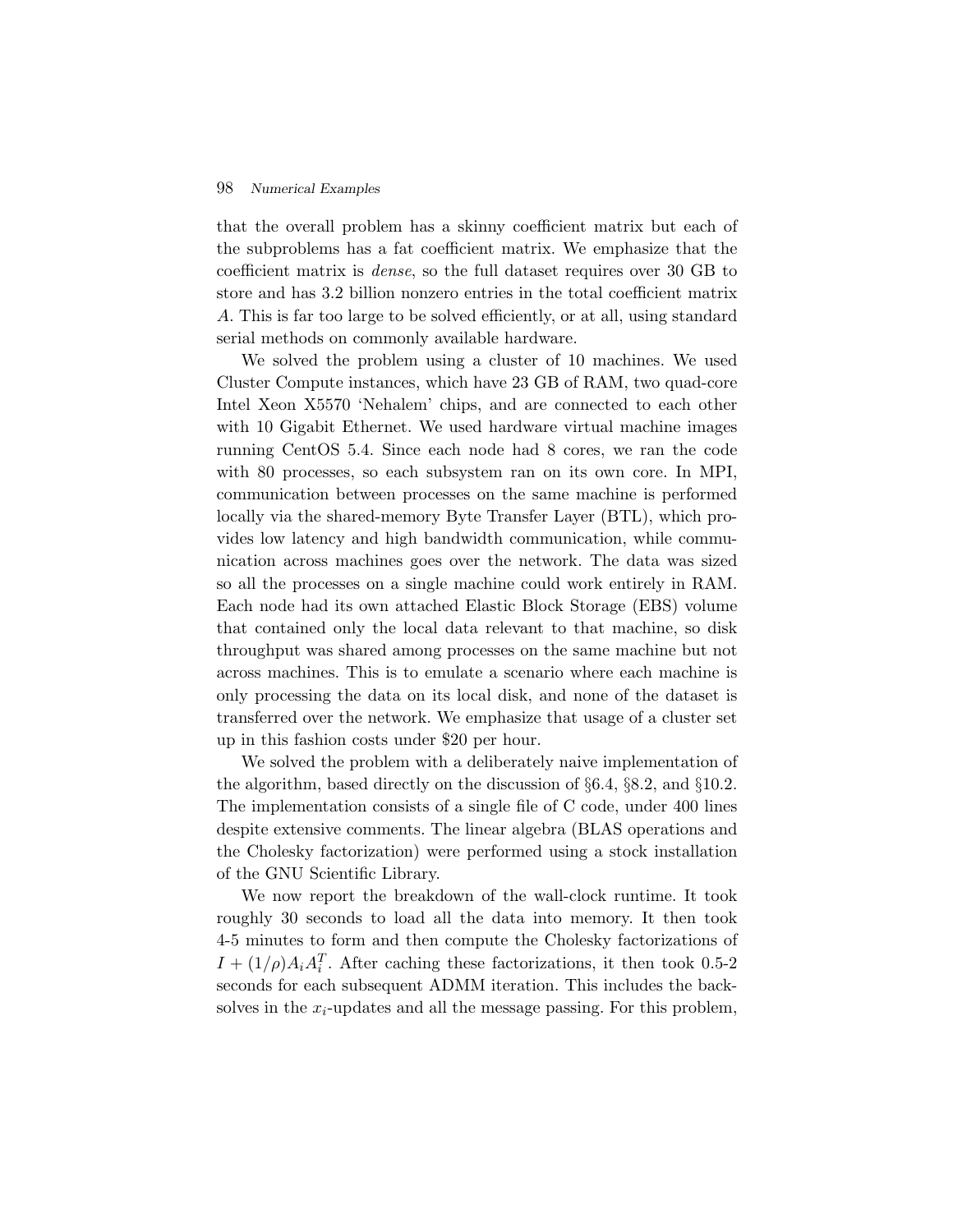| Total dataset size       | 30 GB                |
|--------------------------|----------------------|
| Number of subsystems     | 80                   |
| Total dataset dimensions | $400000 \times 8000$ |
| Subsystem dimensions     | $5000 \times 8000$   |
| Data loading time        | 30 seconds           |
| Factorization time       | 5 minutes            |
| Single iteration time    | 1 second             |
| Total runtime            | 6 minutes            |
|                          |                      |

Table 11.2. Rough summary of a large dense distributed lasso example.

ADMM converged in 13 iterations, yielding a start-to-finish runtime of under 6 minutes to solve the whole problem. Approximate times are summarized in Table 11.2.

Though we did not compute it as part of this example, the extremely low cost of each iteration means that it would be straightforward to compute the entire regularization path for this problem using the method described in §11.1.2. In that example, it required 428 iterations to compute the regularization path for 100 settings of  $\lambda$ , while it took around 15 iterations for a single instance to converge, roughly the same as in this example. Extrapolating for this case, it is plausible that the entire regularization path, even for this very large problem, could easily be obtained in another five to ten minutes.

It is clear that by far the dominant computation is forming and computing the Cholesky factorization, locally and in parallel, of each  $A_i^T A_i + \rho I$  (or  $I + (1/\rho) A_i A_i^T$ , if the matrix inversion lemma is applied). As a result, it is worth keeping in mind that the performance of the linear algebra operations in our basic implementation can be significantly improved by using LAPACK instead of GSL for the Cholesky factorization, and by replacing GSL's BLAS implementation with a hardware-optimized BLAS library produced by ATLAS, a vendor library like Intel MKL, or a GPU-based linear algebra package. This could easily lead to several orders of magnitude faster performance.

In this example, we used a dense coefficient matrix so the code could be written using a single simple math library. Many real-world examples of the lasso have larger numbers of training examples or features, but are sparse and do not have billions of nonzero entries, as we do here. The code we provide could be modified in the usual manner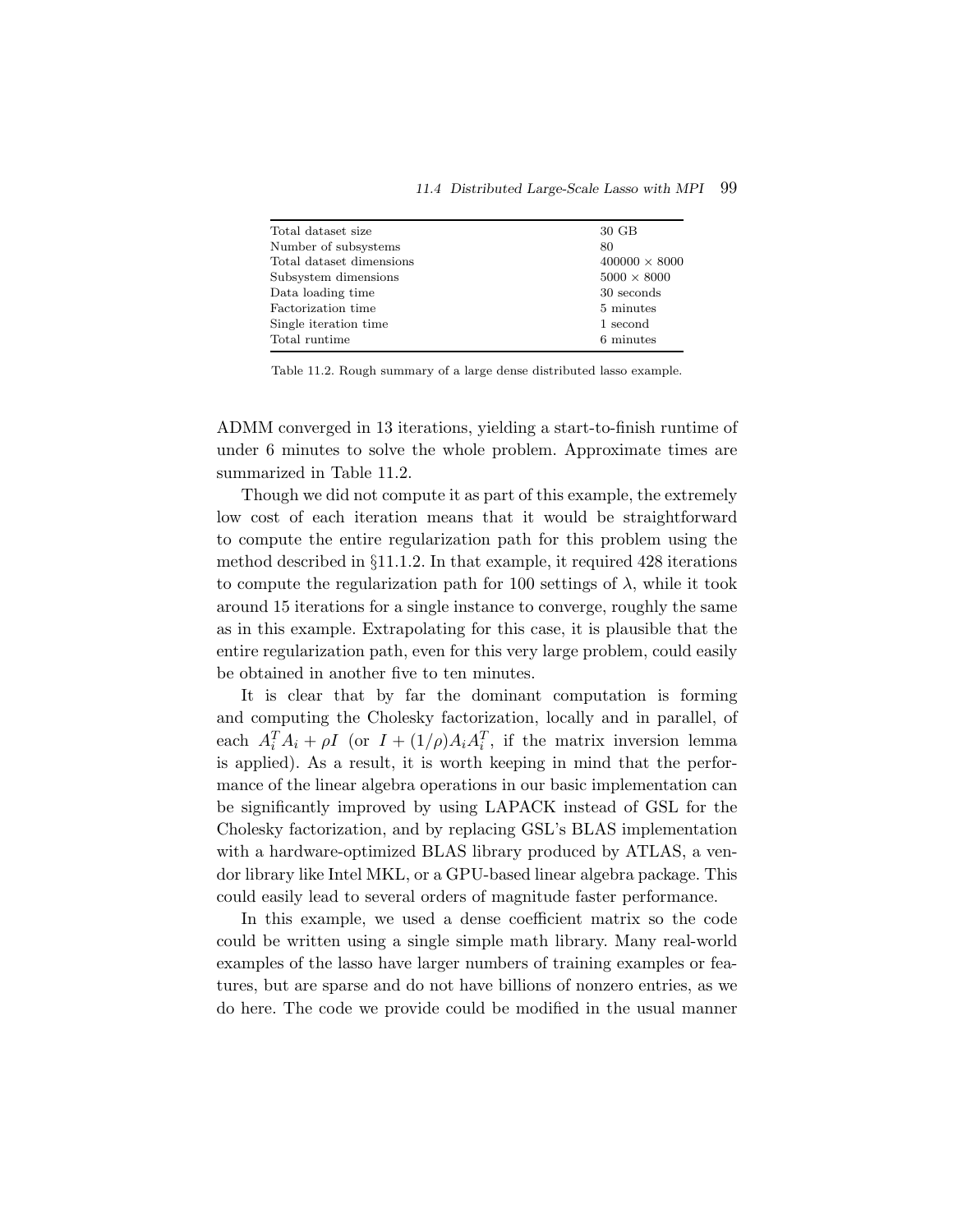to handle sparse or structured matrices (e.g., use CHOLMOD [35] for sparse Cholesky factorization), and would also scale to very large problems. More broadly, it could also be adapted with minimal work to add constraints or otherwise modify the lasso problem, or even solve completely different problems, like training logistic regression or SVMs.

It is worth observing that ADMM scales well both horizontally and vertically. We could easily have solved much larger problem instances in roughly the same amount of time than the one described here by having each subsystem solve a larger subproblem (up to the point where each machine's RAM is saturated, which it was not here); by running more subsystems on each machine (though this can lead to performance degradation in key areas like the factorization step); or simply by adding more machines to the cluster, which is mostly straightforward and relatively inexpensive on Amazon EC2.

Up to a certain problem size, the solver can be implemented by users who are not expert in distributed systems, distributed linear algebra, or advanced implementation-level performance enhancements. This is in sharp contrast to what is required in many other cases. Solving extremely large problem instances requiring hundreds or thousands of machines would require a more sophisticated implementation from a systems perspective, but it is interesting to observe that a basic version can solve rather large problems quickly on standard software and hardware. To the best of our knowledge, the example above is one of the largest lasso problems ever solved.

## 11.5 Regressor Selection

In our last example, we apply ADMM to an instance of the (nonconvex) least squares regressor selection problem described in §9.1, which seeks the best quadratic fit to a set of labels  $b$  from a combination of no more than c columns of A (regressors). We use the same A and b generated for the dense lasso example in §11.1, with  $m = 1500$  examples and  $n = 5000$ features, but instead of relying on the  $\ell_1$  regularization heuristic to achieve a sparse solution, we explicitly constrain its cardinality to be below  $c = 100$ .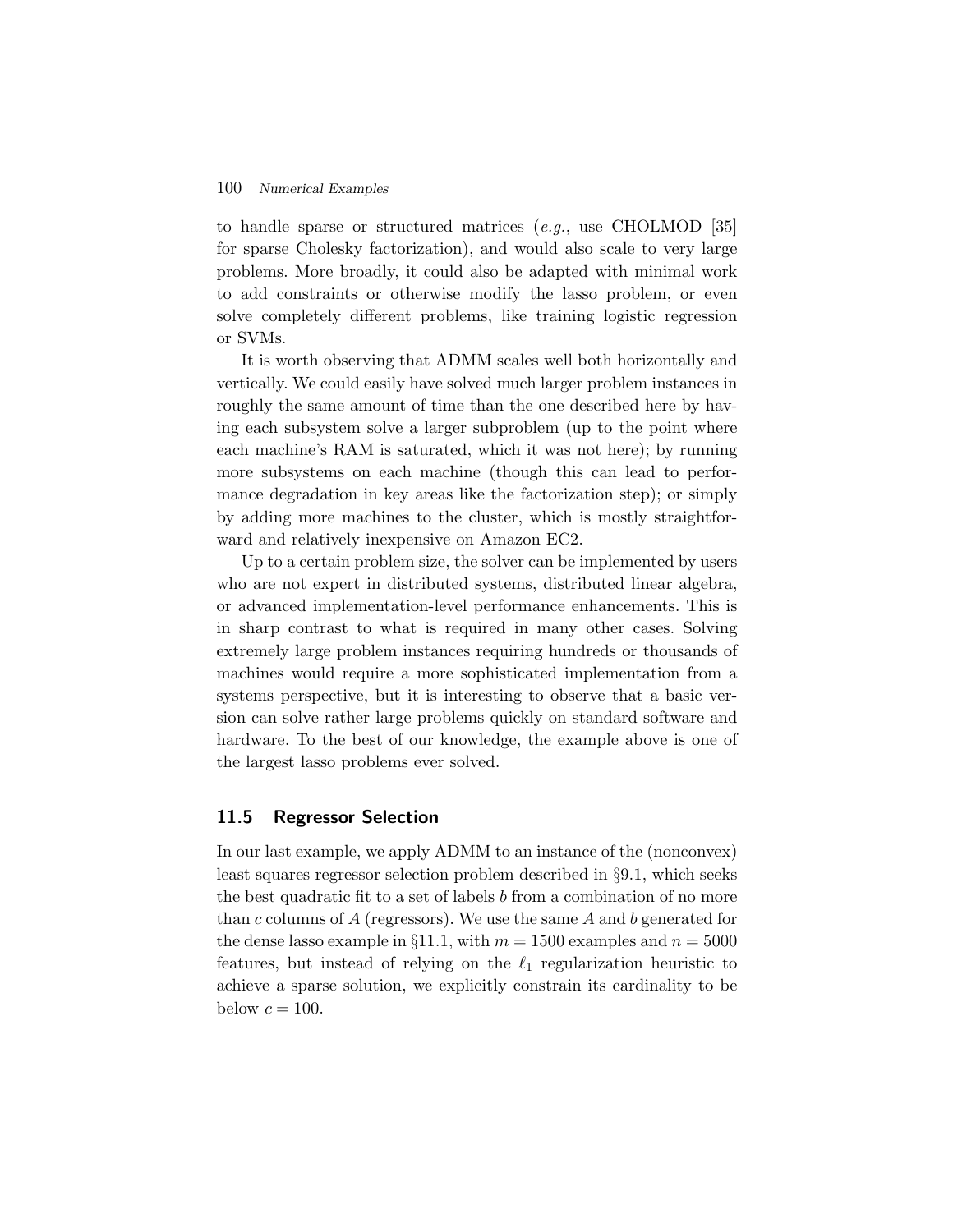

Fig. 11.8. Fit versus cardinality for the lasso (dotted line), lasso with posterior least squares fit (dashed line), and regressor selection (solid line).

The x-update step has exactly the same expression as in the lasso example, so we use the same method, based on the matrix inversion lemma and caching, described in that example. The z-update step consists of keeping the c largest magnitude components of  $x + u$  and zeroing the rest. For the sake of clarity, we performed an intermediate sorting of the components, but more efficient schemes are possible. In any case, the cost of the z-update is negligible compared with that of the x-update.

Convergence of ADMM for a nonconvex problem such as this one is not guaranteed; and even when it does converge, the final result can depend on the choice of  $\rho$  and the initial values for z and u. To explore this, we ran 100 ADMM simulations with randomly chosen initial values and  $\rho$  ranging between 0.1 and 100. Indeed, some of them did not converge, or at least, were converging slowly. But most of them converged, though not to exactly the same points. However, the objective values obtained by those that converged were reasonably close to each other, typically within 5%. The different values of  $x$  found had small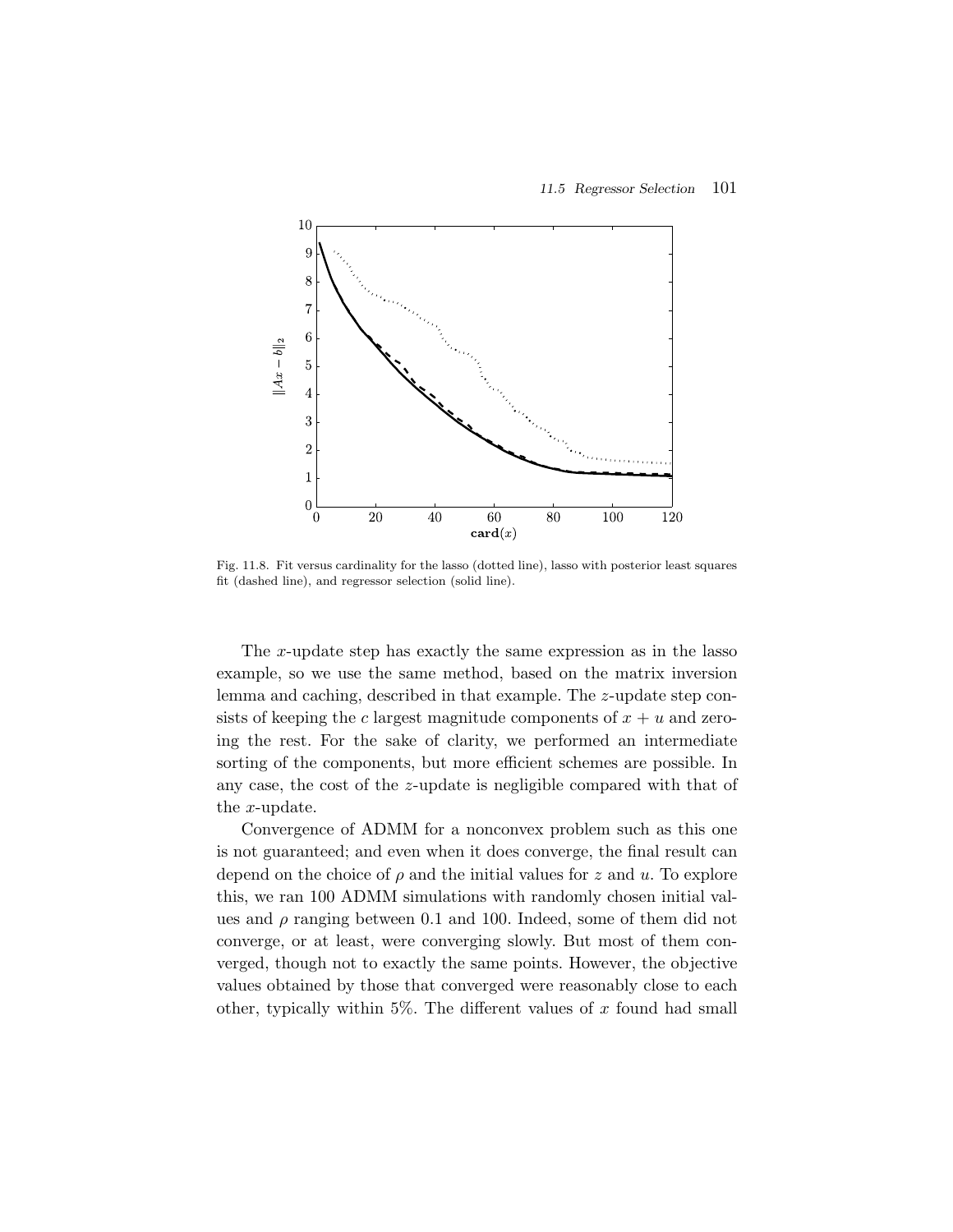variations in support (choice of regressors) and value (weights), but the largest weights were consistently assigned to the same regressors.

We now compare the use of nonconvex regressor selection with the lasso, in terms of obtaining the sparsity-fit trade-off. We obtain this curve for regressor selection by running ADMM for each value of c between  $c = 1$  and  $c = 120$ . For the lasso, we compute the regularization path for 300 values of  $\lambda$ ; for each  $x^{\text{lasso}}$  found, we then perform a least squares fit using the sparsity pattern in  $x^{\text{lasso}}$  to get our final x. For each cardinality, we plot the best fit found among all such  $x$ . Figure 11.8 shows the trade-off curves obtained by regressor selection and the lasso, with and without posterior least squares fit. We see that while the results are not exactly the same, they are quite similar, and for all practical purposes, equivalent. This suggests that regressor selection via ADMM can be used as well as lasso for obtaining a good cardinality-fit trade-off; it might have an advantage when the desired cardinality is known ahead of time.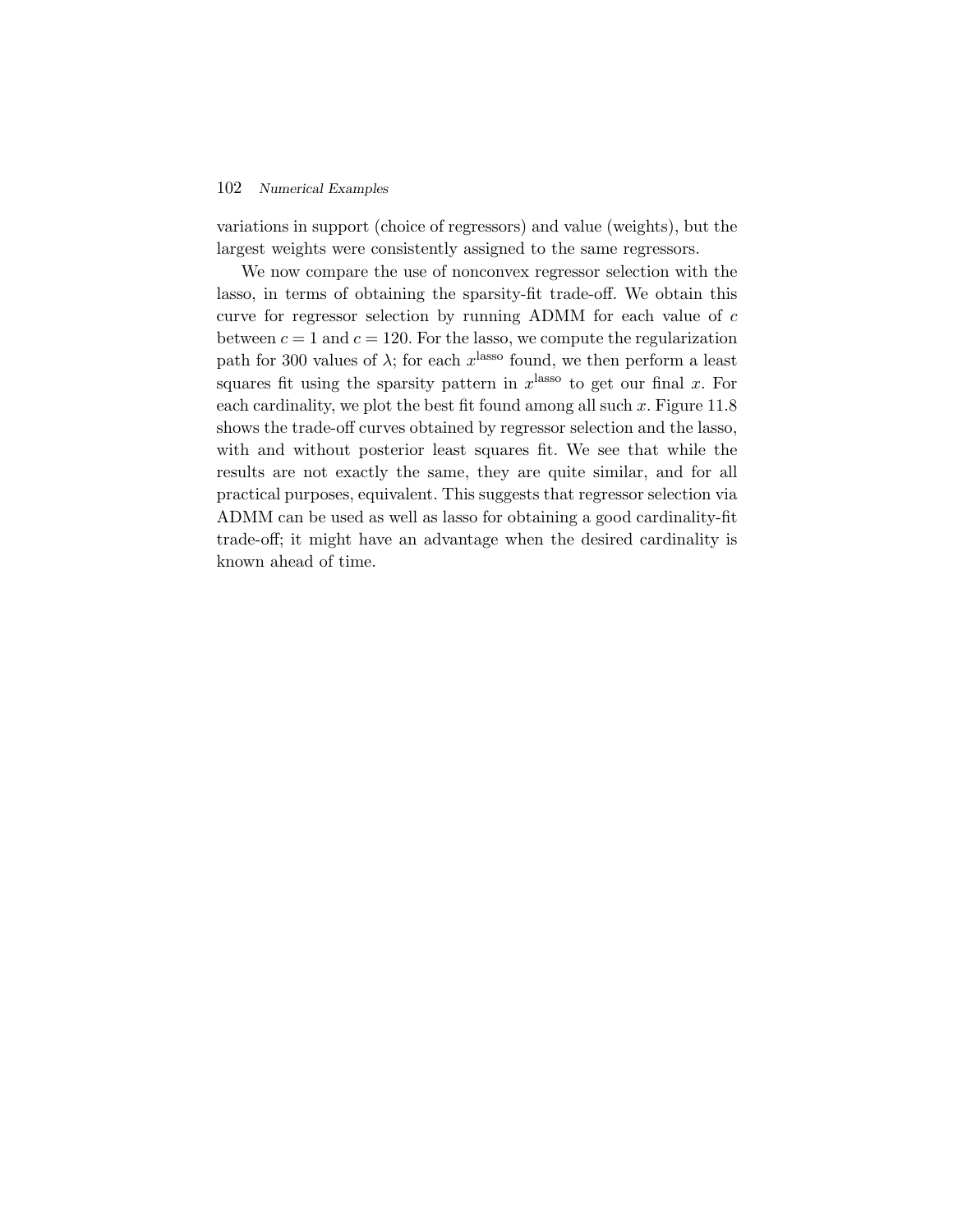# 12

## **Conclusions**

We have discussed ADMM and illustrated its applicability to distributed convex optimization in general and many problems in statistical machine learning in particular. We argue that ADMM can serve as a good general-purpose tool for optimization problems arising in the analysis and processing of modern massive datasets. Much like gradient descent and the conjugate gradient method are standard tools of great use when optimizing smooth functions on a single machine, ADMM should be viewed as an analogous tool in the distributed regime.

ADMM sits at a higher level of abstraction than classical optimization algorithms like Newton's method. In such algorithms, the base operations are low-level, consisting of linear algebra operations and the computation of gradients and Hessians. In the case of ADMM, the base operations include solving small convex optimization problems (which in some cases can be done via a simple analytical formula). For example, when applying ADMM to a very large model fitting problem, each update reduces to a (regularized) model fitting problem on a smaller dataset. These subproblems can be solved using any standard serial algorithm suitable for small to medium sized problems. In this sense, ADMM builds on existing algorithms for single machines, and so can be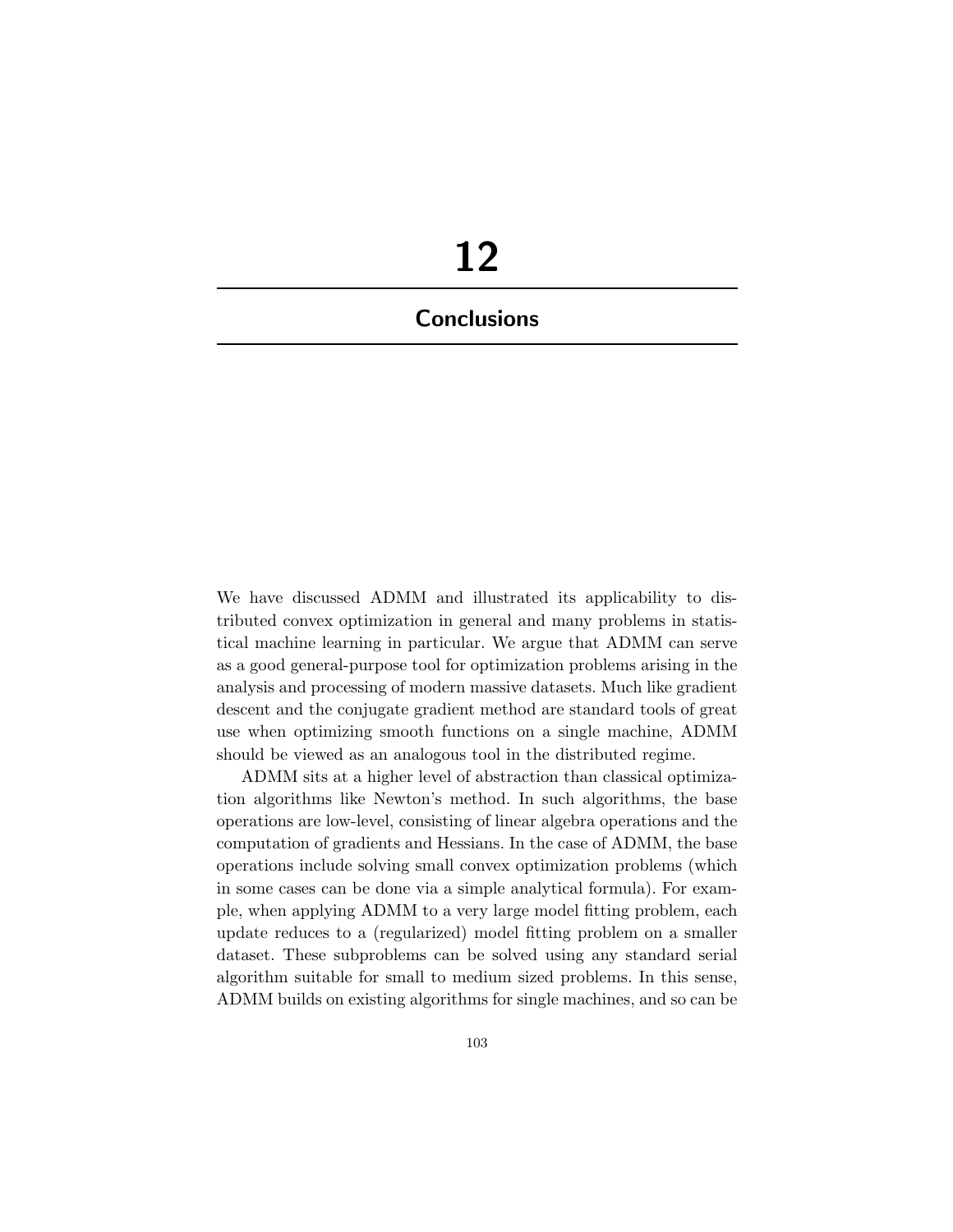### 104 Conclusions

viewed as a modular coordination algorithm that 'incentivizes' a set of simpler algorithms to collaborate to solve much larger global problems together than they could on their own. Alternatively, it can be viewed as a simple way of 'bootstrapping' specialized algorithms for small to medium sized problems to work on much larger problems than would otherwise be possible.

We emphasize that for any particular problem, it is likely that another method will perform better than ADMM, or that some variation on ADMM will substantially improve performance. However, a simple algorithm derived from basic ADMM will often offer performance that is at least comparable to very specialized algorithms (even in the serial setting), and in most cases, the simple ADMM algorithm will be efficient enough to be useful. In a few cases, ADMM-based methods actually turn out to be state-of-the-art even in the serial regime. Moreover, ADMM has the benefit of being extremely simple to implement, and it maps onto several standard distributed programming models reasonably well.

ADMM was developed over a generation ago, with its roots stretching far in advance of the Internet, distributed and cloud computing systems, massive high-dimensional datasets, and the associated largescale applied statistical problems. Despite this, it appears to be well suited to the modern regime, and has the important benefit of being quite general in its scope and applicability.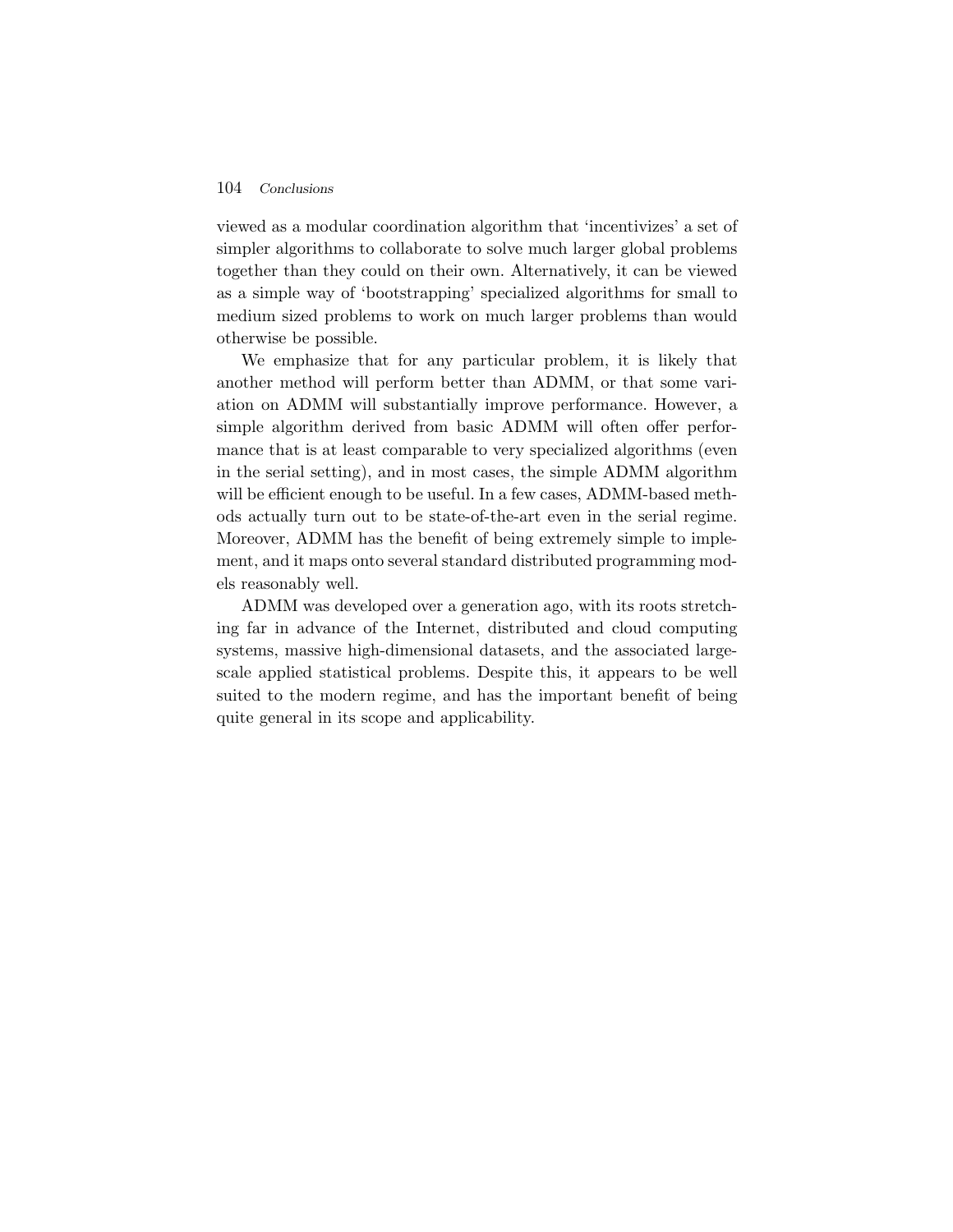## Acknowledgments

We are very grateful to Rob Tibshirani and Trevor Hastie for encouraging us to write this review. Thanks also to Alexis Battle, Dimitri Bertsekas, Danny Bickson, Tom Goldstein, Dimitri Gorinevsky, Daphne Koller, Vicente Malave, Stephen Oakley, and Alex Teichman for helpful comments and discussions. Yang Wang and Matt Kraning helped in developing ADMM for the sharing and exchange problems, and Arezou Keshavarz helped work out ADMM for generalized additive models. We thank Georgios Giannakis and Alejandro Ribeiro for pointing out some very relevant references that we had missed in an earlier version. We thank John Duchi for a very careful reading of the manuscript and for suggestions that greatly improved it.

Support for this work was provided in part by AFOSR grant FA9550-09-0130 and NASA grant NNX07AEIIA. Neal Parikh was supported by the Cortlandt and Jean E. Van Rensselaer Engineering Fellowship from Stanford University and by the National Science Foundation Graduate Research Fellowship under Grant No. DGE-0645962. Eric Chu was supported by the Pan Wen-Yuan Foundation Scholarship.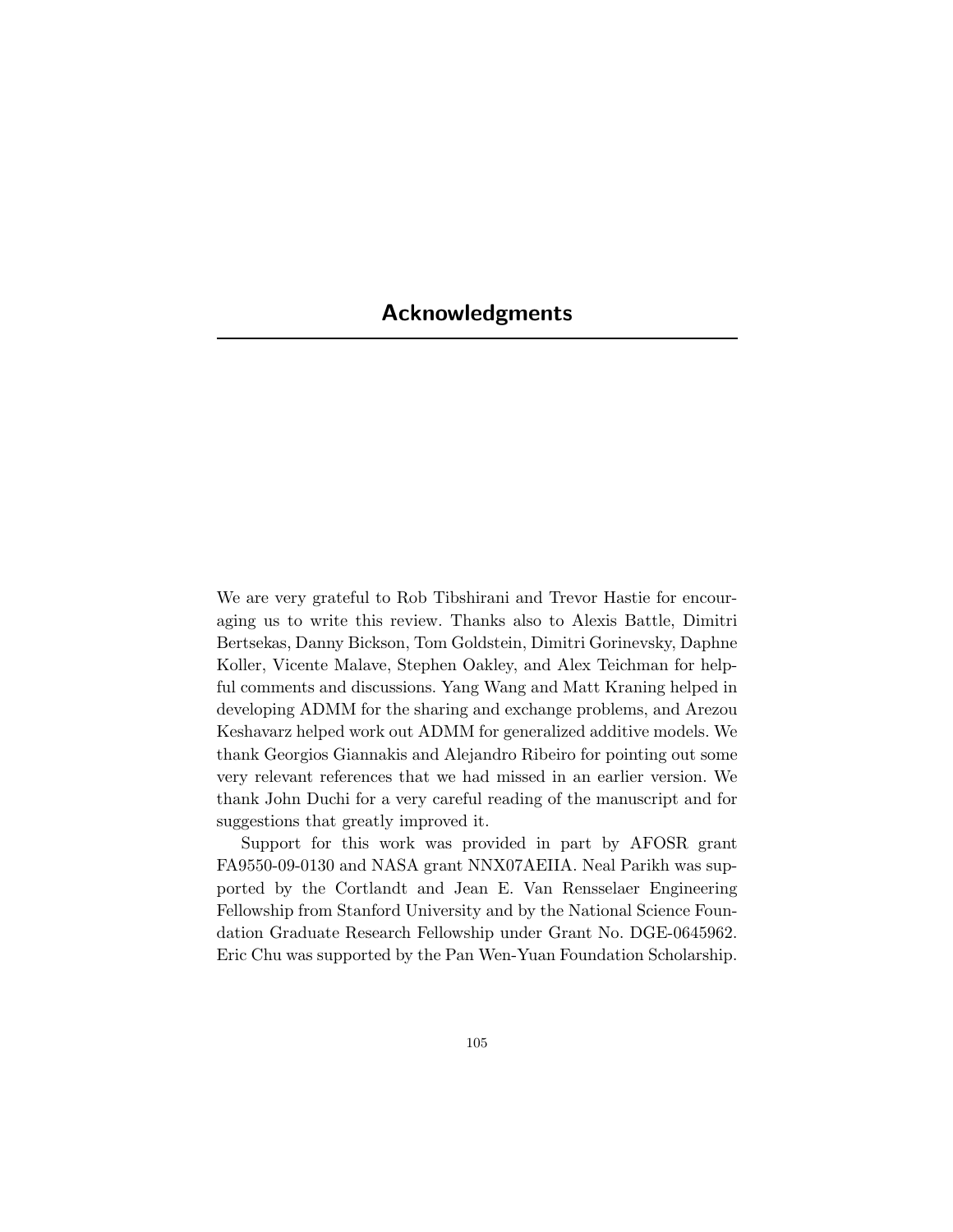# A

# Convergence Proof

The basic convergence result given in §3.2 can be found in several references, such as [81, 63]. Many of these give more sophisticated results, with more general penalties or inexact minimization. For completeness, we give a proof here.

We will show that if  $f$  and  $g$  are closed, proper, and convex, and the Lagrangian  $L_0$  has a saddle point, then we have primal residual convergence, meaning that  $r^k \to 0$ , and objective convergence, meaning that  $p^k \to p^*$ , where  $p^k = f(x^k) + g(z^k)$ . We will also see that the dual residual  $s^k = \rho A^T B(z^k - z^{k-1})$  converges to zero.

Let  $(x^*, z^*, y^*)$  be a saddle point for  $L_0$ , and define

$$
V^k = (1/\rho) \|y^k - y^\star\|_2^2 + \rho \|B(z^k - z^\star)\|_2^2,
$$

We will see that  $V^k$  is a *Lyapunov function* for the algorithm, *i.e.*, a nonnegative quantity that decreases in each iteration. (Note that  $V^k$  is unknown while the algorithm runs, since it depends on the unknown values  $z^*$  and  $y^*$ .)

We first outline the main idea. The proof relies on three key inequalities, which we will prove below using basic results from convex analysis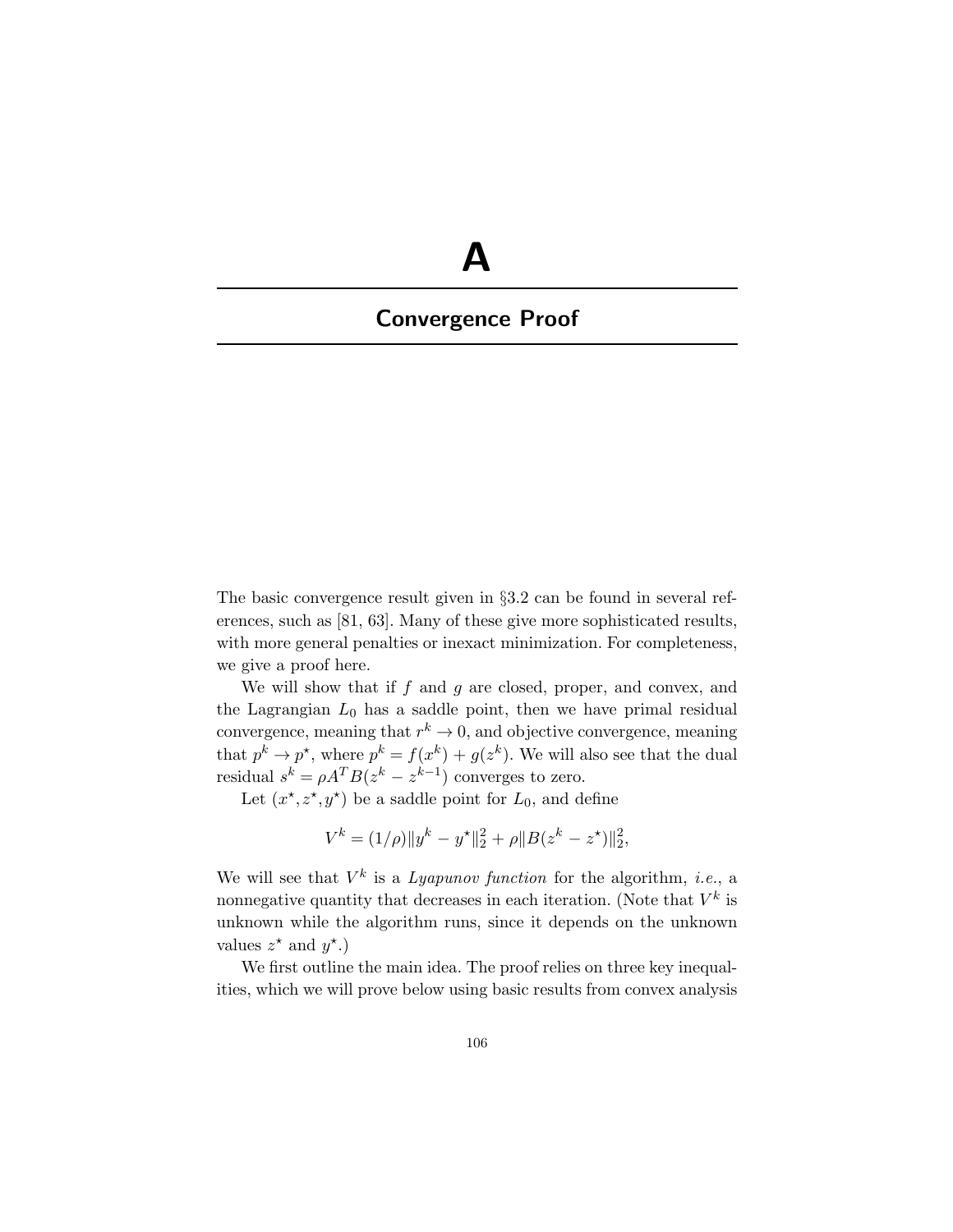along with simple algebra. The first inequality is

$$
V^{k+1} \le V^k - \rho \|r^{k+1}\|_2^2 - \rho \|B(z^{k+1} - z^k)\|_2^2. \tag{A.1}
$$

This states that  $V^k$  decreases in each iteration by an amount that depends on the norm of the residual and on the change in  $z$  over one iteration. Because  $V^k \n\t\leq V^0$ , it follows that  $y^k$  and  $Bz^k$  are bounded. Iterating the inequality above gives that

$$
\rho \sum_{k=0}^{\infty} \left( \|r^{k+1}\|_2^2 + \|B(z^{k+1} - z^k)\|_2^2 \right) \le V^0,
$$

which implies that  $r^k \to 0$  and  $B(z^{k+1} - z^k) \to 0$  as  $k \to \infty$ . Multiplying the second expression by  $\rho A^T$  shows that the dual residual  $s^k = \rho A^T B (z^{k+1} - z^k)$  converges to zero. (This shows that the stopping criterion (3.12), which requires the primal and dual residuals to be small, will eventually hold.)

The second key inequality is

$$
p^{k+1} - p^{\star}
$$
  
\n
$$
\leq -(y^{k+1})^T r^{k+1} - \rho (B(z^{k+1} - z^k))^T (-r^{k+1} + B(z^{k+1} - z^{\star})),
$$
  
\n(A.2)

and the third inequality is

$$
p^* - p^{k+1} \le y^{\star T} r^{k+1}.
$$
\n(A.3)

The righthand side in (A.2) goes to zero as  $k \to \infty$ , because  $B(z^{k+1}$  $z^*$ ) is bounded and both  $r^{k+1}$  and  $B(z^{k+1} - z^k)$  go to zero. The righthand side in (A.3) goes to zero as  $k \to \infty$ , since  $r^k$  goes to zero. Thus we have  $\lim_{k\to\infty} p^k = p^*$ , *i.e.*, objective convergence.

Before giving the proofs of the three key inequalities, we derive the inequality (3.11) mentioned in our discussion of stopping criterion from the inequality (A.2). We simply observe that  $-r^{k+1} + B(z^{k+1} - z^k) =$  $-A(x^{k+1}-x^*)$ ; substituting this into (A.2) yields (3.11),

$$
p^{k+1} - p^* \le -(y^{k+1})^T r^{k+1} + (x^{k+1} - x^*)^T s^{k+1}.
$$

## Proof of inequality (A.3)

Since  $(x^*, z^*, y^*)$  is a saddle point for  $L_0$ , we have

$$
L_0(x^*, z^*, y^*) \le L_0(x^{k+1}, z^{k+1}, y^*).
$$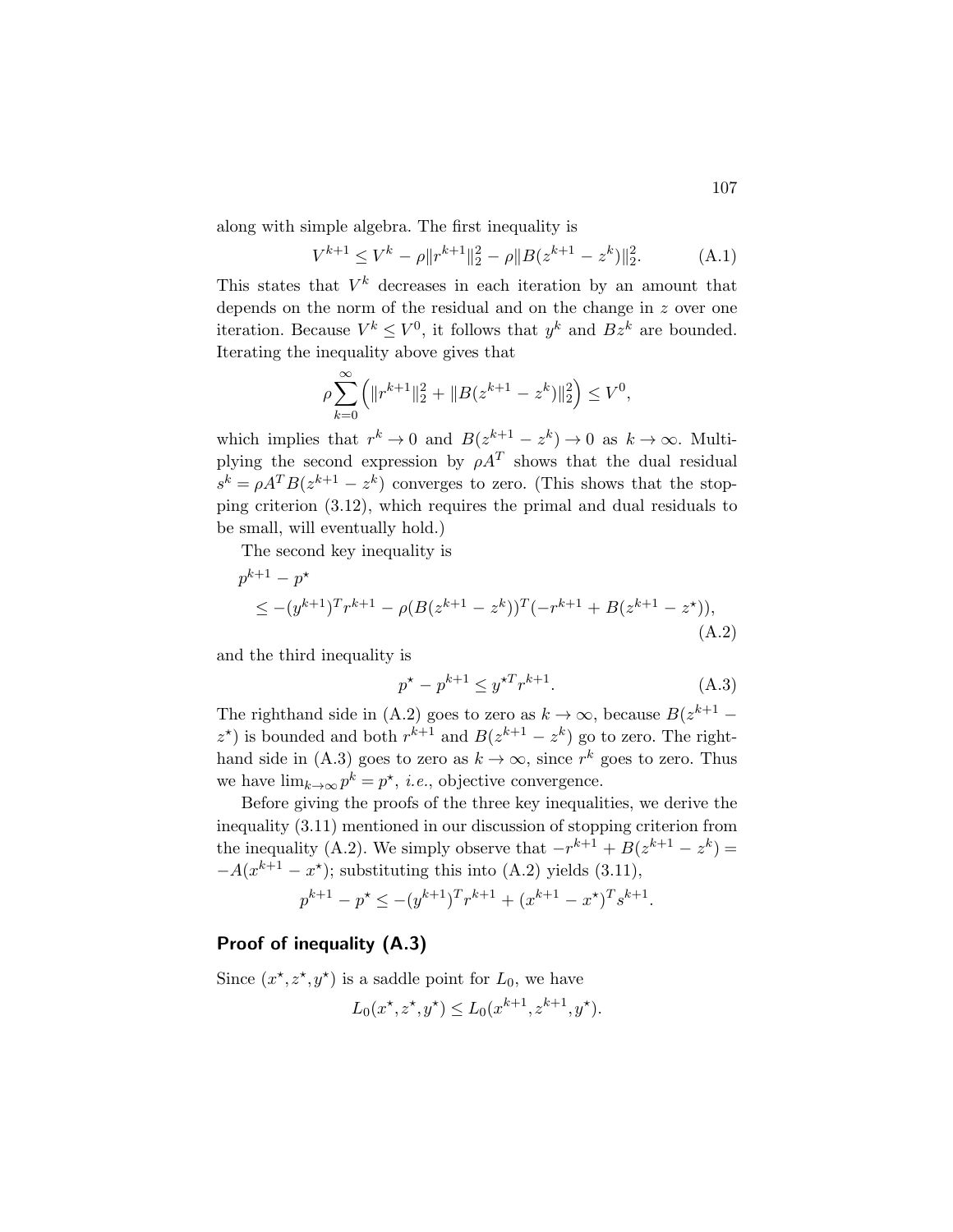108 Convergence Proof

Using  $Ax^* + Bz^* = c$ , the lefthand side is  $p^*$ . With  $p^{k+1} = f(x^{k+1}) +$  $g(z^{k+1})$ , this can be written as

$$
p^\star \le p^{k+1} + y^{\star T} r^{k+1},
$$

which gives (A.3).

# Proof of inequality (A.2)

By definition,  $x^{k+1}$  minimizes  $L_{\rho}(x, z^k, y^k)$ . Since f is closed, proper, and convex it is subdifferentiable, and so is  $L_{\rho}$ . The (necessary and sufficient) optimality condition is

$$
0 \in \partial L_{\rho}(x^{k+1}, z^k, y^k) = \partial f(x^{k+1}) + A^T y^k + \rho A^T (Ax^{k+1} + Bz^k - c).
$$

(Here we use the basic fact that the subdifferential of the sum of a subdifferentiable function and a differentiable function with domain  $\mathbb{R}^n$  is the sum of the subdifferential and the gradient; see, e.g., [140, §23].)

Since  $y^{k+1} = y^k + \rho r^{k+1}$ , we can plug in  $y^k = y^{k+1} - \rho r^{k+1}$  and rearrange to obtain

$$
0 \in \partial f(x^{k+1}) + A^T(y^{k+1} - \rho B(z^{k+1} - z^k)).
$$

This implies that  $x^{k+1}$  minimizes

$$
f(x) + (y^{k+1} - \rho B(z^{k+1} - z^k))^T A x.
$$

A similar argument shows that  $z^{k+1}$  minimizes  $g(z) + y^{(k+1)T}Bz$ . It follows that

$$
f(x^{k+1}) + (y^{k+1} - \rho B(z^{k+1} - z^k))^T A x^{k+1}
$$
  
\n
$$
\leq f(x^*) + (y^{k+1} - \rho B(z^{k+1} - z^k))^T A x^*
$$

and that

$$
g(z^{k+1}) + y^{(k+1)T} B z^{k+1} \le g(z^*) + y^{(k+1)T} B z^*.
$$

Adding the two inequalities above, using  $Ax^* + Bz^* = c$ , and rearranging, we obtain (A.2).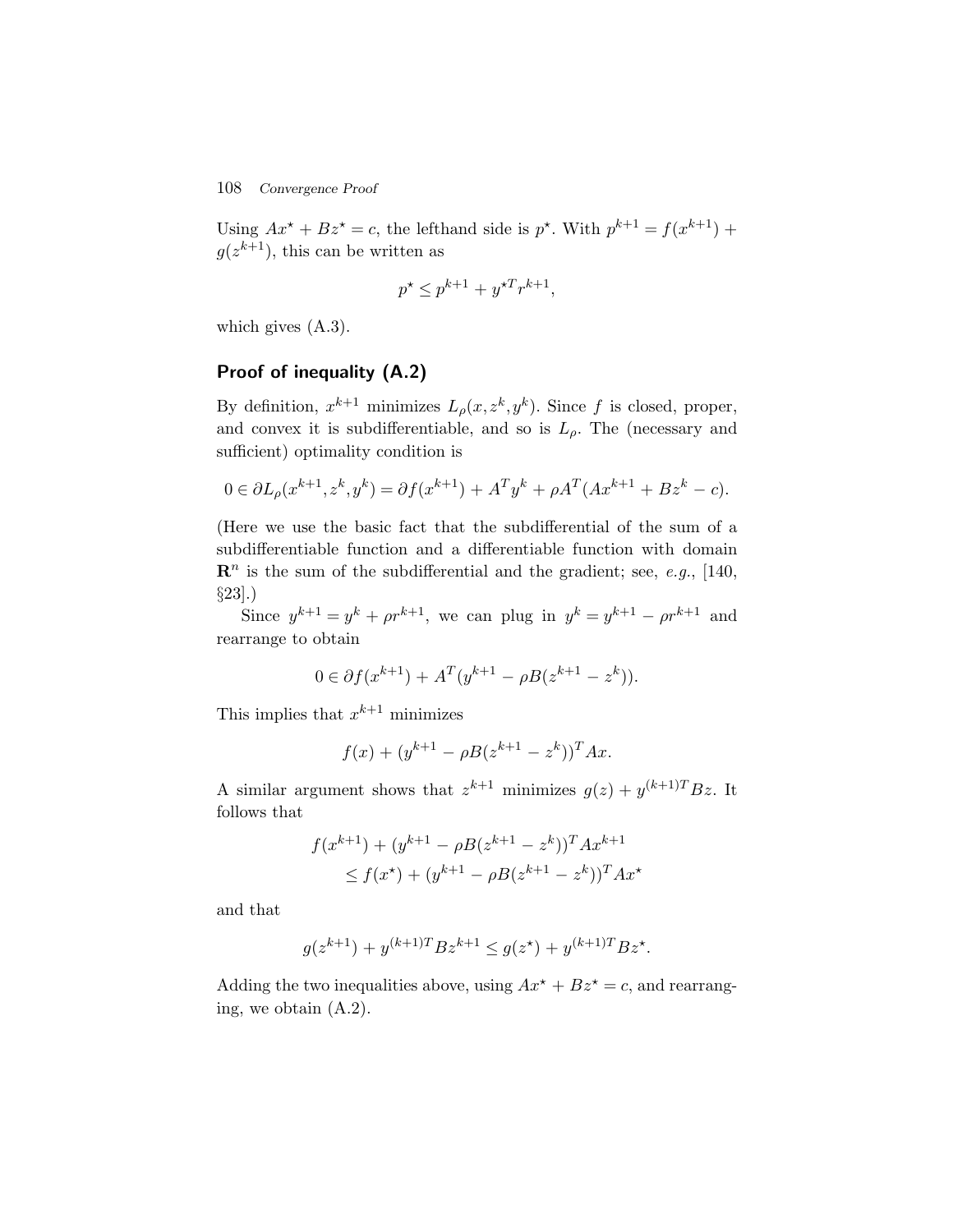# Proof of inequality (A.1)

Adding (A.2) and (A.3), regrouping terms, and multiplying through by 2 gives

$$
2(y^{k+1} - y^*)^T r^{k+1} - 2\rho (B(z^{k+1} - z^k))^T r^{k+1}
$$
  
+ 
$$
2\rho (B(z^{k+1} - z^k))^T (B(z^{k+1} - z^*) ) \leq 0.
$$
 (A.4)

The result (A.1) will follow from this inequality after some manipulation and rewriting.

We begin by rewriting the first term. Substituting  $y^{k+1} = y^k +$  $\rho r^{k+1}$  gives

$$
2(y^{k} - y^{\star})^{T} r^{k+1} + \rho \| r^{k+1} \|_{2}^{2} + \rho \| r^{k+1} \|_{2}^{2},
$$

and substituting  $r^{k+1} = (1/\rho)(y^{k+1} - y^k)$  in the first two terms gives

$$
(2/\rho)(y^k - y^*)^T(y^{k+1} - y^k) + (1/\rho)\|y^{k+1} - y^k\|_2^2 + \rho\|r^{k+1}\|_2^2.
$$

Since  $y^{k+1} - y^k = (y^{k+1} - y^*) - (y^k - y^*)$ , this can be written as

$$
(1/\rho)\left(\|y^{k+1} - y^{\star}\|_{2}^{2} - \|y^{k} - y^{\star}\|_{2}^{2}\right) + \rho\|r^{k+1}\|_{2}^{2}.\tag{A.5}
$$

We now rewrite the remaining terms, *i.e.*,

$$
\rho \|r^{k+1}\|_2^2 - 2\rho (B(z^{k+1} - z^k))^T r^{k+1} + 2\rho (B(z^{k+1} - z^k))^T (B(z^{k+1} - z^k)),
$$

where  $\rho ||r^{k+1}||_2^2$  is taken from (A.5). Substituting

$$
z^{k+1} - z^* = (z^{k+1} - z^k) + (z^k - z^*)
$$

in the last term gives

$$
\rho \|r^{k+1} - B(z^{k+1} - z^k)\|_2^2 + \rho \|B(z^{k+1} - z^k)\|_2^2
$$
  
+2 $\rho (B(z^{k+1} - z^k))^T (B(z^k - z^k)),$ 

and substituting

$$
z^{k+1} - z^k = (z^{k+1} - z^*) - (z^k - z^*)
$$

in the last two terms, we get

$$
\rho \|r^{k+1} - B(z^{k+1} - z^k)\|_2^2 + \rho \left( \|B(z^{k+1} - z^{\star})\|_2^2 - \|B(z^k - z^{\star})\|_2^2 \right).
$$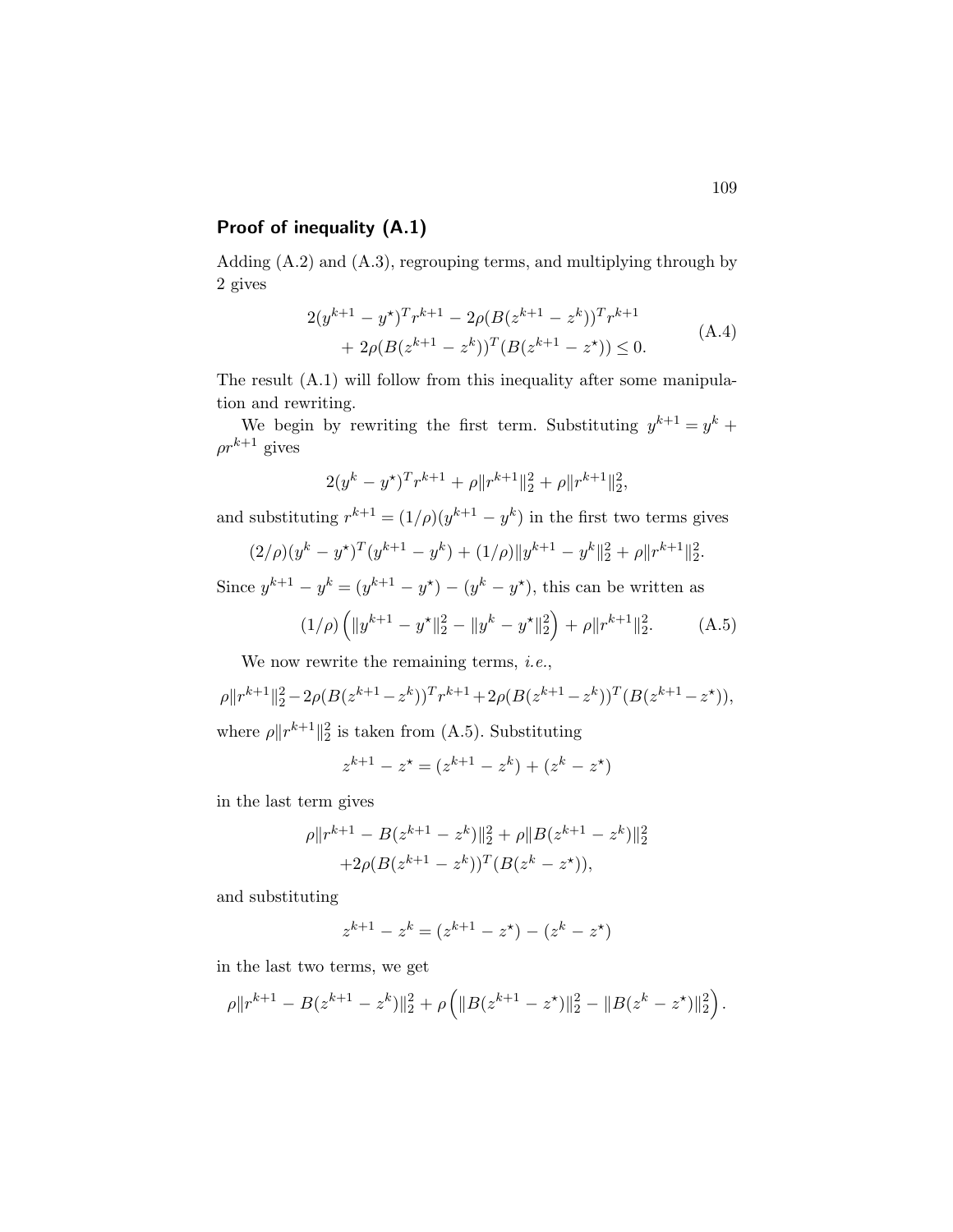### 110 Convergence Proof

With the previous step, this implies that (A.4) can be written as

$$
V^k - V^{k+1} \ge \rho \|r^{k+1} - B(z^{k+1} - z^k)\|_2^2.
$$
 (A.6)

To show (A.1), it now suffices to show that the middle term  $-2\rho r^{(k+1)T}(B(z^{k+1} - z^k))$  of the expanded right hand side of (A.6) is positive. To see this, recall that  $z^{k+1}$  minimizes  $g(z) + y^{(k+1)T} B z$ and  $z^k$  minimizes  $g(z) + y^{kT} Bz$ , so we can add

$$
g(z^{k+1}) + y^{(k+1)T} B z^{k+1} \le g(z^k) + y^{(k+1)T} B z^k
$$

and

$$
g(z^k) + y^{kT} B z^k \le g(z^{k+1}) + y^{kT} B z^{k+1}
$$

to get that

$$
(y^{k+1} - y^k)^T (B(z^{k+1} - z^k)) \le 0.
$$

Substituting  $y^{k+1} - y^k = \rho r^{k+1}$  gives the result, since  $\rho > 0$ .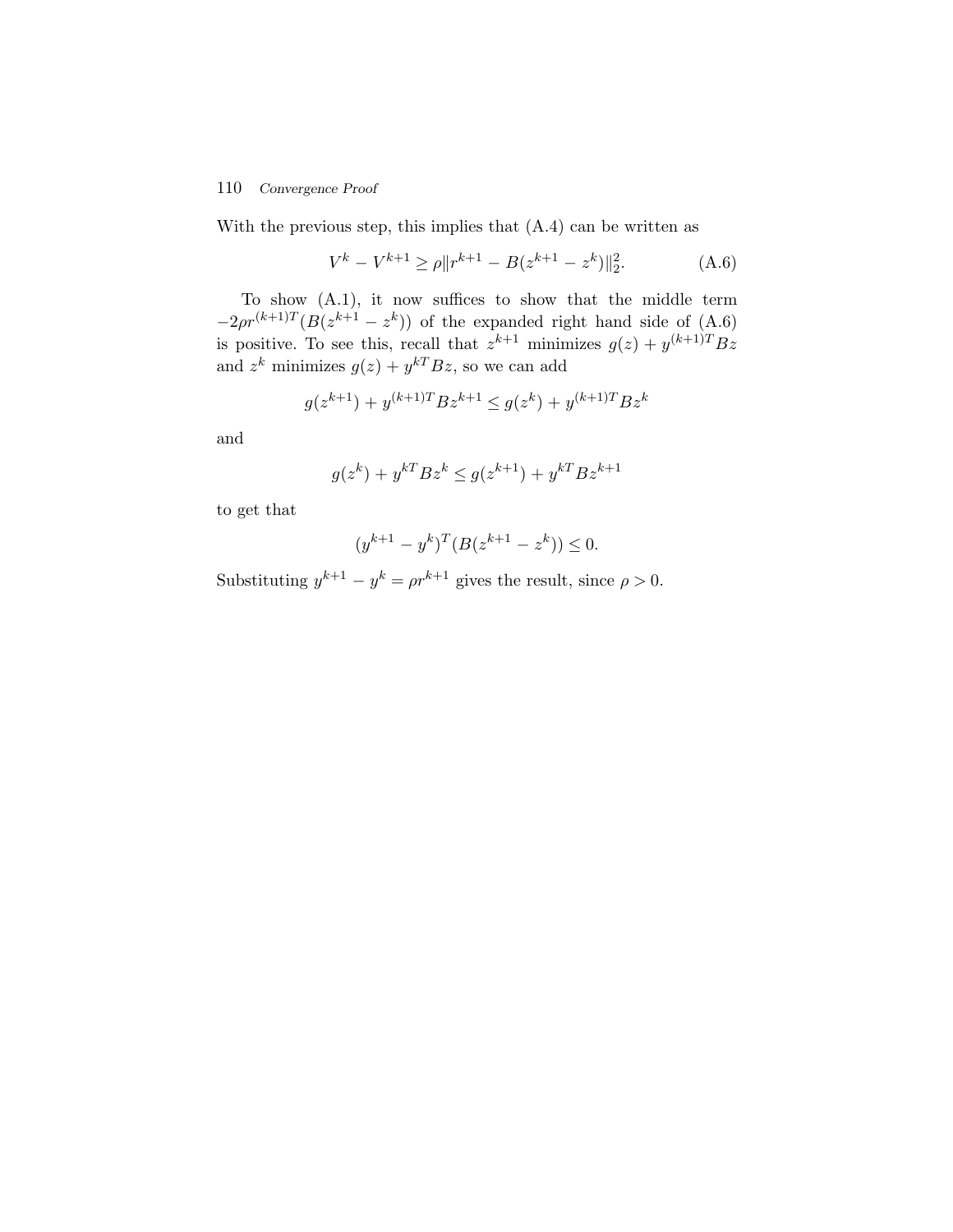- [1] M. V. Afonso, J. M. Bioucas-Dias, and M. A. T. Figueiredo, "Fast image recovery using variable splitting and constrained optimization," IEEE Transactions on Image Processing, vol. 19, no. 9, pp. 2345–2356, 2010.
- [2] M. V. Afonso, J. M. Bioucas-Dias, and M. A. T. Figueiredo, "An Augmented Lagrangian Approach to the Constrained Optimization Formulation of Imaging Inverse Problems," IEEE Transactions on Image Processing, vol. 20, pp. 681–695, 2011.
- [3] E. Anderson, Z. Bai, C. Bischof, J. Demmel, J. Dongarra, J. D. Croz, A. Greenbaum, S. Hammarling, A. McKenney, and D. Sorenson, LAPACK: A portable linear algebra library for high-performance computers. IEEE Computing Society Press, 1990.
- [4] K. J. Arrow and G. Debreu, "Existence of an equilibrium for a competitive economy," Econometrica: Journal of the Econometric Society, vol. 22, no. 3, pp. 265–290, 1954.
- [5] K. J. Arrow, L. Hurwicz, and H. Uzawa, Studies in Linear and Nonlinear Programming. Stanford University Press: Stanford, 1958.
- [6] K. J. Arrow and R. M. Solow, "Gradient methods for constrained maxima, with weakened assumptions," in Studies in Linear and Nonlinear Programming, (K. J. Arrow, L. Hurwicz, and H. Uzawa, eds.), Stanford University Press: Stanford, 1958.
- [7] O. Banerjee, L. E. Ghaoui, and A. d'Aspremont, "Model selection through sparse maximum likelihood estimation for multivariate Gaussian or binary data," Journal of Machine Learning Research, vol. 9, pp. 485–516, 2008.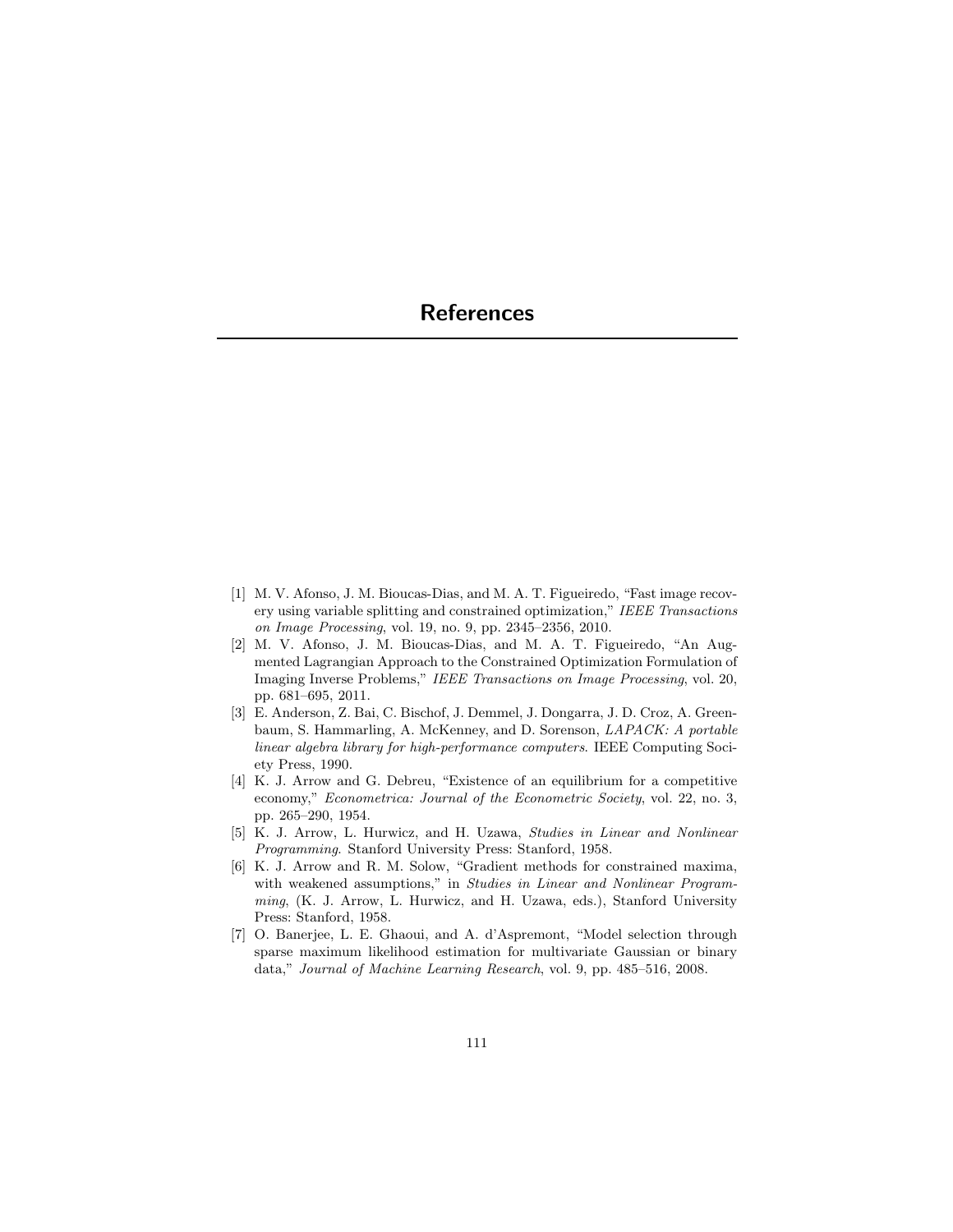- [8] P. L. Bartlett, M. I. Jordan, and J. D. McAuliffe, "Convexity, classification, and risk bounds," Journal of the American Statistical Association, vol. 101, no. 473, pp. 138–156, 2006.
- [9] H. H. Bauschke and J. M. Borwein, "Dykstra's alternating projection algorithm for two sets," Journal of Approximation Theory, vol. 79, no. 3, pp. 418– 443, 1994.
- [10] H. H. Bauschke and J. M. Borwein, "On projection algorithms for solving convex feasibility problems," SIAM Review, vol. 38, no. 3, pp. 367–426, 1996.
- [11] A. Beck and M. Teboulle, "A fast iterative shrinkage-thresholding algorithm for linear inverse problems," SIAM Journal on Imaging Sciences, vol. 2, no. 1, pp. 183–202, 2009.
- [12] S. Becker, J. Bobin, and E. J. Candès, "NESTA: A fast and accurate firstorder method for sparse recovery," Available at http://www.acm.caltech. edu/˜emmanuel/papers/NESTA.pdf, 2009.
- [13] J. F. Benders, "Partitioning procedures for solving mixed-variables programming problems," Numerische Mathematik, vol. 4, pp. 238–252, 1962.
- [14] A. Bensoussan, J.-L. Lions, and R. Temam, "Sur les m´ethodes de décomposition, de décentralisation et de coordination et applications," Methodes Mathematiques de l'Informatique, pp. 133–257, 1976.
- [15] D. P. Bertsekas, Constrained Optimization and Lagrange Multiplier Methods. Academic Press, 1982.
- [16] D. P. Bertsekas, Nonlinear Programming. Athena Scientific, second ed., 1999.
- [17] D. P. Bertsekas and J. N. Tsitsiklis, Parallel and Distributed Computation: Numerical Methods. Prentice Hall, 1989.
- [18] J. M. Bioucas-Dias and M. A. T. Figueiredo, "Alternating Direction Algorithms for Constrained Sparse Regression: Application to Hyperspectral Unmixing," arXiv:1002.4527, 2010.
- [19] J. Borwein and A. Lewis, Convex Analysis and Nonlinear Optimization: Theory and Examples. Canadian Mathematical Society, 2000.
- [20] S. Boyd and L. Vandenberghe, Convex Optimization. Cambridge University Press, 2004.
- [21] L. M. Bregman, "Finding the common point of convex sets by the method of successive projections," Proceedings of the USSR Academy of Sciences, vol. 162, no. 3, pp. 487–490, 1965.
- [22] L. M. Bregman, "The relaxation method of finding the common point of convex sets and its application to the solution of problems in convex programming," USSR Computational Mathematics and Mathematical Physics, vol. 7, no. 3, pp. 200–217, 1967.
- [23] H. Br´ezis, Op´erateurs Maximaux Monotones et Semi-Groupes de Contractions dans les Espaces de Hilbert. North-Holland: Amsterdam, 1973.
- [24] A. M. Bruckstein, D. L. Donoho, and M. Elad, "From sparse solutions of systems of equations to sparse modeling of signals and images," SIAM Review, vol. 51, no. 1, pp. 34–81, 2009.
- [25] Y. Bu, B. Howe, M. Balazinska, and M. D. Ernst, "HaLoop: Efficient Iterative Data Processing on Large Clusters," Proceedings of the 36th International Conference on Very Large Databases, 2010.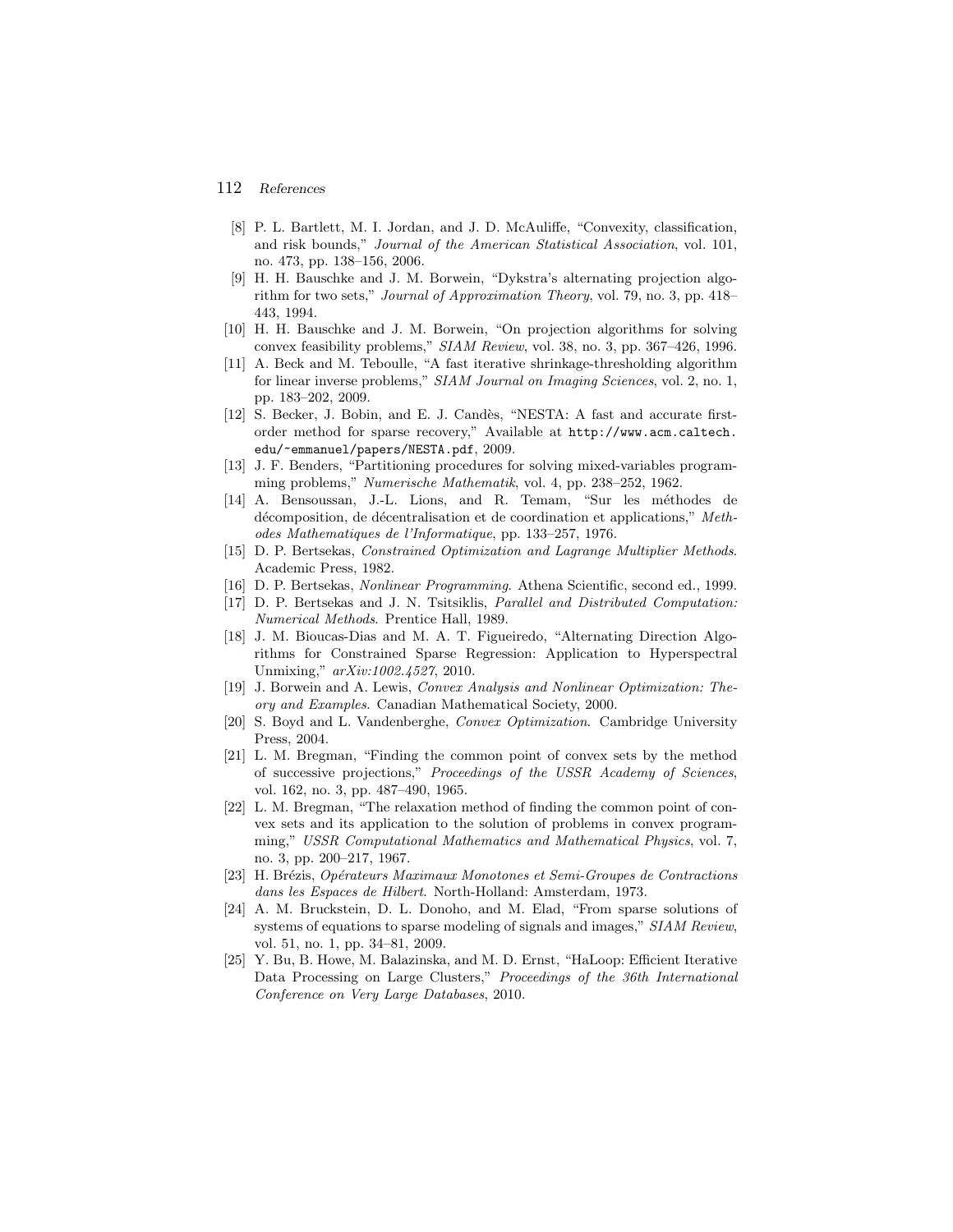- [26] R. H. Byrd, P. Lu, and J. Nocedal, "A Limited Memory Algorithm for Bound Constrained Optimization," SIAM Journal on Scientific and Statistical Computing, vol. 16, no. 5, pp. 1190–1208, 1995.
- [27] E. J. Candès and Y. Plan, "Near-ideal model selection by  $\ell_1$  minimization," Annals of Statistics, vol. 37, no. 5A, pp. 2145–2177, 2009.
- [28] E. J. Candès, J. Romberg, and T. Tao, "Robust uncertainty principles: Exact signal reconstruction from highly incomplete frequency information," IEEE Transactions on Information Theory, vol. 52, no. 2, p. 489, 2006.
- [29] E. J. Cand`es and T. Tao, "Near-optimal signal recovery from random projections: Universal encoding strategies?," IEEE Transactions on Information Theory, vol. 52, no. 12, pp. 5406–5425, 2006.
- [30] Y. Censor and S. A. Zenios, "Proximal minimization algorithm with Dfunctions," Journal of Optimization Theory and Applications, vol. 73, no. 3, pp. 451–464, 1992.
- [31] Y. Censor and S. A. Zenios, Parallel Optimization: Theory, Algorithms, and Applications. Oxford University Press, 1997.
- [32] F. Chang, J. Dean, S. Ghemawat, W. C. Hsieh, D. A. Wallach, M. Burrows, T. Chandra, A. Fikes, and R. E. Gruber, "BigTable: A distributed storage system for structured data," ACM Transactions on Computer Systems, vol. 26, no. 2, pp. 1–26, 2008.
- [33] G. Chen and M. Teboulle, "A proximal-based decomposition method for convex minimization problems," Mathematical Programming, vol. 64, pp. 81–101, 1994.
- [34] S. S. Chen, D. L. Donoho, and M. A. Saunders, "Atomic decomposition by basis pursuit," SIAM Review, vol. 43, pp. 129–159, 2001.
- [35] Y. Chen, T. A. Davis, W. W. Hager, and S. Rajamanickam, "Algorithm 887: CHOLMOD, supernodal sparse Cholesky factorization and update/downdate," ACM Transactions on Mathematical Software, vol. 35, no. 3, p. 22, 2008.
- [36] W. Cheney and A. A. Goldstein, "Proximity maps for convex sets," Proceedings of the American Mathematical Society, vol. 10, no. 3, pp. 448–450, 1959.
- [37] C. T. Chu, S. K. Kim, Y. A. Lin, Y. Y. Yu, G. Bradski, A. Y. Ng, and K. Olukotun, "MapReduce for machine learning on multicore," in Advances in Neural Information Processing Systems, 2007.
- [38] J. F. Claerbout and F. Muir, "Robust modeling with erratic data," Geophysics, vol. 38, p. 826, 1973.
- [39] P. L. Combettes, "The convex feasibility problem in image recovery," Advances in Imaging and Electron Physics, vol. 95, pp. 155–270, 1996.
- [40] P. L. Combettes and J. C. Pesquet, "A Douglas-Rachford splitting approach to nonsmooth convex variational signal recovery," IEEE Journal on Selected Topics in Signal Processing, vol. 1, no. 4, pp. 564–574, 2007.
- [41] P. L. Combettes and J. C. Pesquet, "Proximal Splitting Methods in Signal Processing," arXiv:0912.3522, 2009.
- [42] P. L. Combettes and V. R. Wajs, "Signal recovery by proximal forwardbackward splitting," Multiscale Modeling and Simulation, vol. 4, no. 4, pp. 1168–1200, 2006.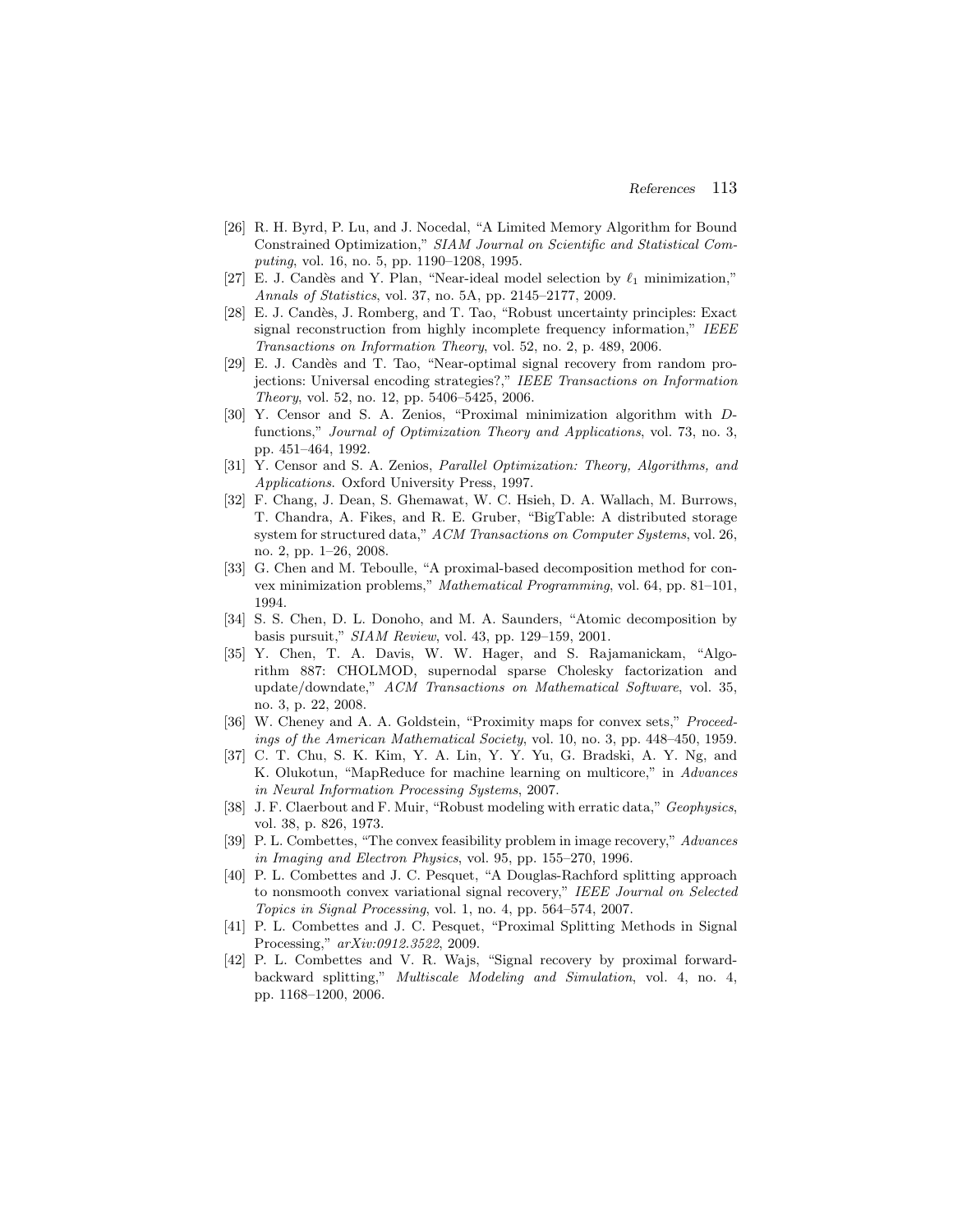- [43] G. B. Dantzig, Linear Programming and Extensions. RAND Corporation, 1963.
- [44] G. B. Dantzig and P. Wolfe, "Decomposition principle for linear programs," Operations Research, vol. 8, pp. 101–111, 1960.
- [45] I. Daubechies, M. Defrise, and C. D. Mol, "An iterative thresholding algorithm for linear inverse problems with a sparsity constraint," Communications on Pure and Applied Mathematics, vol. 57, pp. 1413–1457, 2004.
- [46] J. Dean and S. Ghemawat, "MapReduce: Simplified data processing on large clusters," Communications of the ACM, vol. 51, no. 1, pp. 107–113, 2008.
- [47] J. W. Demmel, Applied Numerical Linear Algebra. SIAM: Philadelphia, PA, 1997.
- [48] A. P. Dempster, "Covariance selection," Biometrics, vol. 28, no. 1, pp. 157– 175, 1972.
- [49] D. L. Donoho, "De-noising by soft-thresholding," IEEE Transactions on Information Theory, vol. 41, pp. 613–627, 1995.
- [50] D. L. Donoho, "Compressed sensing," IEEE Transactions on Information Theory, vol. 52, no. 4, pp. 1289–1306, 2006.
- [51] D. L. Donoho, A. Maleki, and A. Montanari, "Message-passing algorithms for compressed sensing," Proceedings of the National Academy of Sciences, vol. 106, no. 45, p. 18914, 2009.
- [52] D. L. Donoho and Y. Tsaig, "Fast solution of  $\ell_1$ -norm minimization problems when the solution may be sparse," Tech. Rep., Stanford University, 2006.
- [53] J. Douglas and H. H. Rachford, "On the numerical solution of heat conduction problems in two and three space variables," Transactions of the American Mathematical Society, vol. 82, pp. 421–439, 1956.
- [54] J. C. Duchi, A. Agarwal, and M. J. Wainwright, "Distributed Dual Averaging in Networks," in Advances in Neural Information Processing Systems, 2010.
- [55] J. C. Duchi, S. Gould, and D. Koller, "Projected subgradient methods for learning sparse Gaussians," in Proceedings of the Conference on Uncertainty in Artificial Intelligence, 2008.
- [56] R. L. Dykstra, "An algorithm for restricted least squares regression," Journal of the American Statistical Association, vol. 78, pp. 837–842, 1983.
- [57] J. Eckstein, Splitting methods for monotone operators with applications to parallel optimization. PhD thesis, MIT, 1989.
- [58] J. Eckstein, "Nonlinear proximal point algorithms using Bregman functions, with applications to convex programming," Mathematics of Operations Research, pp. 202–226, 1993.
- [59] J. Eckstein, "Parallel alternating direction multiplier decomposition of convex programs," Journal of Optimization Theory and Applications, vol. 80, no. 1, pp. 39–62, 1994.
- [60] J. Eckstein, "Some saddle-function splitting methods for convex programming," Optimization Methods and Software, vol. 4, no. 1, pp. 75–83, 1994.
- [61] J. Eckstein, "A practical general approximation criterion for methods of multipliers based on Bregman distances," Mathematical Programming, vol. 96, no. 1, pp. 61–86, 2003.
- [62] J. Eckstein and D. P. Bertsekas, "An alternating direction method for linear programming," Tech. Rep., MIT, 1990.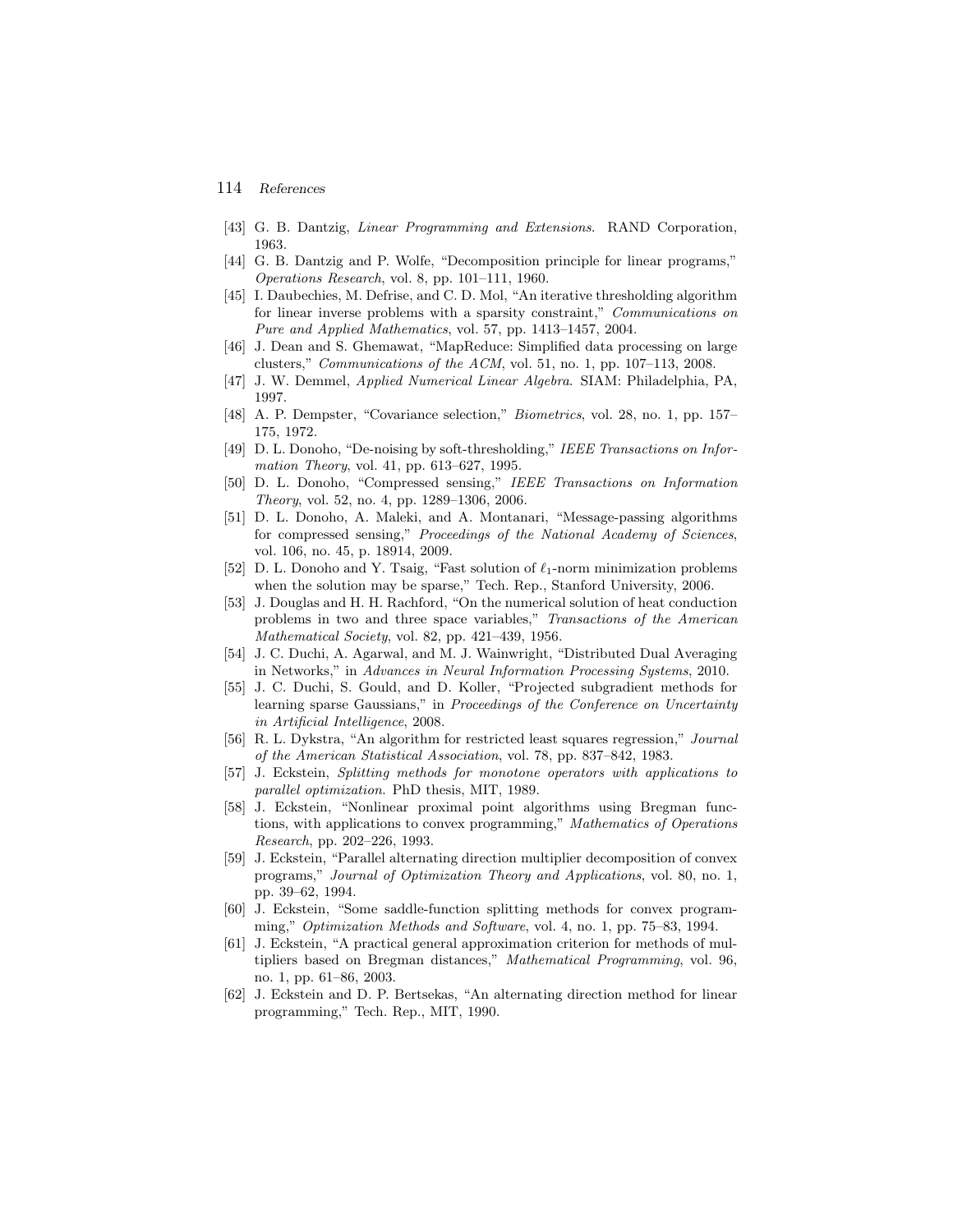- [63] J. Eckstein and D. P. Bertsekas, "On the Douglas-Rachford splitting method and the proximal point algorithm for maximal monotone operators," Mathematical Programming, vol. 55, pp. 293–318, 1992.
- [64] J. Eckstein and M. C. Ferris, "Operator-splitting methods for monotone affine variational inequalities, with a parallel application to optimal control," INFORMS Journal on Computing, vol. 10, pp. 218–235, 1998.
- [65] J. Eckstein and M. Fukushima, "Some reformulations and applications of the alternating direction method of multipliers," Large Scale Optimization: State of the Art, pp. 119–138, 1993.
- [66] J. Eckstein and B. F. Svaiter, "A family of projective splitting methods for the sum of two maximal monotone operators," Mathematical Programming, vol. 111, no. 1-2, p. 173, 2008.
- [67] J. Eckstein and B. F. Svaiter, "General projective splitting methods for sums of maximal monotone operators," SIAM Journal on Control and Optimization, vol. 48, pp. 787–811, 2009.
- [68] E. Esser, "Applications of Lagrangian-based alternating direction methods and connections to split Bregman," CAM report, vol. 9, p. 31, 2009.
- [69] H. Everett, "Generalized Lagrange multiplier method for solving problems of optimum allocation of resources," Operations Research, vol. 11, no. 3, pp. 399– 417, 1963.
- [70] M. J. Fadili and J. L. Starck, "Monotone operator splitting for optimization problems in sparse recovery," IEEE ICIP, 2009.
- [71] A. V. Fiacco and G. P. McCormick, Nonlinear Programming: Sequential Unconstrained Minimization Techniques. Society for Industrial and Applied Mathematics, 1990. First published in 1968 by Research Analysis Corporation.
- [72] M. A. T. Figueiredo and J. M. Bioucas-Dias, "Restoration of Poissonian Images Using Alternating Direction Optimization," IEEE Transactions on Image Processing, vol. 19, pp. 3133–3145, 2010.
- [73] M. A. T. Figueiredo, R. D. Nowak, and S. J. Wright, "Gradient projection for sparse reconstruction: Application to compressed sensing and other inverse problems," IEEE Journal on Selected Topics in Signal Processing, vol. 1, no. 4, pp. 586–597, 2007.
- [74] P. A. Forero, A. Cano, and G. B. Giannakis, "Consensus-based distributed support vector machines," Journal of Machine Learning Research, vol. 11, pp. 1663–1707, 2010.
- [75] M. Fortin and R. Glowinski, Augmented Lagrangian Methods: Applications to the Numerical Solution of Boundary-Value Problems. North-Holland: Amsterdam, 1983.
- [76] M. Fortin and R. Glowinski, "On decomposition-coordination methods using an augmented Lagrangian," in Augmented Lagrangian Methods: Applications to the Solution of Boundary-Value Problems, (M. Fortin and R. Glowinski, eds.), North-Holland: Amsterdam, 1983.
- [77] M. Forum, MPI: A Message-Passing Interface Standard, version 2.2. High-Performance Computing Center: Stuttgart, 2009.
- [78] Y. Freund and R. Schapire, "A decision-theoretic generalization of on-line learning and an application to boosting," in Computational Learning Theory, pp. 23–37, Springer, 1995.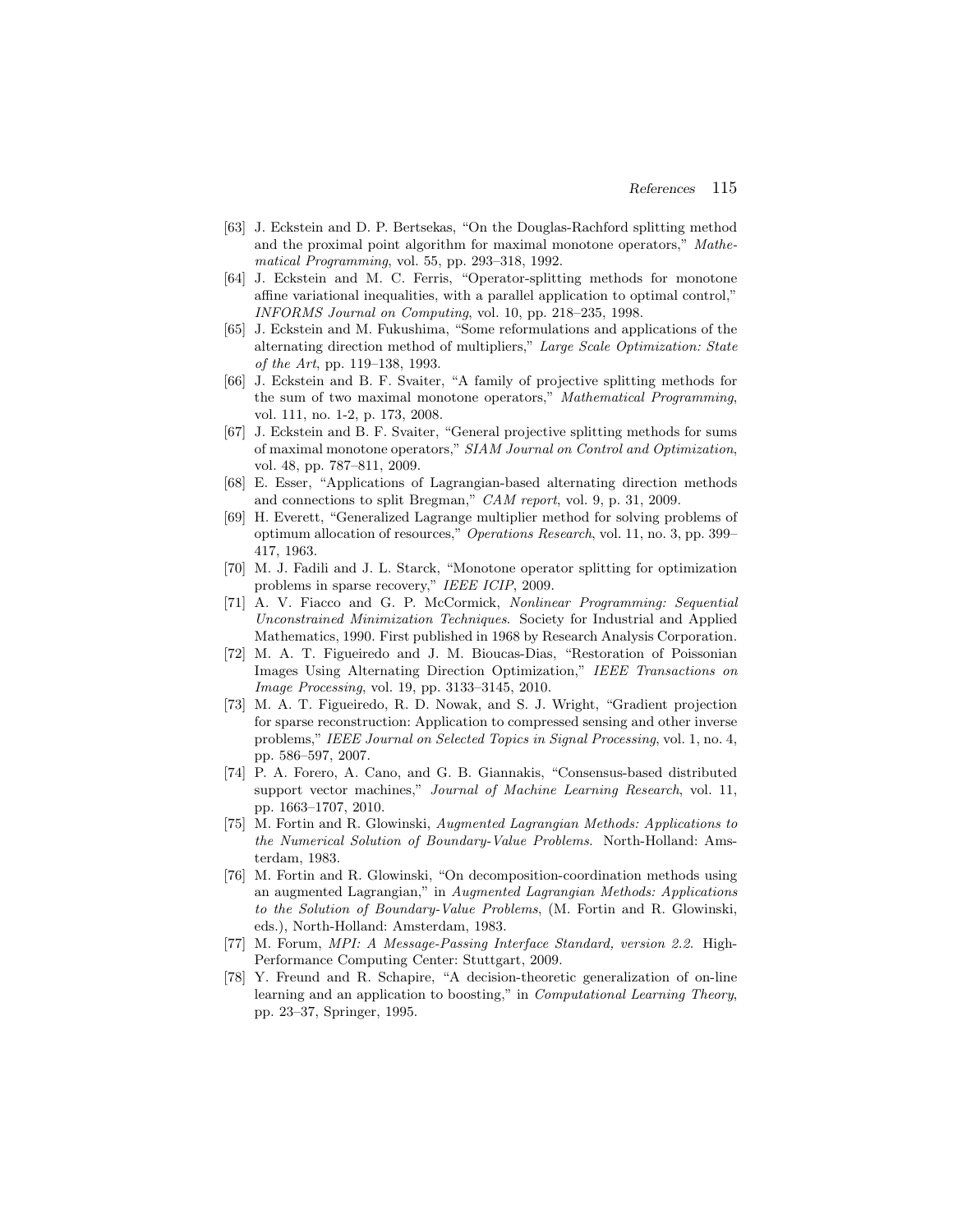- [79] J. Friedman, T. Hastie, and R. Tibshirani, "Sparse inverse covariance estimation with the graphical lasso," Biostatistics, vol. 9, no. 3, p. 432, 2008.
- [80] M. Fukushima, "Application of the alternating direction method of multipliers to separable convex programming problems," Computational Optimization and Applications, vol. 1, pp. 93–111, 1992.
- [81] D. Gabay, "Applications of the method of multipliers to variational inequalities," in Augmented Lagrangian Methods: Applications to the Solution of Boundary-Value Problems, (M. Fortin and R. Glowinski, eds.), North-Holland: Amsterdam, 1983.
- [82] D. Gabay and B. Mercier, "A dual algorithm for the solution of nonlinear variational problems via finite element approximations," Computers and Mathematics with Applications, vol. 2, pp. 17–40, 1976.
- [83] M. Galassi, J. Davies, J. Theiler, B. Gough, G. Jungman, M. Booth, and F. Rossi, GNU Scientific Library Reference Manual. Network Theory Ltd., third ed., 2002.
- [84] A. M. Geoffrion, "Generalized Benders decomposition," Journal of Optimization Theory and Applications, vol. 10, no. 4, pp. 237–260, 1972.
- [85] S. Ghemawat, H. Gobioff, and S. T. Leung, "The Google file system," ACM SIGOPS Operating Systems Review, vol. 37, no. 5, pp. 29–43, 2003.
- [86] R. Glowinski and A. Marrocco, "Sur l'approximation, par elements finis d'ordre un, et la resolution, par penalisation-dualité, d'une classe de problems de Dirichlet non lineares," Revue Française d'Automatique, Informatique, et Recherche Opérationelle, vol. 9, pp. 41–76, 1975.
- [87] R. Glowinski and P. L. Tallec, "Augmented Lagrangian methods for the solution of variational problems," Tech. Rep. 2965, University of Wisconsin-Madison, 1987.
- [88] T. Goldstein and S. Osher, "The split Bregman method for  $\ell_1$  regularized problems," SIAM Journal on Imaging Sciences, vol. 2, no. 2, pp. 323–343, 2009.
- [89] E. G. Gol'shtein and N. V. Tret'yakov, "Modified Lagrangians in convex programming and their generalizations," Point-to-Set Maps and Mathematical Programming, pp. 86–97, 1979.
- [90] G. H. Golub and C. F. van Loan, Matrix Computations. Johns Hopkins University Press, third ed., 1996.
- [91] D. Gregor and A. Lumsdaine, "The Parallel BGL: A generic library for distributed graph computations," Parallel Object-Oriented Scientific Computing, 2005.
- [92] A. Halevy, P. Norvig, and F. Pereira, "The Unreasonable Effectiveness of Data," IEEE Intelligent Systems, vol. 24, no. 2, 2009.
- [93] K. B. Hall, S. Gilpin, and G. Mann, "MapReduce/BigTable for distributed optimization," in Neural Information Processing Systems: Workshop on Learning on Cores, Clusters, and Clouds, 2010.
- [94] T. Hastie and R. Tibshirani, Generalized Additive Models. Chapman & Hall, 1990.
- [95] T. Hastie, R. Tibshirani, and J. Friedman, The Elements of Statistical Learning: Data Mining, Inference and Prediction. Springer, second ed., 2009.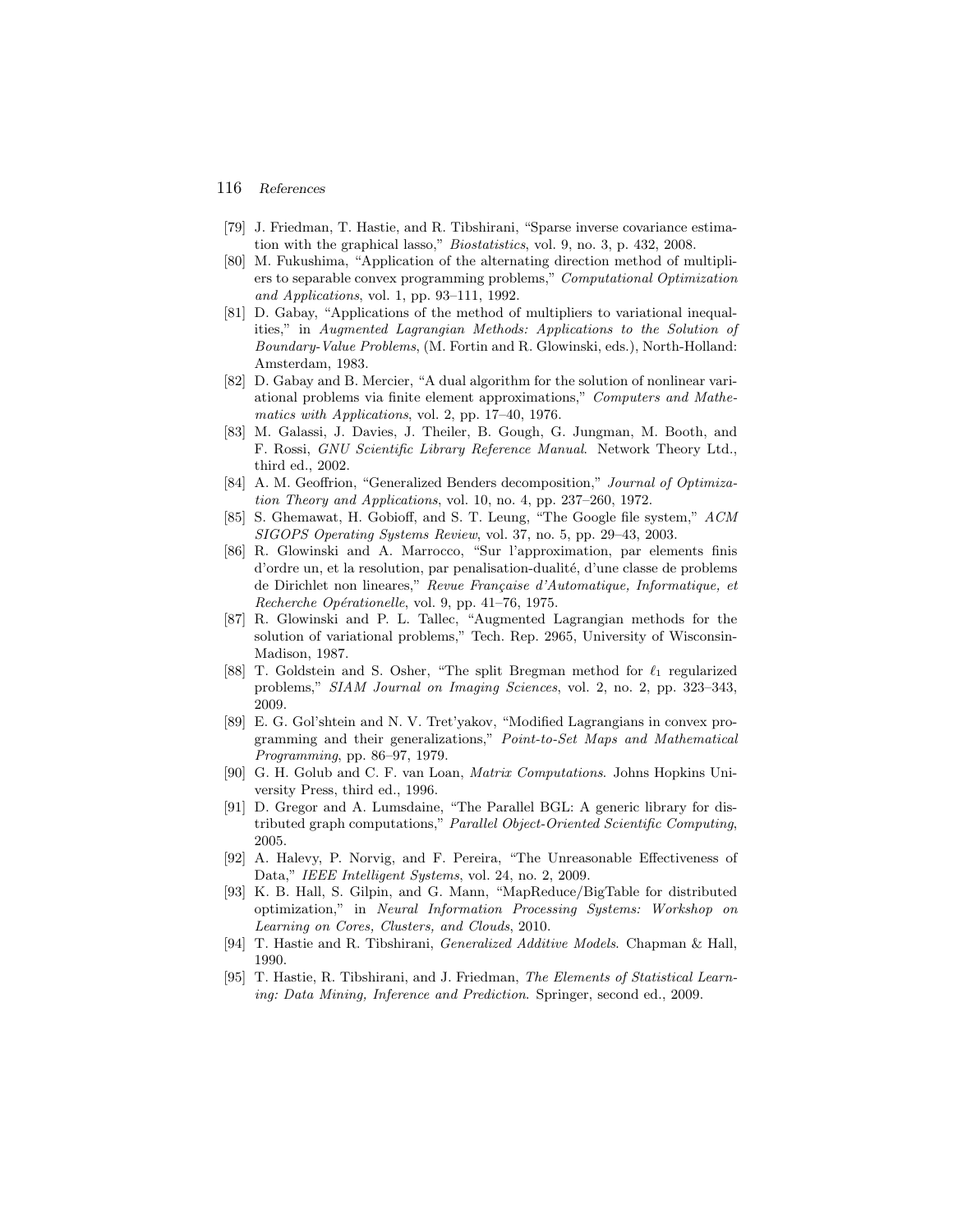- [96] B. S. He, H. Yang, and S. L. Wang, "Alternating direction method with selfadaptive penalty parameters for monotone variational inequalities," Journal of Optimization Theory and Applications, vol. 106, no. 2, pp. 337–356, 2000.
- [97] M. R. Hestenes, "Multiplier and gradient methods," Journal of Optimization Theory and Applications, vol. 4, pp. 302–320, 1969.
- [98] M. R. Hestenes, "Multiplier and gradient methods," in Computing Methods in Optimization Problems, (L. A. Zadeh, L. W. Neustadt, and A. V. Balakrishnan, eds.), Academic Press, 1969.
- [99] J.-B. Hiriart-Urruty and C. Lemaréchal, Fundamentals of Convex Analysis. Springer, 2001.
- [100] P. J. Huber, "Robust estimation of a location parameter," Annals of Mathematical Statistics, vol. 35, pp. 73–101, 1964.
- [101] S.-J. Kim, K. Koh, S. Boyd, and D. Gorinevsky, " $\ell_1$  Trend filtering," SIAM Review, vol. 51, no. 2, pp. 339–360, 2009.
- [102] S.-J. Kim, K. Koh, M. Lustig, S. Boyd, and D. Gorinevsky, "An interior-point method for large-scale  $\ell_1$ -regularized least squares," IEEE Journal of Selected Topics in Signal Processing, vol. 1, no. 4, pp. 606–617, 2007.
- [103] K. Koh, S.-J. Kim, and S. Boyd, "An interior-point method for large-scale  $\ell_1$ regularized logistic regression," Journal of Machine Learning Research, vol. 1, no. 8, pp. 1519–1555, 2007.
- [104] D. Koller and N. Friedman, Probabilistic Graphical Models: Principles and Techniques. MIT Press, 2009.
- [105] S. A. Kontogiorgis, Alternating directions methods for the parallel solution of large-scale block-structured optimization problems. PhD thesis, University of Wisconsin-Madison, 1994.
- [106] S. A. Kontogiorgis and R. R. Meyer, "A variable-penalty alternating directions method for convex optimization," Mathematical Programming, vol. 83, pp. 29–53, 1998.
- [107] L. S. Lasdon, Optimization Theory for Large Systems. MacMillan, 1970.
- [108] J. Lawrence and J. E. Spingarn, "On fixed points of non-expansive piecewise isometric mappings," Proceedings of the London Mathematical Society, vol. 3, no. 3, p. 605, 1987.
- [109] C. L. Lawson, R. J. Hanson, D. R. Kincaid, and F. T. Krogh, "Basic linear algebra subprograms for Fortran usage," ACM Transactions on Mathematical Software, vol. 5, no. 3, pp. 308–323, 1979.
- [110] D. D. Lee and H. S. Seung, "Algorithms for non-negative matrix factorization," Advances in Neural Information Processing Systems, vol. 13, 2001.
- [111] J. Lin and M. Schatz, "Design Patterns for Efficient Graph Algorithms in MapReduce," in Proceedings of the Eighth Workshop on Mining and Learning with Graphs, pp. 78–85, 2010.
- [112] P. L. Lions and B. Mercier, "Splitting algorithms for the sum of two nonlinear operators," SIAM Journal on Numerical Analysis, vol. 16, pp. 964–979, 1979.
- [113] D. C. Liu and J. Nocedal, "On the Limited Memory Method for Large Scale Optimization," Mathematical Programming B, vol. 45, no. 3, pp. 503–528, 1989.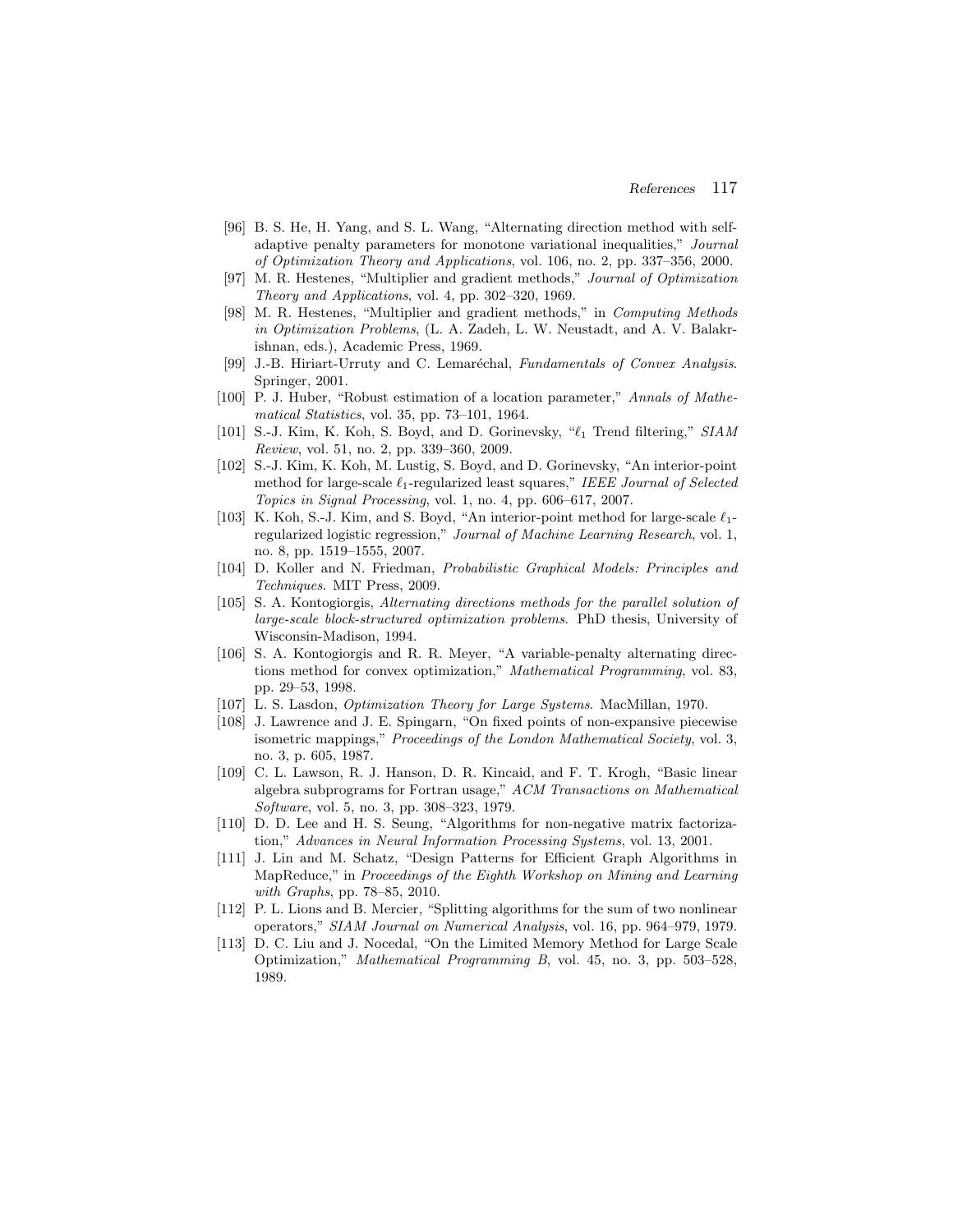- [114] Y. Low, J. Gonzalez, A. Kyrola, D. Bickson, C. Guestrin, and J. M. Hellerstein, "GraphLab: A New Parallel Framework for Machine Learning," in Conference on Uncertainty in Artificial Intelligence, 2010.
- [115] Z. Lu, "Smooth optimization approach for sparse covariance selection," SIAM Journal on Optimization, vol. 19, no. 4, pp. 1807–1827, 2009.
- [116] Z. Lu, T. K. Pong, and Y. Zhang, "An Alternating Direction Method for Finding Dantzig Selectors," arXiv:1011.4604, 2010.
- [117] D. G. Luenberger, Introduction to Linear and Nonlinear Programming. Addison-Wesley: Reading, MA, 1973.
- [118] J. Mairal, R. Jenatton, G. Obozinski, and F. Bach, "Network flow algorithms for structured sparsity," Advances in Neural Information Processing Systems, vol. 24, 2010.
- [119] G. Malewicz, M. H. Austern, A. J. C. Bik, J. C. Dehnert, I. Horn, N. Leiser, and G. Czajkowski, "Pregel: A system for large-scale graph processing," in Proceedings of the 2010 International Conference on Management of Data, pp. 135–146, 2010.
- [120] A. F. T. Martins, M. A. T. Figueiredo, P. M. Q. Aguiar, N. A. Smith, and E. P. Xing, "An Augmented Lagrangian Approach to Constrained MAP Inference," in International Conference on Machine Learning, 2011.
- [121] G. Mateos, J.-A. Bazerque, and G. B. Giannakis, "Distributed sparse linear regression," IEEE Transactions on Signal Processing, vol. 58, pp. 5262–5276, Oct. 2010.
- [122] P. J. McCullagh and J. A. Nelder, *Generalized Linear Models*. Chapman & Hall, 1991.
- [123] N. Meinshausen and P. Bühlmann, "High-dimensional graphs and variable selection with the lasso," Annals of Statistics, vol. 34, no. 3, pp. 1436–1462, 2006.
- [124] A. Miele, E. E. Cragg, R. R. Iver, and A. V. Levy, "Use of the augmented penalty function in mathematical programming problems, part 1," Journal of Optimization Theory and Applications, vol. 8, pp. 115–130, 1971.
- [125] A. Miele, E. E. Cragg, and A. V. Levy, "Use of the augmented penalty function in mathematical programming problems, part 2," Journal of Optimization Theory and Applications, vol. 8, pp. 131–153, 1971.
- [126] A. Miele, P. E. Mosely, A. V. Levy, and G. M. Coggins, "On the method of multipliers for mathematical programming problems," Journal of Optimization Theory and Applications, vol. 10, pp. 1–33, 1972.
- [127] J.-J. Moreau, "Fonctions convexes duales et points proximaux dans un espace Hilbertien," Reports of the Paris Academy of Sciences, Series A, vol. 255, pp. 2897–2899, 1962.
- [128] D. Mosk-Aoyama, T. Roughgarden, and D. Shah, "Fully distributed algorithms for convex optimization problems," Available at http://theory. stanford.edu/~tim/papers/distrcvxopt.pdf, 2007.
- [129] I. Necoara and J. A. K. Suykens, "Application of a smoothing technique to decomposition in convex optimization," IEEE Transactions on Automatic Control, vol. 53, no. 11, pp. 2674–2679, 2008.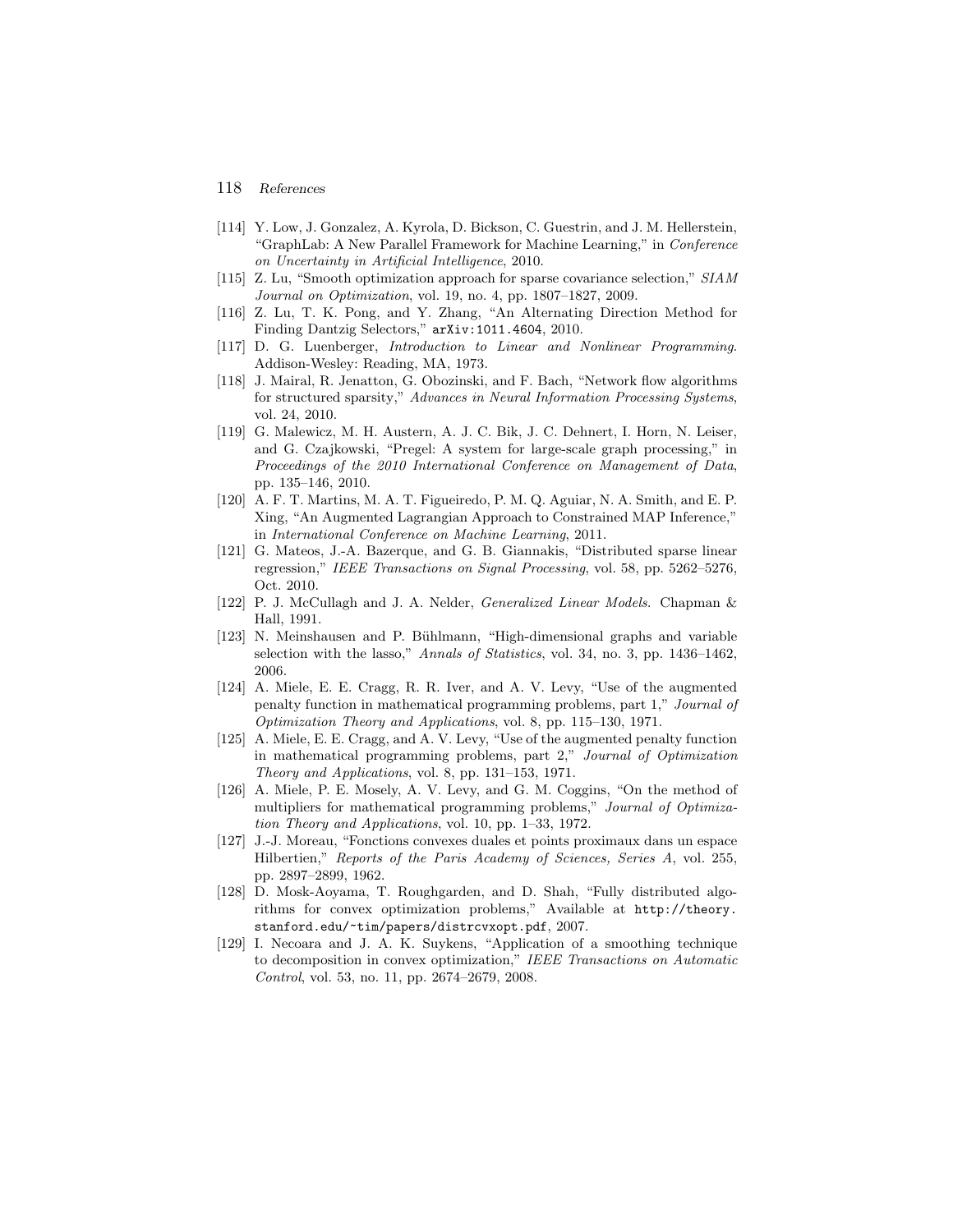- [130] A. Nedić and A. Ozdaglar, "Distributed subgradient methods for multiagent optimization," IEEE Transactions on Automatic Control, vol. 54, no. 1, pp. 48–61, 2009.
- [131] A. Nedić and A. Ozdaglar, "Cooperative distributed multi-agent optimization," in Convex Optimization in Signal Processing and Communications, (D. P. Palomar and Y. C. Eldar, eds.), Cambridge University Press, 2010.
- [132] Y. Nesterov, "A method of solving a convex programming problem with convergence rate  $O(1/k^2)$ ," Soviet Mathematics Doklady, vol. 27, no. 2, pp. 372–376, 1983.
- [133] Y. Nesterov, "Gradient methods for minimizing composite objective function," CORE Discussion Paper, Catholic University of Louvain, vol. 76, p. 2007, 2007.
- [134] M. Ng, P. Weiss, and X. Yuang, "Solving Constrained Total-Variation Image Restoration and Reconstruction Problems via Alternating Direction Methods," ICM Research Report, Available at http://www.optimization-online. org/DB\_FILE/2009/10/2434.pdf, 2009.
- [135] J. Nocedal and S. J. Wright, Numerical Optimization. Springer-Verlag, 1999.
- [136] H. Ohlsson, L. Ljung, and S. Boyd, "Segmentation of ARX-models using sumof-norms regularization," Automatica, vol. 46, pp. 1107–1111, 2010.
- [137] D. W. Peaceman and H. H. Rachford, "The numerical solution of parabolic and elliptic differential equations," Journal of the Society for Industrial and Applied Mathematics, vol. 3, pp. 28–41, 1955.
- [138] M. J. D. Powell, "A method for nonlinear constraints in minimization problems," in Optimization, (R. Fletcher, ed.), Academic Press, 1969.
- [139] A. Ribeiro, I. Schizas, S. Roumeliotis, and G. Giannakis, "Kalman filtering in wireless sensor networks — Incorporating communication cost in state estimation problems," IEEE Control Systems Magazine, vol. 30, pp. 66–86, Apr. 2010.
- [140] R. T. Rockafellar, Convex Analysis. Princeton University Press, 1970.
- [141] R. T. Rockafellar, "Augmented Lagrangians and applications of the proximal point algorithm in convex programming," Mathematics of Operations Research, vol. 1, pp. 97–116, 1976.
- [142] R. T. Rockafellar, "Monotone operators and the proximal point algorithm," SIAM Journal on Control and Optimization, vol. 14, p. 877, 1976.
- [143] R. T. Rockafellar and R. J.-B. Wets, "Scenarios and policy aggregation in optimization under uncertainty," Mathematics of Operations Research, vol. 16, no. 1, pp. 119–147, 1991.
- [144] R. T. Rockafellar and R. J.-B. Wets, *Variational Analysis*. Springer-Verlag, 1998.
- [145] L. Rudin, S. J. Osher, and E. Fatemi, "Nonlinear total variation based noise removal algorithms," Physica D, vol. 60, pp. 259–268, 1992.
- [146] A. Ruszczyński, "An augmented Lagrangian decomposition method for block diagonal linear programming problems," Operations Research Letters, vol. 8, no. 5, pp. 287–294, 1989.
- [147] A. Ruszczyński, "On convergence of an augmented Lagrangian decomposition method for sparse convex optimization," Mathematics of Operations Research, vol. 20, no. 3, pp. 634–656, 1995.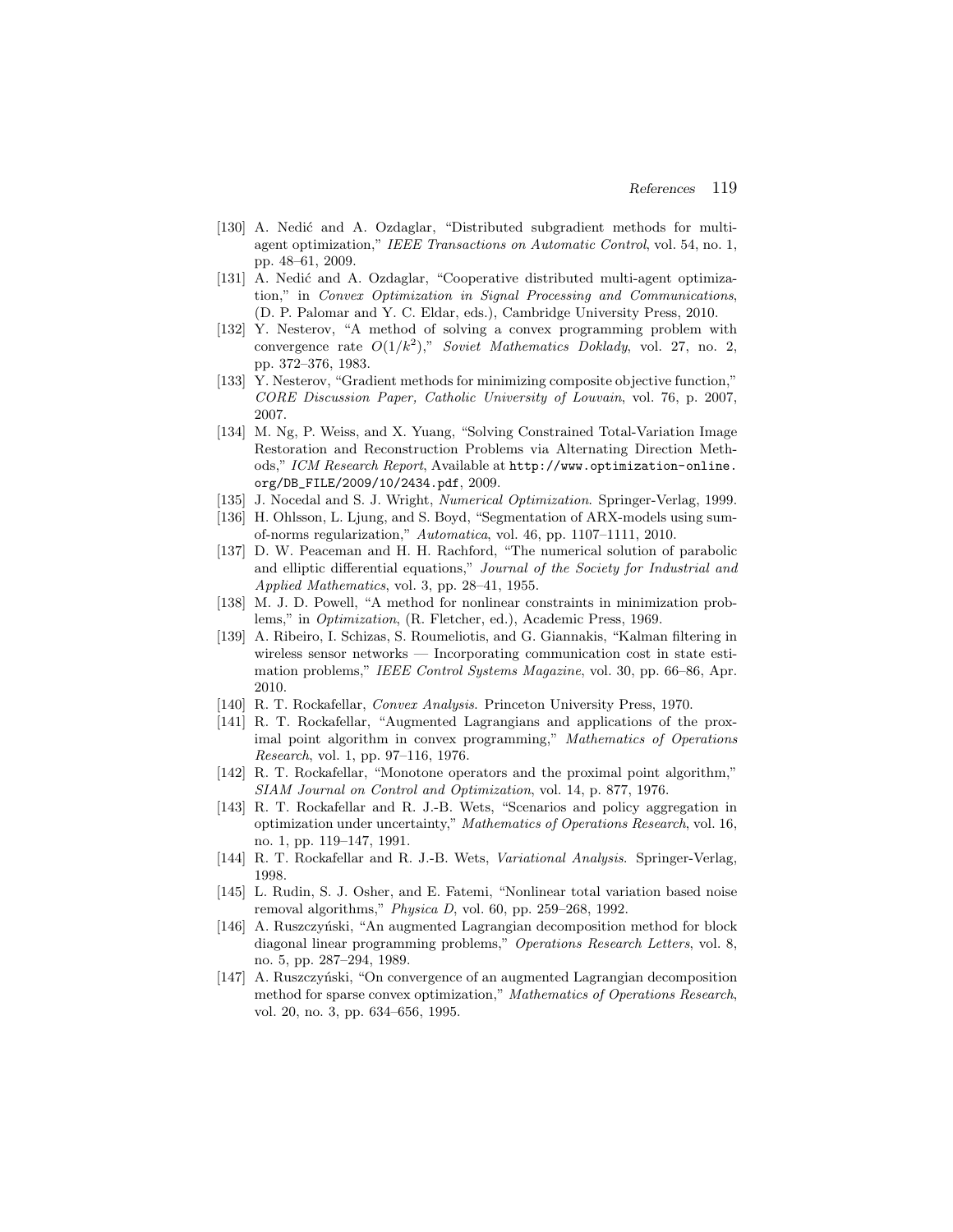- [148] K. Scheinberg, S. Ma, and D. Goldfarb, "Sparse inverse covariance selection via alternating linearization methods," in Advances in Neural Information Processing Systems, 2010.
- [149] I. D. Schizas, G. Giannakis, S. Roumeliotis, and A. Ribeiro, "Consensus in ad hoc WSNs with noisy links — part II: Distributed estimation and smoothing of random signals," IEEE Transactions on Signal Processing, vol. 56, pp. 1650– 1666, Apr. 2008.
- [150] I. D. Schizas, A. Ribeiro, and G. B. Giannakis, "Consensus in ad hoc WSNs with noisy links  $-$  part I: Distributed estimation of deterministic signals," IEEE Transactions on Signal Processing, vol. 56, pp. 350–364, Jan. 2008.
- [151] B. Schölkopf and A. J. Smola, *Learning with Kernels: Support Vector* Machines, Regularization, Optimization, and Beyond. MIT Press, 2002.
- [152] N. Z. Shor, Minimization Methods for Non-Differentiable Functions. Springer-Verlag, 1985.
- [153] J. E. Spingarn, "Applications of the method of partial inverses to convex programming: decomposition," Mathematical Programming, vol. 32, pp. 199–223, 1985.
- [154] G. Steidl and T. Teuber, "Removing multiplicative noise by Douglas-Rachford splitting methods," Journal of Mathematical Imaging and Vision, vol. 36, no. 2, pp. 168–184, 2010.
- [155] C. H. Teo, S. V. N. Vishwanathan, A. J. Smola, and Q. V. Le, "Bundle methods for regularized risk minimization," Journal of Machine Learning Research, vol. 11, pp. 311–365, 2010.
- [156] R. Tibshirani, "Regression shrinkage and selection via the lasso," Journal of the Royal Statistical Society, Series B, vol. 58, pp. 267–288, 1996.
- [157] P. Tseng, "Applications of a splitting algorithm to decomposition in convex programming and variational inequalities.," SIAM Journal on Control and Optimization, vol. 29, pp. 119–138, 1991.
- [158] P. Tseng, "Alternating projection-proximal methods for convex programming and variational inequalities," SIAM Journal on Optimization, vol. 7, pp. 951–965, 1997.
- [159] P. Tseng, "A modified forward-backward splitting method for maximal monotone mappings," SIAM Journal on Control and Optimization, vol. 38, p. 431, 2000.
- [160] J. N. Tsitsiklis, Problems in decentralized decision making and computation. PhD thesis, Massachusetts Institute of Technology, 1984.
- [161] J. N. Tsitsiklis, D. P. Bertsekas, and M. Athans, "Distributed asynchronous deterministic and stochastic gradient optimization algorithms," IEEE Transactions on Automatic Control, vol. 31, no. 9, pp. 803–812, 1986.
- [162] H. Uzawa, "Market mechanisms and mathematical programming," Econometrica: Journal of the Econometric Society, vol. 28, no. 4, pp. 872–881, 1960.
- [163] H. Uzawa, "Walras' tâtonnement in the theory of exchange," The Review of Economic Studies, vol. 27, no. 3, pp. 182–194, 1960.
- [164] L. G. Valiant, "A bridging model for parallel computation," Communications of the ACM, vol. 33, no. 8, p. 111, 1990.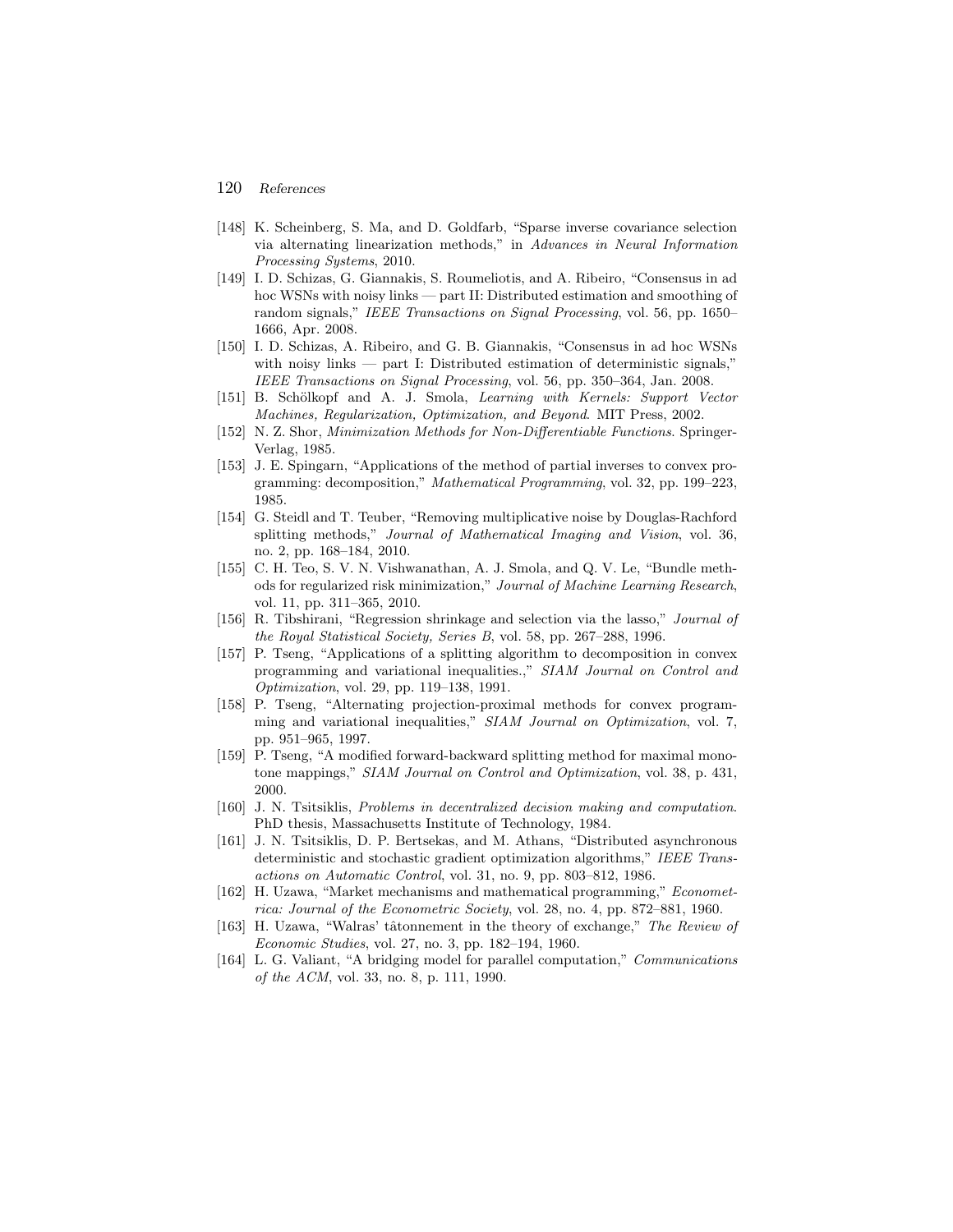- [165] V. N. Vapnik, The Nature of Statistical Learning Theory. Springer-Verlag, 2000.
- [166] J. von Neumann, Functional Operators, Volume 2: The Geometry of Orthogonal Spaces. Princeton University Press: Annals of Mathematics Studies, 1950. Reprint of 1933 lecture notes.
- [167] M. J. Wainwright and M. I. Jordan, "Graphical models, exponential families, and variational inference," Foundations and Trends in Machine Learning, vol. 1, no. 1-2, pp. 1–305, 2008.
- $[168]$  L. Walras, *Eléments d'économie politique pure, ou, Théorie de la richesse* sociale. F. Rouge, 1896.
- [169] S. L. Wang and L. Z. Liao, "Decomposition method with a variable parameter for a class of monotone variational inequality problems," Journal of Optimization Theory and Applications, vol. 109, no. 2, pp. 415–429, 2001.
- [170] T. White, Hadoop: The Definitive Guide. O'Reilly Press, second ed., 2010.
- [171] J. M. Wooldridge, Introductory Econometrics: A Modern Approach. South Western College Publications, fourth ed., 2009.
- [172] L. Xiao and S. Boyd, "Fast linear iterations for distributed averaging," Systems & Control Letters, vol. 53, no. 1, pp. 65–78, 2004.
- [173] A. Y. Yang, A. Ganesh, Z. Zhou, S. S. Sastry, and Y. Ma, "A Review of Fast  $\ell_1$ -Minimization Algorithms for Robust Face Recognition,"  $arXiv:1007.3753$ . 2010.
- [174] J. Yang and X. Yuan, "An inexact alternating direction method for trace norm regularized least squares problem," Available at http://www. optimization-online.org, 2010.
- [175] J. Yang and Y. Zhang, "Alternating direction algorithms for  $\ell_1$ -problems in compressive sensing," Preprint, 2009.
- [176] W. Yin, S. Osher, D. Goldfarb, and J. Darbon, "Bregman iterative algorithms for  $\ell_1$ -minimization with applications to compressed sensing," SIAM Journal on Imaging Sciences, vol. 1, no. 1, pp. 143–168, 2008.
- [177] M. Yuan and Y. Lin, "Model selection and estimation in regression with grouped variables," Journal of the Royal Statistical Society: Series B (Statistical Methodology), vol. 68, no. 1, pp. 49–67, 2006.
- [178] X. M. Yuan, "Alternating direction methods for sparse covariance selection," Preprint, Available at http://www.optimization-online.org/DB\_ FILE/2009/09/2390.pdf, 2009.
- [179] M. Zaharia, M. Chowdhury, M. J. Franklin, S. Shenker, and I. Stoica, "Spark: Cluster computing with working sets," in Proceedings of the 2nd USENIX Conference on Hot Topics in Cloud Computing, 2010.
- [180] T. Zhang, "Statistical behavior and consistency of classification methods based on convex risk minimization," Annals of Statistics, vol. 32, no. 1, pp. 56–85, 2004.
- [181] P. Zhao, G. Rocha, and B. Yu, "The composite absolute penalties family for grouped and hierarchical variable selection," Annals of Statistics, vol. 37, no. 6A, pp. 3468–3497, 2009.